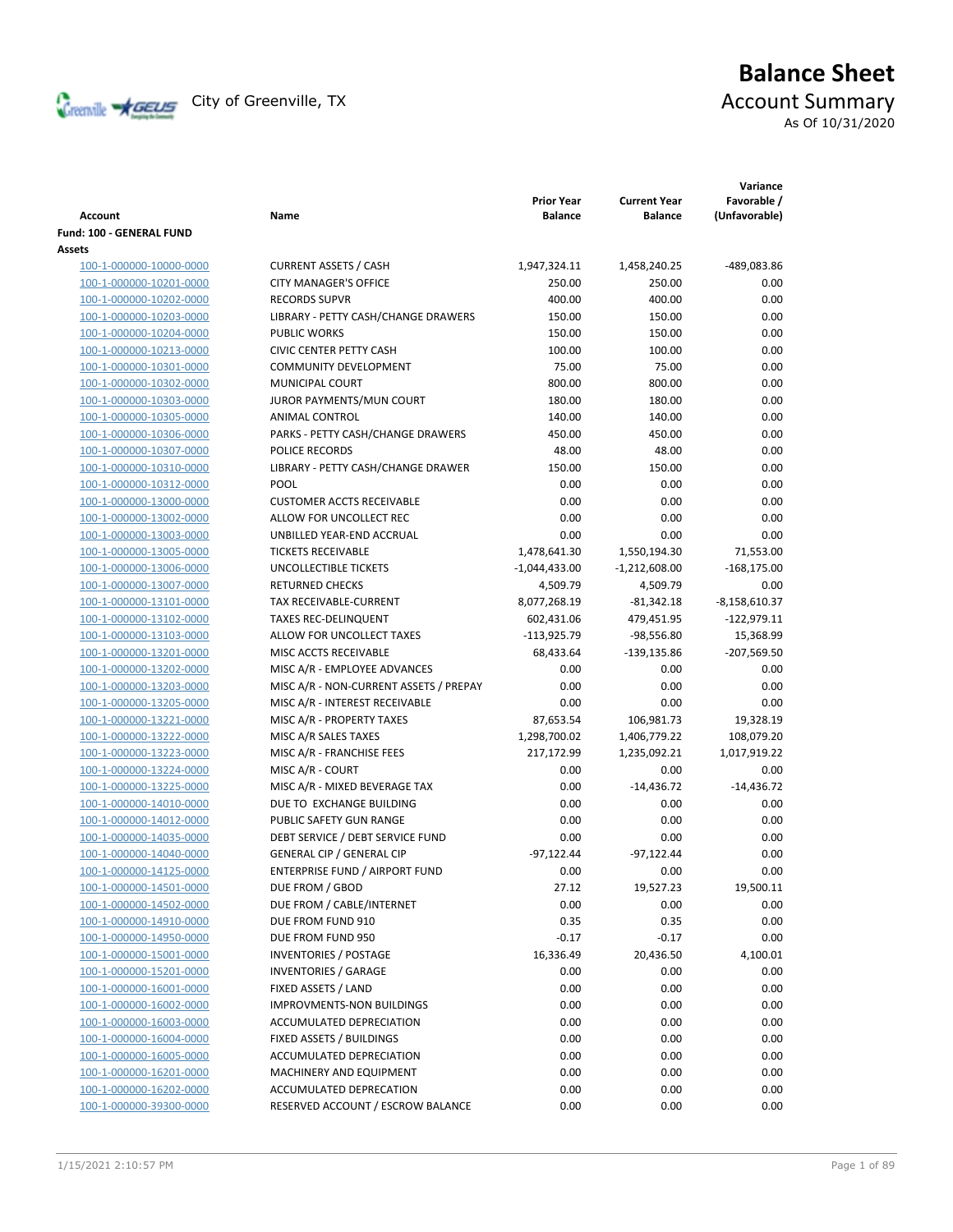**Variance**

|                         |                                             | <b>Prior Year</b> | <b>Current Year</b> | Favorable /   |
|-------------------------|---------------------------------------------|-------------------|---------------------|---------------|
| Account                 | Name                                        | <b>Balance</b>    | <b>Balance</b>      | (Unfavorable) |
| 100-1-000000-91030-0000 | 4A-EDC                                      | 0.00              | 0.00                | 0.00          |
| 100-1-000000-91410-0000 | <b>INVENTORY / MATERIALS &amp; SUPPLIES</b> | 0.00              | 0.00                | 0.00          |
| 100-1-000000-91410-0700 | <b>INVENTORY / PAPER STOCK</b>              | 0.00              | 0.00                | 0.00          |
| 100-1-000000-91430-0000 | NON-CURRENT ASSETS / PREPAYMENTS            | 0.00              | 0.00                | 0.00          |
|                         | <b>Total Assets:</b>                        | 12,545,910.20     | 4,640,904.36        | -7,905,005.84 |
|                         |                                             |                   |                     |               |
| Liability               |                                             |                   |                     |               |
| 100-1-000000-20101-0000 | <b>ACCOUNTS PAYABLE</b>                     | 3,354.95          | 14,263.97           | $-10,909.02$  |
| 100-1-000000-20102-0000 | <b>CREDIT CARD PAYABLE</b>                  | 0.00              | 0.00                | 0.00          |
| 100-1-000000-20103-0000 | <b>ACCRUED ACCOUNTS PAYABLE</b>             | 29,682.60         | 29,747.75           | $-65.15$      |
| 100-1-000000-20114-0000 | <b>INVESTMENT ADVISORY FEES</b>             | 0.00              | 0.00                | 0.00          |
| 100-1-000000-20115-0000 | PD EMP COMMISSION                           | 497.15            | 2,850.45            | $-2,353.30$   |
| 100-1-000000-20116-0000 | POLICE DONATIONS                            | 5,553.23          | 1,521.16            | 4,032.07      |
| 100-1-000000-20117-0000 | <b>FIRE DONATIONS</b>                       | 6,948.03          | 11,947.68           | $-4,999.65$   |
| 100-1-000000-20118-0000 | <b>COMBAT CHALLENGE</b>                     | 804.06            | 804.06              | 0.00          |
| 100-1-000000-20119-0000 | <b>CEMETERIES DONATIONS</b>                 | 61.79             | 61.79               | 0.00          |
| 100-1-000000-20120-0000 | <b>LIBRARY DONATIONS</b>                    | 10,232.12         | 7,356.76            | 2,875.36      |
|                         |                                             |                   |                     |               |
| 100-1-000000-20121-0000 | ANIMAL SHELTER DONATIONS                    | 423.57            | 1,468.57            | $-1,045.00$   |
| 100-1-000000-20122-0000 | <b>PARKS DONATIONS</b>                      | 8,241.77          | 11,378.01           | $-3,136.24$   |
| 100-1-000000-20125-0000 | SALES TAX PAYABLE / IN THE CITY             | 10.91             | 22.85               | $-11.94$      |
| 100-1-000000-20127-0000 | STATE COURT COST/FEE PAYB                   | 38,517.44         | 53,077.28           | $-14,559.84$  |
| 100-1-000000-20128-0000 | SEATBELT&CHILD RESTRAINT                    | 8,125.43          | 7,975.85            | 149.58        |
| 100-1-000000-20129-0000 | MUNICIPAL COURT CLEARING                    | $-10.80$          | $-675.90$           | 665.10        |
| 100-1-000000-20130-0000 | <b>3RD PARTY FTA FEE PAYABLE</b>            | $-277.33$         | $-364.95$           | 87.62         |
| 100-1-000000-20131-0000 | REFUNDS / OVERPAYMENTS                      | $-120.70$         | $-120.70$           | 0.00          |
| 100-1-000000-20132-0000 | <b>COURT COLL AGENCY FEES</b>               | 281.56            | 0.89                | 280.67        |
| 100-1-000000-20136-0000 | <b>ATTORNEY COLLECTION FEES</b>             | 0.00              | 0.00                | 0.00          |
| 100-1-000000-20137-0000 | PLAT FILING FEES PAYABLE                    | 30,281.74         | 33,623.74           | $-3,342.00$   |
| 100-1-000000-20138-0000 | COMMUNITY DEV TRUST ACCT                    | 2,001.94          | 1,818.59            | 183.35        |
| 100-1-000000-20139-0000 | RETAINAGES PAYABLE                          | 0.00              | 0.00                | 0.00          |
| 100-1-000000-20141-0000 | <b>TELEPHONE CLEARING</b>                   | 5,539.66          | 5,539.66            | 0.00          |
| 100-1-000000-20143-0000 | POLICE PROPERTY ROOM CLEARING               | 12,097.99         | 12,097.99           | 0.00          |
| 100-1-000000-20146-0000 | MAIN ST / FARMERS MRKT RESALE               | 9.12              | 162.12              | $-153.00$     |
| 100-1-000000-20147-0000 | YMCA REGISTRATIONS                          | 0.00              | 0.00                | 0.00          |
| 100-1-000000-20155-0000 | MAIN STREET - DONATIONS                     | 17.02             | 17.02               | 0.00          |
| 100-1-000000-20160-0000 | <b>UNAPPLIED CREDIT</b>                     | 0.00              | 0.00                | 0.00          |
| 100-1-000000-20201-0000 | <b>DEFERRED REVENUE</b>                     | 0.00              | 0.00                | 0.00          |
| 100-1-000000-20203-0000 | <b>DEFERRED TAX REVENUE</b>                 | 8,544,096.09      | 278,628.93          | 8,265,467.16  |
| 100-1-000000-20204-0000 | DEFERRED TICKET REVENUE                     | 361,840.30        | 281,322.30          | 80,518.00     |
| 100-1-000000-21040-0000 | DUE TO / GENERAL CIP FUND                   | 0.00              | 0.00                | 0.00          |
| 100-1-000000-21201-0000 | DUE TO / CENTRAL SERVICE FUND               | 0.00              | 0.00                | 0.00          |
| 100-1-000000-21401-0000 | DUE TO / ELECTRIC OPERATING FUND            | 0.00              | 0.00                | 0.00          |
| 100-1-000000-21506-0000 | DUE TO / 4A-EDC                             | 2,600.34          | 4,394.34            | $-1,794.00$   |
| 100-1-000000-21507-0000 | DUE TO / BOARD OF DEVELOPMENT               | -6,972.28         | -6,972.28           | 0.00          |
| 100-1-000000-22001-0000 | SALARIES PAYABLE                            | 537,713.62        | 536,673.22          | 1,040.40      |
| 100-1-000000-23001-0000 | CAPITAL LEASE PAYABLE                       | 0.00              | 0.00                | 0.00          |
| 100-1-000000-23101-0000 | <b>CAPITAL LEASE PAYABLE</b>                | 0.00              | 0.00                | 0.00          |
| 100-1-000000-24001-0000 | O/S CHECKS PAYABLE                          | $-11,755.77$      | $-11,755.77$        | 0.00          |
| 100-1-000000-24004-0000 | INTEREST PAYABLE ON DEP                     | 0.00              | 0.00                | 0.00          |
| 100-1-000000-24007-0000 | <b>BILLED DEPOSITS SUSPENSE</b>             | 0.00              | 0.00                | 0.00          |
| 100-1-000000-24008-0000 | <b>CUSTOMER DEPOSITS / ANIMAL SHELTER</b>   | 0.00              | 0.00                | 0.00          |
|                         | LIBRARY MEETING ROOM DEPOSITS               |                   |                     | 0.00          |
| 100-1-000000-24009-0000 |                                             | 616.20            | 616.20              |               |
| 100-1-000000-24010-0000 | <b>CIVIC CENTER DEPOSITS</b>                | 0.00              | 0.00                | 0.00          |
| 100-1-000000-24011-0000 | <b>AUDITORIUM DEPOSITS</b>                  | 0.00              | 0.00                | 0.00          |
| 100-1-000000-26001-0000 | COMPENSATED ABSENCES PAY                    | 0.00              | 0.00                | 0.00          |
| 100-1-000000-29000-0000 | MISC LIABILITY - GREENVILLE ENERGY LLC      | 0.00              | 0.00                | 0.00          |
| 100-1-000000-29001-0000 | RESALE                                      | 0.00              | 0.00                | 0.00          |
| 100-1-000000-29300-0000 | <b>ENCUMBRANCE SUMMARY</b>                  | 0.00              | 0.00                | 0.00          |
| 100-1-000000-29400-0000 | RESERVED ACCOUNT / ENCUMBRANCES             | 0.00              | 0.00                | 0.00          |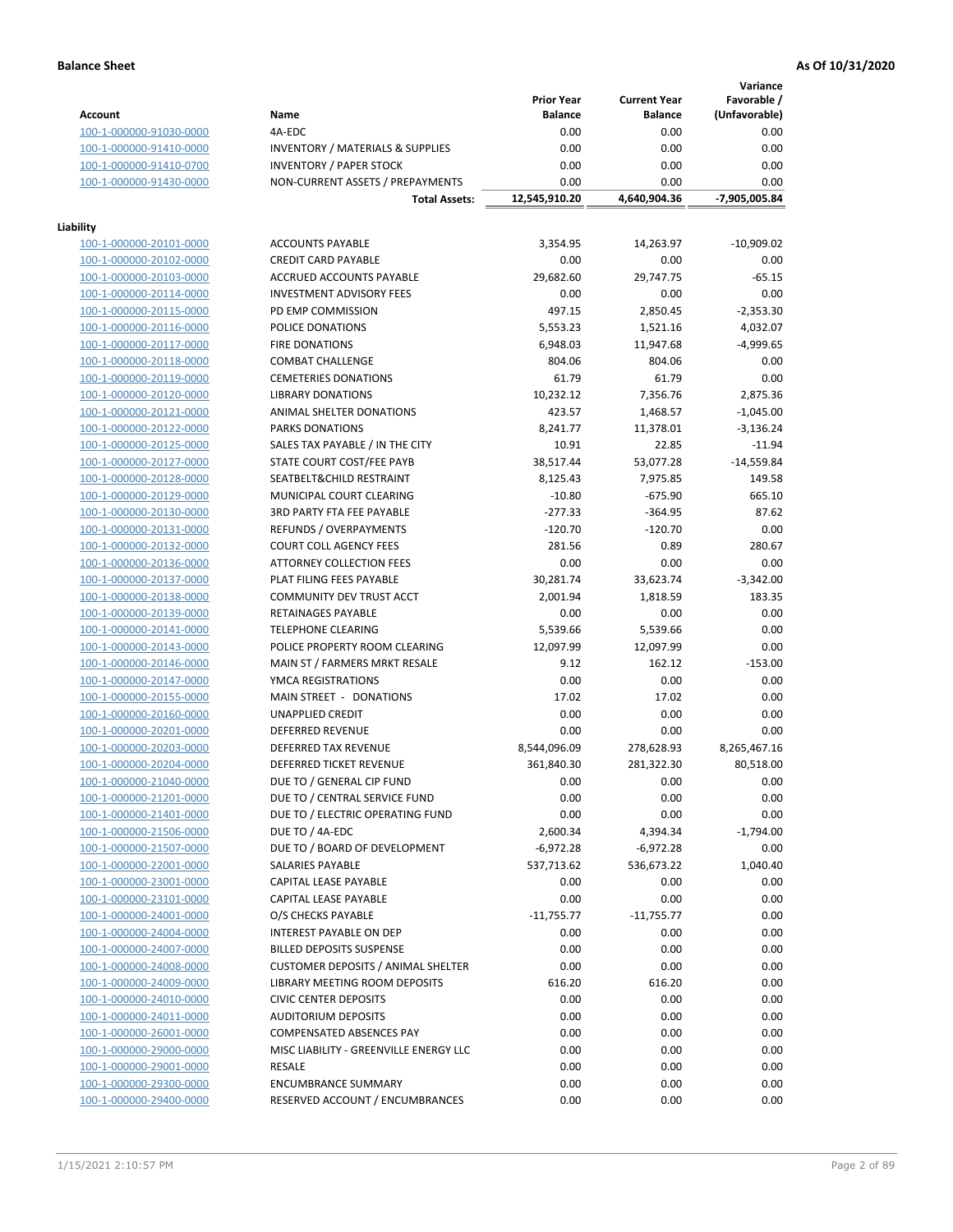| <b>Account</b>                        | Name                                                     | <b>Prior Year</b><br><b>Balance</b> | <b>Current Year</b><br><b>Balance</b> | Variance<br>Favorable /<br>(Unfavorable) |
|---------------------------------------|----------------------------------------------------------|-------------------------------------|---------------------------------------|------------------------------------------|
| 100-1-000000-29400-0900               | RESERVED ACCOUNT / ENCUMBRANCES                          | 0.00                                | 0.00                                  | 0.00                                     |
| 100-1-000000-92190-1202               | <b>LABORATORY CLEARING</b>                               | 0.00                                | 0.00                                  | 0.00                                     |
| 100-1-000000-92191-0000               | <b>SPONSORS - PARKS</b>                                  | 0.00                                | 0.00                                  | 0.00                                     |
| 100-1-000000-92200-0000               | MISCELLANEOUS LIABILITIES                                | 0.00                                | 0.00                                  | 0.00                                     |
| 100-1-000000-92270-1600               | <b>CREDIT CARD FEES PAYABLE</b>                          | 0.00                                | 0.00                                  | 0.00                                     |
|                                       | <b>Total Liability:</b>                                  | 9,590,411.75                        | 1,277,481.58                          | 8,312,930.17                             |
| <b>Equity</b>                         |                                                          |                                     |                                       |                                          |
| 100-1-000000-39000-0000               | UNRESERVED-FUND BALANCE                                  | 4,083,455.28                        | 4,167,434.82                          | 83,979.54                                |
|                                       | <b>Total Beginning Equity:</b>                           | 4,083,455.28                        | 4,167,434.82                          | 83,979.54                                |
| <b>Total Revenue</b>                  |                                                          | 1,336,095.93                        | 1,406,754.57                          | 70,658.64                                |
| <b>Total Expense</b>                  |                                                          | 2,464,052.60                        | 2,210,766.45                          | 253,286.15                               |
| <b>Revenues Over/(Under) Expenses</b> |                                                          | $-1,127,956.67$                     | $-804,011.88$                         | 323,944.79                               |
|                                       | <b>Total Equity and Current Surplus (Deficit):</b>       | 2,955,498.61                        | 3,363,422.94                          | 407,924.33                               |
|                                       | Total Liabilities, Equity and Current Surplus (Deficit): | 12,545,910.36                       | 4,640,904.52                          | -7,905,005.84                            |
|                                       | *** FUND 100 OUT OF BALANCE ***                          | $-0.16$                             | $-0.16$                               | 0.00                                     |

**\*\*\*Warning: Account Authorization is turned on. Please run the Unauthorized Account Listing Report to see if you are out of balance due to missing accounts \*\*\***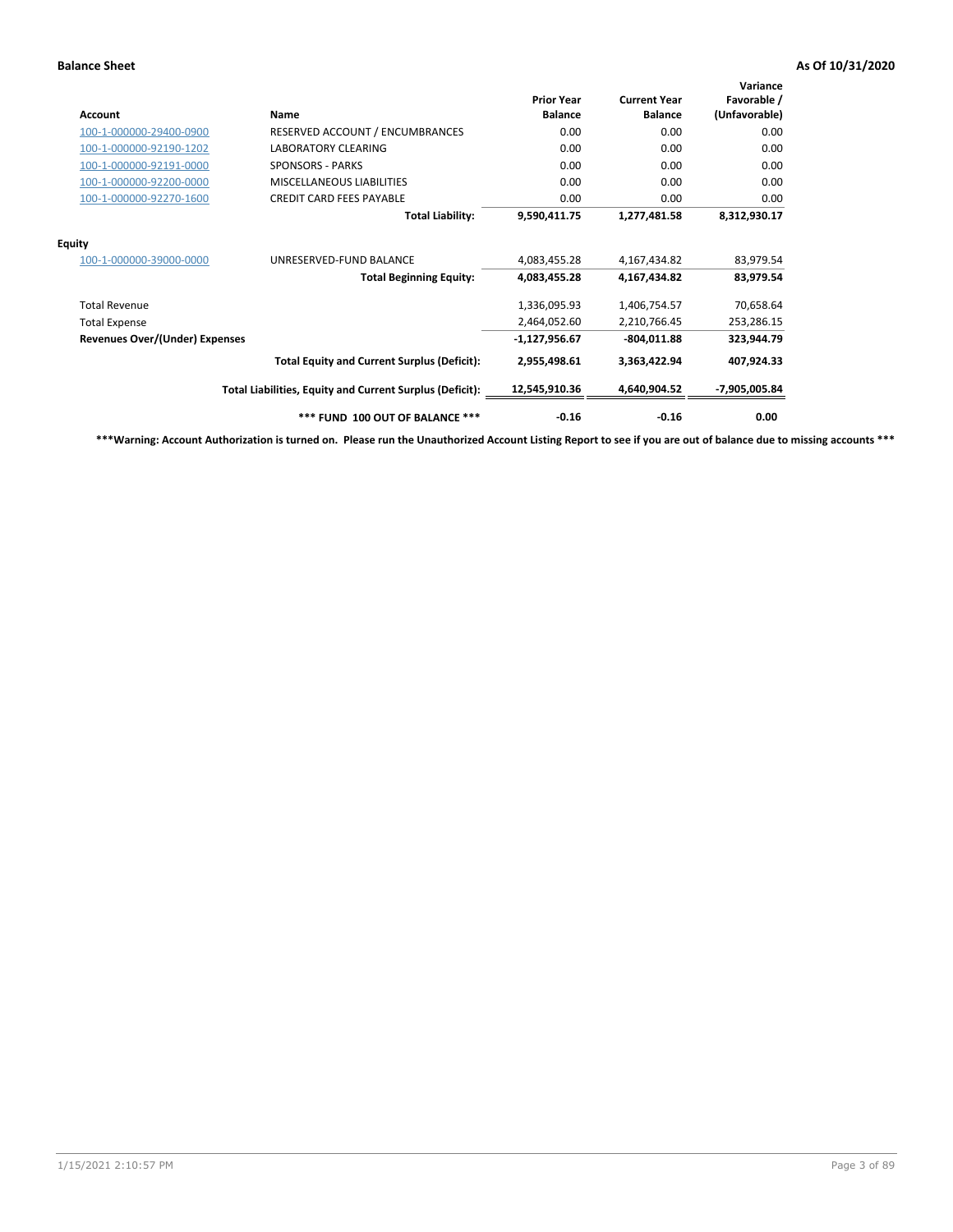| <b>Account</b>                                            | Name                                                     | <b>Prior Year</b><br><b>Balance</b> | <b>Current Year</b><br><b>Balance</b> | Variance<br>Favorable /<br>(Unfavorable) |
|-----------------------------------------------------------|----------------------------------------------------------|-------------------------------------|---------------------------------------|------------------------------------------|
| <b>Fund: 101 - MUNICIPAL COURT BUILDING SECURITY FEES</b> |                                                          |                                     |                                       |                                          |
| Assets                                                    |                                                          |                                     |                                       |                                          |
| 101-1-000000-10000-0000                                   | <b>CURRENT ASSETS / CASH</b>                             | 64.910.36                           | 71,096.74                             | 6,186.38                                 |
| 101-1-000000-13201-0000                                   | <b>MISC ACCTS RECEIVABLE</b>                             | 0.00                                | 0.00                                  | 0.00                                     |
| 101-1-000000-13203-0000                                   | NON-CURRENT ASSETS / PREPAYMENTS                         | 0.00                                | 0.00                                  | 0.00                                     |
| 101-1-000000-13205-0000                                   | <b>INTEREST RECEIVABLE</b>                               | 0.00                                | 0.00                                  | 0.00                                     |
|                                                           | <b>Total Assets:</b>                                     | 64,910.36                           | 71,096.74                             | 6,186.38                                 |
| Liability                                                 |                                                          |                                     |                                       |                                          |
| 101-1-000000-20101-0000                                   | <b>ACCOUNTS PAYABLE</b>                                  | 1.72                                | 1.54                                  | 0.18                                     |
| 101-1-000000-20102-0000                                   | <b>CREDIT CARD PAYABLE</b>                               | 0.00                                | 0.00                                  | 0.00                                     |
| 101-1-000000-20103-0000                                   | <b>ACCRUED ACCOUNTS PAYABLE</b>                          | 0.00                                | 0.00                                  | 0.00                                     |
| 101-1-000000-29300-0000                                   | <b>ENCUMBRANCE SUMMARY</b>                               | 0.00                                | 0.00                                  | 0.00                                     |
| 101-1-000000-29400-0000                                   | RESERVED ACCOUNT / ENCUMBRANCES                          | 0.00                                | 0.00                                  | 0.00                                     |
|                                                           | <b>Total Liability:</b>                                  | 1.72                                | 1.54                                  | 0.18                                     |
| <b>Equity</b>                                             |                                                          |                                     |                                       |                                          |
| 101-1-000000-39000-0000                                   | UNRESERVED-FUND BALANCE                                  | 64,432.67                           | 70,549.17                             | 6,116.50                                 |
|                                                           | <b>Total Beginning Equity:</b>                           | 64.432.67                           | 70.549.17                             | 6,116.50                                 |
| <b>Total Revenue</b>                                      |                                                          | 477.63                              | 546.03                                | 68.40                                    |
| <b>Total Expense</b>                                      |                                                          | 1.66                                | 0.00                                  | 1.66                                     |
| <b>Revenues Over/(Under) Expenses</b>                     |                                                          | 475.97                              | 546.03                                | 70.06                                    |
|                                                           | <b>Total Equity and Current Surplus (Deficit):</b>       | 64.908.64                           | 71.095.20                             | 6,186.56                                 |
|                                                           | Total Liabilities, Equity and Current Surplus (Deficit): | 64,910.36                           | 71,096.74                             | 6,186.38                                 |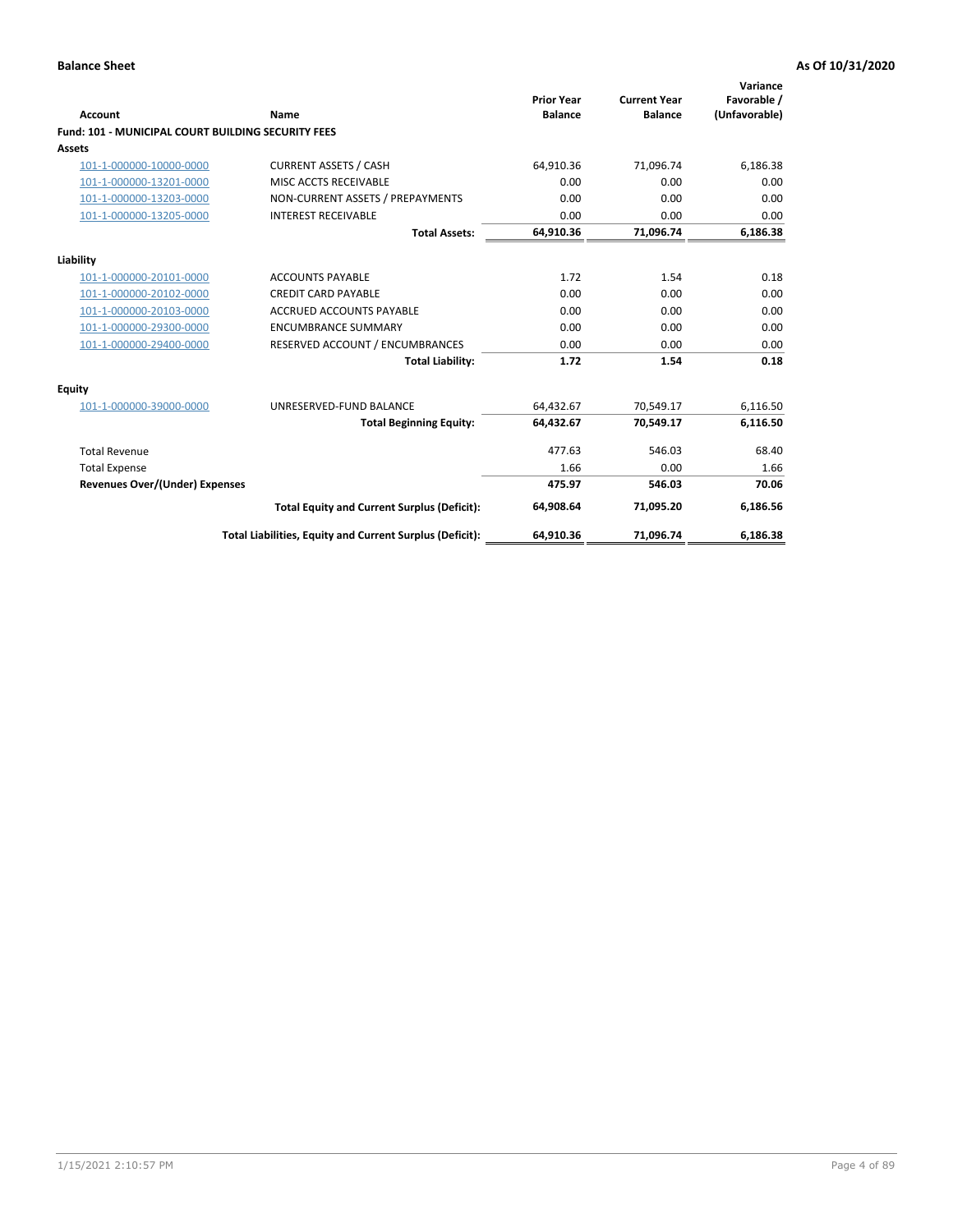| Account                                      | Name                                                     | <b>Prior Year</b><br><b>Balance</b> | <b>Current Year</b><br><b>Balance</b> | Variance<br>Favorable /<br>(Unfavorable) |
|----------------------------------------------|----------------------------------------------------------|-------------------------------------|---------------------------------------|------------------------------------------|
| <b>Fund: 102 - MUNICIPAL COURT TECH FUND</b> |                                                          |                                     |                                       |                                          |
| Assets                                       |                                                          |                                     |                                       |                                          |
| 102-1-000000-10000-0000                      | <b>CURRENT ASSETS / CASH</b>                             | 43,704.28                           | 49,653.97                             | 5,949.69                                 |
| 102-1-000000-13201-0000                      | MISC ACCTS RECEIVABLE                                    | 0.00                                | 0.00                                  | 0.00                                     |
|                                              | <b>Total Assets:</b>                                     | 43,704.28                           | 49,653.97                             | 5,949.69                                 |
| Liability                                    |                                                          |                                     |                                       |                                          |
| 102-1-000000-20101-0000                      | <b>ACCOUNTS PAYABLE</b>                                  | 1.15                                | 1.07                                  | 0.08                                     |
| 102-1-000000-20102-0000                      | <b>CREDIT CARD PAYABLE</b>                               | 0.00                                | 0.00                                  | 0.00                                     |
| 102-1-000000-20103-0000                      | <b>ACCRUED ACCOUNTS PAYABLE</b>                          | 0.00                                | 0.00                                  | 0.00                                     |
| 102-1-000000-23001-0000                      | CAPITAL LEASE PAYABLE                                    | 0.00                                | 0.00                                  | 0.00                                     |
| 102-1-000000-23101-0000                      | CAPITAL LEASE PAYABLE                                    | 0.00                                | 0.00                                  | 0.00                                     |
| 102-1-000000-29300-0000                      | <b>ENCUMBRANCE SUMMARY</b>                               | 0.00                                | 0.00                                  | 0.00                                     |
| 102-1-000000-29400-0000                      | RESERVED ACCOUNT / ENCUMBRANCES                          | 0.00                                | 0.00                                  | 0.00                                     |
|                                              | <b>Total Liability:</b>                                  | 1.15                                | 1.07                                  | 0.08                                     |
| <b>Equity</b>                                |                                                          |                                     |                                       |                                          |
| 102-1-000000-39000-0000                      | UNRESERVED-FUND BALANCE                                  | 43,106.37                           | 49,180.51                             | 6,074.14                                 |
|                                              | <b>Total Beginning Equity:</b>                           | 43,106.37                           | 49,180.51                             | 6,074.14                                 |
| <b>Total Revenue</b>                         |                                                          | 597.88                              | 472.39                                | $-125.49$                                |
| <b>Total Expense</b>                         |                                                          | 1.12                                | 0.00                                  | 1.12                                     |
| Revenues Over/(Under) Expenses               |                                                          | 596.76                              | 472.39                                | $-124.37$                                |
|                                              | <b>Total Equity and Current Surplus (Deficit):</b>       | 43,703.13                           | 49,652.90                             | 5,949.77                                 |
|                                              | Total Liabilities, Equity and Current Surplus (Deficit): | 43,704.28                           | 49,653.97                             | 5,949.69                                 |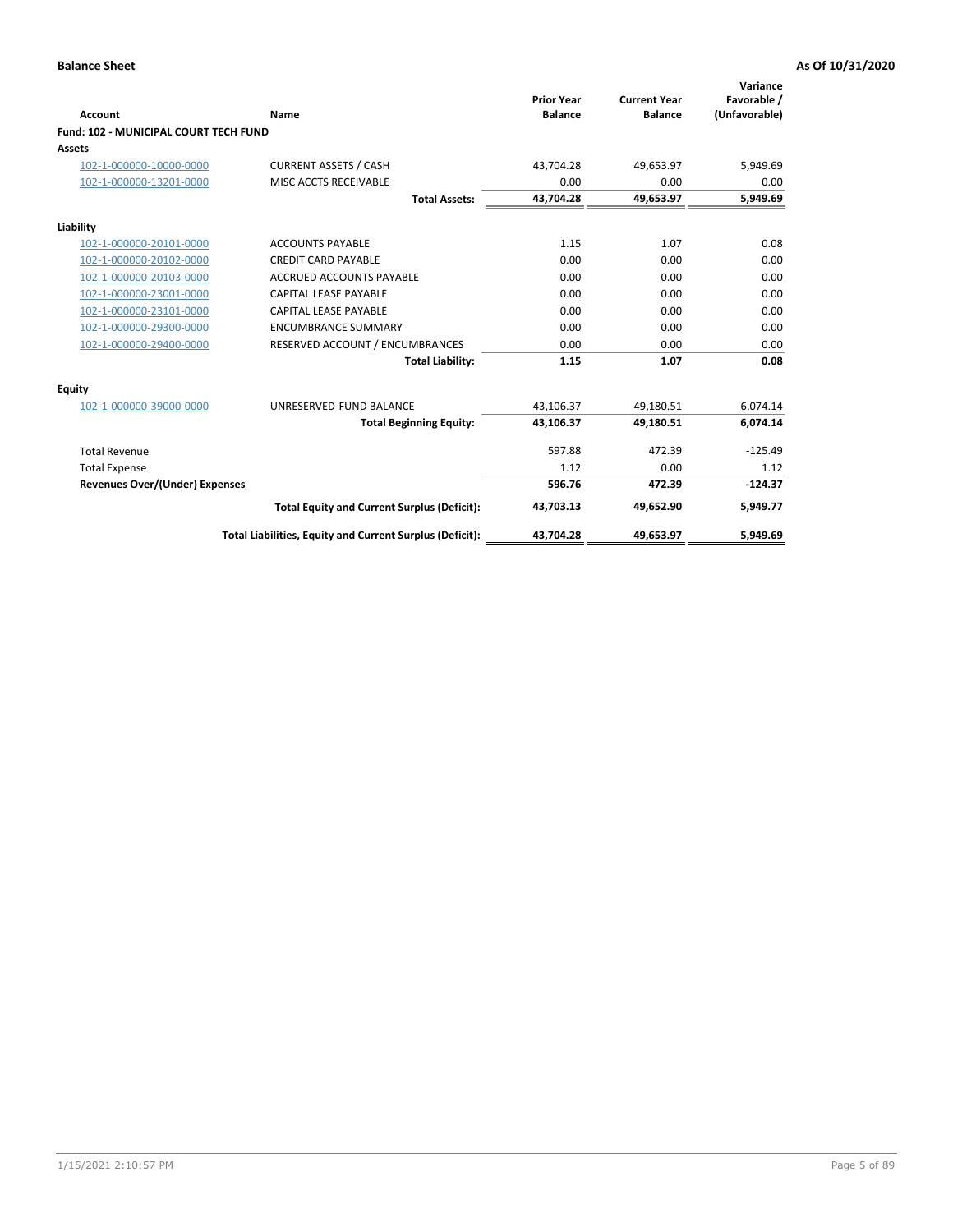| <b>Account</b>                                       | Name                                                     | <b>Prior Year</b><br><b>Balance</b> | <b>Current Year</b><br><b>Balance</b> | Variance<br>Favorable /<br>(Unfavorable) |
|------------------------------------------------------|----------------------------------------------------------|-------------------------------------|---------------------------------------|------------------------------------------|
| <b>Fund: 103 - MUNICIPAL COURT CHILD SAFETY FUND</b> |                                                          |                                     |                                       |                                          |
| <b>Assets</b>                                        |                                                          |                                     |                                       |                                          |
| 103-1-000000-10000-0000                              | <b>CURRENT ASSETS / CASH</b>                             | 20,634.85                           | 17,952.33                             | $-2,682.52$                              |
| 103-1-000000-13201-0000                              | MISC ACCTS RECEIVABLE                                    | 0.00                                | $-10,276.02$                          | $-10,276.02$                             |
| 103-1-000000-13203-0000                              | NON-CURRENT ASSETS / PREPAYMENTS                         | 0.00                                | 0.00                                  | 0.00                                     |
| 103-1-000000-13205-0000                              | <b>INTEREST RECEIVABLE</b>                               | 0.00                                | 0.00                                  | 0.00                                     |
|                                                      | <b>Total Assets:</b>                                     | 20,634.85                           | 7,676.31                              | $-12,958.54$                             |
| Liability                                            |                                                          |                                     |                                       |                                          |
| 103-1-000000-20101-0000                              | <b>ACCOUNTS PAYABLE</b>                                  | 0.55                                | 10.276.19                             | $-10,275.64$                             |
| 103-1-000000-20103-0000                              | <b>ACCRUED ACCOUNTS PAYABLE</b>                          | 0.00                                | 0.00                                  | 0.00                                     |
|                                                      | <b>Total Liability:</b>                                  | 0.55                                | 10,276.19                             | $-10,275.64$                             |
| Equity                                               |                                                          |                                     |                                       |                                          |
| 103-1-000000-39000-0000                              | UNRESERVED-FUND BALANCE                                  | 20,596.63                           | $-2,622.71$                           | $-23,219.34$                             |
|                                                      | <b>Total Beginning Equity:</b>                           | 20,596.63                           | $-2,622.71$                           | $-23,219.34$                             |
| <b>Total Revenue</b>                                 |                                                          | 38.21                               | 22.83                                 | $-15.38$                                 |
| <b>Total Expense</b>                                 |                                                          | 0.54                                | 0.00                                  | 0.54                                     |
| Revenues Over/(Under) Expenses                       |                                                          | 37.67                               | 22.83                                 | $-14.84$                                 |
|                                                      | <b>Total Equity and Current Surplus (Deficit):</b>       | 20,634.30                           | $-2,599.88$                           | $-23,234.18$                             |
|                                                      | Total Liabilities, Equity and Current Surplus (Deficit): | 20,634.85                           | 7,676.31                              | $-12,958.54$                             |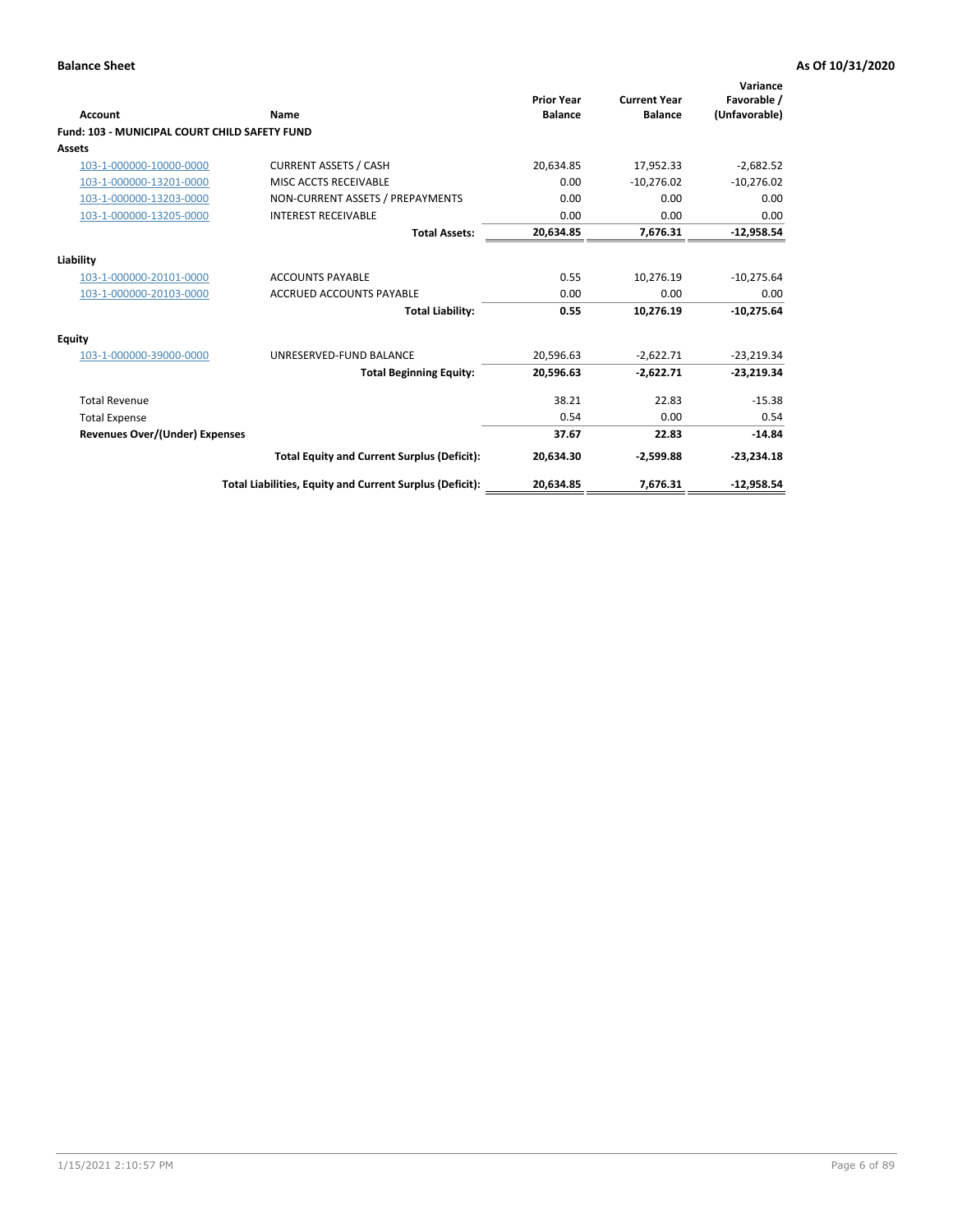|                                           |                                                          |                                     |                                       | Variance                     |
|-------------------------------------------|----------------------------------------------------------|-------------------------------------|---------------------------------------|------------------------------|
| <b>Account</b>                            | Name                                                     | <b>Prior Year</b><br><b>Balance</b> | <b>Current Year</b><br><b>Balance</b> | Favorable /<br>(Unfavorable) |
| <b>Fund: 110 - EXCHANGE BUILDING FUND</b> |                                                          |                                     |                                       |                              |
| Assets                                    |                                                          |                                     |                                       |                              |
| 110-1-000000-10000-0000                   | <b>CURRENT ASSETS / CASH</b>                             | -533,047.91                         | $-533,047.91$                         | 0.00                         |
| 110-1-000000-13201-0000                   | MISC ACCTS RECEIVABLE                                    | 0.00                                | 0.00                                  | 0.00                         |
| 110-1-000000-13203-0000                   | NON-CURRENT ASSETS / PREPAYMENTS                         | 0.00                                | 0.00                                  | 0.00                         |
| 110-1-000000-13205-0000                   | <b>INTEREST RECEIVABLE</b>                               | 0.00                                | 0.00                                  | 0.00                         |
| 110-1-000000-14100-0000                   | DUE FROM FUND 100                                        | 0.00                                | 0.00                                  | 0.00                         |
| 110-1-000000-16001-0000                   | FIXED ASSETS / LAND                                      | 0.00                                | 0.00                                  | 0.00                         |
| 110-1-000000-16002-0000                   | <b>IMPROVMENTS-NON BUILDINGS</b>                         | 0.00                                | 0.00                                  | 0.00                         |
| 110-1-000000-16003-0000                   | ACCUMULATED DEPRECIATION                                 | 0.00                                | 0.00                                  | 0.00                         |
| 110-1-000000-16004-0000                   | FIXED ASSETS / BUILDINGS                                 | 0.00                                | 0.00                                  | 0.00                         |
| 110-1-000000-16005-0000                   | ACCUMULATED DEPRECIATION                                 | 0.00                                | 0.00                                  | 0.00                         |
| 110-1-000000-16201-0000                   | <b>MACHINERY AND EQUIPMENT</b>                           | 0.00                                | 0.00                                  | 0.00                         |
| 110-1-000000-16202-0000                   | ACCUMULATED DEPRECATION                                  | 0.00                                | 0.00                                  | 0.00                         |
| 110-1-000000-16301-0000                   | FIXED ASSETS / C W I P                                   | 0.00                                | 0.00                                  | 0.00                         |
|                                           | <b>Total Assets:</b>                                     | $-533,047.91$                       | -533,047.91                           | 0.00                         |
| Liability                                 |                                                          |                                     |                                       |                              |
| 110-1-000000-20101-0000                   | <b>ACCOUNTS PAYABLE</b>                                  | 0.00                                | 0.00                                  | 0.00                         |
| 110-1-000000-20102-0000                   | <b>CREDIT CARD PAYABLE</b>                               | 0.00                                | 0.00                                  | 0.00                         |
| 110-1-000000-20103-0000                   | ACCRUED ACCOUNTS PAYABLE                                 | 0.00                                | 0.00                                  | 0.00                         |
| 110-1-000000-20109-0000                   | MISCELLANEOUS LIABILITIES                                | 0.00                                | 0.00                                  | 0.00                         |
| 110-1-000000-20110-0000                   | REVENUE BONDS PAYABLE                                    | 0.00                                | 0.00                                  | 0.00                         |
| 110-1-000000-20112-0000                   | <b>ACCRUED INTEREST PAYABLE</b>                          | 0.00                                | 0.00                                  | 0.00                         |
| 110-1-000000-20141-0000                   | <b>TELEPHONE CLEARING</b>                                | 0.00                                | 0.00                                  | 0.00                         |
| 110-1-000000-20160-0000                   | <b>UNAPPLIED CREDIT</b>                                  | 0.00                                | 0.00                                  | 0.00                         |
| 110-1-000000-20201-0000                   | <b>DEFERRED REVENUE</b>                                  | 0.00                                | 0.00                                  | 0.00                         |
| 110-1-000000-21001-0000                   | <b>GENERAL FUND / GENERAL FUND</b>                       | 0.00                                | 0.00                                  | 0.00                         |
| 110-1-000000-22001-0000                   | SALARIES PAYABLE                                         | 0.00                                | 0.00                                  | 0.00                         |
| 110-1-000000-22002-0000                   | <b>VACATION/SICK PAYABLE</b>                             | 0.00                                | 0.00                                  | 0.00                         |
| 110-1-000000-26001-0000                   | <b>OBLIG FOR COMP ABSENCES</b>                           | 0.00                                | 0.00                                  | 0.00                         |
| 110-1-000000-26102-0000                   | REVENUE BONDS PAYABLE                                    | 0.00                                | 0.00                                  | 0.00                         |
| 110-1-000000-27001-0000                   | <b>CONTRIBUTED CAPITAL</b>                               | 0.00                                | 0.00                                  | 0.00                         |
| 110-1-000000-29300-0000                   | <b>ENCUMBRANCE SUMMARY</b>                               | 0.00                                | 0.00                                  | 0.00                         |
| 110-1-000000-29400-0100                   | RESERVED ACCOUNT / ENCUMBRANCES                          | 0.00                                | 0.00                                  | 0.00                         |
|                                           | <b>Total Liability:</b>                                  | 0.00                                | 0.00                                  | 0.00                         |
| <b>Equity</b>                             |                                                          |                                     |                                       |                              |
| 110-1-000000-39000-0000                   | UNRESERVED-FUND BALANCE                                  | 0.00                                | 0.00                                  | 0.00                         |
| 110-1-000000-39100-0000                   | UNRESERVED-RET. EARNINGS                                 | -533,047.91                         | -533,047.91                           | 0.00                         |
|                                           | <b>Total Beginning Equity:</b>                           | -533,047.91                         | -533,047.91                           | 0.00                         |
|                                           |                                                          |                                     |                                       |                              |
| <b>Total Revenue</b>                      |                                                          | 0.00                                | 0.00                                  | 0.00                         |
| <b>Total Expense</b>                      |                                                          | 0.00                                | 0.00                                  | 0.00                         |
| <b>Revenues Over/(Under) Expenses</b>     |                                                          | 0.00                                | 0.00                                  | 0.00                         |
|                                           | <b>Total Equity and Current Surplus (Deficit):</b>       | -533,047.91                         | -533,047.91                           | 0.00                         |
|                                           | Total Liabilities, Equity and Current Surplus (Deficit): | -533,047.91                         | -533,047.91                           | 0.00                         |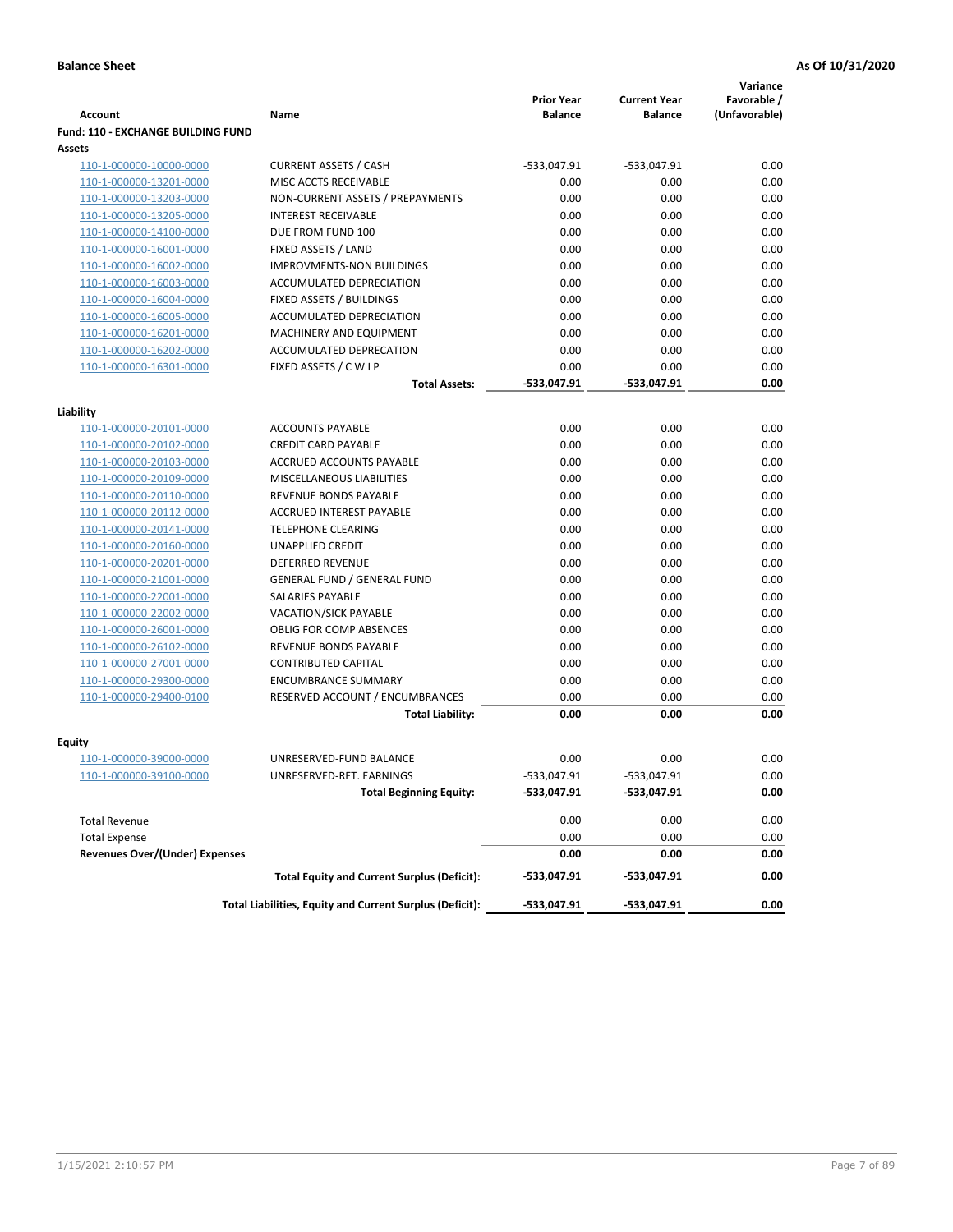| <b>Account</b>                                | Name                                                     | <b>Prior Year</b><br><b>Balance</b> | <b>Current Year</b><br><b>Balance</b> | Variance<br>Favorable /<br>(Unfavorable) |
|-----------------------------------------------|----------------------------------------------------------|-------------------------------------|---------------------------------------|------------------------------------------|
| <b>Fund: 111 - RECREATION ACTIVITIES FUND</b> |                                                          |                                     |                                       |                                          |
| Assets                                        |                                                          |                                     |                                       |                                          |
| 111-1-000000-10000-0000                       | <b>CURRENT ASSETS / CASH</b>                             | $-17,854.46$                        | $-112,538.48$                         | $-94,684.02$                             |
| 111-1-000000-10313-0000                       | <b>CHANGE DRAWER - PARK CONCESSIONS</b>                  | 0.00                                | 0.00                                  | 0.00                                     |
| 111-1-000000-13201-0000                       | MISC ACCTS RECEIVABLE                                    | 0.00                                | 0.00                                  | 0.00                                     |
| 111-1-000000-13205-0000                       | <b>INTEREST RECEIVABLE</b>                               | 0.00                                | 0.00                                  | 0.00                                     |
|                                               | <b>Total Assets:</b>                                     | $-17,854.46$                        | $-112,538.48$                         | $-94,684.02$                             |
| Liability                                     |                                                          |                                     |                                       |                                          |
| 111-1-000000-20101-0000                       | <b>ACCOUNTS PAYABLE</b>                                  | 0.00                                | 0.00                                  | 0.00                                     |
| 111-1-000000-20102-0000                       | <b>CREDIT CARD PAYABLE</b>                               | 0.00                                | 0.00                                  | 0.00                                     |
| 111-1-000000-20103-0000                       | ACCRUED ACCOUNTS PAYABLE                                 | 0.00                                | 0.00                                  | 0.00                                     |
| 111-1-000000-20125-0000                       | SALES TAX PAYABLE / IN THE CITY                          | 76.62                               | 66.29                                 | 10.33                                    |
| 111-1-000000-20160-0000                       | <b>UNAPPLIED CREDIT</b>                                  | 0.00                                | 0.00                                  | 0.00                                     |
| 111-1-000000-20201-0000                       | <b>DEFERRED REVENUE</b>                                  | 0.00                                | 0.00                                  | 0.00                                     |
| 111-1-000000-22001-0000                       | <b>SALARIES PAYABLE</b>                                  | 155.91                              | 155.91                                | 0.00                                     |
| 111-1-000000-29300-0000                       | <b>ENCUMBRANCE SUMMARY</b>                               | 0.00                                | 0.00                                  | 0.00                                     |
| 111-1-000000-29400-0100                       | RESERVED ACCOUNT / ENCUMBRANCES                          | 0.00                                | 0.00                                  | 0.00                                     |
|                                               | <b>Total Liability:</b>                                  | 232.53                              | 222.20                                | 10.33                                    |
| Equity                                        |                                                          |                                     |                                       |                                          |
| 111-1-000000-39000-0000                       | UNRESERVED-FUND BALANCE                                  | $-28,173.50$                        | $-121,231.77$                         | $-93,058.27$                             |
| 111-1-000000-39100-0000                       | UNRESERVED-RET. EARNINGS                                 | 0.00                                | 0.00                                  | 0.00                                     |
|                                               | <b>Total Beginning Equity:</b>                           | $-28,173.50$                        | $-121,231.77$                         | $-93,058.27$                             |
| <b>Total Revenue</b>                          |                                                          | 13,736.26                           | 15,278.79                             | 1,542.53                                 |
| <b>Total Expense</b>                          |                                                          | 3,649.75                            | 6,807.70                              | $-3,157.95$                              |
| <b>Revenues Over/(Under) Expenses</b>         |                                                          | 10,086.51                           | 8,471.09                              | $-1,615.42$                              |
|                                               | <b>Total Equity and Current Surplus (Deficit):</b>       | $-18,086.99$                        | $-112,760.68$                         | $-94,673.69$                             |
|                                               | Total Liabilities, Equity and Current Surplus (Deficit): | $-17,854.46$                        | $-112,538.48$                         | $-94,684.02$                             |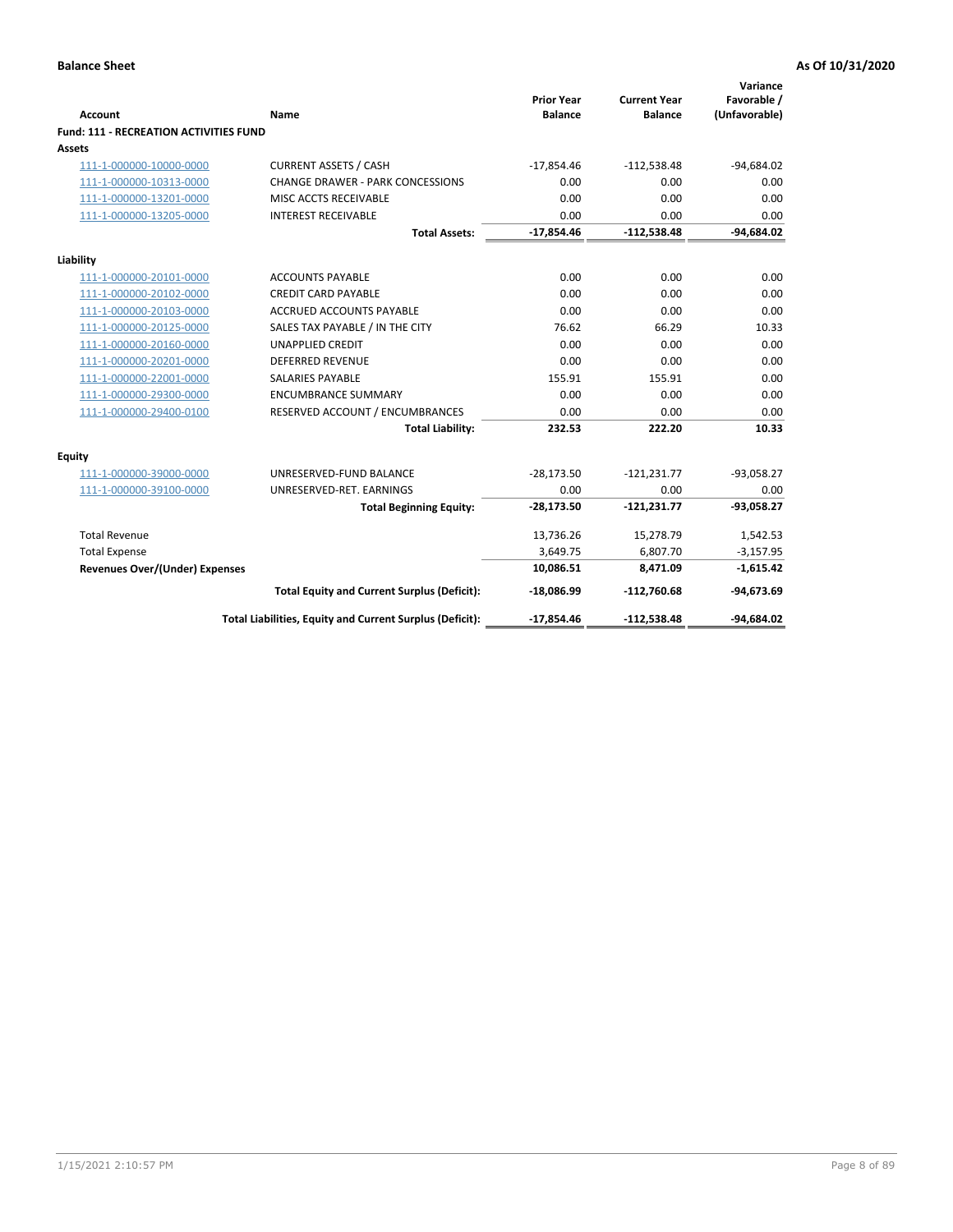|                                       |                                                          |                                     |                                       | Variance                     |
|---------------------------------------|----------------------------------------------------------|-------------------------------------|---------------------------------------|------------------------------|
| <b>Account</b>                        | Name                                                     | <b>Prior Year</b><br><b>Balance</b> | <b>Current Year</b><br><b>Balance</b> | Favorable /<br>(Unfavorable) |
| Fund: 112 - GUN RANGE FUND            |                                                          |                                     |                                       |                              |
| <b>Assets</b>                         |                                                          |                                     |                                       |                              |
| 112-1-000000-10000-0000               | <b>CURRENT ASSETS / CASH</b>                             | 1,018.88                            | 1,107.69                              | 88.81                        |
| 112-1-000000-13201-0000               | MISC ACCTS RECEIVABLE                                    | 0.00                                | 0.00                                  | 0.00                         |
|                                       | <b>Total Assets:</b>                                     | 1,018.88                            | 1,107.69                              | 88.81                        |
| Liability                             |                                                          |                                     |                                       |                              |
| 112-1-000000-20101-0000               | <b>ACCOUNTS PAYABLE</b>                                  | 0.02                                | 0.03                                  | $-0.01$                      |
| 112-1-000000-20103-0000               | <b>ACCRUED ACCOUNTS PAYABLE</b>                          | 0.00                                | 0.00                                  | 0.00                         |
| 112-1-000000-20160-0000               | <b>UNAPPLIED CREDIT</b>                                  | 0.00                                | 0.00                                  | 0.00                         |
| 112-1-000000-21001-0000               | <b>GENERAL FUND / GENERAL FUND</b>                       | 0.00                                | 0.00                                  | 0.00                         |
| 112-1-000000-29300-0000               | <b>ENCUMBRANCE SUMMARY</b>                               | 0.00                                | 0.00                                  | 0.00                         |
| 112-1-000000-29400-0100               | RESERVED ACCOUNT / ENCUMBRANCES                          | 0.00                                | 0.00                                  | 0.00                         |
|                                       | <b>Total Liability:</b>                                  | 0.02                                | 0.03                                  | $-0.01$                      |
| Equity                                |                                                          |                                     |                                       |                              |
| 112-1-000000-39000-0000               | UNRESERVED-FUND BALANCE                                  | 908.04                              | 1,108.04                              | 200.00                       |
| 112-1-000000-39100-0000               | UNRESERVED-RET. EARNINGS                                 | 0.00                                | 0.00                                  | 0.00                         |
|                                       | <b>Total Beginning Equity:</b>                           | 908.04                              | 1,108.04                              | 200.00                       |
| <b>Total Revenue</b>                  |                                                          | 110.84                              | $-0.38$                               | $-111.22$                    |
| <b>Total Expense</b>                  |                                                          | 0.02                                | 0.00                                  | 0.02                         |
| <b>Revenues Over/(Under) Expenses</b> |                                                          | 110.82                              | $-0.38$                               | $-111.20$                    |
|                                       | <b>Total Equity and Current Surplus (Deficit):</b>       | 1,018.86                            | 1,107.66                              | 88.80                        |
|                                       | Total Liabilities, Equity and Current Surplus (Deficit): | 1,018.88                            | 1,107.69                              | 88.81                        |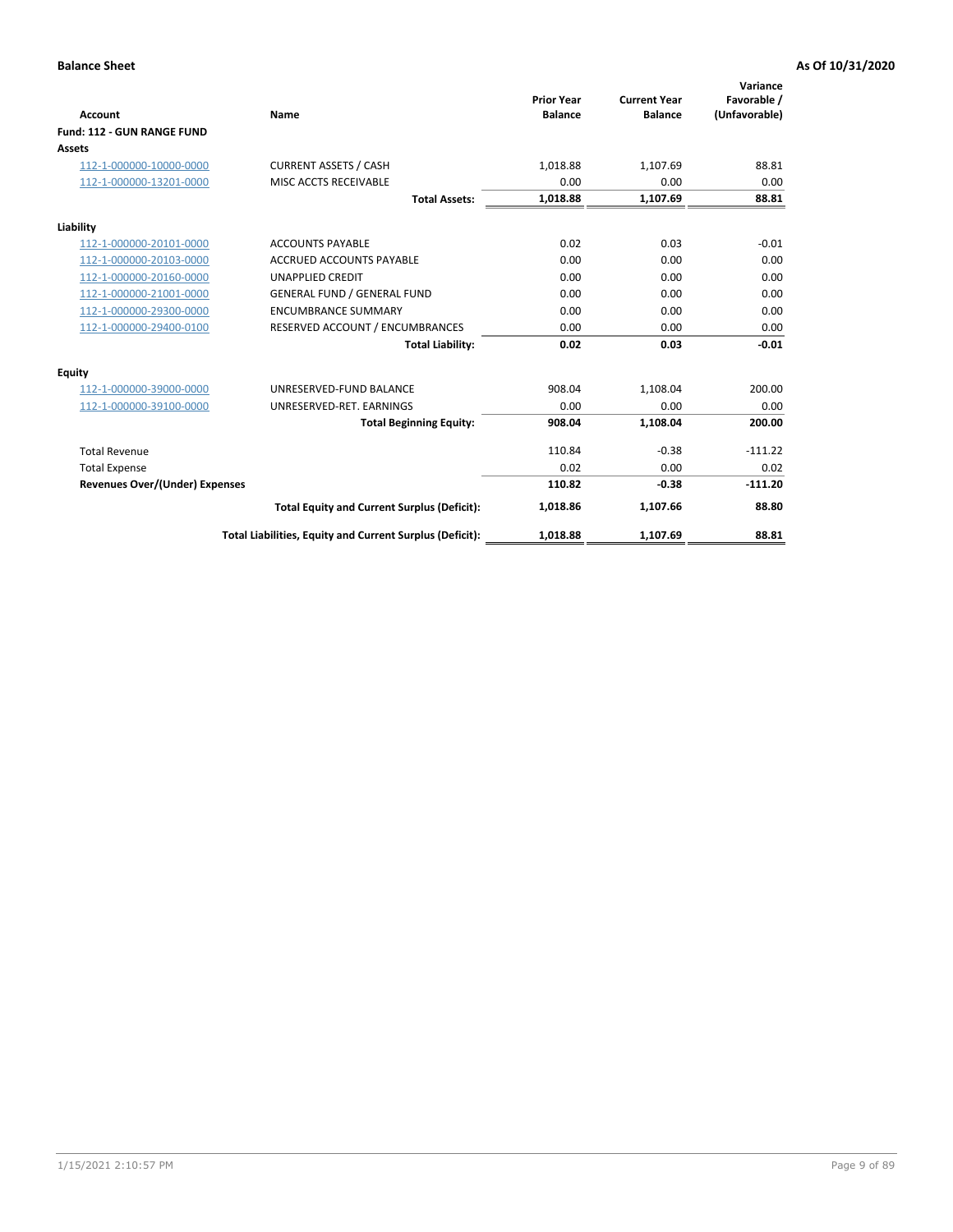| <b>Account</b>                               | <b>Name</b>                                              | <b>Prior Year</b><br><b>Balance</b> | <b>Current Year</b><br><b>Balance</b> | Variance<br>Favorable /<br>(Unfavorable) |
|----------------------------------------------|----------------------------------------------------------|-------------------------------------|---------------------------------------|------------------------------------------|
| Fund: 113 - HOTEL / MOTEL OCCUPANCY TAX FUND |                                                          |                                     |                                       |                                          |
| Assets                                       |                                                          |                                     |                                       |                                          |
| 113-1-000000-10000-0000                      | <b>CURRENT ASSETS / CASH</b>                             | 445,942.73                          | 456,953.63                            | 11,010.90                                |
| 113-1-000000-13101-0000                      | <b>TAX RECEIVABLE-CURRENT</b>                            | 0.00                                | 0.00                                  | 0.00                                     |
| 113-1-000000-13201-0000                      | MISC ACCTS RECEIVABLE                                    | 0.00                                | $-9,924.23$                           | $-9,924.23$                              |
| 113-1-000000-13202-0000                      | <b>EMPLOYEE ADVANCES</b>                                 | 0.00                                | 0.00                                  | 0.00                                     |
| 113-1-000000-13203-0000                      | NON-CURRENT ASSETS / PREPAYMENTS                         | 0.00                                | 0.00                                  | 0.00                                     |
| 113-1-000000-13205-0000                      | <b>INTEREST RECEIVABLE</b>                               | 0.00                                | 0.00                                  | 0.00                                     |
|                                              | <b>Total Assets:</b>                                     | 445,942.73                          | 447,029.40                            | 1,086.67                                 |
| Liability                                    |                                                          |                                     |                                       |                                          |
| 113-1-000000-20101-0000                      | <b>ACCOUNTS PAYABLE</b>                                  | 11.34                               | 9.32                                  | 2.02                                     |
| 113-1-000000-20102-0000                      | <b>CREDIT CARD PAYABLE</b>                               | 0.00                                | 0.00                                  | 0.00                                     |
| 113-1-000000-20103-0000                      | <b>ACCRUED ACCOUNTS PAYABLE</b>                          | 0.00                                | 0.00                                  | 0.00                                     |
| 113-1-000000-20144-0000                      | SPECIAL EVENT DONATIONS                                  | $-1,046.65$                         | $-1,046.65$                           | 0.00                                     |
| 113-1-000000-22001-0000                      | <b>SALARIES PAYABLE</b>                                  | 1,702.66                            | 1,702.66                              | 0.00                                     |
| 113-1-000000-24001-0000                      | O/S CHECKS PAYABLE                                       | 0.00                                | 0.00                                  | 0.00                                     |
| 113-1-000000-29300-0000                      | <b>ENCUMBRANCE SUMMARY</b>                               | 0.00                                | 0.00                                  | 0.00                                     |
| 113-1-000000-29400-0100                      | RESERVED ACCOUNT / ENCUMBRANCES                          | 0.00                                | 0.00                                  | 0.00                                     |
|                                              | <b>Total Liability:</b>                                  | 667.35                              | 665.33                                | 2.02                                     |
| Equity                                       |                                                          |                                     |                                       |                                          |
| 113-1-000000-39000-0000                      | UNRESERVED-FUND BALANCE                                  | 464,662.03                          | 441,248.05                            | $-23,413.98$                             |
|                                              | <b>Total Beginning Equity:</b>                           | 464,662.03                          | 441,248.05                            | $-23,413.98$                             |
| <b>Total Revenue</b>                         |                                                          | 41,413.91                           | 40,500.00                             | $-913.91$                                |
| <b>Total Expense</b>                         |                                                          | 60,800.56                           | 35,383.98                             | 25,416.58                                |
| <b>Revenues Over/(Under) Expenses</b>        |                                                          | $-19,386.65$                        | 5,116.02                              | 24,502.67                                |
|                                              | <b>Total Equity and Current Surplus (Deficit):</b>       | 445,275.38                          | 446,364.07                            | 1,088.69                                 |
|                                              | Total Liabilities, Equity and Current Surplus (Deficit): | 445,942.73                          | 447,029.40                            | 1,086.67                                 |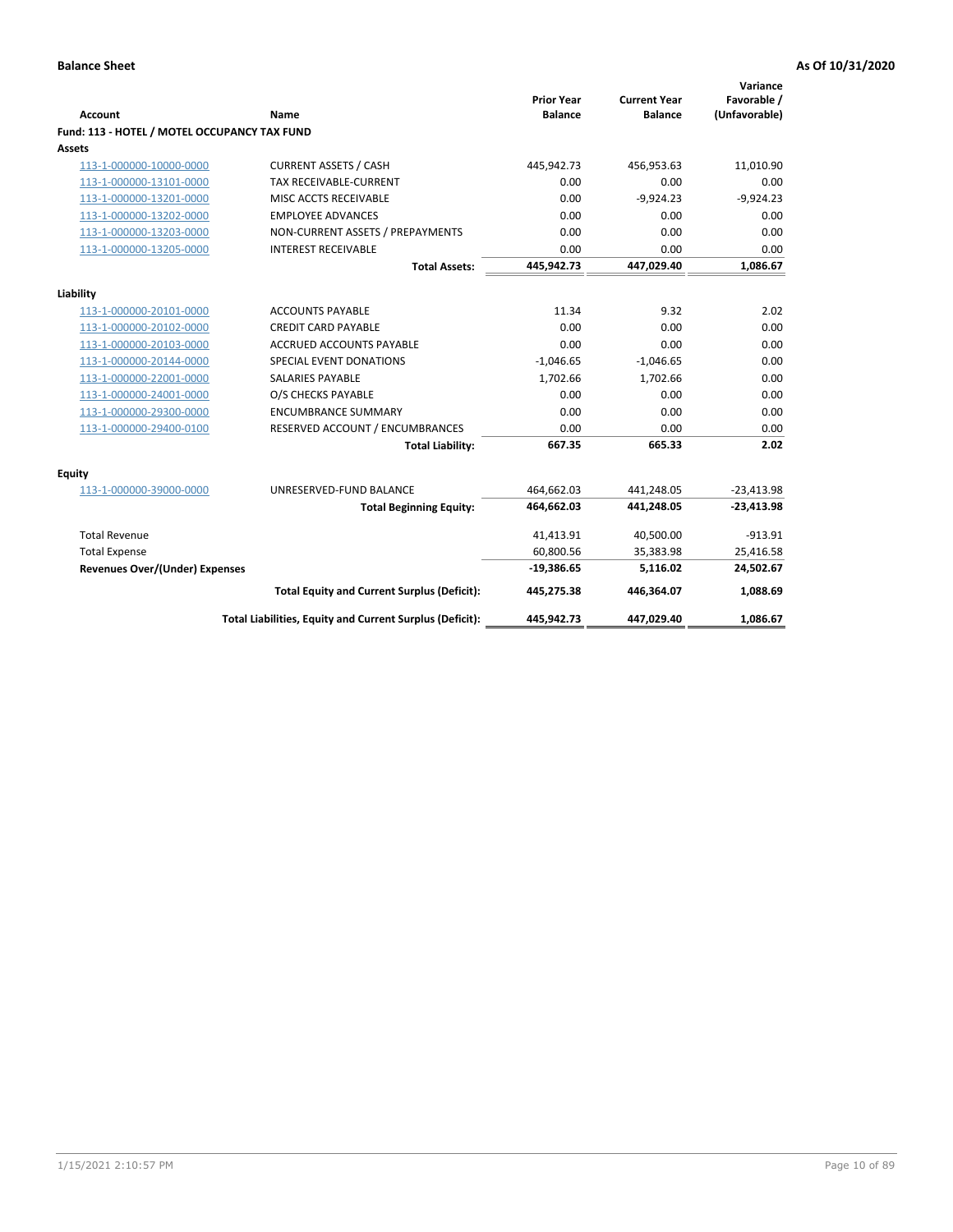| <b>Account</b>                                     | Name                                                     | <b>Prior Year</b><br><b>Balance</b> | <b>Current Year</b><br><b>Balance</b> | Variance<br>Favorable /<br>(Unfavorable) |
|----------------------------------------------------|----------------------------------------------------------|-------------------------------------|---------------------------------------|------------------------------------------|
| <b>Fund: 114 - VENUE MANAGEMENT FUND</b><br>Assets |                                                          |                                     |                                       |                                          |
| 114-1-000000-10000-0000                            | <b>CURRENT ASSETS / CASH</b>                             | $-189,542.61$                       | $-145,908.62$                         | 43,633.99                                |
| 114-1-000000-10311-0000                            | CASH / PETTY CASH/CHANGE DRAWERS                         | 200.00                              | 200.00                                | 0.00                                     |
| 114-1-000000-13201-0000                            | MISC ACCTS RECEIVABLE                                    | 0.00                                | 0.00                                  | 0.00                                     |
| 114-1-000000-13203-0000                            | NON-CURRENT ASSETS / PREPAYMENTS                         | 0.00                                | 0.00                                  | 0.00                                     |
| 114-1-000000-13205-0000                            | <b>INTEREST RECEIVABLE</b>                               | 0.00                                | 0.00                                  | 0.00                                     |
|                                                    | <b>Total Assets:</b>                                     | $-189,342.61$                       | $-145,708.62$                         | 43,633.99                                |
| Liability                                          |                                                          |                                     |                                       |                                          |
| 114-1-000000-20101-0000                            | <b>ACCOUNTS PAYABLE</b>                                  | 4,330.00                            | 0.00                                  | 4,330.00                                 |
| 114-1-000000-20102-0000                            | <b>CREDIT CARD PAYABLE</b>                               | 0.00                                | 0.00                                  | 0.00                                     |
| 114-1-000000-20103-0000                            | <b>ACCRUED ACCOUNTS PAYABLE</b>                          | 0.00                                | 0.00                                  | 0.00                                     |
| 114-1-000000-20125-0000                            | SALES TAX PAYABLE / IN THE CITY                          | 4.95                                | 0.00                                  | 4.95                                     |
| 114-1-000000-20144-0000                            | SPECIAL EVENT DONATIONS                                  | 12,627.39                           | 16,777.39                             | $-4,150.00$                              |
| 114-1-000000-20150-0000                            | <b>TICKET SALE SHARING</b>                               | $-16,355.00$                        | 10,704.37                             | $-27,059.37$                             |
| 114-1-000000-20151-0000                            | <b>SOUND &amp; LIGHTING</b>                              | 0.00                                | 0.00                                  | 0.00                                     |
| 114-1-000000-20160-0000                            | <b>UNAPPLIED CREDIT</b>                                  | 0.00                                | 0.00                                  | 0.00                                     |
| 114-1-000000-20201-0000                            | <b>DEFERRED REVENUE</b>                                  | 0.00                                | 0.00                                  | 0.00                                     |
| 114-1-000000-22001-0000                            | SALARIES PAYABLE                                         | 1,154.26                            | 1,154.26                              | 0.00                                     |
| 114-1-000000-24010-0000                            | <b>CIVIC CENTER DEPOSITS</b>                             | 6,050.00                            | 4,180.00                              | 1,870.00                                 |
| 114-1-000000-24012-0000                            | <b>AUDITORIUM DEPOSITS</b>                               | 13,337.50                           | 15,837.50                             | $-2,500.00$                              |
| 114-1-000000-29300-0000                            | <b>ENCUMBRANCE SUMMARY</b>                               | 0.00                                | 0.00                                  | 0.00                                     |
| 114-1-000000-29400-0000                            | RESERVED ACCOUNT / ENCUMBRANCES                          | 0.00                                | 0.00                                  | 0.00                                     |
|                                                    | <b>Total Liability:</b>                                  | 21,149.10                           | 48,653.52                             | $-27,504.42$                             |
| Equity                                             |                                                          |                                     |                                       |                                          |
| 114-1-000000-39000-0000                            | UNRESERVED-FUND BALANCE                                  | $-192,604.81$                       | $-186,750.72$                         | 5,854.09                                 |
|                                                    | <b>Total Beginning Equity:</b>                           | $-192,604.81$                       | -186,750.72                           | 5,854.09                                 |
| <b>Total Revenue</b>                               |                                                          | 17,359.38                           | 1,950.00                              | $-15,409.38$                             |
| <b>Total Expense</b>                               |                                                          | 35,246.28                           | 9,561.42                              | 25,684.86                                |
| <b>Revenues Over/(Under) Expenses</b>              |                                                          | $-17,886.90$                        | -7,611.42                             | 10,275.48                                |
|                                                    | <b>Total Equity and Current Surplus (Deficit):</b>       | $-210,491.71$                       | -194,362.14                           | 16,129.57                                |
|                                                    | Total Liabilities, Equity and Current Surplus (Deficit): | $-189,342.61$                       | $-145,708.62$                         | 43.633.99                                |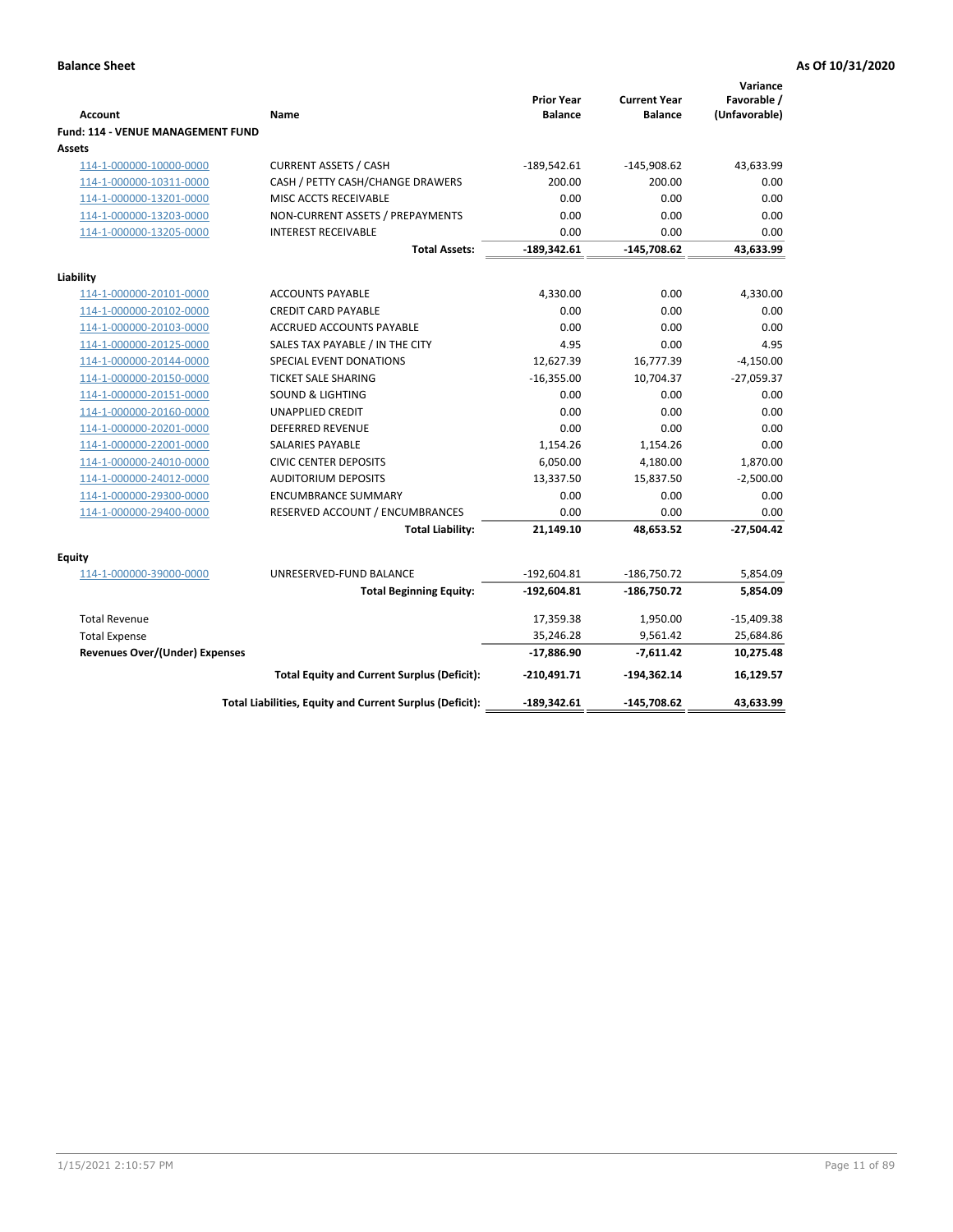| <b>Account</b>                        | <b>Name</b>                                              | <b>Prior Year</b><br><b>Balance</b> | <b>Current Year</b><br><b>Balance</b> | Variance<br>Favorable /<br>(Unfavorable) |
|---------------------------------------|----------------------------------------------------------|-------------------------------------|---------------------------------------|------------------------------------------|
| Fund: 115 - TIRZ FUND                 |                                                          |                                     |                                       |                                          |
| <b>Assets</b>                         |                                                          |                                     |                                       |                                          |
| 115-1-000000-10000-0000               | <b>CURRENT ASSETS / CASH</b>                             | 0.00                                | 0.00                                  | 0.00                                     |
| 115-1-000000-13101-0000               | <b>TAX RECEIVABLE-CURRENT</b>                            | 0.00                                | 0.00                                  | 0.00                                     |
| 115-1-000000-13102-0000               | <b>TAXES REC-DELINQUENT</b>                              | 0.00                                | 0.00                                  | 0.00                                     |
| 115-1-000000-13103-0000               | ALLOW FOR UNCOLLECT TAXES                                | 0.00                                | 0.00                                  | 0.00                                     |
| 115-1-000000-13201-0000               | MISC ACCTS RECEIVABLE                                    | 0.00                                | 0.00                                  | 0.00                                     |
| 115-1-000000-13205-0000               | <b>INTEREST RECEIVABLE</b>                               | 0.00                                | 0.00                                  | 0.00                                     |
|                                       | <b>Total Assets:</b>                                     | 0.00                                | 0.00                                  | 0.00                                     |
| Liability                             |                                                          |                                     |                                       |                                          |
| 115-1-000000-20101-0000               | <b>ACCOUNTS PAYABLE</b>                                  | 0.00                                | 0.00                                  | 0.00                                     |
| 115-1-000000-20103-0000               | <b>ACCRUED ACCOUNTS PAYABLE</b>                          | 0.00                                | 0.00                                  | 0.00                                     |
| 115-1-000000-20203-0000               | <b>DEFERRED TAX REVENUE</b>                              | 0.00                                | 0.00                                  | 0.00                                     |
| 115-1-000000-29300-0000               | <b>ENCUMBRANCE SUMMARY</b>                               | 0.00                                | 0.00                                  | 0.00                                     |
| 115-1-000000-29400-0100               | RESERVED ACCOUNT / ENCUMBRANCES                          | 0.00                                | 0.00                                  | 0.00                                     |
|                                       | <b>Total Liability:</b>                                  | 0.00                                | 0.00                                  | 0.00                                     |
| Equity                                |                                                          |                                     |                                       |                                          |
| 115-1-000000-39000-0000               | UNRESERVED-FUND BALANCE                                  | 0.00                                | 0.00                                  | 0.00                                     |
| 115-1-000000-39100-0000               | UNRESERVED-RET. EARNINGS                                 | 0.00                                | 0.00                                  | 0.00                                     |
|                                       | <b>Total Beginning Equity:</b>                           | 0.00                                | 0.00                                  | 0.00                                     |
| <b>Total Revenue</b>                  |                                                          | 0.00                                | 0.00                                  | 0.00                                     |
| <b>Total Expense</b>                  |                                                          | 0.00                                | 0.00                                  | 0.00                                     |
| <b>Revenues Over/(Under) Expenses</b> |                                                          | 0.00                                | 0.00                                  | 0.00                                     |
|                                       | <b>Total Equity and Current Surplus (Deficit):</b>       | 0.00                                | 0.00                                  | 0.00                                     |
|                                       | Total Liabilities, Equity and Current Surplus (Deficit): | 0.00                                | 0.00                                  | 0.00                                     |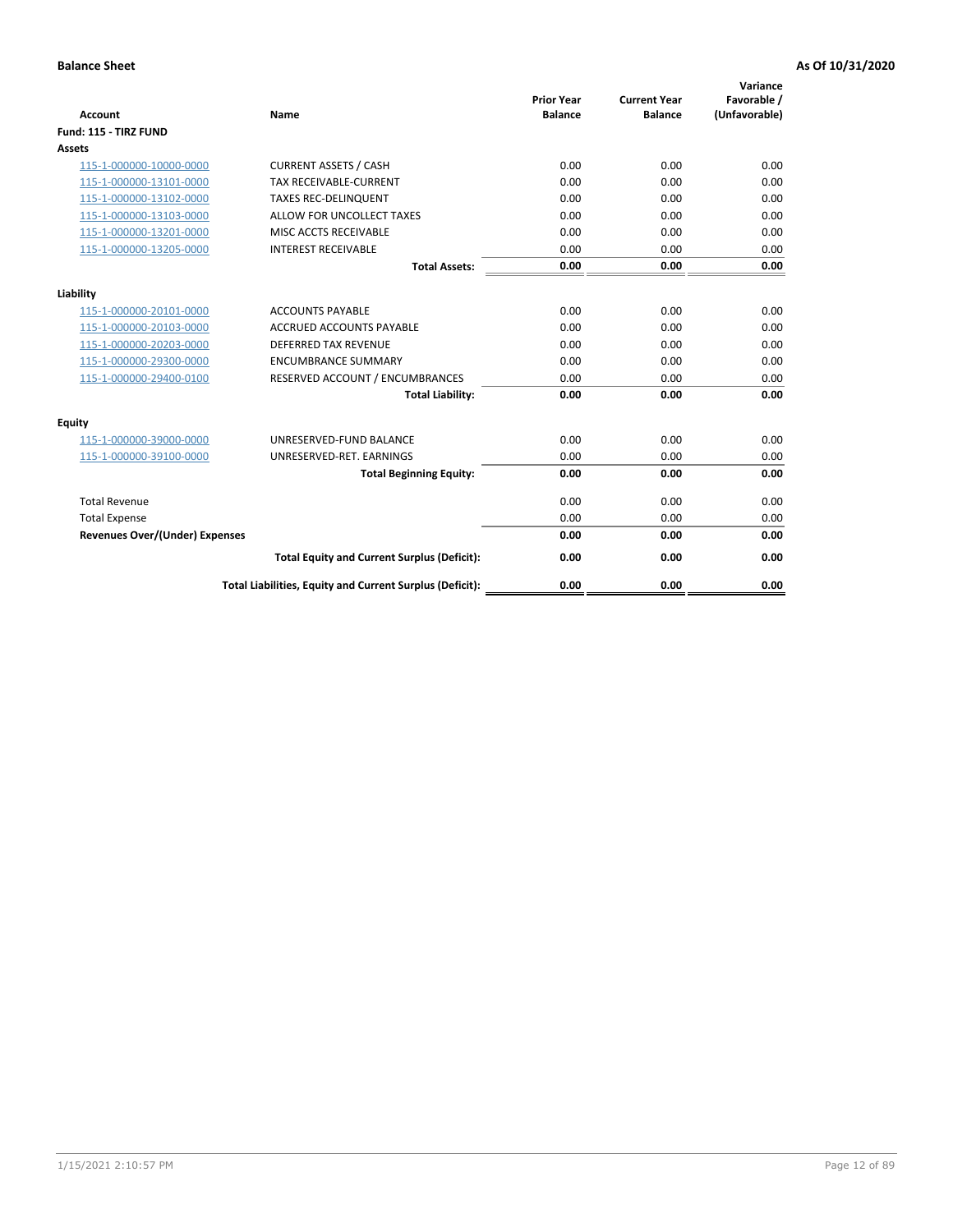| <b>Account</b>                        | <b>Name</b>                                              | <b>Prior Year</b><br><b>Balance</b> | <b>Current Year</b><br><b>Balance</b> | Variance<br>Favorable /<br>(Unfavorable) |
|---------------------------------------|----------------------------------------------------------|-------------------------------------|---------------------------------------|------------------------------------------|
| Fund: 116 - ROADWAY IMPACT FEE 1      |                                                          |                                     |                                       |                                          |
| Assets                                |                                                          |                                     |                                       |                                          |
| 116-1-000000-10000-0000               | <b>CURRENT ASSETS / CASH</b>                             | 0.00                                | 0.00                                  | 0.00                                     |
| 116-1-000000-13201-0000               | <b>MISC ACCTS RECEIVABLE</b>                             | 0.00                                | 0.00                                  | 0.00                                     |
| 116-1-000000-13205-0000               | <b>INTEREST RECEIVABLE</b>                               | 0.00                                | 0.00                                  | 0.00                                     |
|                                       | <b>Total Assets:</b>                                     | 0.00                                | 0.00                                  | 0.00                                     |
| Liability                             |                                                          |                                     |                                       |                                          |
| 116-1-000000-20101-0000               | <b>ACCOUNTS PAYABLE</b>                                  | 0.00                                | 0.00                                  | 0.00                                     |
| 116-1-000000-20103-0000               | <b>ACCRUED ACCOUNTS PAYABLE</b>                          | 0.00                                | 0.00                                  | 0.00                                     |
|                                       | <b>Total Liability:</b>                                  | 0.00                                | 0.00                                  | 0.00                                     |
| Equity                                |                                                          |                                     |                                       |                                          |
| 116-1-000000-39000-0000               | UNRESERVED-FUND BALANCE                                  | 0.00                                | 0.00                                  | 0.00                                     |
| 116-1-000000-39100-0000               | UNRESERVED-RET, EARNINGS                                 | 0.00                                | 0.00                                  | 0.00                                     |
|                                       | <b>Total Beginning Equity:</b>                           | 0.00                                | 0.00                                  | 0.00                                     |
| <b>Total Revenue</b>                  |                                                          | 0.00                                | 0.00                                  | 0.00                                     |
| <b>Total Expense</b>                  |                                                          | 0.00                                | 0.00                                  | 0.00                                     |
| <b>Revenues Over/(Under) Expenses</b> |                                                          | 0.00                                | 0.00                                  | 0.00                                     |
|                                       | <b>Total Equity and Current Surplus (Deficit):</b>       | 0.00                                | 0.00                                  | 0.00                                     |
|                                       | Total Liabilities, Equity and Current Surplus (Deficit): | 0.00                                | 0.00                                  | 0.00                                     |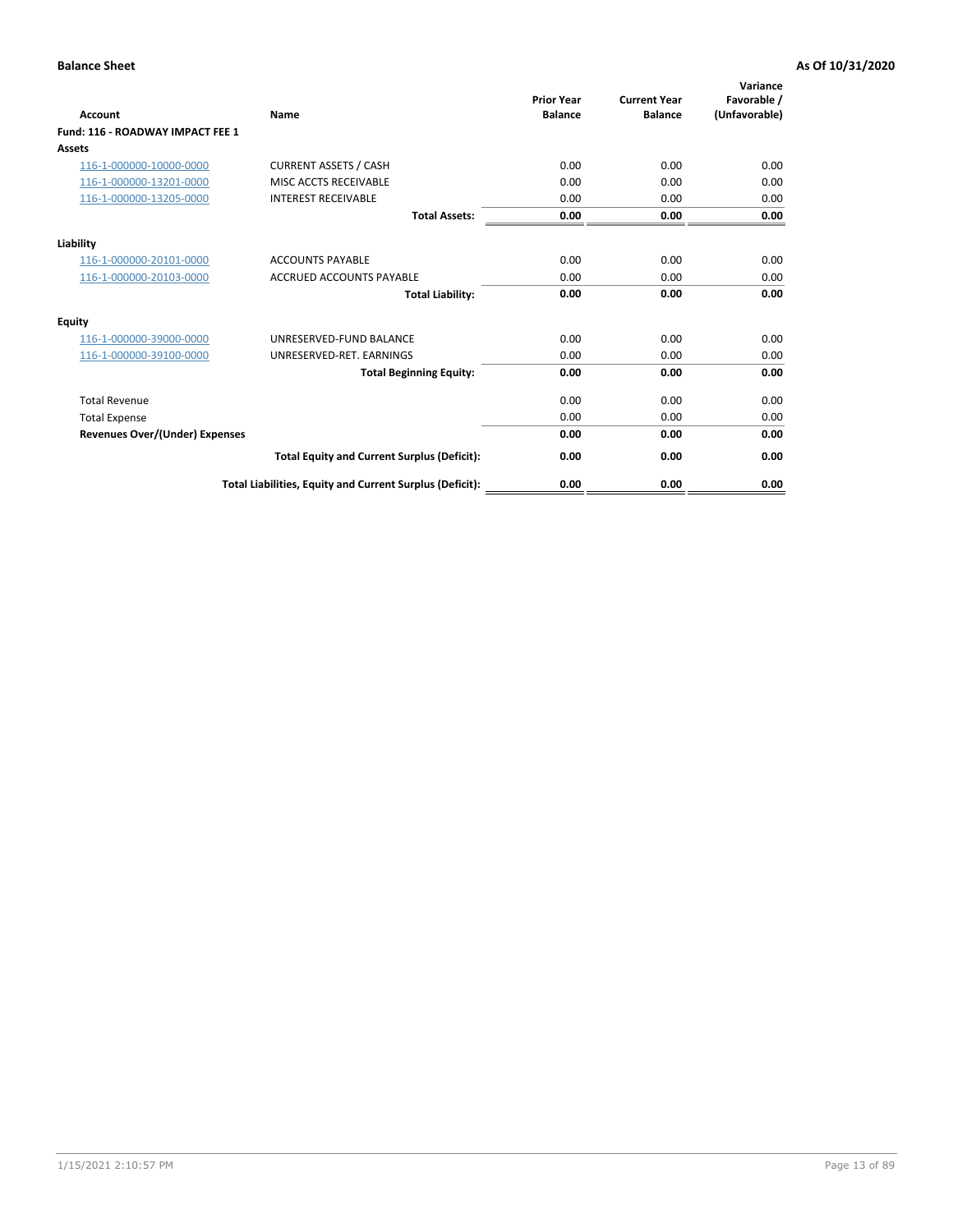| <b>Account</b>                        | <b>Name</b>                                              | <b>Prior Year</b><br><b>Balance</b> | <b>Current Year</b><br><b>Balance</b> | Variance<br>Favorable /<br>(Unfavorable) |
|---------------------------------------|----------------------------------------------------------|-------------------------------------|---------------------------------------|------------------------------------------|
| Fund: 117 - ROADWAY IMPACT FEE 2      |                                                          |                                     |                                       |                                          |
| Assets                                |                                                          |                                     |                                       |                                          |
| 117-1-000000-10000-0000               | <b>CURRENT ASSETS / CASH</b>                             | 0.00                                | 0.00                                  | 0.00                                     |
| 117-1-000000-13201-0000               | <b>MISC ACCTS RECEIVABLE</b>                             | 0.00                                | 0.00                                  | 0.00                                     |
| 117-1-000000-13205-0000               | <b>INTEREST RECEIVABLE</b>                               | 0.00                                | 0.00                                  | 0.00                                     |
|                                       | <b>Total Assets:</b>                                     | 0.00                                | 0.00                                  | 0.00                                     |
| Liability                             |                                                          |                                     |                                       |                                          |
| 117-1-000000-20101-0000               | <b>ACCOUNTS PAYABLE</b>                                  | 0.00                                | 0.00                                  | 0.00                                     |
| 117-1-000000-20103-0000               | <b>ACCRUED ACCOUNTS PAYABLE</b>                          | 0.00                                | 0.00                                  | 0.00                                     |
|                                       | <b>Total Liability:</b>                                  | 0.00                                | 0.00                                  | 0.00                                     |
| Equity                                |                                                          |                                     |                                       |                                          |
| 117-1-000000-39000-0000               | UNRESERVED-FUND BALANCE                                  | 0.00                                | 0.00                                  | 0.00                                     |
| 117-1-000000-39100-0000               | UNRESERVED-RET, EARNINGS                                 | 0.00                                | 0.00                                  | 0.00                                     |
|                                       | <b>Total Beginning Equity:</b>                           | 0.00                                | 0.00                                  | 0.00                                     |
| <b>Total Revenue</b>                  |                                                          | 0.00                                | 0.00                                  | 0.00                                     |
| <b>Total Expense</b>                  |                                                          | 0.00                                | 0.00                                  | 0.00                                     |
| <b>Revenues Over/(Under) Expenses</b> |                                                          | 0.00                                | 0.00                                  | 0.00                                     |
|                                       | <b>Total Equity and Current Surplus (Deficit):</b>       | 0.00                                | 0.00                                  | 0.00                                     |
|                                       | Total Liabilities, Equity and Current Surplus (Deficit): | 0.00                                | 0.00                                  | 0.00                                     |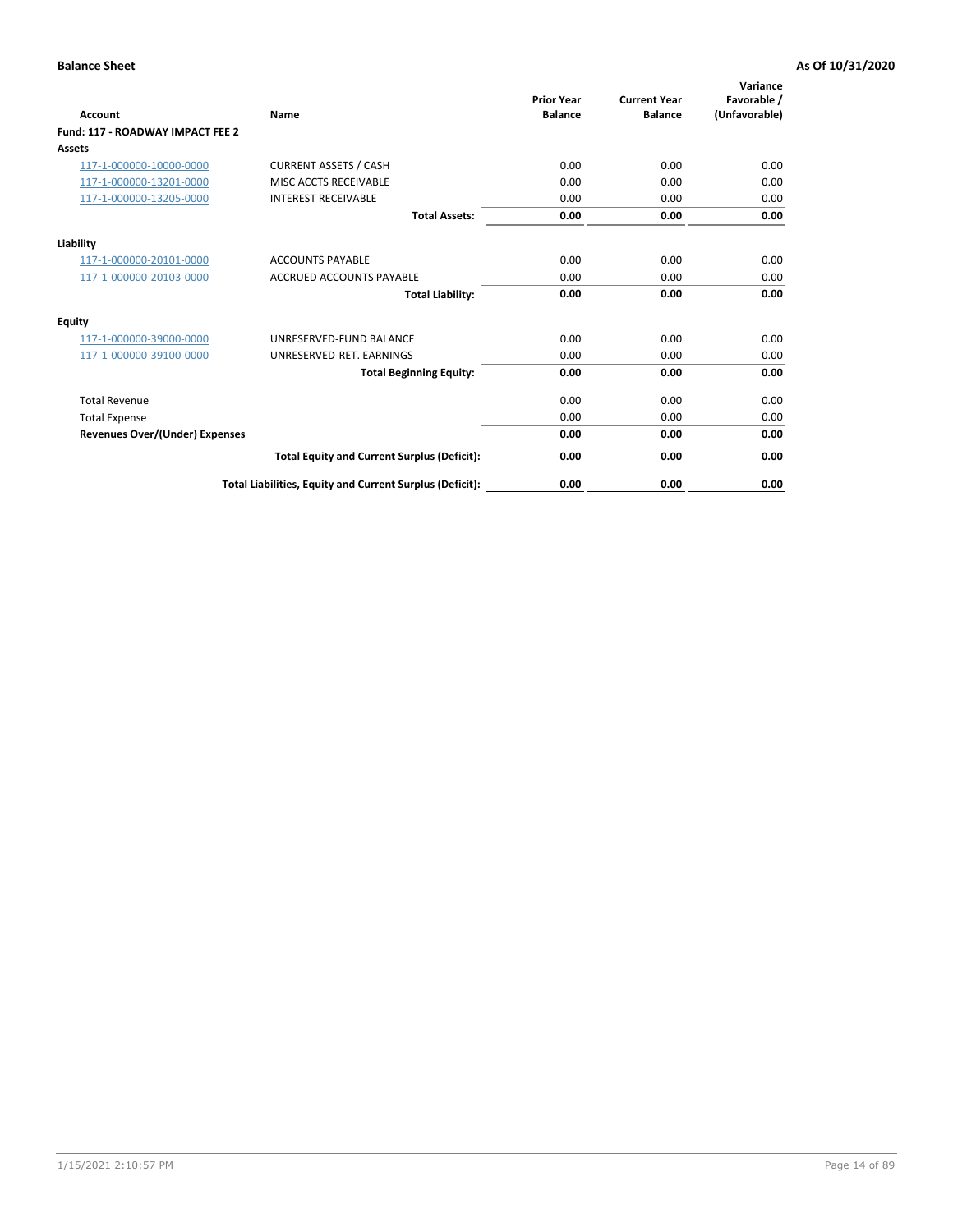| <b>Account</b>                        | <b>Name</b>                                              | <b>Prior Year</b><br><b>Balance</b> | <b>Current Year</b><br><b>Balance</b> | Variance<br>Favorable /<br>(Unfavorable) |
|---------------------------------------|----------------------------------------------------------|-------------------------------------|---------------------------------------|------------------------------------------|
| Fund: 118 - ROADWAY IMPACT FEE 3      |                                                          |                                     |                                       |                                          |
| <b>Assets</b>                         |                                                          |                                     |                                       |                                          |
| 118-1-000000-10000-0000               | <b>CURRENT ASSETS / CASH</b>                             | 0.00                                | 0.00                                  | 0.00                                     |
| 118-1-000000-13201-0000               | MISC ACCTS RECEIVABLE                                    | 0.00                                | 0.00                                  | 0.00                                     |
| 118-1-000000-13205-0000               | <b>INTEREST RECEIVABLE</b>                               | 0.00                                | 0.00                                  | 0.00                                     |
|                                       | <b>Total Assets:</b>                                     | 0.00                                | 0.00                                  | 0.00                                     |
| Liability                             |                                                          |                                     |                                       |                                          |
| 118-1-000000-20101-0000               | <b>ACCOUNTS PAYABLE</b>                                  | 0.00                                | 0.00                                  | 0.00                                     |
| 118-1-000000-20103-0000               | <b>ACCRUED ACCOUNTS PAYABLE</b>                          | 0.00                                | 0.00                                  | 0.00                                     |
|                                       | <b>Total Liability:</b>                                  | 0.00                                | 0.00                                  | 0.00                                     |
| Equity                                |                                                          |                                     |                                       |                                          |
| 118-1-000000-39000-0000               | UNRESERVED-FUND BALANCE                                  | 0.00                                | 0.00                                  | 0.00                                     |
| 118-1-000000-39100-0000               | UNRESERVED-RET. EARNINGS                                 | 0.00                                | 0.00                                  | 0.00                                     |
|                                       | <b>Total Beginning Equity:</b>                           | 0.00                                | 0.00                                  | 0.00                                     |
| <b>Total Revenue</b>                  |                                                          | 0.00                                | 0.00                                  | 0.00                                     |
| <b>Total Expense</b>                  |                                                          | 0.00                                | 0.00                                  | 0.00                                     |
| <b>Revenues Over/(Under) Expenses</b> |                                                          | 0.00                                | 0.00                                  | 0.00                                     |
|                                       | <b>Total Equity and Current Surplus (Deficit):</b>       | 0.00                                | 0.00                                  | 0.00                                     |
|                                       | Total Liabilities, Equity and Current Surplus (Deficit): | 0.00                                | 0.00                                  | 0.00                                     |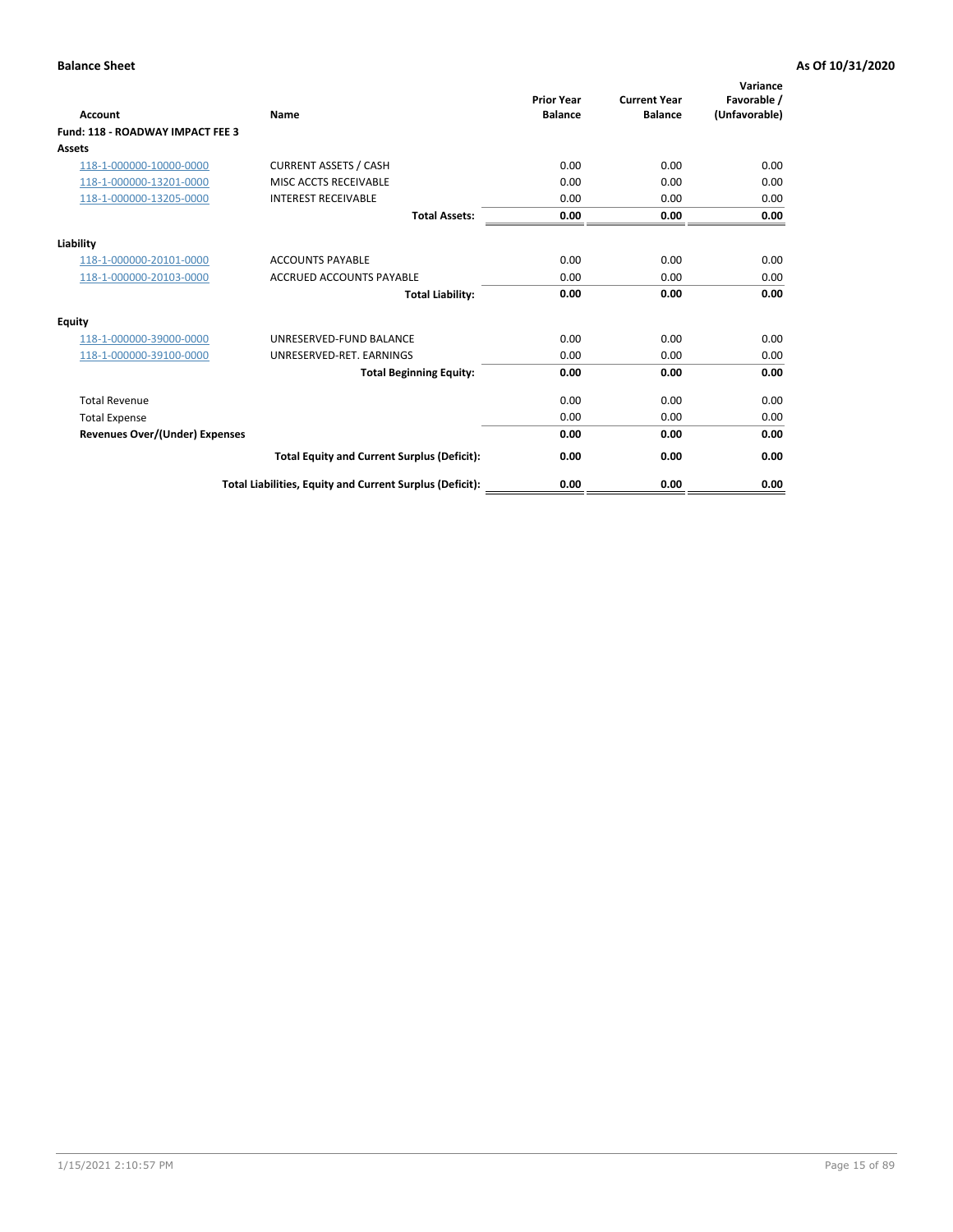| <b>Account</b>                        | <b>Name</b>                                              | <b>Prior Year</b><br><b>Balance</b> | <b>Current Year</b><br><b>Balance</b> | Variance<br>Favorable /<br>(Unfavorable) |
|---------------------------------------|----------------------------------------------------------|-------------------------------------|---------------------------------------|------------------------------------------|
| Fund: 119 - ROADWAY IMPACT FEE 4      |                                                          |                                     |                                       |                                          |
| Assets                                |                                                          |                                     |                                       |                                          |
| 119-1-000000-10000-0000               | <b>CURRENT ASSETS / CASH</b>                             | 0.00                                | 0.00                                  | 0.00                                     |
| 119-1-000000-13201-0000               | MISC ACCTS RECEIVABLE                                    | 0.00                                | 0.00                                  | 0.00                                     |
| 119-1-000000-13205-0000               | <b>INTEREST RECEIVABLE</b>                               | 0.00                                | 0.00                                  | 0.00                                     |
|                                       | <b>Total Assets:</b>                                     | 0.00                                | 0.00                                  | 0.00                                     |
| Liability                             |                                                          |                                     |                                       |                                          |
| 119-1-000000-20101-0000               | <b>ACCOUNTS PAYABLE</b>                                  | 0.00                                | 0.00                                  | 0.00                                     |
| 119-1-000000-20103-0000               | <b>ACCRUED ACCOUNTS PAYABLE</b>                          | 0.00                                | 0.00                                  | 0.00                                     |
|                                       | <b>Total Liability:</b>                                  | 0.00                                | 0.00                                  | 0.00                                     |
| Equity                                |                                                          |                                     |                                       |                                          |
| 119-1-000000-39000-0000               | UNRESERVED-FUND BALANCE                                  | 0.00                                | 0.00                                  | 0.00                                     |
| 119-1-000000-39100-0000               | UNRESERVED-RET. EARNINGS                                 | 0.00                                | 0.00                                  | 0.00                                     |
|                                       | <b>Total Beginning Equity:</b>                           | 0.00                                | 0.00                                  | 0.00                                     |
| <b>Total Revenue</b>                  |                                                          | 0.00                                | 0.00                                  | 0.00                                     |
| <b>Total Expense</b>                  |                                                          | 0.00                                | 0.00                                  | 0.00                                     |
| <b>Revenues Over/(Under) Expenses</b> |                                                          | 0.00                                | 0.00                                  | 0.00                                     |
|                                       | <b>Total Equity and Current Surplus (Deficit):</b>       | 0.00                                | 0.00                                  | 0.00                                     |
|                                       | Total Liabilities, Equity and Current Surplus (Deficit): | 0.00                                | 0.00                                  | 0.00                                     |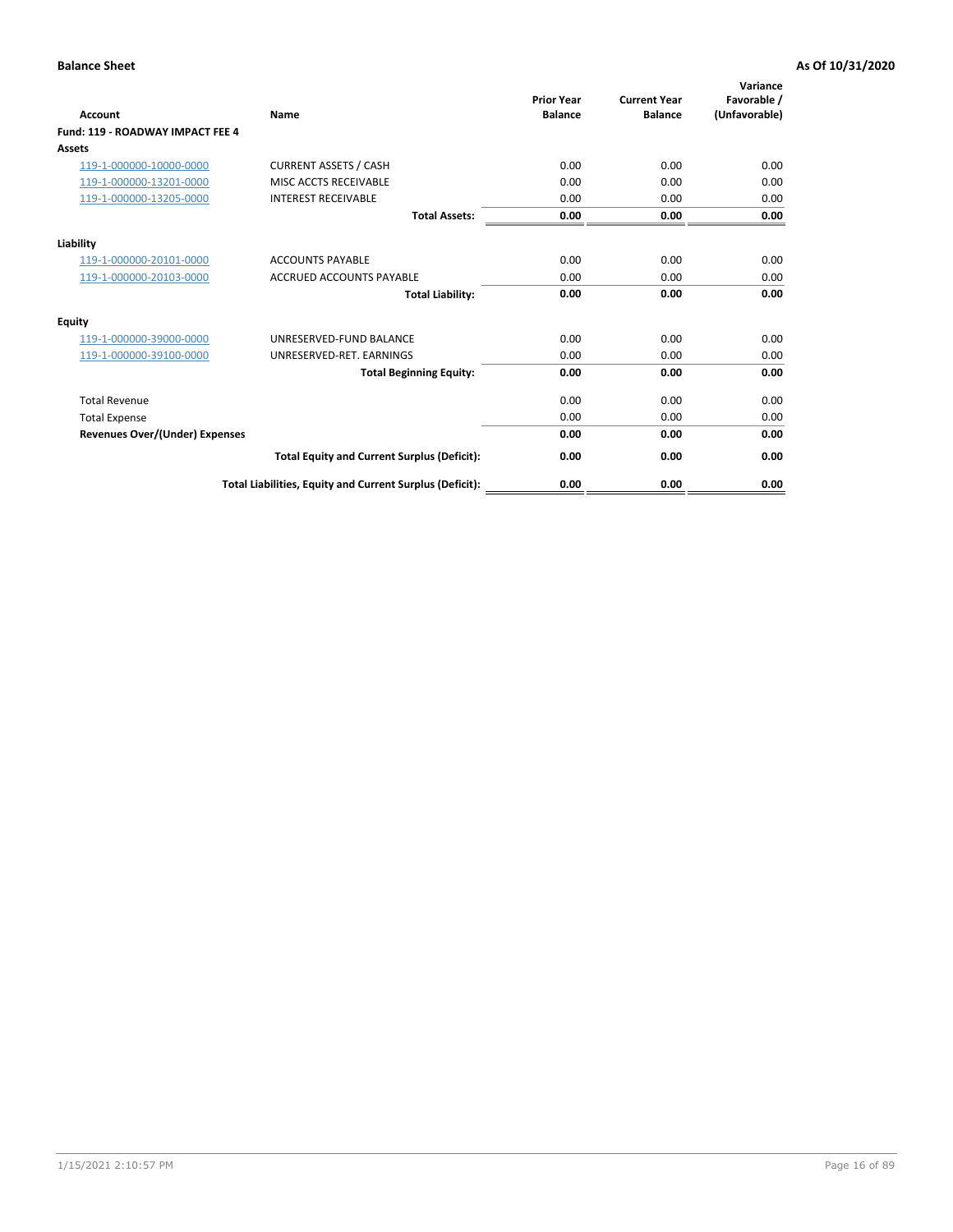|                                                   |                                                          | <b>Prior Year</b> | <b>Current Year</b> | Variance<br>Favorable / |
|---------------------------------------------------|----------------------------------------------------------|-------------------|---------------------|-------------------------|
| <b>Account</b>                                    | <b>Name</b>                                              | <b>Balance</b>    | <b>Balance</b>      | (Unfavorable)           |
| Fund: 120 - BROWNSFIELD HAZARDOUS WASTE EPA GRANT |                                                          |                   |                     |                         |
| <b>Assets</b>                                     |                                                          |                   |                     |                         |
| 120-1-000000-10000-0000                           | <b>CURRENT ASSETS / CASH</b>                             | 0.00              | 0.00                | 0.00                    |
| 120-1-000000-13201-0000                           | MISC ACCTS RECEIVABLE                                    | 0.00              | 0.00                | 0.00                    |
|                                                   | <b>Total Assets:</b>                                     | 0.00              | 0.00                | 0.00                    |
| Liability                                         |                                                          |                   |                     |                         |
| 120-1-000000-20101-0000                           | <b>ACCOUNTS PAYABLE</b>                                  | 0.00              | 0.00                | 0.00                    |
| 120-1-000000-20102-0000                           | <b>CREDIT CARD PAYABLE</b>                               | 0.00              | 0.00                | 0.00                    |
| 120-1-000000-20902-0000                           | <b>DEFERRED GRANT REVENUE</b>                            | 0.00              | 0.00                | 0.00                    |
| 120-1-000000-29300-0000                           | <b>ENCUMBRANCE SUMMARY</b>                               | 0.00              | 0.00                | 0.00                    |
| 120-1-000000-29400-0000                           | RESERVED ACCOUNT / ENCUMBRANCES                          | 0.00              | 0.00                | 0.00                    |
|                                                   | <b>Total Liability:</b>                                  | 0.00              | 0.00                | 0.00                    |
| Equity                                            |                                                          |                   |                     |                         |
| 120-1-000000-39000-0000                           | UNRESERVED-FUND BALANCE                                  | 0.00              | 0.00                | 0.00                    |
|                                                   | <b>Total Beginning Equity:</b>                           | 0.00              | 0.00                | 0.00                    |
| <b>Total Revenue</b>                              |                                                          | 0.00              | 0.00                | 0.00                    |
| <b>Total Expense</b>                              |                                                          | 0.00              | 0.00                | 0.00                    |
| <b>Revenues Over/(Under) Expenses</b>             |                                                          | 0.00              | 0.00                | 0.00                    |
|                                                   | <b>Total Equity and Current Surplus (Deficit):</b>       | 0.00              | 0.00                | 0.00                    |
|                                                   | Total Liabilities, Equity and Current Surplus (Deficit): | 0.00              | 0.00                | 0.00                    |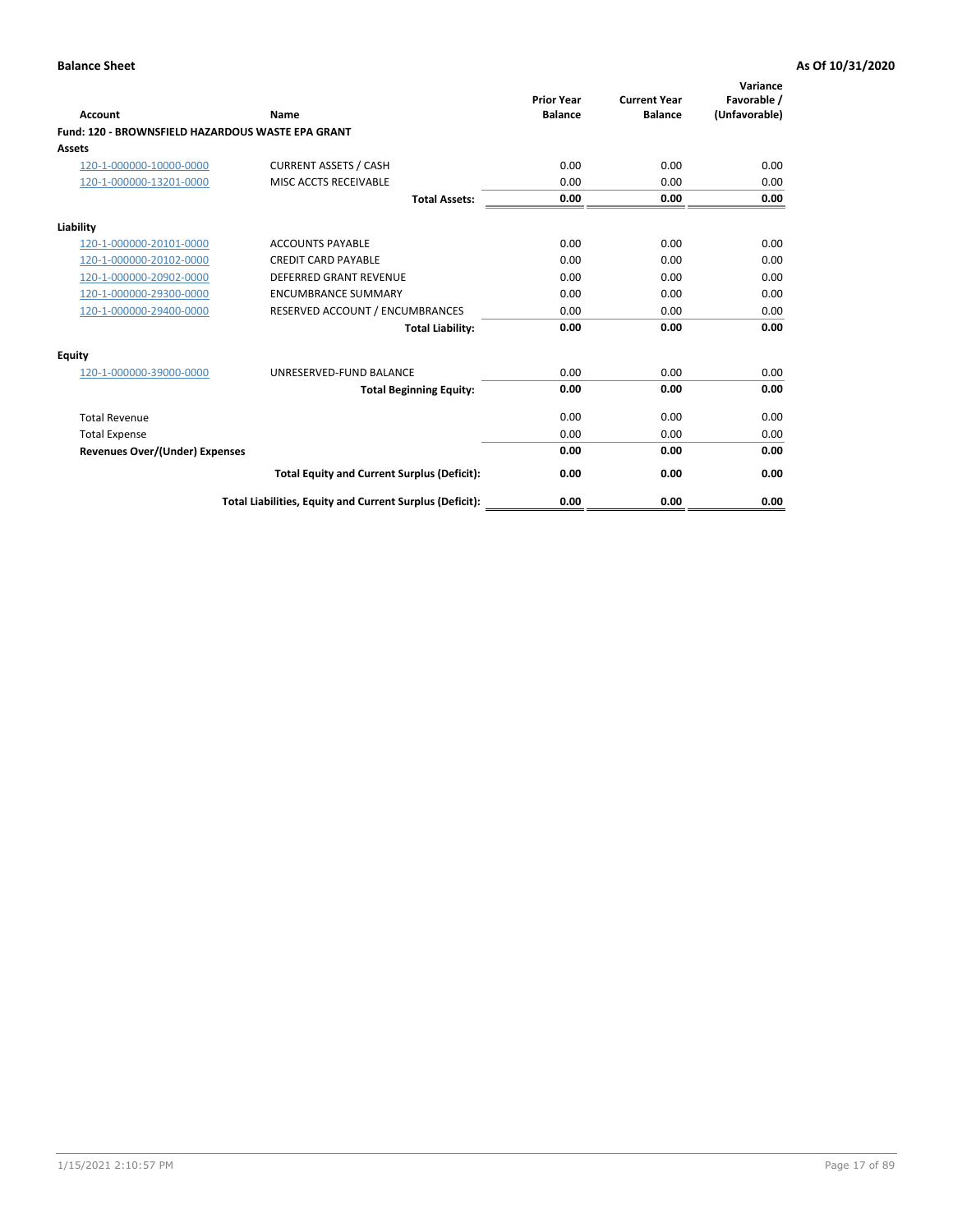| Account                                     | Name                                                     | <b>Prior Year</b><br><b>Balance</b> | <b>Current Year</b><br><b>Balance</b> | Variance<br>Favorable /<br>(Unfavorable) |
|---------------------------------------------|----------------------------------------------------------|-------------------------------------|---------------------------------------|------------------------------------------|
| Fund: 121 - BROWNSFIELD PETROLEUM EPA GRANT |                                                          |                                     |                                       |                                          |
| <b>Assets</b>                               |                                                          |                                     |                                       |                                          |
| 121-1-000000-10000-0000                     | <b>CURRENT ASSETS / CASH</b>                             | 0.00                                | 0.00                                  | 0.00                                     |
| 121-1-000000-13201-0000                     | <b>MISC ACCTS RECEIVABLE</b>                             | 0.00                                | 0.00                                  | 0.00                                     |
|                                             | <b>Total Assets:</b>                                     | 0.00                                | 0.00                                  | 0.00                                     |
| Liability                                   |                                                          |                                     |                                       |                                          |
| 121-1-000000-20101-0000                     | <b>ACCOUNTS PAYABLE</b>                                  | 0.00                                | 0.00                                  | 0.00                                     |
| 121-1-000000-20102-0000                     | <b>CREDIT CARD PAYABLE</b>                               | 0.00                                | 0.00                                  | 0.00                                     |
| 121-1-000000-20103-0000                     | <b>ACCRUED ACCOUNTS PAYABLE</b>                          | 0.00                                | 0.00                                  | 0.00                                     |
| 121-1-000000-20902-0000                     | <b>DEFERRED GRANT REVENUE</b>                            | 0.00                                | 0.00                                  | 0.00                                     |
| 121-1-000000-29300-0000                     | <b>ENCUMBRANCE SUMMARY</b>                               | 0.00                                | 0.00                                  | 0.00                                     |
| 121-1-000000-29400-0000                     | RESERVED ACCOUNT / ENCUMBRANCES                          | 0.00                                | 0.00                                  | 0.00                                     |
|                                             | <b>Total Liability:</b>                                  | 0.00                                | 0.00                                  | 0.00                                     |
| <b>Equity</b>                               |                                                          |                                     |                                       |                                          |
| 121-1-000000-39000-0000                     | UNRESERVED-FUND BALANCE                                  | 0.00                                | 0.00                                  | 0.00                                     |
|                                             | <b>Total Beginning Equity:</b>                           | 0.00                                | 0.00                                  | 0.00                                     |
| <b>Total Revenue</b>                        |                                                          | 0.00                                | 0.00                                  | 0.00                                     |
| <b>Total Expense</b>                        |                                                          | 0.00                                | 0.00                                  | 0.00                                     |
| <b>Revenues Over/(Under) Expenses</b>       |                                                          | 0.00                                | 0.00                                  | 0.00                                     |
|                                             | <b>Total Equity and Current Surplus (Deficit):</b>       | 0.00                                | 0.00                                  | 0.00                                     |
|                                             | Total Liabilities, Equity and Current Surplus (Deficit): | 0.00                                | 0.00                                  | 0.00                                     |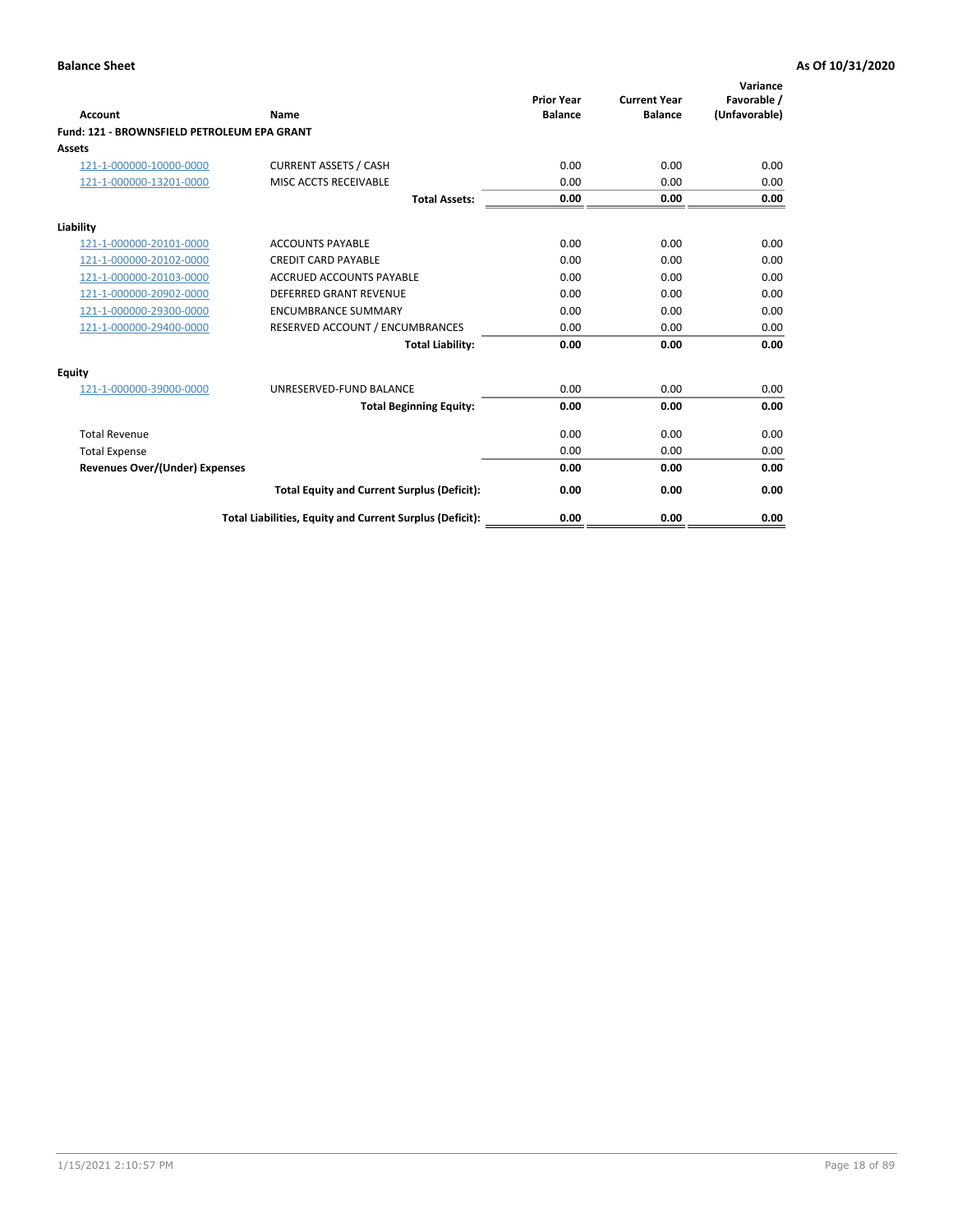| <b>Account</b>                                     | Name                                                     | <b>Prior Year</b><br><b>Balance</b> | <b>Current Year</b><br><b>Balance</b> | Variance<br>Favorable /<br>(Unfavorable) |
|----------------------------------------------------|----------------------------------------------------------|-------------------------------------|---------------------------------------|------------------------------------------|
| Fund: 122 - COPS HIRING PROGRAM GRANT 2010UMWX0308 |                                                          |                                     |                                       |                                          |
| Assets                                             |                                                          |                                     |                                       |                                          |
| 122-1-000000-10000-0000                            | <b>CURRENT ASSETS / CASH</b>                             | 0.00                                | 0.00                                  | 0.00                                     |
| 122-1-000000-13201-0000                            | MISC ACCTS RECEIVABLE                                    | 0.00                                | 0.00                                  | 0.00                                     |
|                                                    | <b>Total Assets:</b>                                     | 0.00                                | 0.00                                  | 0.00                                     |
| Liability                                          |                                                          |                                     |                                       |                                          |
| 122-1-000000-20101-0000                            | <b>ACCOUNTS PAYABLE</b>                                  | 0.00                                | 0.00                                  | 0.00                                     |
| 122-1-000000-20102-0000                            | <b>CREDIT CARD PAYABLE</b>                               | 0.00                                | 0.00                                  | 0.00                                     |
| 122-1-000000-20103-0000                            | <b>ACCRUED ACCOUNTS PAYABLE</b>                          | 0.00                                | 0.00                                  | 0.00                                     |
| 122-1-000000-20902-0000                            | <b>DEFERRED GRANT REVENUE</b>                            | 0.00                                | 0.00                                  | 0.00                                     |
|                                                    | <b>Total Liability:</b>                                  | 0.00                                | 0.00                                  | 0.00                                     |
| Equity                                             |                                                          |                                     |                                       |                                          |
| 122-1-000000-39000-0000                            | UNRESERVED-FUND BALANCE                                  | 0.00                                | 0.00                                  | 0.00                                     |
|                                                    | <b>Total Beginning Equity:</b>                           | 0.00                                | 0.00                                  | 0.00                                     |
| <b>Total Revenue</b>                               |                                                          | 0.00                                | 0.00                                  | 0.00                                     |
| <b>Total Expense</b>                               |                                                          | 0.00                                | 0.00                                  | 0.00                                     |
| <b>Revenues Over/(Under) Expenses</b>              |                                                          | 0.00                                | 0.00                                  | 0.00                                     |
|                                                    | <b>Total Equity and Current Surplus (Deficit):</b>       | 0.00                                | 0.00                                  | 0.00                                     |
|                                                    | Total Liabilities, Equity and Current Surplus (Deficit): | 0.00                                | 0.00                                  | 0.00                                     |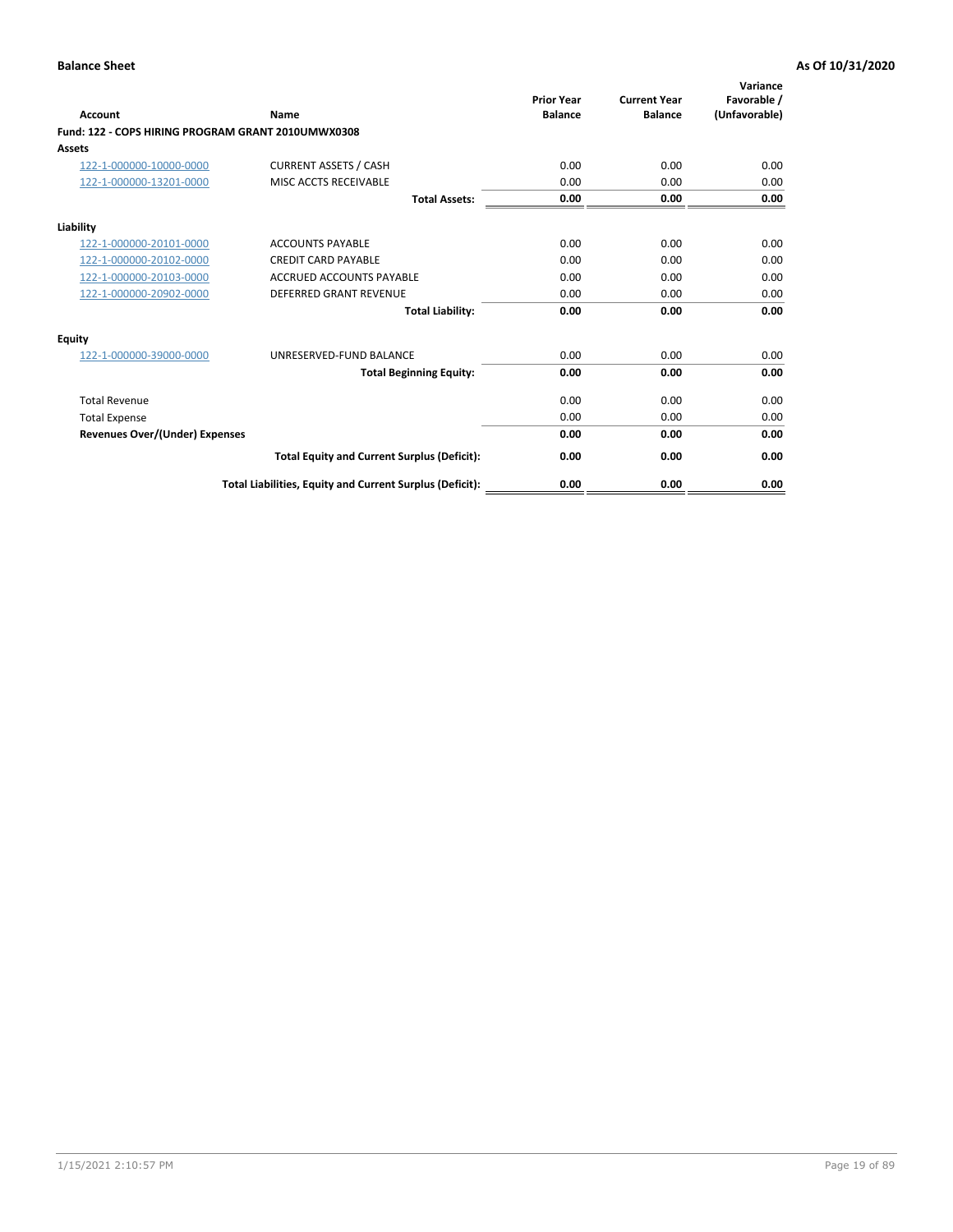| Account                        | Name                                                           | <b>Prior Year</b><br><b>Balance</b> | <b>Current Year</b><br><b>Balance</b> | Variance<br>Favorable /<br>(Unfavorable) |
|--------------------------------|----------------------------------------------------------------|-------------------------------------|---------------------------------------|------------------------------------------|
|                                | Fund: 123 - PTRAIN - POLICE REIMBURSEMENT GRANTS & CONT EDUCAT |                                     |                                       |                                          |
| Assets                         |                                                                |                                     |                                       |                                          |
| 123-1-000000-10000-0000        | <b>CURRENT ASSETS / CASH</b>                                   | 4,977.09                            | 7,066.38                              | 2,089.29                                 |
| 123-1-000000-13201-0000        | MISC ACCTS RECEIVABLE                                          | 0.00                                | 0.00                                  | 0.00                                     |
|                                | <b>Total Assets:</b>                                           | 4.977.09                            | 7,066.38                              | 2,089.29                                 |
| Liability                      |                                                                |                                     |                                       |                                          |
| 123-1-000000-20101-0000        | <b>ACCOUNTS PAYABLE</b>                                        | 0.13                                | 0.16                                  | $-0.03$                                  |
| 123-1-000000-20102-0000        | <b>CREDIT CARD PAYABLE</b>                                     | 0.00                                | 0.00                                  | 0.00                                     |
| 123-1-000000-20103-0000        | ACCRUED ACCOUNTS PAYABLE                                       | 0.00                                | 0.00                                  | 0.00                                     |
|                                | <b>Total Liability:</b>                                        | 0.13                                | 0.16                                  | $-0.03$                                  |
| Equity                         |                                                                |                                     |                                       |                                          |
| 123-1-000000-39000-0000        | UNRESERVED-FUND BALANCE                                        | 4,972.48                            | 7,218.28                              | 2,245.80                                 |
|                                | <b>Total Beginning Equity:</b>                                 | 4,972.48                            | 7,218.28                              | 2,245.80                                 |
| <b>Total Revenue</b>           |                                                                | 4.60                                | $-152.06$                             | $-156.66$                                |
| <b>Total Expense</b>           |                                                                | 0.12                                | 0.00                                  | 0.12                                     |
| Revenues Over/(Under) Expenses |                                                                | 4.48                                | $-152.06$                             | $-156.54$                                |
|                                | <b>Total Equity and Current Surplus (Deficit):</b>             | 4,976.96                            | 7.066.22                              | 2,089.26                                 |
|                                | Total Liabilities, Equity and Current Surplus (Deficit):       | 4,977.09                            | 7,066.38                              | 2,089.29                                 |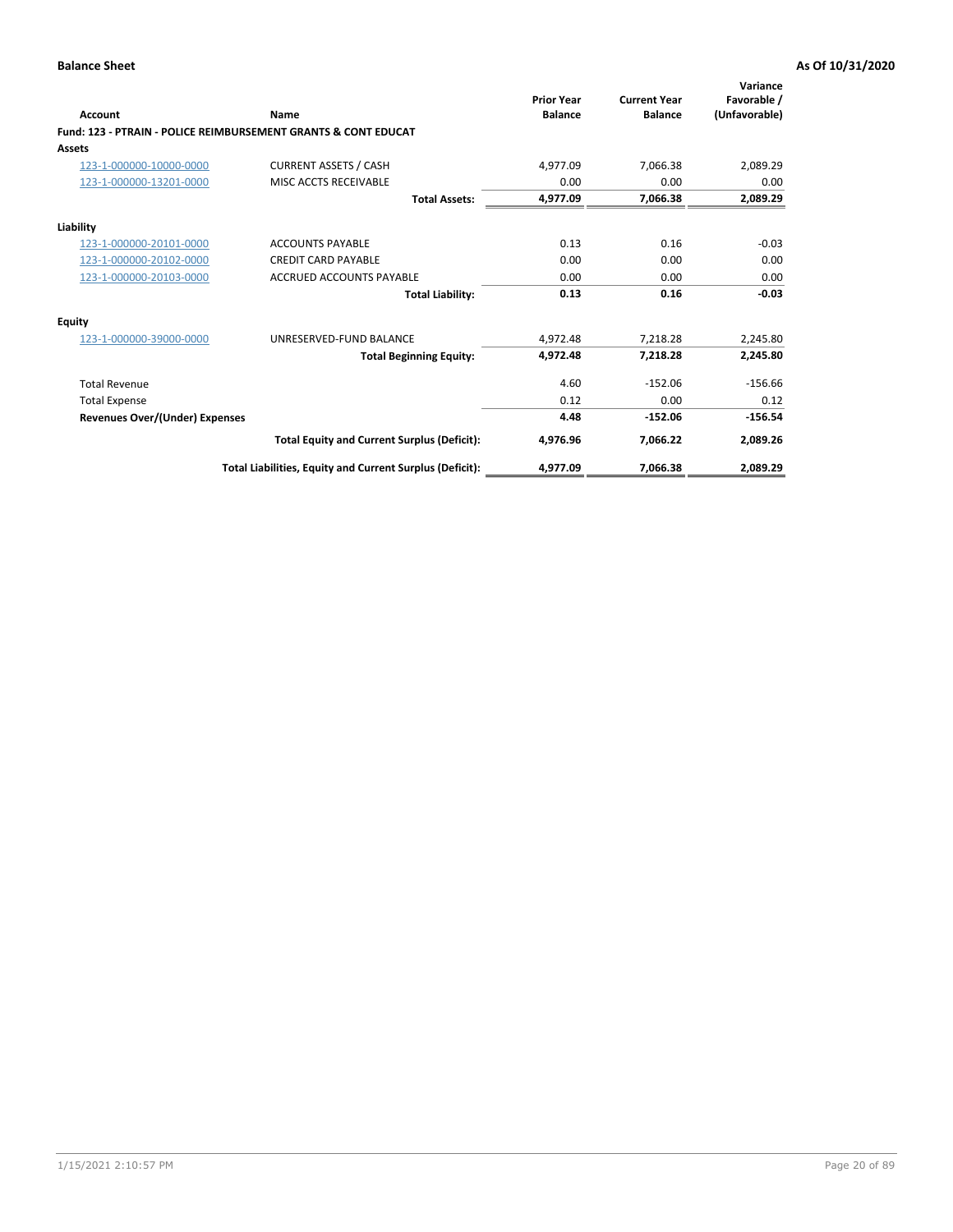|                                      |                                                          |                                     |                                       | Variance                     |
|--------------------------------------|----------------------------------------------------------|-------------------------------------|---------------------------------------|------------------------------|
| <b>Account</b>                       | <b>Name</b>                                              | <b>Prior Year</b><br><b>Balance</b> | <b>Current Year</b><br><b>Balance</b> | Favorable /<br>(Unfavorable) |
| <b>Fund: 124 - FIRE HAZMAT GRANT</b> |                                                          |                                     |                                       |                              |
| <b>Assets</b>                        |                                                          |                                     |                                       |                              |
| 124-1-000000-10000-0000              | <b>CURRENT ASSETS / CASH</b>                             | 984.89                              | 984.56                                | $-0.33$                      |
| 124-1-000000-13201-0000              | MISC ACCTS RECEIVABLE                                    | 0.00                                | 0.00                                  | 0.00                         |
| 124-1-000000-13205-0000              | <b>INTEREST RECEIVABLE</b>                               | 0.00                                | 0.00                                  | 0.00                         |
|                                      | <b>Total Assets:</b>                                     | 984.89                              | 984.56                                | $-0.33$                      |
| Liability                            |                                                          |                                     |                                       |                              |
| 124-1-000000-20101-0000              | <b>ACCOUNTS PAYABLE</b>                                  | 0.00                                | 0.02                                  | $-0.02$                      |
| 124-1-000000-20102-0000              | <b>CREDIT CARD PAYABLE</b>                               | 0.00                                | 0.00                                  | 0.00                         |
| 124-1-000000-20902-0000              | <b>DEFERRED GRANT REVENUE</b>                            | 0.00                                | 0.00                                  | 0.00                         |
| 124-1-000000-21001-0000              | <b>GENERAL FUND / GENERAL FUND</b>                       | 0.00                                | 0.00                                  | 0.00                         |
| 124-1-000000-29300-0000              | <b>ENCUMBRANCE SUMMARY</b>                               | 0.00                                | 0.00                                  | 0.00                         |
| 124-1-000000-29400-0000              | RESERVED ACCOUNT / ENCUMBRANCES                          | 0.00                                | 0.00                                  | 0.00                         |
|                                      | <b>Total Liability:</b>                                  | 0.00                                | 0.02                                  | $-0.02$                      |
| Equity                               |                                                          |                                     |                                       |                              |
| 124-1-000000-39000-0000              | UNRESERVED-FUND BALANCE                                  | 984.89                              | 984.54                                | $-0.35$                      |
|                                      | <b>Total Beginning Equity:</b>                           | 984.89                              | 984.54                                | $-0.35$                      |
| <b>Total Revenue</b>                 |                                                          | 0.00                                | 0.00                                  | 0.00                         |
| <b>Total Expense</b>                 |                                                          | 0.00                                | 0.00                                  | 0.00                         |
| Revenues Over/(Under) Expenses       |                                                          | 0.00                                | 0.00                                  | 0.00                         |
|                                      | <b>Total Equity and Current Surplus (Deficit):</b>       | 984.89                              | 984.54                                | $-0.35$                      |
|                                      | Total Liabilities, Equity and Current Surplus (Deficit): | 984.89                              | 984.56                                | $-0.33$                      |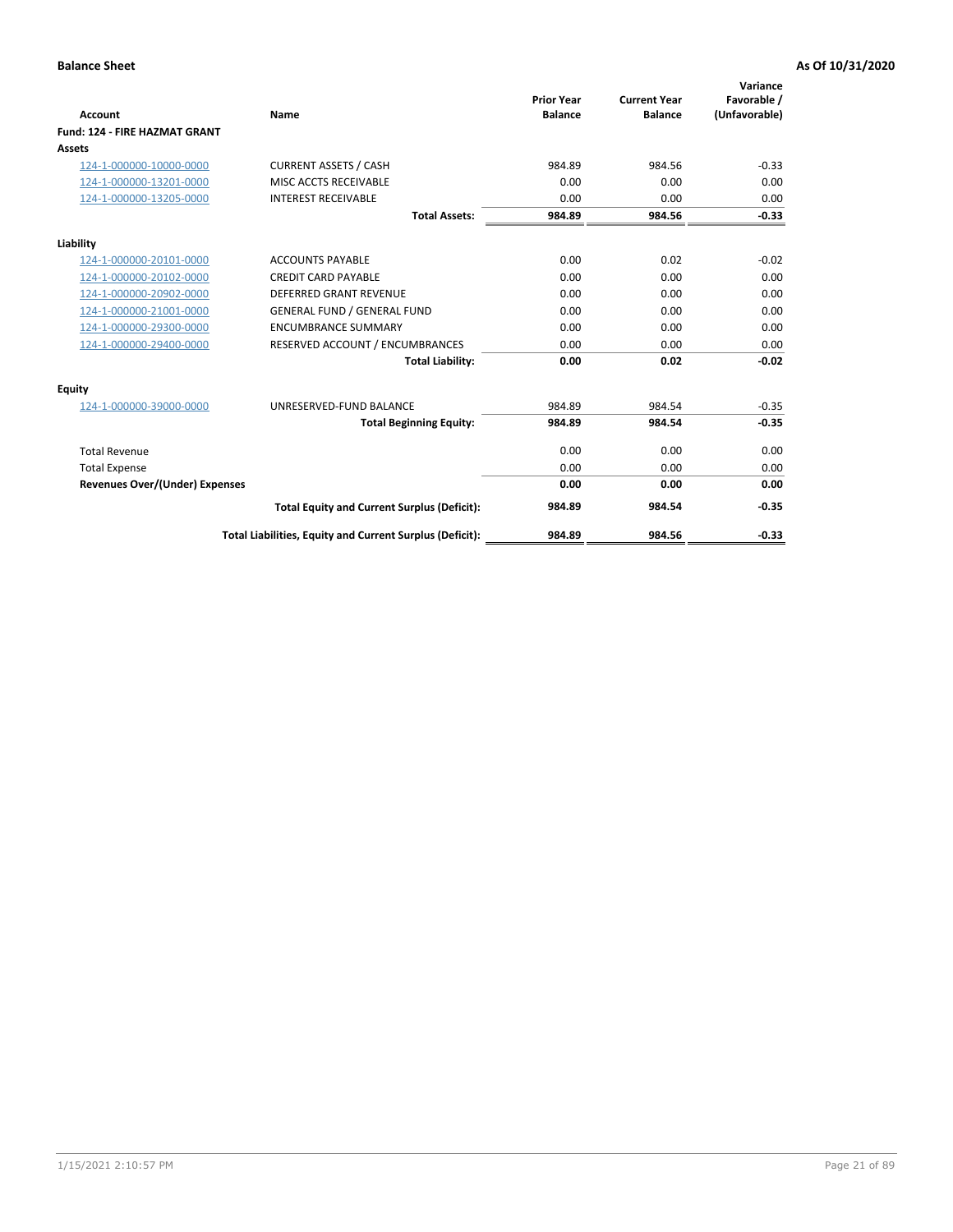| Account                                                   | Name                                                     | <b>Prior Year</b><br><b>Balance</b> | <b>Current Year</b><br><b>Balance</b> | Variance<br>Favorable /<br>(Unfavorable) |
|-----------------------------------------------------------|----------------------------------------------------------|-------------------------------------|---------------------------------------|------------------------------------------|
| <b>Fund: 125 - TRAINING &amp; HUMANITIES TEXAS GRANTS</b> |                                                          |                                     |                                       |                                          |
| <b>Assets</b>                                             |                                                          |                                     |                                       |                                          |
| 125-1-000000-10000-0000                                   | <b>CURRENT ASSETS / CASH</b>                             | 0.00                                | 0.00                                  | 0.00                                     |
| 125-1-000000-13205-0000                                   | <b>INTEREST RECEIVABLE</b>                               | 0.00                                | 0.00                                  | 0.00                                     |
|                                                           | <b>Total Assets:</b>                                     | 0.00                                | 0.00                                  | 0.00                                     |
| Liability                                                 |                                                          |                                     |                                       |                                          |
| 125-1-000000-20101-0000                                   | <b>ACCOUNTS PAYABLE</b>                                  | 0.00                                | 0.00                                  | 0.00                                     |
| 125-1-000000-20102-0000                                   | <b>CREDIT CARD PAYABLE</b>                               | 0.00                                | 0.00                                  | 0.00                                     |
| 125-1-000000-20103-0000                                   | <b>ACCRUED ACCOUNTS PAYABLE</b>                          | 0.00                                | 0.00                                  | 0.00                                     |
| 125-1-000000-20902-0000                                   | <b>DEFERRED GRANT REVENUE</b>                            | 0.00                                | 0.00                                  | 0.00                                     |
| 125-1-000000-29300-0000                                   | <b>ENCUMBRANCE SUMMARY</b>                               | 0.00                                | 0.00                                  | 0.00                                     |
| 125-1-000000-29400-0000                                   | RESERVED ACCOUNT / ENCUMBRANCES                          | 0.00                                | 0.00                                  | 0.00                                     |
|                                                           | <b>Total Liability:</b>                                  | 0.00                                | 0.00                                  | 0.00                                     |
| <b>Equity</b>                                             |                                                          |                                     |                                       |                                          |
| 125-1-000000-39000-0000                                   | UNRESERVED-FUND BALANCE                                  | 0.00                                | 0.00                                  | 0.00                                     |
|                                                           | <b>Total Beginning Equity:</b>                           | 0.00                                | 0.00                                  | 0.00                                     |
| <b>Total Revenue</b>                                      |                                                          | 0.00                                | 0.00                                  | 0.00                                     |
| <b>Total Expense</b>                                      |                                                          | 0.00                                | 0.00                                  | 0.00                                     |
| <b>Revenues Over/(Under) Expenses</b>                     |                                                          | 0.00                                | 0.00                                  | 0.00                                     |
|                                                           | <b>Total Equity and Current Surplus (Deficit):</b>       | 0.00                                | 0.00                                  | 0.00                                     |
|                                                           | Total Liabilities, Equity and Current Surplus (Deficit): | 0.00                                | 0.00                                  | 0.00                                     |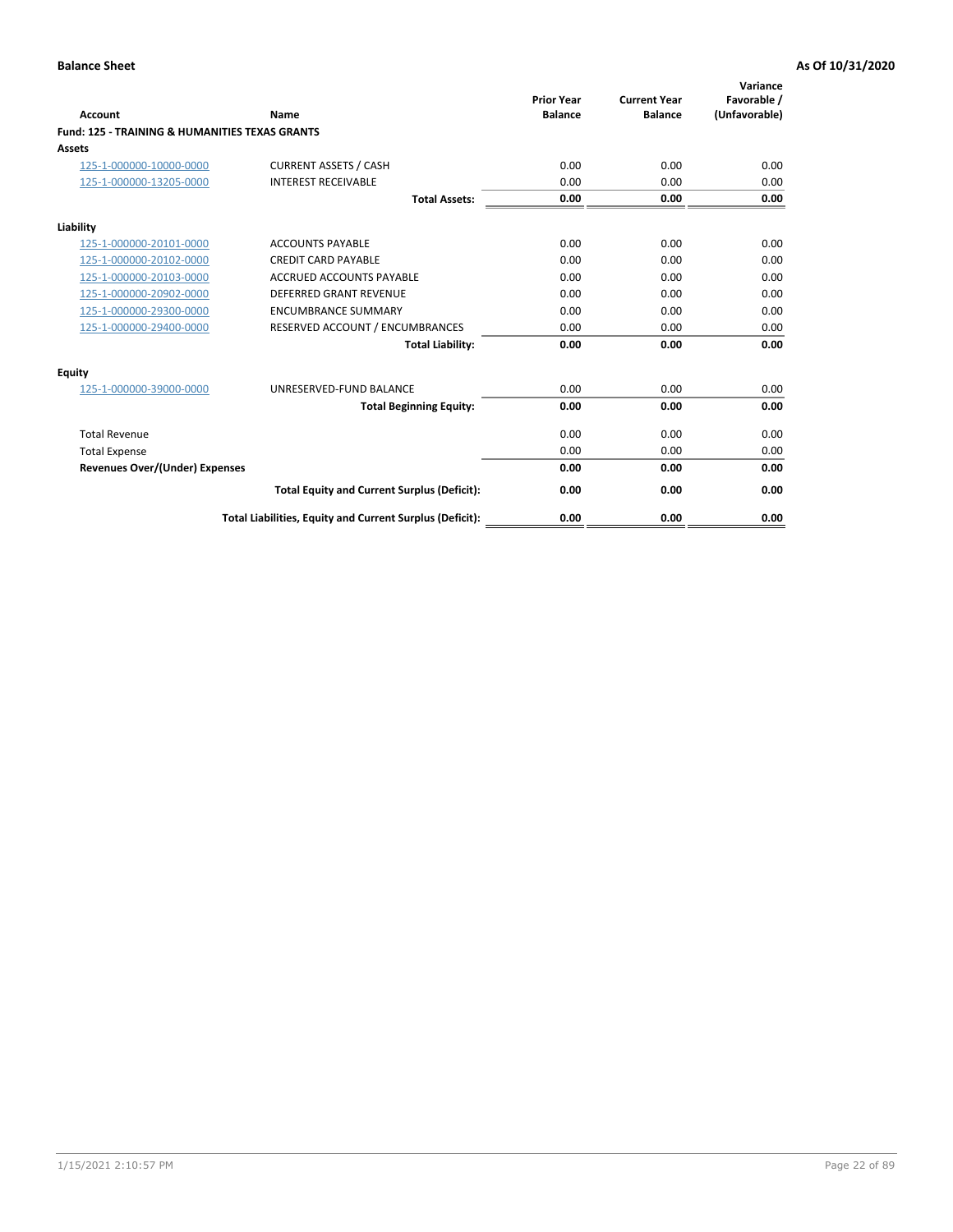| Account                                | Name                                                     | <b>Prior Year</b><br><b>Balance</b> | <b>Current Year</b><br><b>Balance</b> | Variance<br>Favorable /<br>(Unfavorable) |
|----------------------------------------|----------------------------------------------------------|-------------------------------------|---------------------------------------|------------------------------------------|
| <b>Fund: 126 - TIFMAS MOBILIZATION</b> |                                                          |                                     |                                       |                                          |
| Assets                                 |                                                          |                                     |                                       |                                          |
| 126-1-000000-10000-0000                | <b>CURRENT ASSETS / CASH</b>                             | 0.00                                | 0.00                                  | 0.00                                     |
| 126-1-000000-13201-0000                | MISC ACCTS RECEIVABLE                                    | 0.00                                | 0.00                                  | 0.00                                     |
|                                        | <b>Total Assets:</b>                                     | 0.00                                | 0.00                                  | 0.00                                     |
| Liability                              |                                                          |                                     |                                       |                                          |
| 126-1-000000-20101-0000                | <b>ACCOUNTS PAYABLE</b>                                  | 0.00                                | 0.00                                  | 0.00                                     |
| 126-1-000000-20102-0000                | <b>CREDIT CARD PAYABLE</b>                               | 0.00                                | 0.00                                  | 0.00                                     |
| 126-1-000000-39100-0000                | UNRESERVED-RET. EARNINGS                                 | 0.00                                | 0.00                                  | 0.00                                     |
|                                        | <b>Total Liability:</b>                                  | 0.00                                | 0.00                                  | 0.00                                     |
| Equity                                 |                                                          |                                     |                                       |                                          |
| 126-1-000000-39000-0000                | UNRESERVED-FUND BALANCE                                  | 0.00                                | 0.00                                  | 0.00                                     |
|                                        | <b>Total Beginning Equity:</b>                           | 0.00                                | 0.00                                  | 0.00                                     |
| <b>Total Revenue</b>                   |                                                          | 0.00                                | 0.00                                  | 0.00                                     |
| <b>Total Expense</b>                   |                                                          | 0.00                                | 0.00                                  | 0.00                                     |
| Revenues Over/(Under) Expenses         |                                                          | 0.00                                | 0.00                                  | 0.00                                     |
|                                        | <b>Total Equity and Current Surplus (Deficit):</b>       | 0.00                                | 0.00                                  | 0.00                                     |
|                                        | Total Liabilities, Equity and Current Surplus (Deficit): | 0.00                                | 0.00                                  | 0.00                                     |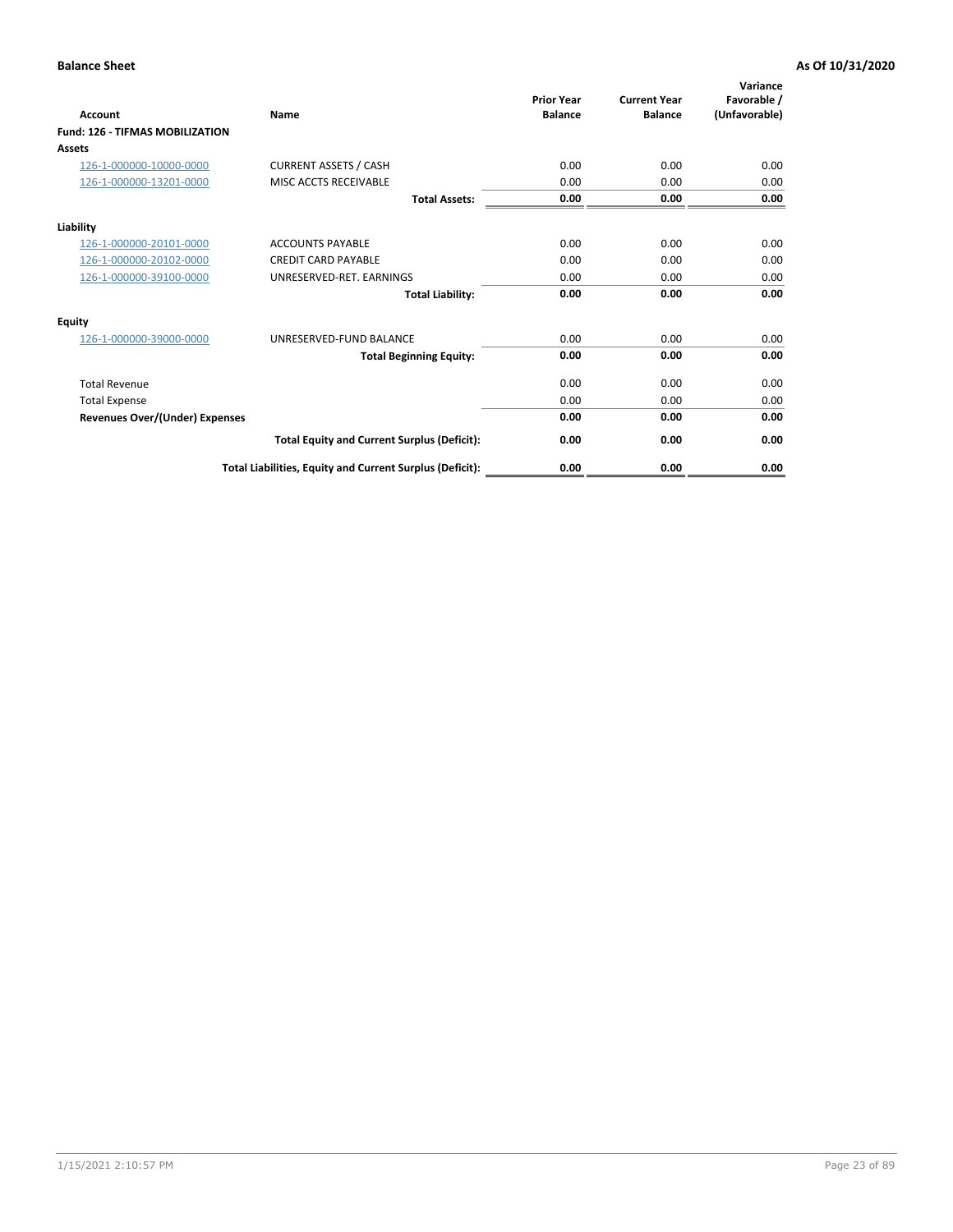| <b>Account</b>                        | Name                                                     | <b>Prior Year</b><br><b>Balance</b> | <b>Current Year</b><br><b>Balance</b> | Variance<br>Favorable /<br>(Unfavorable) |
|---------------------------------------|----------------------------------------------------------|-------------------------------------|---------------------------------------|------------------------------------------|
| Fund: 127 - FIRE GRANT                |                                                          |                                     |                                       |                                          |
| Assets                                |                                                          |                                     |                                       |                                          |
| 127-1-000000-10000-0000               | <b>CURRENT ASSETS / CASH</b>                             | 0.00                                | 0.00                                  | 0.00                                     |
| 127-1-000000-13201-0000               | MISC ACCTS RECEIVABLE                                    | 0.00                                | 0.00                                  | 0.00                                     |
|                                       | <b>Total Assets:</b>                                     | 0.00                                | 0.00                                  | 0.00                                     |
| Liability                             |                                                          |                                     |                                       |                                          |
| 127-1-000000-20101-0000               | <b>ACCOUNTS PAYABLE</b>                                  | 0.00                                | 0.00                                  | 0.00                                     |
|                                       | <b>Total Liability:</b>                                  | 0.00                                | 0.00                                  | 0.00                                     |
| Equity                                |                                                          |                                     |                                       |                                          |
| 127-1-000000-39000-0000               | UNRESERVED-FUND BALANCE                                  | 0.00                                | 0.00                                  | 0.00                                     |
|                                       | <b>Total Beginning Equity:</b>                           | 0.00                                | 0.00                                  | 0.00                                     |
| <b>Total Revenue</b>                  |                                                          | 0.00                                | 0.00                                  | 0.00                                     |
| <b>Total Expense</b>                  |                                                          | 0.00                                | 0.00                                  | 0.00                                     |
| <b>Revenues Over/(Under) Expenses</b> |                                                          | 0.00                                | 0.00                                  | 0.00                                     |
|                                       | <b>Total Equity and Current Surplus (Deficit):</b>       | 0.00                                | 0.00                                  | 0.00                                     |
|                                       | Total Liabilities, Equity and Current Surplus (Deficit): | 0.00                                | 0.00                                  | 0.00                                     |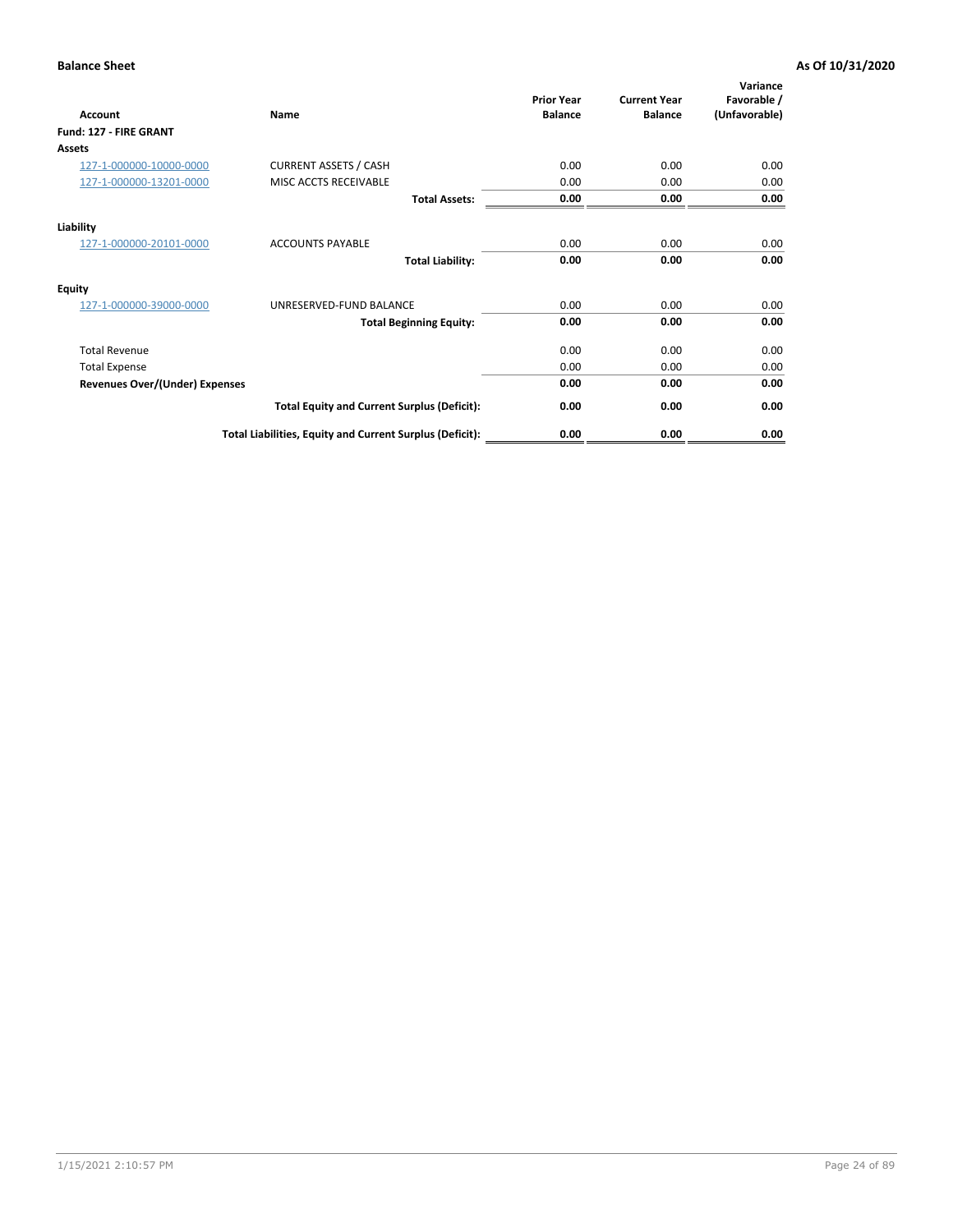| <b>Account</b>                        | Name                                                     | <b>Prior Year</b><br><b>Balance</b> | <b>Current Year</b><br><b>Balance</b> | Variance<br>Favorable /<br>(Unfavorable) |
|---------------------------------------|----------------------------------------------------------|-------------------------------------|---------------------------------------|------------------------------------------|
| Fund: 140 - DEBT SERVICE FUND         |                                                          |                                     |                                       |                                          |
| Assets                                |                                                          |                                     |                                       |                                          |
| 140-1-000000-10000-0000               | <b>CURRENT ASSETS / CASH</b>                             | 1,166,343.20                        | 769,310.30                            | $-397,032.90$                            |
| 140-1-000000-12101-0000               | <b>BOND ISSUANCE COSTS</b>                               | 0.00                                | 0.00                                  | 0.00                                     |
| 140-1-000000-13101-0000               | <b>TAX RECEIVABLE-CURRENT</b>                            | 4,995,504.39                        | $-44,612.35$                          | $-5,040,116.74$                          |
| 140-1-000000-13102-0000               | <b>TAXES REC-DELINQUENT</b>                              | 289,526.96                          | 227,003.97                            | $-62,522.99$                             |
| 140-1-000000-13103-0000               | ALLOW FOR UNCOLLECT TAXES                                | $-54,945.75$                        | $-16,827.27$                          | 38,118.48                                |
| 140-1-000000-13203-0000               | NON-CURRENT ASSETS / PREPAYMENTS                         | 0.00                                | 0.00                                  | 0.00                                     |
| 140-1-000000-13205-0000               | <b>INTEREST RECEIVABLE</b>                               | 0.00                                | 0.00                                  | 0.00                                     |
| 140-1-000000-13221-0000               | MISC A/R - PROPERTY TAXES                                | 57,962.80                           | 78,836.35                             | 20,873.55                                |
|                                       | <b>Total Assets:</b>                                     | 6,454,391.60                        | 1,013,711.00                          | $-5,440,680.60$                          |
| Liability                             |                                                          |                                     |                                       |                                          |
| 140-1-000000-20101-0000               | <b>ACCOUNTS PAYABLE</b>                                  | 28.84                               | 12.20                                 | 16.64                                    |
| 140-1-000000-20102-0000               | <b>CREDIT CARD PAYABLE</b>                               | 0.00                                | 0.00                                  | 0.00                                     |
| 140-1-000000-20103-0000               | ACCRUED ACCOUNTS PAYABLE                                 | 0.00                                | 0.00                                  | 0.00                                     |
| 140-1-000000-20108-0000               | <b>MATURED BONDS PAYABLE</b>                             | 0.00                                | 0.00                                  | 0.00                                     |
| 140-1-000000-20111-0000               | MATURED INTEREST PAYABLE                                 | 0.00                                | 0.00                                  | 0.00                                     |
| 140-1-000000-20112-0000               | <b>ACCRUED INTEREST PAYABLE</b>                          | 0.00                                | 0.00                                  | 0.00                                     |
| 140-1-000000-20203-0000               | <b>DEFERRED TAX REVENUE</b>                              | 5,219,756.63                        | 155,385.29                            | 5,064,371.34                             |
| 140-1-000000-21001-0000               | <b>GENERAL FUND / GENERAL FUND</b>                       | 0.00                                | 0.00                                  | 0.00                                     |
| 140-1-000000-21040-0000               | DUE TO / GENERAL CIP FUND                                | 0.00                                | 0.00                                  | 0.00                                     |
| 140-1-000000-29300-0000               | <b>ENCUMBRANCE SUMMARY</b>                               | 0.00                                | 0.00                                  | 0.00                                     |
| 140-1-000000-29400-0000               | RESERVED ACCOUNT / ENCUMBRANCES                          | 0.00                                | 0.00                                  | 0.00                                     |
|                                       | <b>Total Liability:</b>                                  | 5,219,785.47                        | 155,397.49                            | 5,064,387.98                             |
| Equity                                |                                                          |                                     |                                       |                                          |
| 140-1-000000-39000-0000               | UNRESERVED-FUND BALANCE                                  | 981,993.42                          | 603,204.23                            | -378,789.19                              |
|                                       | <b>Total Beginning Equity:</b>                           | 981,993.42                          | 603,204.23                            | -378,789.19                              |
| <b>Total Revenue</b>                  |                                                          | 291,356.69                          | 264,968.36                            | $-26,388.33$                             |
| <b>Total Expense</b>                  |                                                          | 38,743.98                           | 9,859.08                              | 28,884.90                                |
| <b>Revenues Over/(Under) Expenses</b> |                                                          | 252,612.71                          | 255,109.28                            | 2,496.57                                 |
|                                       | <b>Total Equity and Current Surplus (Deficit):</b>       | 1,234,606.13                        | 858,313.51                            | $-376,292.62$                            |
|                                       | Total Liabilities, Equity and Current Surplus (Deficit): | 6,454,391.60                        | 1,013,711.00                          | -5,440,680.60                            |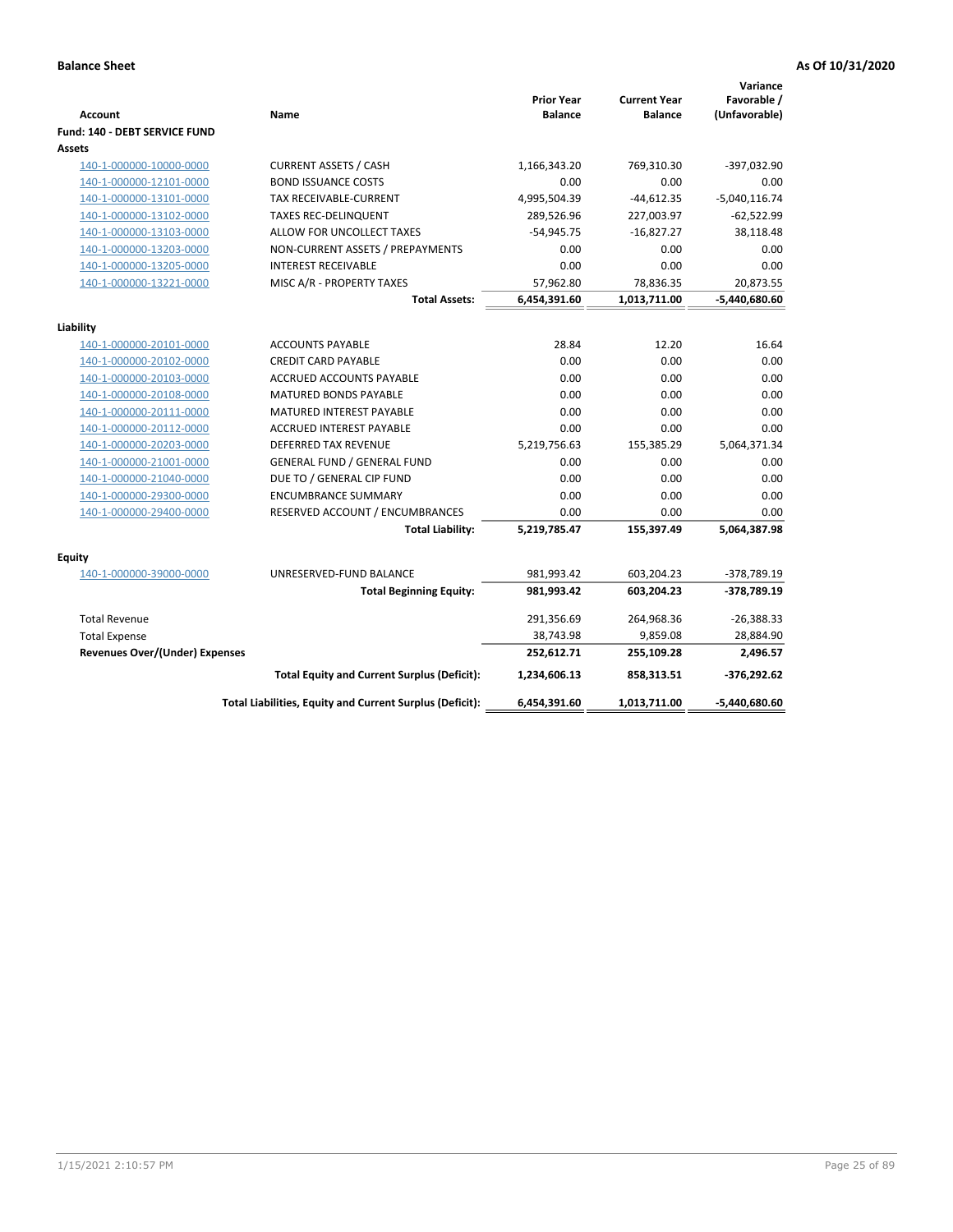|                                                     |                                                          |                   |                     | Variance      |
|-----------------------------------------------------|----------------------------------------------------------|-------------------|---------------------|---------------|
|                                                     |                                                          | <b>Prior Year</b> | <b>Current Year</b> | Favorable /   |
| <b>Account</b>                                      | Name                                                     | <b>Balance</b>    | <b>Balance</b>      | (Unfavorable) |
| <b>Fund: 160 - GENERAL CAPITAL IMPROVEMENT FUND</b> |                                                          |                   |                     |               |
| Assets                                              |                                                          |                   |                     |               |
| 160-1-000000-10000-0000                             | <b>CURRENT ASSETS / CASH</b>                             | 2,715,855.14      | 3,877,738.95        | 1,161,883.81  |
| 160-1-000000-11402-0000                             | 2002 CO'S                                                | 254,656.47        | 256,517.17          | 1,860.70      |
| 160-1-000000-11514-0000                             | EXCHANGE BLDG - TX DAILY ACCOUNT 1157                    | 227,535.07        | 229,410.98          | 1,875.91      |
| 160-1-000000-11515-0000                             | 2019 GO STREET BOND PROCEEDS - TX TERN                   | 0.00              | 13,739,792.00       | 13,739,792.00 |
| 160-1-000000-11517-0000                             | <b>EXCHANGE BLDG - TX TERM</b>                           | 0.00              | 0.00                | 0.00          |
| 160-1-000000-11520-0000                             | <b>CERTIFICATES OF DEPOSIT</b>                           | 0.00              | 0.00                | 0.00          |
| 160-1-000000-11602-0000                             | 2001 CO                                                  | 0.00              | 0.00                | 0.00          |
| 160-1-000000-11603-0000                             | 2001-A CO'S                                              | 76,962.03         | 77,546.25           | 584.22        |
| 160-1-000000-13201-0000                             | MISC ACCTS RECEIVABLE                                    | 7,311.00          | $-697.99$           | $-8,008.99$   |
| 160-1-000000-13205-0000                             | <b>INTEREST RECEIVABLE</b>                               | 0.00              | 0.00                | 0.00          |
| 160-1-000000-14035-0000                             | DEBT SERVICE / DEBT SERVICE FUND                         | 0.00              | 0.00                | 0.00          |
|                                                     | <b>Total Assets:</b>                                     | 3,282,319.71      | 18,180,307.36       | 14,897,987.65 |
| Liability                                           |                                                          |                   |                     |               |
| 160-1-000000-20101-0000                             | <b>ACCOUNTS PAYABLE</b>                                  | 76.56             | 73.04               | 3.52          |
| 160-1-000000-20102-0000                             | <b>CREDIT CARD PAYABLE</b>                               | 0.00              | 0.00                | 0.00          |
| 160-1-000000-20103-0000                             | ACCRUED ACCOUNTS PAYABLE                                 | 0.00              | 0.00                | 0.00          |
| 160-1-000000-20113-0000                             | <b>DEVELOPERS ESCROW</b>                                 | 0.00              | 0.00                | 0.00          |
| 160-1-000000-20139-0000                             | RETAINAGES PAYABLE                                       | $-0.04$           | 44,784.54           | $-44,784.58$  |
| 160-1-000000-20902-0000                             | <b>DEFERRED GRANT REVENUE</b>                            | 0.00              | 0.00                | 0.00          |
| 160-1-000000-21001-0000                             | <b>GENERAL FUND / GENERAL FUND</b>                       | 0.00              | 0.00                | 0.00          |
| 160-1-000000-21035-0000                             | DEBT SERVICE / DUE TO DEBT SERVICE                       | 0.00              | 0.00                | 0.00          |
| 160-1-000000-21101-0000                             | ENTERPRISE / WTR/WWTR UTILITY FUND                       | 0.00              | 0.00                | 0.00          |
| 160-1-000000-29300-0000                             | <b>ENCUMBRANCE SUMMARY</b>                               | 0.00              | 0.00                | 0.00          |
| 160-1-000000-29400-0100                             | RESERVED ACCOUNT / ENCUMBRANCES                          | 0.00              | 0.00                | 0.00          |
|                                                     | <b>Total Liability:</b>                                  | 76.52             | 44,857.58           | -44,781.06    |
|                                                     |                                                          |                   |                     |               |
| <b>Equity</b>                                       |                                                          |                   |                     |               |
| 160-1-000000-39000-0000                             | UNRESERVED-FUND BALANCE                                  | 3,121,492.13      | 17,980,568.89       | 14,859,076.76 |
|                                                     | <b>Total Beginning Equity:</b>                           | 3,121,492.13      | 17,980,568.89       | 14,859,076.76 |
| <b>Total Revenue</b>                                |                                                          | 185,817.36        | 210,380.16          | 24,562.80     |
| <b>Total Expense</b>                                |                                                          | 25,066.30         | 55,499.27           | $-30,432.97$  |
| <b>Revenues Over/(Under) Expenses</b>               |                                                          | 160,751.06        | 154,880.89          | $-5,870.17$   |
|                                                     | <b>Total Equity and Current Surplus (Deficit):</b>       | 3,282,243.19      | 18,135,449.78       | 14,853,206.59 |
|                                                     | Total Liabilities, Equity and Current Surplus (Deficit): | 3,282,319.71      | 18,180,307.36       | 14,897,987.65 |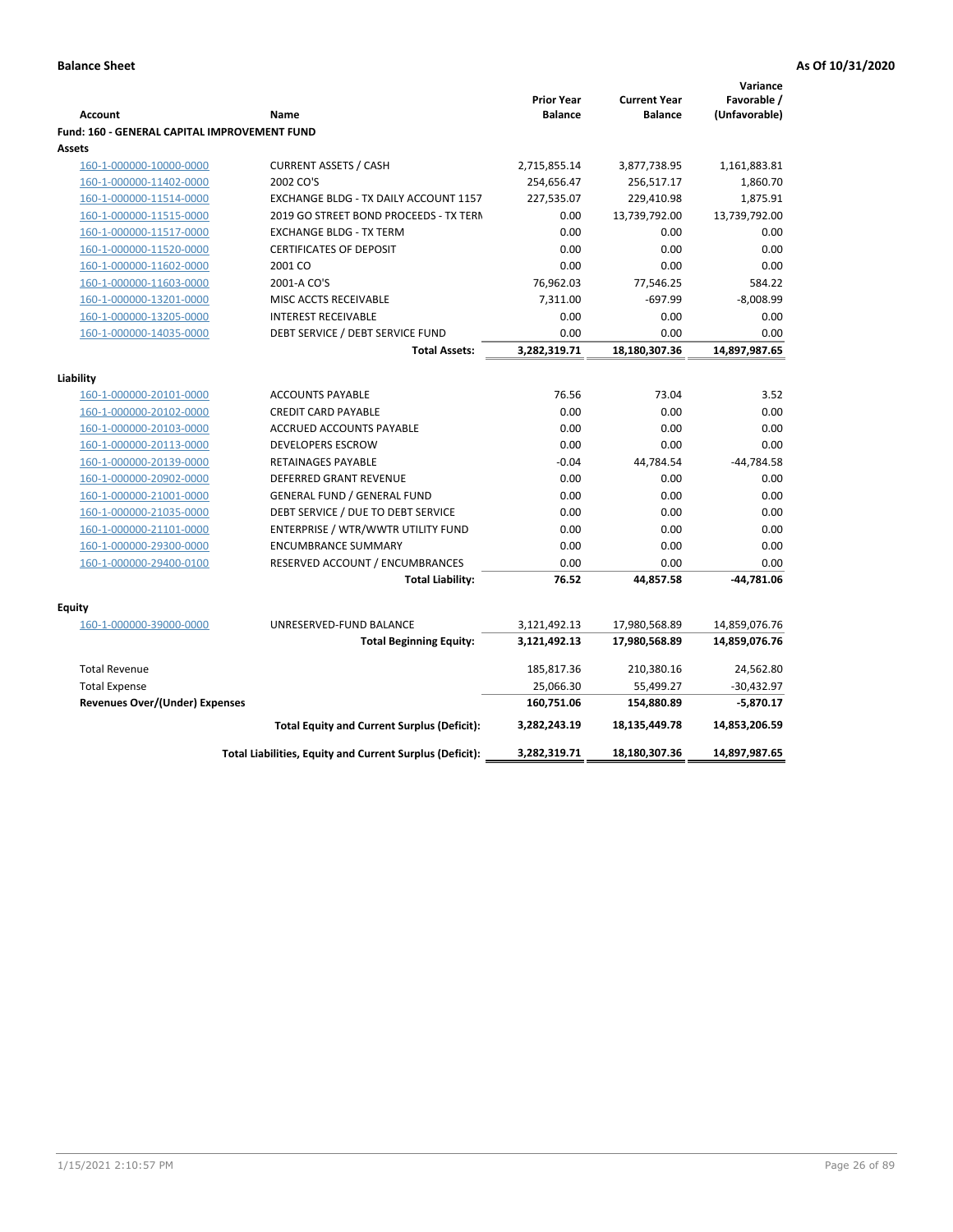| <b>Account</b>                       | <b>Name</b>                                              | <b>Prior Year</b><br><b>Balance</b> | <b>Current Year</b><br><b>Balance</b> | Variance<br>Favorable /<br>(Unfavorable) |
|--------------------------------------|----------------------------------------------------------|-------------------------------------|---------------------------------------|------------------------------------------|
| Fund: 161 - STREET CONSTRUCTION FUND |                                                          |                                     |                                       |                                          |
| <b>Assets</b>                        |                                                          |                                     |                                       |                                          |
| 161-1-000000-10000-0000              | <b>CURRENT ASSETS / CASH</b>                             | 870,418.09                          | 664,210.60                            | $-206, 207.49$                           |
| 161-1-000000-11003-0000              | 2010 CO'S                                                | 0.00                                | 0.00                                  | 0.00                                     |
| 161-1-000000-13205-0000              | <b>INTEREST RECEIVABLE</b>                               | 0.00                                | 0.00                                  | 0.00                                     |
| 161-1-000000-14035-0000              | DEBT SERVICE / DEBT SERVICE FUND                         | 0.00                                | 0.00                                  | 0.00                                     |
|                                      | <b>Total Assets:</b>                                     | 870,418.09                          | 664,210.60                            | $-206,207.49$                            |
| Liability                            |                                                          |                                     |                                       |                                          |
| 161-1-000000-20101-0000              | <b>ACCOUNTS PAYABLE</b>                                  | 23.08                               | 17.63                                 | 5.45                                     |
| 161-1-000000-20102-0000              | <b>CREDIT CARD PAYABLE</b>                               | 0.00                                | 0.00                                  | 0.00                                     |
| 161-1-000000-20103-0000              | <b>ACCRUED ACCOUNTS PAYABLE</b>                          | 0.00                                | 0.00                                  | 0.00                                     |
| 161-1-000000-20139-0000              | <b>RETAINAGES PAYABLE</b>                                | 0.00                                | 7,315.44                              | $-7,315.44$                              |
| 161-1-000000-21001-0000              | <b>GENERAL FUND / GENERAL FUND</b>                       | 0.00                                | 0.00                                  | 0.00                                     |
| 161-1-000000-21035-0000              | DEBT SERVICE / DUE TO DEBT SERVICE                       | 0.00                                | 0.00                                  | 0.00                                     |
| 161-1-000000-29300-0000              | <b>ENCUMBRANCE SUMMARY</b>                               | 0.00                                | 0.00                                  | 0.00                                     |
| 161-1-000000-29400-0100              | RESERVED ACCOUNT / ENCUMBRANCES                          | 0.00                                | 0.00                                  | 0.00                                     |
|                                      | <b>Total Liability:</b>                                  | 23.08                               | 7,333.07                              | $-7,309.99$                              |
| Equity                               |                                                          |                                     |                                       |                                          |
| 161-1-000000-39000-0000              | UNRESERVED-FUND BALANCE                                  | 869,625.59                          | 657,106.80                            | $-212,518.79$                            |
|                                      | <b>Total Beginning Equity:</b>                           | 869,625.59                          | 657,106.80                            | $-212,518.79$                            |
| <b>Total Revenue</b>                 |                                                          | 791.82                              | $-229.27$                             | $-1,021.09$                              |
| <b>Total Expense</b>                 |                                                          | 22.40                               | 0.00                                  | 22.40                                    |
| Revenues Over/(Under) Expenses       |                                                          | 769.42                              | $-229.27$                             | $-998.69$                                |
|                                      | <b>Total Equity and Current Surplus (Deficit):</b>       | 870,395.01                          | 656,877.53                            | $-213,517.48$                            |
|                                      | Total Liabilities, Equity and Current Surplus (Deficit): | 870,418.09                          | 664,210.60                            | $-206,207.49$                            |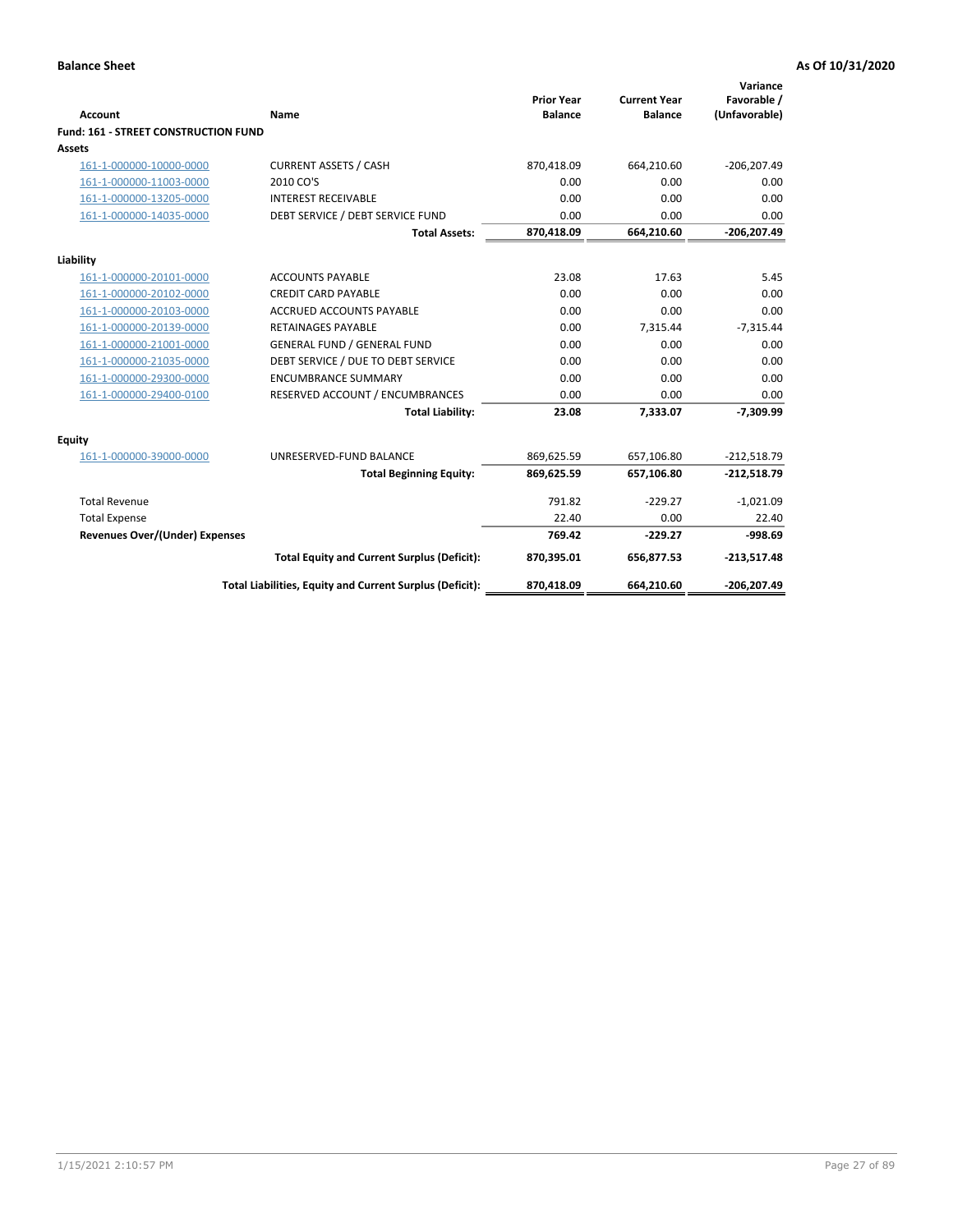|                                                 |                                                          | <b>Prior Year</b><br><b>Balance</b> | <b>Current Year</b> | Variance<br>Favorable / |
|-------------------------------------------------|----------------------------------------------------------|-------------------------------------|---------------------|-------------------------|
| <b>Account</b>                                  | Name                                                     |                                     | <b>Balance</b>      | (Unfavorable)           |
| <b>Fund: 162 - GRAHAM PARK RENOVATIONS FUND</b> |                                                          |                                     |                     |                         |
| <b>Assets</b>                                   |                                                          |                                     |                     |                         |
| 162-1-000000-10000-0000                         | <b>CURRENT ASSETS / CASH</b>                             | 0.00                                | 0.00                | 0.00                    |
| 162-1-000000-13201-0000                         | MISC ACCTS RECEIVABLE                                    | 0.00                                | 0.00                | 0.00                    |
|                                                 | <b>Total Assets:</b>                                     | 0.00                                | 0.00                | 0.00                    |
| Liability                                       |                                                          |                                     |                     |                         |
| 162-1-000000-20101-0000                         | <b>ACCOUNTS PAYABLE</b>                                  | 0.00                                | 0.00                | 0.00                    |
| 162-1-000000-20139-0000                         | <b>RETAINAGES PAYABLE</b>                                | 0.00                                | 0.00                | 0.00                    |
| 162-1-000000-20202-0000                         | <b>DEFERRED REVENUE</b>                                  | 0.00                                | 0.00                | 0.00                    |
| 162-1-000000-29300-0000                         | <b>ENCUMBRANCE SUMMARY</b>                               | 0.00                                | 0.00                | 0.00                    |
| 162-1-000000-29400-0000                         | RESERVED ACCOUNT / ENCUMBRANCES                          | 0.00                                | 0.00                | 0.00                    |
|                                                 | <b>Total Liability:</b>                                  | 0.00                                | 0.00                | 0.00                    |
| Equity                                          |                                                          |                                     |                     |                         |
| 162-1-000000-39000-0000                         | UNRESERVED-FUND BALANCE                                  | 0.00                                | 0.00                | 0.00                    |
|                                                 | <b>Total Beginning Equity:</b>                           | 0.00                                | 0.00                | 0.00                    |
| <b>Total Revenue</b>                            |                                                          | 0.00                                | 0.00                | 0.00                    |
| <b>Total Expense</b>                            |                                                          | 0.00                                | 0.00                | 0.00                    |
| Revenues Over/(Under) Expenses                  |                                                          | 0.00                                | 0.00                | 0.00                    |
|                                                 | <b>Total Equity and Current Surplus (Deficit):</b>       | 0.00                                | 0.00                | 0.00                    |
|                                                 | Total Liabilities, Equity and Current Surplus (Deficit): | 0.00                                | 0.00                | 0.00                    |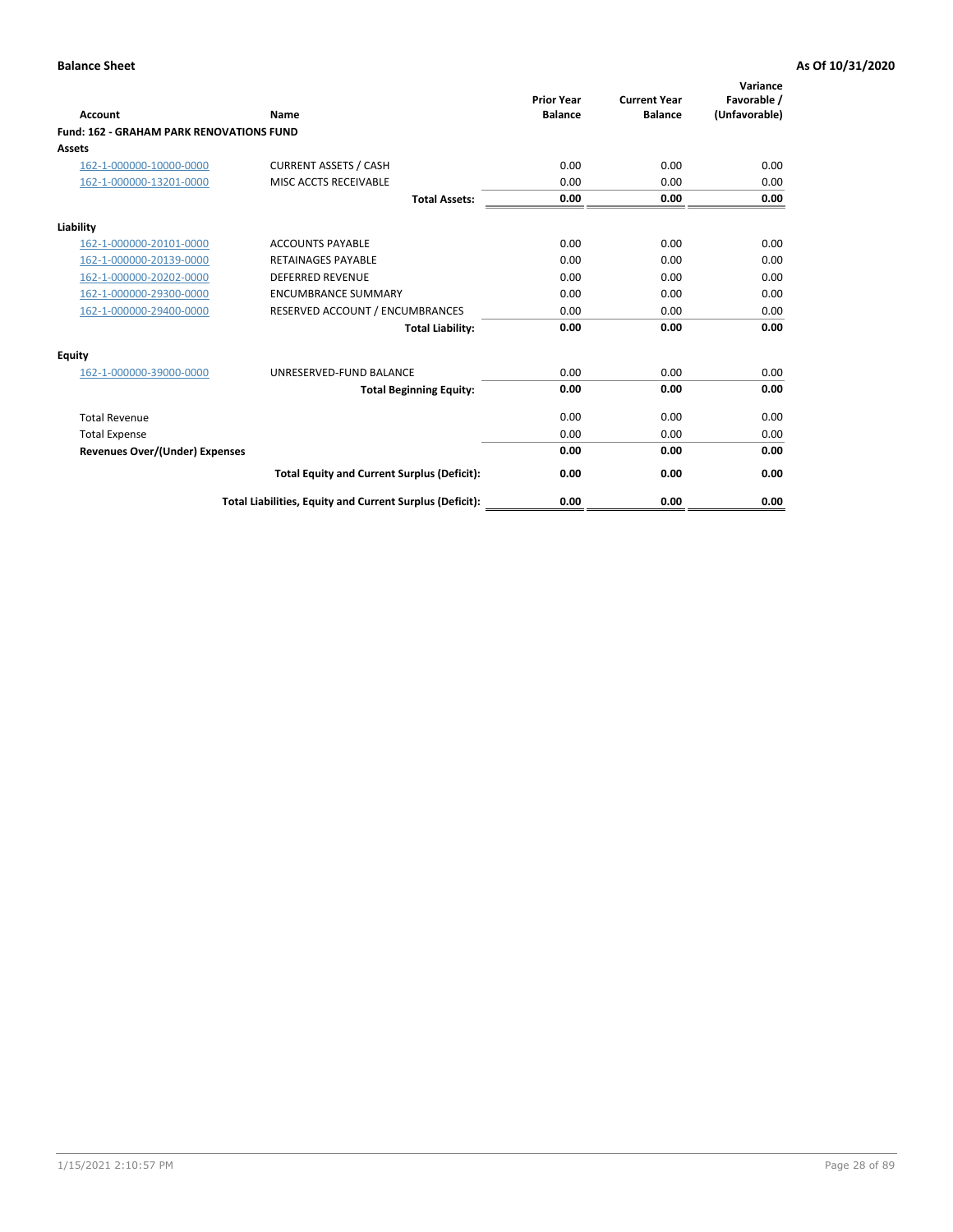| Account                               | Name                                                     | <b>Prior Year</b><br><b>Balance</b> | <b>Current Year</b><br><b>Balance</b> | Variance<br>Favorable /<br>(Unfavorable) |
|---------------------------------------|----------------------------------------------------------|-------------------------------------|---------------------------------------|------------------------------------------|
| Fund: 163 - SECO STIMULAS BLOCK GRANT |                                                          |                                     |                                       |                                          |
| <b>Assets</b>                         |                                                          |                                     |                                       |                                          |
| 163-1-000000-10000-0000               | <b>CURRENT ASSETS / CASH</b>                             | 0.00                                | 0.00                                  | 0.00                                     |
| 163-1-000000-13201-0000               | MISC ACCTS RECEIVABLE                                    | 0.00                                | 0.00                                  | 0.00                                     |
| 163-1-000000-13205-0000               | <b>INTEREST RECEIVABLE</b>                               | 0.00                                | 0.00                                  | 0.00                                     |
|                                       | <b>Total Assets:</b>                                     | 0.00                                | 0.00                                  | 0.00                                     |
| Liability                             |                                                          |                                     |                                       |                                          |
| 163-1-000000-20101-0000               | <b>ACCOUNTS PAYABLE</b>                                  | 0.00                                | 0.00                                  | 0.00                                     |
| 163-1-000000-20102-0000               | <b>CREDIT CARD PAYABLE</b>                               | 0.00                                | 0.00                                  | 0.00                                     |
| 163-1-000000-20103-0000               | <b>ACCRUED ACCOUNTS PAYABLE</b>                          | 0.00                                | 0.00                                  | 0.00                                     |
| 163-1-000000-20139-0000               | <b>RETAINAGES PAYABLE</b>                                | 0.00                                | 0.00                                  | 0.00                                     |
| 163-1-000000-20902-0000               | DEFERRED GRANT REVENUE                                   | 0.00                                | 0.00                                  | 0.00                                     |
| 163-1-000000-29300-0000               | <b>ENCUMBRANCE SUMMARY</b>                               | 0.00                                | 0.00                                  | 0.00                                     |
| 163-1-000000-29400-0100               | RESERVED ACCOUNT / ENCUMBRANCES                          | 0.00                                | 0.00                                  | 0.00                                     |
|                                       | <b>Total Liability:</b>                                  | 0.00                                | 0.00                                  | 0.00                                     |
| <b>Equity</b>                         |                                                          |                                     |                                       |                                          |
| 163-1-000000-39000-0000               | UNRESERVED-FUND BALANCE                                  | 0.00                                | 0.00                                  | 0.00                                     |
|                                       | <b>Total Beginning Equity:</b>                           | 0.00                                | 0.00                                  | 0.00                                     |
| <b>Total Revenue</b>                  |                                                          | 0.00                                | 0.00                                  | 0.00                                     |
| <b>Total Expense</b>                  |                                                          | 0.00                                | 0.00                                  | 0.00                                     |
| <b>Revenues Over/(Under) Expenses</b> |                                                          | 0.00                                | 0.00                                  | 0.00                                     |
|                                       | <b>Total Equity and Current Surplus (Deficit):</b>       | 0.00                                | 0.00                                  | 0.00                                     |
|                                       | Total Liabilities, Equity and Current Surplus (Deficit): | 0.00                                | 0.00                                  | 0.00                                     |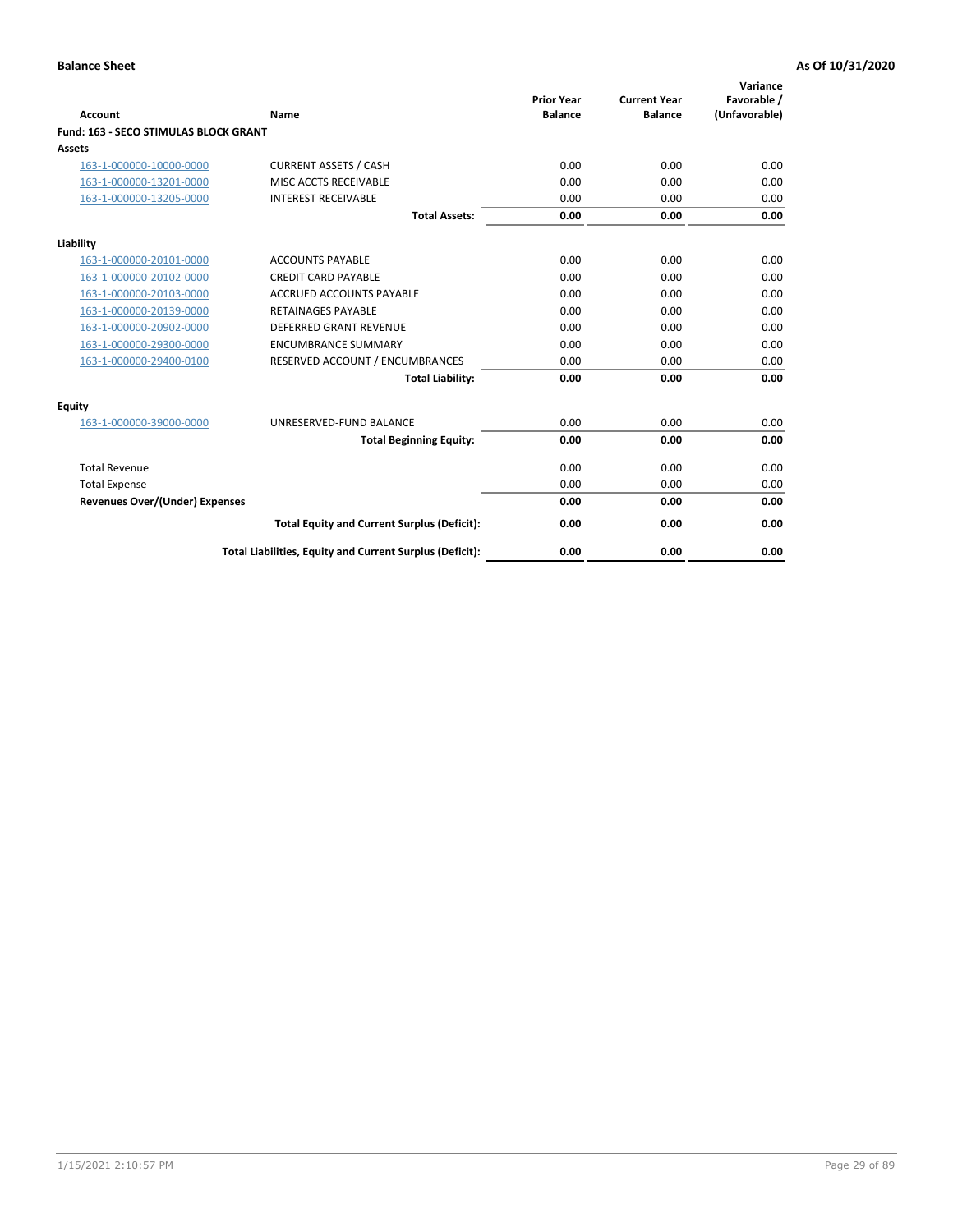| <b>Account</b>                        | <b>Name</b>                                              | <b>Prior Year</b><br><b>Balance</b> | <b>Current Year</b><br><b>Balance</b> | Variance<br>Favorable /<br>(Unfavorable) |
|---------------------------------------|----------------------------------------------------------|-------------------------------------|---------------------------------------|------------------------------------------|
| Fund: 164 - 2013 CO CAPITAL FUND      |                                                          |                                     |                                       |                                          |
| Assets                                |                                                          |                                     |                                       |                                          |
| 164-1-000000-10000-0000               | <b>CURRENT ASSETS / CASH</b>                             | 32,566.97                           | 32,883.30                             | 316.33                                   |
| 164-1-000000-11508-0000               | 2013 CO'S PROJ CONST                                     | 2,067.86                            | 2,084.92                              | 17.06                                    |
| 164-1-000000-11509-0000               | 2013 CO'S DEBT SERVICE                                   | 0.00                                | 0.00                                  | 0.00                                     |
| 164-1-000000-13205-0000               | <b>INTEREST RECEIVABLE</b>                               | 0.00                                | 0.00                                  | 0.00                                     |
| 164-1-000000-14035-0000               | DEBT SERVICE / DEBT SERVICE FUND                         | 0.00                                | 0.00                                  | 0.00                                     |
|                                       | <b>Total Assets:</b>                                     | 34,634.83                           | 34,968.22                             | 333.39                                   |
| Liability                             |                                                          |                                     |                                       |                                          |
| 164-1-000000-20101-0000               | <b>ACCOUNTS PAYABLE</b>                                  | 0.86                                | 0.72                                  | 0.14                                     |
| 164-1-000000-20102-0000               | <b>CREDIT CARD PAYABLE</b>                               | 0.00                                | 0.00                                  | 0.00                                     |
| 164-1-000000-20103-0000               | <b>ACCRUED ACCOUNTS PAYABLE</b>                          | 0.00                                | 0.00                                  | 0.00                                     |
| 164-1-000000-20139-0000               | <b>RETAINAGES PAYABLE</b>                                | 0.00                                | 0.00                                  | 0.00                                     |
| 164-1-000000-21001-0000               | <b>GENERAL FUND / GENERAL FUND</b>                       | 0.00                                | 0.00                                  | 0.00                                     |
| 164-1-000000-21035-0000               | DEBT SERVICE / DUE TO DEBT SERVICE                       | 0.00                                | 0.00                                  | 0.00                                     |
| 164-1-000000-29300-0000               | <b>ENCUMBRANCE SUMMARY</b>                               | 0.00                                | 0.00                                  | 0.00                                     |
| 164-1-000000-29400-0100               | RESERVED ACCOUNT / ENCUMBRANCES                          | 0.00                                | 0.00                                  | 0.00                                     |
|                                       | <b>Total Liability:</b>                                  | 0.86                                | 0.72                                  | 0.14                                     |
| Equity                                |                                                          |                                     |                                       |                                          |
| 164-1-000000-39000-0000               | UNRESERVED-FUND BALANCE                                  | 34,601.73                           | 34,976.69                             | 374.96                                   |
|                                       | <b>Total Beginning Equity:</b>                           | 34,601.73                           | 34,976.69                             | 374.96                                   |
| <b>Total Revenue</b>                  |                                                          | 33.08                               | $-9.19$                               | $-42.27$                                 |
| <b>Total Expense</b>                  |                                                          | 0.84                                | 0.00                                  | 0.84                                     |
| <b>Revenues Over/(Under) Expenses</b> |                                                          | 32.24                               | $-9.19$                               | $-41.43$                                 |
|                                       | <b>Total Equity and Current Surplus (Deficit):</b>       | 34,633.97                           | 34,967.50                             | 333.53                                   |
|                                       | Total Liabilities, Equity and Current Surplus (Deficit): | 34,634.83                           | 34,968.22                             | 333.39                                   |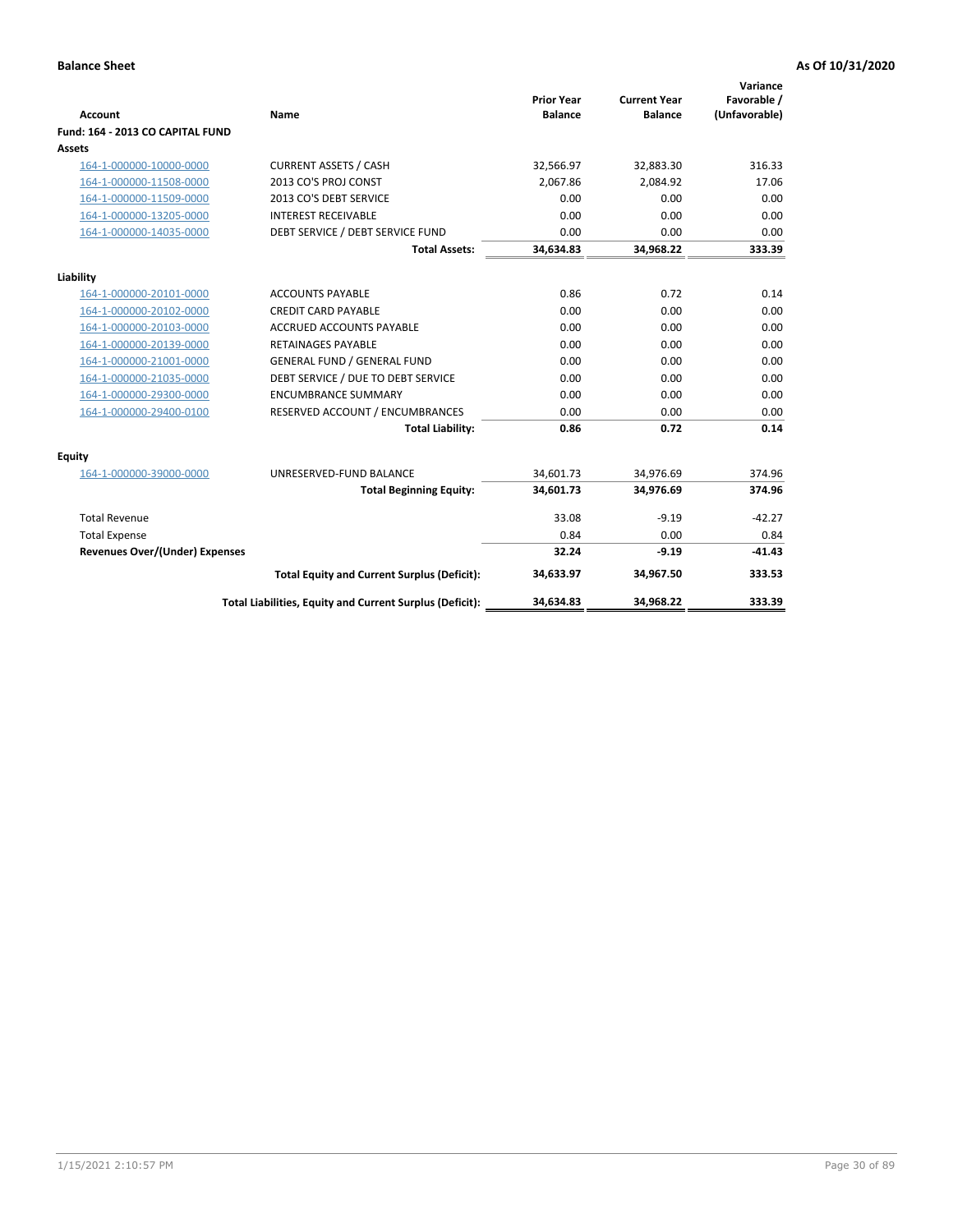| <b>Account</b>                        | Name                                                     | <b>Prior Year</b><br><b>Balance</b> | <b>Current Year</b><br><b>Balance</b> | Variance<br>Favorable /<br>(Unfavorable) |
|---------------------------------------|----------------------------------------------------------|-------------------------------------|---------------------------------------|------------------------------------------|
| Fund: 165 - 2014 GO FUND              |                                                          |                                     |                                       |                                          |
| Assets                                |                                                          |                                     |                                       |                                          |
| 165-1-000000-10000-0000               | <b>CURRENT ASSETS / CASH</b>                             | $-8,613.63$                         | $-8,613.63$                           | 0.00                                     |
| 165-1-000000-11003-0000               | 2010 CO'S                                                | 0.00                                | 0.00                                  | 0.00                                     |
| 165-1-000000-11202-0000               | 2014 GO STREET BONDS                                     | 0.00                                | 0.00                                  | 0.00                                     |
| 165-1-000000-11511-0000               | 2015 GO PROJECT CONSTRUCTION                             | 795,850.38                          | 802,411.79                            | 6,561.41                                 |
| 165-1-000000-11520-0000               | <b>CERTIFICATES OF DEPOSIT</b>                           | 0.00                                | 0.00                                  | 0.00                                     |
| 165-1-000000-11530-0000               | <b>TexasTERM CP</b>                                      | 0.00                                | 0.00                                  | 0.00                                     |
| 165-1-000000-13201-0000               | MISC ACCTS RECEIVABLE                                    | 0.00                                | 0.00                                  | 0.00                                     |
| 165-1-000000-13205-0000               | <b>INTEREST RECEIVABLE</b>                               | 0.00                                | 0.00                                  | 0.00                                     |
| 165-1-000000-14035-0000               | DEBT SERVICE / DEBT SERVICE FUND                         | 0.00                                | 0.00                                  | 0.00                                     |
|                                       | <b>Total Assets:</b>                                     | 787,236.75                          | 793,798.16                            | 6,561.41                                 |
| Liability                             |                                                          |                                     |                                       |                                          |
| 165-1-000000-20101-0000               | <b>ACCOUNTS PAYABLE</b>                                  | 0.00                                | 0.00                                  | 0.00                                     |
| 165-1-000000-20102-0000               | <b>CREDIT CARD PAYABLE</b>                               | 0.00                                | 0.00                                  | 0.00                                     |
| 165-1-000000-20103-0000               | <b>ACCRUED ACCOUNTS PAYABLE</b>                          | 0.00                                | 0.00                                  | 0.00                                     |
| 165-1-000000-20139-0000               | <b>RETAINAGES PAYABLE</b>                                | 0.00                                | 0.00                                  | 0.00                                     |
| 165-1-000000-21001-0000               | <b>GENERAL FUND / GENERAL FUND</b>                       | 0.00                                | 0.00                                  | 0.00                                     |
| 165-1-000000-21035-0000               | DEBT SERVICE / DUE TO DEBT SERVICE                       | 0.00                                | 0.00                                  | 0.00                                     |
| 165-1-000000-29300-0000               | <b>ENCUMBRANCE SUMMARY</b>                               | 0.00                                | 0.00                                  | 0.00                                     |
| 165-1-000000-29400-0100               | RESERVED ACCOUNT / ENCUMBRANCES                          | 0.00                                | 0.00                                  | 0.00                                     |
|                                       | <b>Total Liability:</b>                                  | 0.00                                | 0.00                                  | 0.00                                     |
| Equity                                |                                                          |                                     |                                       |                                          |
| 165-1-000000-39000-0000               | UNRESERVED-FUND BALANCE                                  | 785,908.22                          | 793,719.47                            | 7,811.25                                 |
|                                       | <b>Total Beginning Equity:</b>                           | 785,908.22                          | 793,719.47                            | 7,811.25                                 |
| <b>Total Revenue</b>                  |                                                          | 1,328.53                            | 78.69                                 | $-1,249.84$                              |
| <b>Total Expense</b>                  |                                                          | 0.00                                | 0.00                                  | 0.00                                     |
| <b>Revenues Over/(Under) Expenses</b> |                                                          | 1,328.53                            | 78.69                                 | $-1,249.84$                              |
|                                       | <b>Total Equity and Current Surplus (Deficit):</b>       | 787,236.75                          | 793,798.16                            | 6,561.41                                 |
|                                       | Total Liabilities, Equity and Current Surplus (Deficit): | 787,236.75                          | 793,798.16                            | 6.561.41                                 |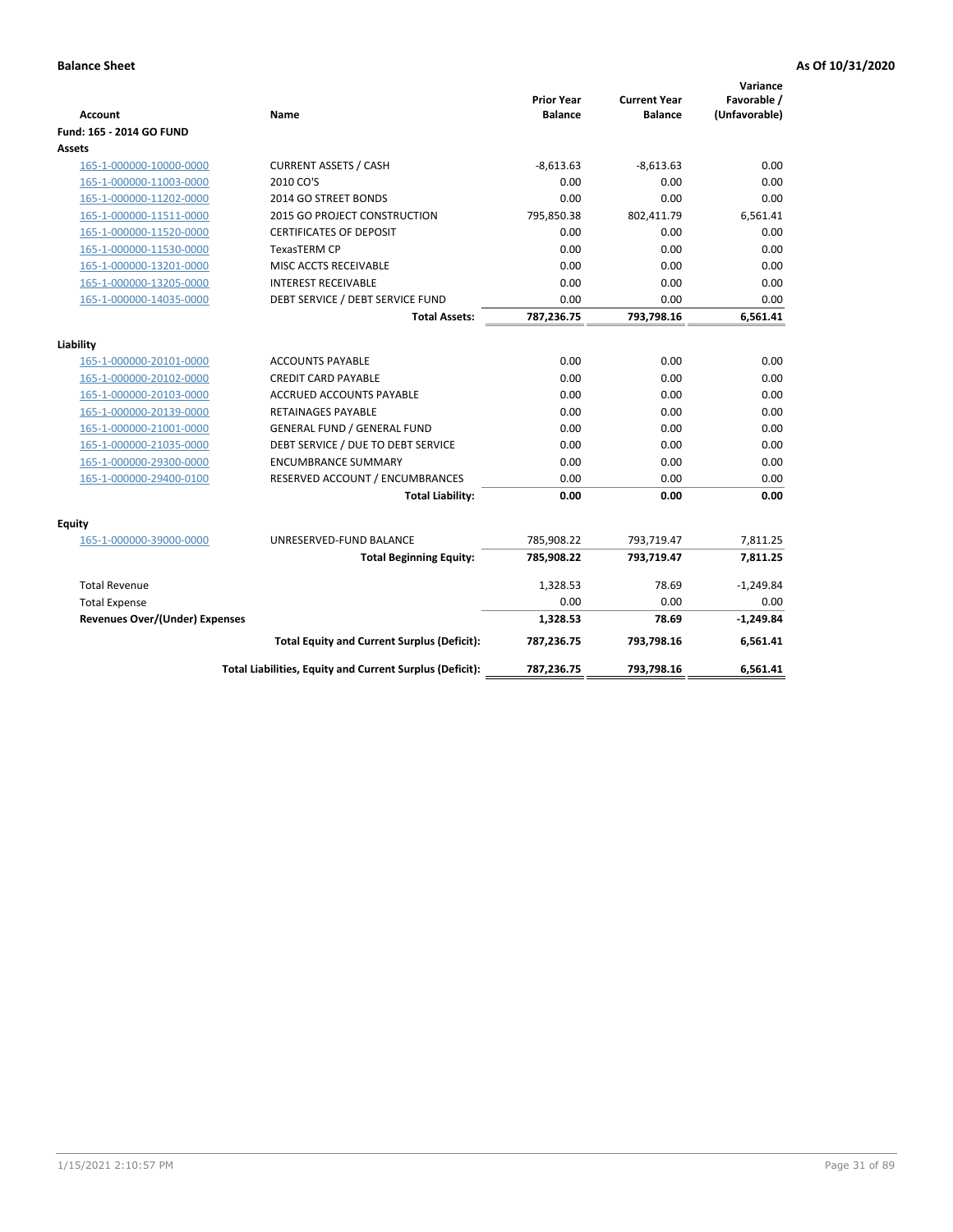| Account                                                      | Name                                                     | <b>Prior Year</b><br><b>Balance</b> | <b>Current Year</b><br><b>Balance</b> | Variance<br>Favorable /<br>(Unfavorable) |
|--------------------------------------------------------------|----------------------------------------------------------|-------------------------------------|---------------------------------------|------------------------------------------|
| <b>Fund: 170 - LAW ENFORCEMENT GRANT - CAPITAL PURCHASES</b> |                                                          |                                     |                                       |                                          |
| <b>Assets</b>                                                |                                                          |                                     |                                       |                                          |
| 170-1-000000-10000-0000                                      | <b>CURRENT ASSETS / CASH</b>                             | 0.00                                | 0.00                                  | 0.00                                     |
| 170-1-000000-13201-0000                                      | MISC ACCTS RECEIVABLE                                    | 0.00                                | 0.00                                  | 0.00                                     |
|                                                              | <b>Total Assets:</b>                                     | 0.00                                | 0.00                                  | 0.00                                     |
| Liability                                                    |                                                          |                                     |                                       |                                          |
| 170-1-000000-20101-0000                                      | <b>ACCOUNTS PAYABLE</b>                                  | 0.00                                | 0.00                                  | 0.00                                     |
| 170-1-000000-20102-0000                                      | <b>CREDIT CARD PAYABLE</b>                               | 0.00                                | 0.00                                  | 0.00                                     |
| 170-1-000000-20103-0000                                      | <b>ACCRUED ACCOUNTS PAYABLE</b>                          | 0.00                                | 0.00                                  | 0.00                                     |
| 170-1-000000-20902-0000                                      | <b>DEFERRED GRANT REVENUE</b>                            | 0.00                                | 0.00                                  | 0.00                                     |
| 170-1-000000-21001-0000                                      | <b>GENERAL FUND / GENERAL FUND</b>                       | 0.00                                | 0.00                                  | 0.00                                     |
| 170-1-000000-24004-0000                                      | <b>INTEREST PAYABLE ON DEP</b>                           | 0.00                                | 0.00                                  | 0.00                                     |
| 170-1-000000-29300-0000                                      | <b>ENCUMBRANCE SUMMARY</b>                               | 0.00                                | 0.00                                  | 0.00                                     |
| 170-1-000000-29400-0000                                      | RESERVED ACCOUNT / ENCUMBRANCES                          | 0.00                                | 0.00                                  | 0.00                                     |
|                                                              | <b>Total Liability:</b>                                  | 0.00                                | 0.00                                  | 0.00                                     |
| <b>Equity</b>                                                |                                                          |                                     |                                       |                                          |
| 170-1-000000-39000-0000                                      | UNRESERVED-FUND BALANCE                                  | 0.00                                | 0.00                                  | 0.00                                     |
|                                                              | <b>Total Beginning Equity:</b>                           | 0.00                                | 0.00                                  | 0.00                                     |
| <b>Total Revenue</b>                                         |                                                          | 0.00                                | 0.00                                  | 0.00                                     |
| <b>Total Expense</b>                                         |                                                          | 0.00                                | 0.00                                  | 0.00                                     |
| <b>Revenues Over/(Under) Expenses</b>                        |                                                          | 0.00                                | 0.00                                  | 0.00                                     |
|                                                              | <b>Total Equity and Current Surplus (Deficit):</b>       | 0.00                                | 0.00                                  | 0.00                                     |
|                                                              | Total Liabilities, Equity and Current Surplus (Deficit): | 0.00                                | 0.00                                  | 0.00                                     |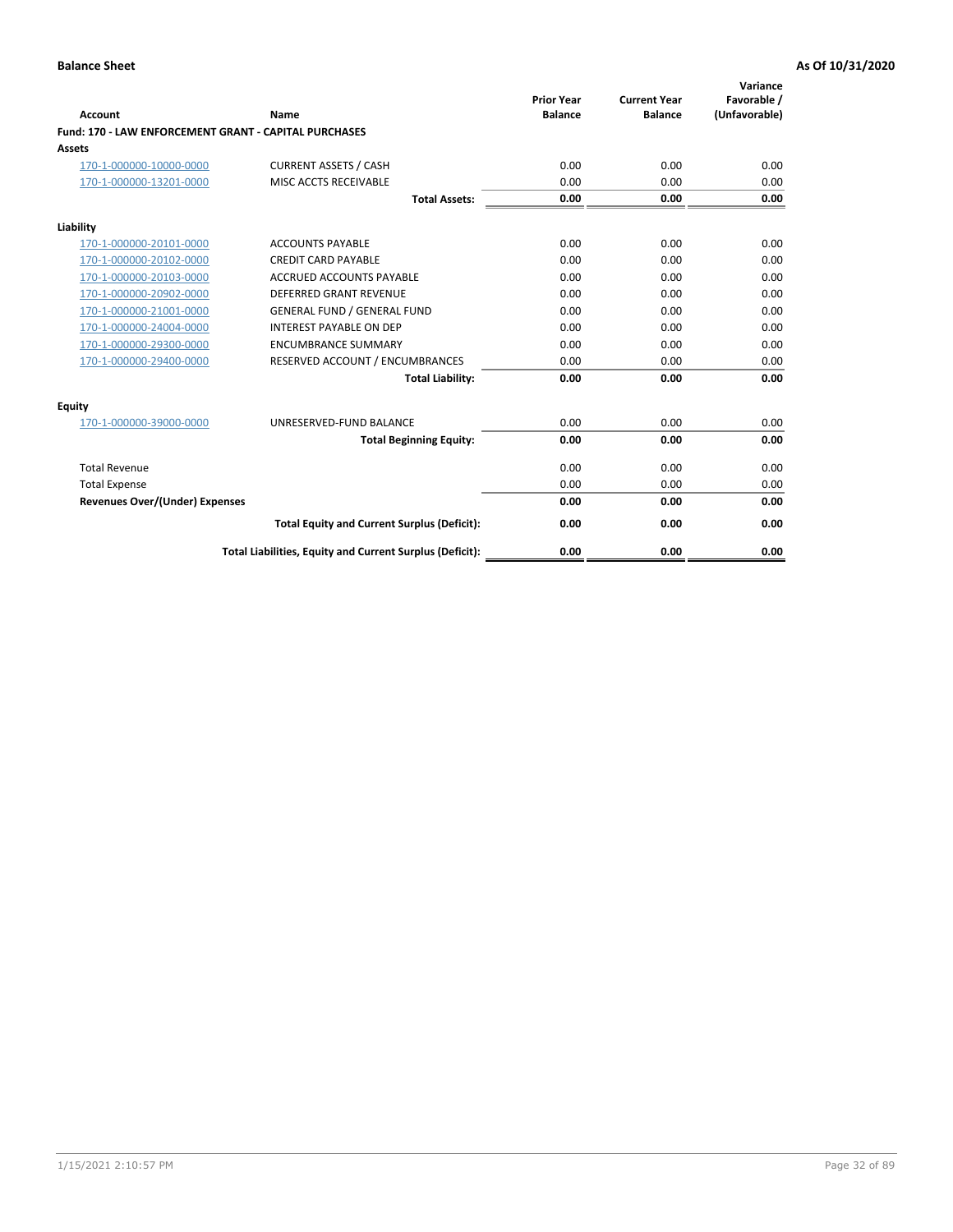|                                                |                                                          | <b>Prior Year</b> | <b>Current Year</b> | Variance<br>Favorable / |
|------------------------------------------------|----------------------------------------------------------|-------------------|---------------------|-------------------------|
| <b>Account</b>                                 | Name                                                     | <b>Balance</b>    | <b>Balance</b>      | (Unfavorable)           |
| <b>Fund: 171 - MAIN STREET SPECIAL REVENUE</b> |                                                          |                   |                     |                         |
| <b>Assets</b>                                  |                                                          |                   |                     |                         |
| 171-1-000000-10000-0000                        | <b>CURRENT ASSETS / CASH</b>                             | $-49,461.48$      | $-88,999.50$        | $-39,538.02$            |
| 171-1-000000-13201-0000                        | MISC ACCTS RECEIVABLE                                    | 0.00              | 0.00                | 0.00                    |
| 171-1-000000-13205-0000                        | <b>INTEREST RECEIVABLE</b>                               | 0.00              | 0.00                | 0.00                    |
|                                                | <b>Total Assets:</b>                                     | $-49.461.48$      | $-88.999.50$        | $-39,538.02$            |
| Liability                                      |                                                          |                   |                     |                         |
| 171-1-000000-20101-0000                        | <b>ACCOUNTS PAYABLE</b>                                  | 0.00              | 0.00                | 0.00                    |
| 171-1-000000-20102-0000                        | <b>CREDIT CARD PAYABLE</b>                               | 0.00              | 0.00                | 0.00                    |
| 171-1-000000-20103-0000                        | <b>ACCRUED ACCOUNTS PAYABLE</b>                          | 0.00              | 0.00                | 0.00                    |
| 171-1-000000-20139-0000                        | <b>RETAINAGES PAYABLE</b>                                | 0.00              | 0.00                | 0.00                    |
| 171-1-000000-20902-0000                        | DEFERRED GRANT REVENUE                                   | 0.00              | 0.00                | 0.00                    |
| 171-1-000000-29300-0000                        | <b>ENCUMBRANCE SUMMARY</b>                               | 0.00              | 0.00                | 0.00                    |
| 171-1-000000-29400-0100                        | RESERVED ACCOUNT / ENCUMBRANCES                          | 0.00              | 0.00                | 0.00                    |
|                                                | <b>Total Liability:</b>                                  | 0.00              | 0.00                | 0.00                    |
| <b>Equity</b>                                  |                                                          |                   |                     |                         |
| 171-1-000000-39000-0000                        | UNRESERVED-FUND BALANCE                                  | $-48,361.48$      | $-65,088.51$        | $-16,727.03$            |
|                                                | <b>Total Beginning Equity:</b>                           | $-48,361.48$      | $-65,088.51$        | $-16,727.03$            |
| <b>Total Revenue</b>                           |                                                          | 0.00              | 0.00                | 0.00                    |
| <b>Total Expense</b>                           |                                                          | 1,100.00          | 23,910.99           | $-22,810.99$            |
| <b>Revenues Over/(Under) Expenses</b>          |                                                          | $-1,100.00$       | $-23,910.99$        | $-22,810.99$            |
|                                                | <b>Total Equity and Current Surplus (Deficit):</b>       | $-49,461.48$      | $-88,999.50$        | $-39,538.02$            |
|                                                | Total Liabilities, Equity and Current Surplus (Deficit): | $-49,461.48$      | $-88,999.50$        | $-39.538.02$            |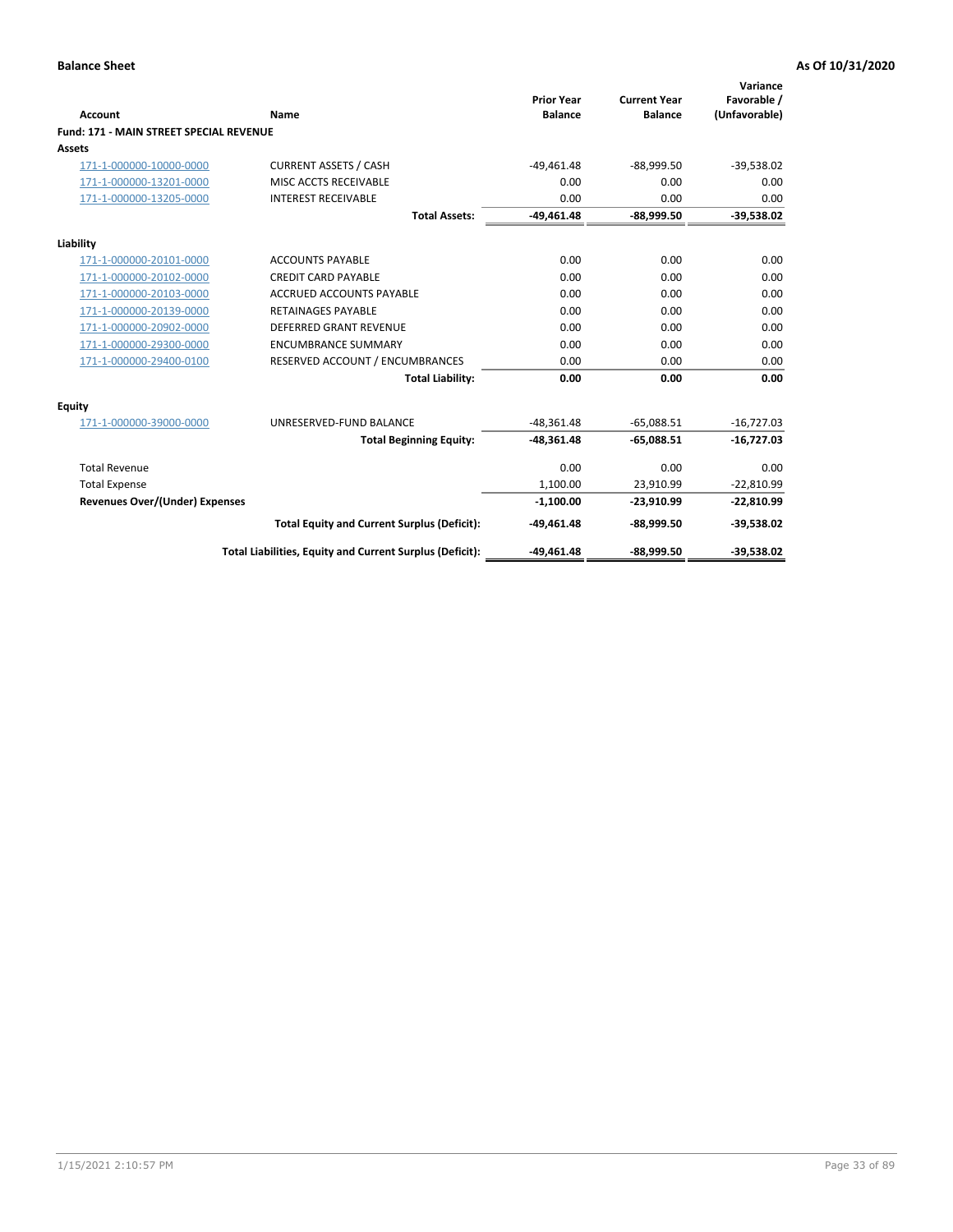|                                       |                                                          |                                     |                                       | Variance                     |
|---------------------------------------|----------------------------------------------------------|-------------------------------------|---------------------------------------|------------------------------|
| <b>Account</b>                        | <b>Name</b>                                              | <b>Prior Year</b><br><b>Balance</b> | <b>Current Year</b><br><b>Balance</b> | Favorable /<br>(Unfavorable) |
| <b>Fund: 172 - MINOR GRANTS FUND</b>  |                                                          |                                     |                                       |                              |
| <b>Assets</b>                         |                                                          |                                     |                                       |                              |
| 172-1-000000-10000-0000               | <b>CURRENT ASSETS / CASH</b>                             | 7,075.76                            | 8,589.89                              | 1,514.13                     |
|                                       | MISC ACCTS RECEIVABLE                                    | 0.00                                | 0.00                                  | 0.00                         |
| 172-1-000000-13201-0000               |                                                          |                                     |                                       |                              |
| 172-1-000000-13205-0000               | <b>INTEREST RECEIVABLE</b>                               | 0.00                                | 0.00                                  | 0.00                         |
|                                       | <b>Total Assets:</b>                                     | 7,075.76                            | 8,589.89                              | 1,514.13                     |
| Liability                             |                                                          |                                     |                                       |                              |
| 172-1-000000-20101-0000               | <b>ACCOUNTS PAYABLE</b>                                  | 0.00                                | 0.00                                  | 0.00                         |
| 172-1-000000-20102-0000               | <b>CREDIT CARD PAYABLE</b>                               | 0.00                                | 0.00                                  | 0.00                         |
| 172-1-000000-20103-0000               | <b>ACCRUED ACCOUNTS PAYABLE</b>                          | 0.00                                | 0.00                                  | 0.00                         |
| 172-1-000000-20902-0000               | <b>DEFERRED GRANT REVENUE</b>                            | 0.00                                | 0.00                                  | 0.00                         |
| 172-1-000000-29300-0000               | <b>ENCUMBRANCE SUMMARY</b>                               | 0.00                                | 0.00                                  | 0.00                         |
| 172-1-000000-29400-0000               | RESERVED ACCOUNT / ENCUMBRANCES                          | 0.00                                | 0.00                                  | 0.00                         |
|                                       | <b>Total Liability:</b>                                  | 0.00                                | 0.00                                  | 0.00                         |
| Equity                                |                                                          |                                     |                                       |                              |
| 172-1-000000-39000-0000               | UNRESERVED-FUND BALANCE                                  | 6,343.76                            | 8,589.89                              | 2,246.13                     |
|                                       | <b>Total Beginning Equity:</b>                           | 6,343.76                            | 8,589.89                              | 2,246.13                     |
| <b>Total Revenue</b>                  |                                                          | 732.00                              | 0.00                                  | $-732.00$                    |
| <b>Total Expense</b>                  |                                                          | 0.00                                | 0.00                                  | 0.00                         |
| <b>Revenues Over/(Under) Expenses</b> |                                                          | 732.00                              | 0.00                                  | $-732.00$                    |
|                                       | <b>Total Equity and Current Surplus (Deficit):</b>       | 7,075.76                            | 8,589.89                              | 1,514.13                     |
|                                       | Total Liabilities, Equity and Current Surplus (Deficit): | 7,075.76                            | 8,589.89                              | 1,514.13                     |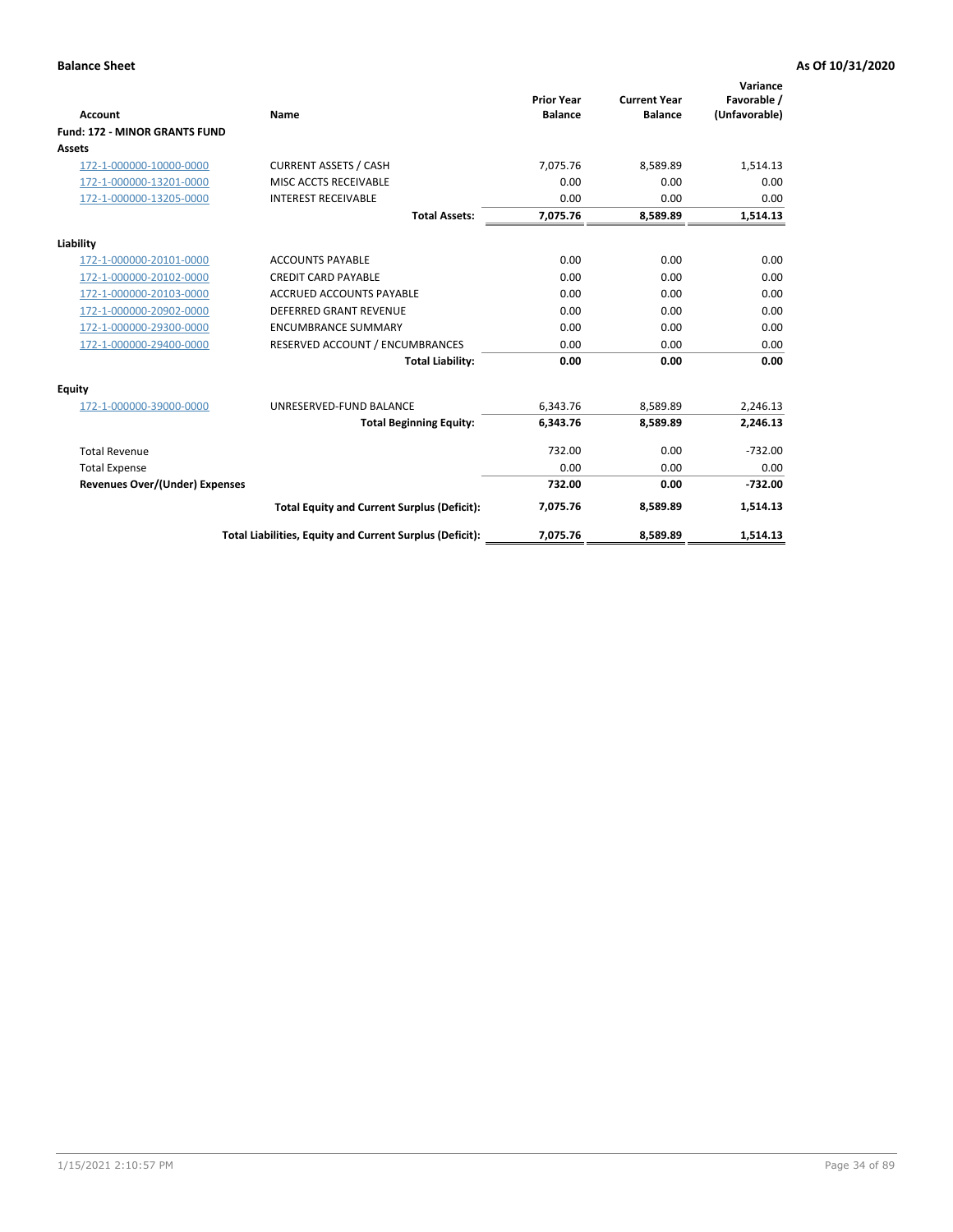| <b>Account</b>                         | <b>Name</b>                                              | <b>Prior Year</b><br><b>Balance</b> | <b>Current Year</b><br><b>Balance</b> | Variance<br>Favorable /<br>(Unfavorable) |
|----------------------------------------|----------------------------------------------------------|-------------------------------------|---------------------------------------|------------------------------------------|
| <b>Fund: 173 - FL YOUNG FOUNDATION</b> |                                                          |                                     |                                       |                                          |
| Assets                                 |                                                          |                                     |                                       |                                          |
| 173-1-000000-10000-0000                | <b>CURRENT ASSETS / CASH</b>                             | 0.00                                | 0.00                                  | 0.00                                     |
| 173-1-000000-13201-0000                | MISC ACCTS RECEIVABLE                                    | 0.00                                | 0.00                                  | 0.00                                     |
|                                        | <b>Total Assets:</b>                                     | 0.00                                | 0.00                                  | 0.00                                     |
| Liability                              |                                                          |                                     |                                       |                                          |
| 173-1-000000-20101-0000                | <b>ACCOUNTS PAYABLE</b>                                  | 0.00                                | 0.00                                  | 0.00                                     |
| 173-1-000000-20102-0000                | <b>CREDIT CARD PAYABLE</b>                               | 0.00                                | 0.00                                  | 0.00                                     |
| 173-1-000000-20902-0000                | <b>DEFERRED GRANT REVENUE</b>                            | 0.00                                | 0.00                                  | 0.00                                     |
| 173-1-000000-29300-0000                | <b>ENCUMBRANCE SUMMARY</b>                               | 0.00                                | 0.00                                  | 0.00                                     |
| 173-1-000000-29400-0000                | RESERVED ACCOUNT / ENCUMBRANCES                          | 0.00                                | 0.00                                  | 0.00                                     |
|                                        | <b>Total Liability:</b>                                  | 0.00                                | 0.00                                  | 0.00                                     |
| Equity                                 |                                                          |                                     |                                       |                                          |
| 173-1-000000-39000-0000                | UNRESERVED-FUND BALANCE                                  | 0.00                                | 0.00                                  | 0.00                                     |
|                                        | <b>Total Beginning Equity:</b>                           | 0.00                                | 0.00                                  | 0.00                                     |
| <b>Total Revenue</b>                   |                                                          | 0.00                                | 0.00                                  | 0.00                                     |
| <b>Total Expense</b>                   |                                                          | 0.00                                | 0.00                                  | 0.00                                     |
| <b>Revenues Over/(Under) Expenses</b>  |                                                          | 0.00                                | 0.00                                  | 0.00                                     |
|                                        | <b>Total Equity and Current Surplus (Deficit):</b>       | 0.00                                | 0.00                                  | 0.00                                     |
|                                        | Total Liabilities, Equity and Current Surplus (Deficit): | 0.00                                | 0.00                                  | 0.00                                     |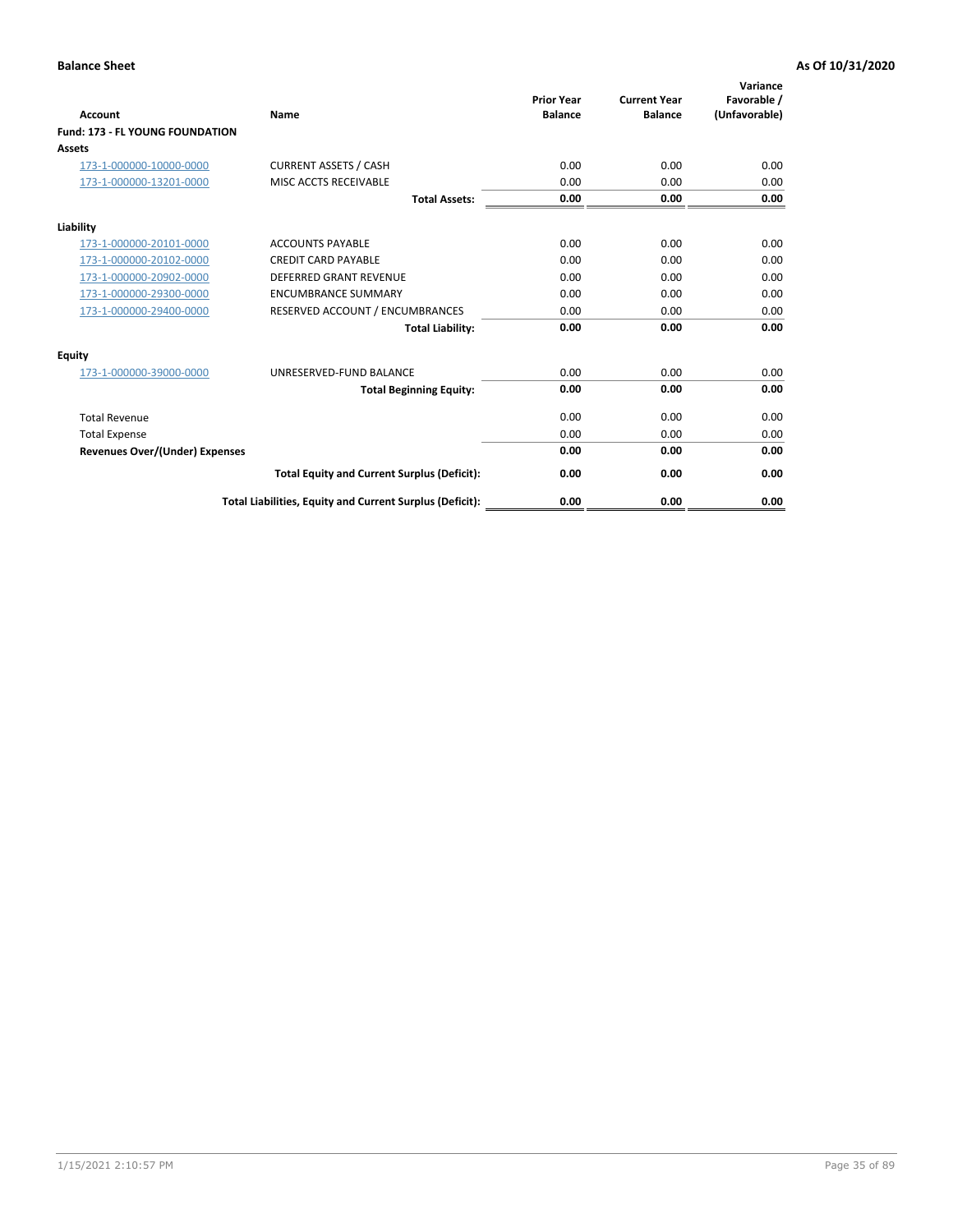| <b>Account</b>                        | Name                                                     | <b>Prior Year</b><br><b>Balance</b> | <b>Current Year</b><br><b>Balance</b> | Variance<br>Favorable /<br>(Unfavorable) |
|---------------------------------------|----------------------------------------------------------|-------------------------------------|---------------------------------------|------------------------------------------|
| <b>Fund: 174 - FEMA GRANT</b>         |                                                          |                                     |                                       |                                          |
| Assets                                |                                                          |                                     |                                       |                                          |
| 174-1-000000-10000-0000               | <b>CURRENT ASSETS / CASH</b>                             | 0.00                                | 0.00                                  | 0.00                                     |
| 174-1-000000-13201-0000               | MISC ACCTS RECEIVABLE                                    | 0.00                                | 0.00                                  | 0.00                                     |
| 174-1-000000-13205-0000               | <b>INTEREST RECEIVABLE</b>                               | 0.00                                | 0.00                                  | 0.00                                     |
|                                       | <b>Total Assets:</b>                                     | 0.00                                | 0.00                                  | 0.00                                     |
| Liability                             |                                                          |                                     |                                       |                                          |
| 174-1-000000-20101-0000               | <b>ACCOUNTS PAYABLE</b>                                  | 0.00                                | 0.00                                  | 0.00                                     |
| 174-1-000000-20102-0000               | <b>CREDIT CARD PAYABLE</b>                               | 0.00                                | 0.00                                  | 0.00                                     |
| 174-1-000000-20103-0000               | <b>ACCRUED ACCOUNTS PAYABLE</b>                          | 0.00                                | 0.00                                  | 0.00                                     |
| 174-1-000000-20902-0000               | <b>DEFERRED GRANT REVENUE</b>                            | 0.00                                | 0.00                                  | 0.00                                     |
| 174-1-000000-29300-0000               | <b>ENCUMBRANCE SUMMARY</b>                               | 0.00                                | 0.00                                  | 0.00                                     |
| 174-1-000000-29400-0000               | RESERVED ACCOUNT / ENCUMBRANCES                          | 0.00                                | 0.00                                  | 0.00                                     |
|                                       | <b>Total Liability:</b>                                  | 0.00                                | 0.00                                  | 0.00                                     |
| <b>Equity</b>                         |                                                          |                                     |                                       |                                          |
| 174-1-000000-39000-0000               | UNRESERVED-FUND BALANCE                                  | 0.00                                | 0.00                                  | 0.00                                     |
|                                       | <b>Total Beginning Equity:</b>                           | 0.00                                | 0.00                                  | 0.00                                     |
| <b>Total Revenue</b>                  |                                                          | 0.00                                | 0.00                                  | 0.00                                     |
| <b>Total Expense</b>                  |                                                          | 0.00                                | 0.00                                  | 0.00                                     |
| <b>Revenues Over/(Under) Expenses</b> |                                                          | 0.00                                | 0.00                                  | 0.00                                     |
|                                       | <b>Total Equity and Current Surplus (Deficit):</b>       | 0.00                                | 0.00                                  | 0.00                                     |
|                                       | Total Liabilities, Equity and Current Surplus (Deficit): | 0.00                                | 0.00                                  | 0.00                                     |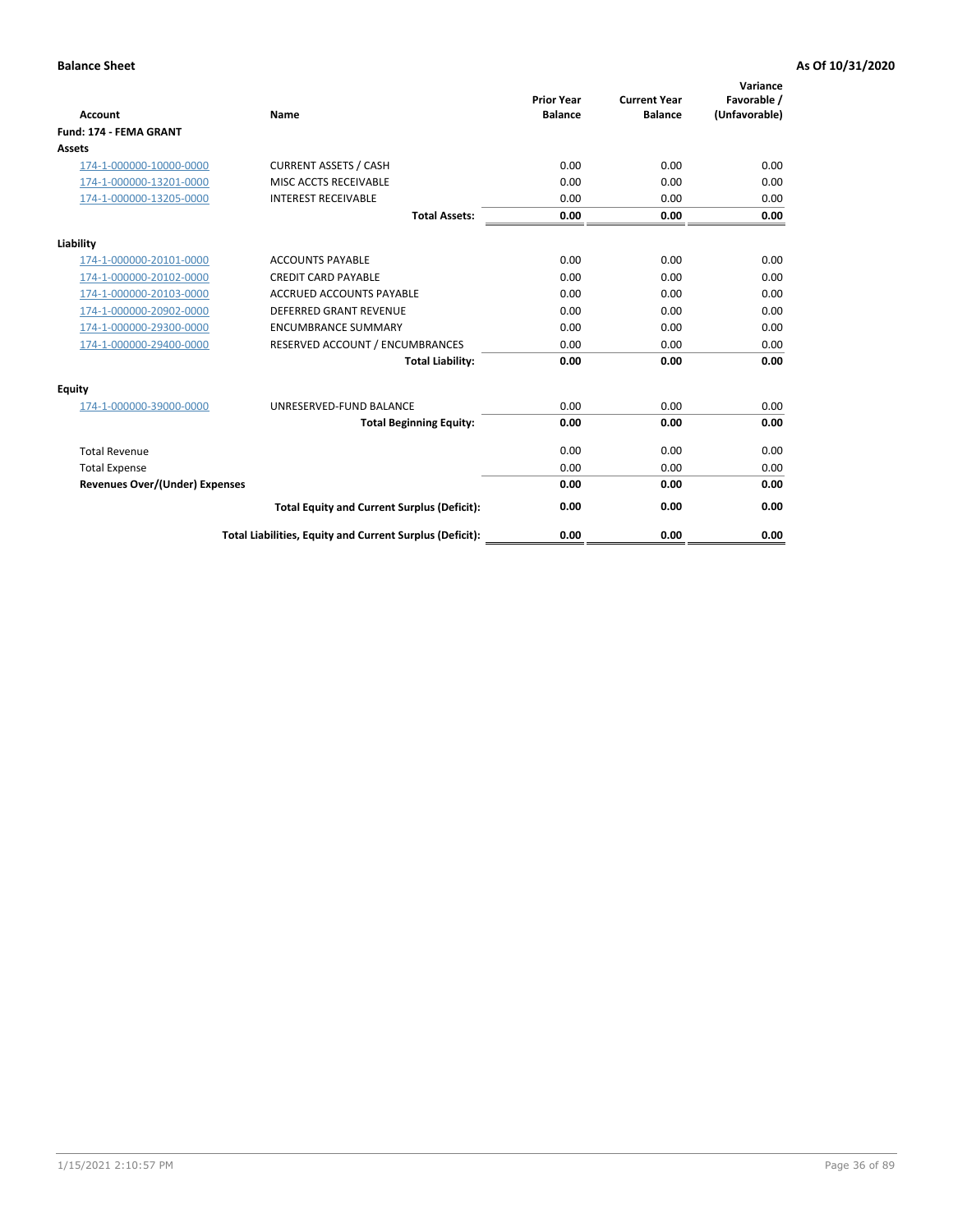|                                            |                                                          |                                     |                                       | Variance                     |
|--------------------------------------------|----------------------------------------------------------|-------------------------------------|---------------------------------------|------------------------------|
| Account                                    | Name                                                     | <b>Prior Year</b><br><b>Balance</b> | <b>Current Year</b><br><b>Balance</b> | Favorable /<br>(Unfavorable) |
| Fund: 175 - JUSTICE ASSISTANCE GRANT - JAG |                                                          |                                     |                                       |                              |
| <b>Assets</b>                              |                                                          |                                     |                                       |                              |
| 175-1-000000-10000-0000                    | <b>CURRENT ASSETS / CASH</b>                             | 13,761.65                           | 13,761.65                             | 0.00                         |
| 175-1-000000-13201-0000                    | MISC ACCTS RECEIVABLE                                    | 0.00                                | 0.00                                  | 0.00                         |
|                                            | <b>Total Assets:</b>                                     | 13,761.65                           | 13,761.65                             | 0.00                         |
| Liability                                  |                                                          |                                     |                                       |                              |
| 175-1-000000-20101-0000                    | <b>ACCOUNTS PAYABLE</b>                                  | 0.00                                | 0.00                                  | 0.00                         |
| 175-1-000000-20102-0000                    | <b>CREDIT CARD PAYABLE</b>                               | 0.00                                | 0.00                                  | 0.00                         |
| 175-1-000000-20902-0000                    | <b>DEFERRED GRANT REVENUE</b>                            | 0.00                                | 0.00                                  | 0.00                         |
| 175-1-000000-29300-0000                    | <b>ENCUMBRANCE SUMMARY</b>                               | 0.00                                | 0.00                                  | 0.00                         |
| 175-1-000000-29400-0000                    | RESERVED ACCOUNT / ENCUMBRANCES                          | 0.00                                | 0.00                                  | 0.00                         |
|                                            | <b>Total Liability:</b>                                  | 0.00                                | 0.00                                  | 0.00                         |
| <b>Equity</b>                              |                                                          |                                     |                                       |                              |
| 175-1-000000-39000-0000                    | UNRESERVED-FUND BALANCE                                  | 2,208.65                            | 13,761.65                             | 11,553.00                    |
|                                            | <b>Total Beginning Equity:</b>                           | 2,208.65                            | 13,761.65                             | 11,553.00                    |
| <b>Total Revenue</b>                       |                                                          | 11,553.00                           | 0.00                                  | $-11,553.00$                 |
| <b>Total Expense</b>                       |                                                          | 0.00                                | 0.00                                  | 0.00                         |
| <b>Revenues Over/(Under) Expenses</b>      |                                                          | 11,553.00                           | 0.00                                  | $-11,553.00$                 |
|                                            | <b>Total Equity and Current Surplus (Deficit):</b>       | 13,761.65                           | 13,761.65                             | 0.00                         |
|                                            | Total Liabilities, Equity and Current Surplus (Deficit): | 13,761.65                           | 13,761.65                             | 0.00                         |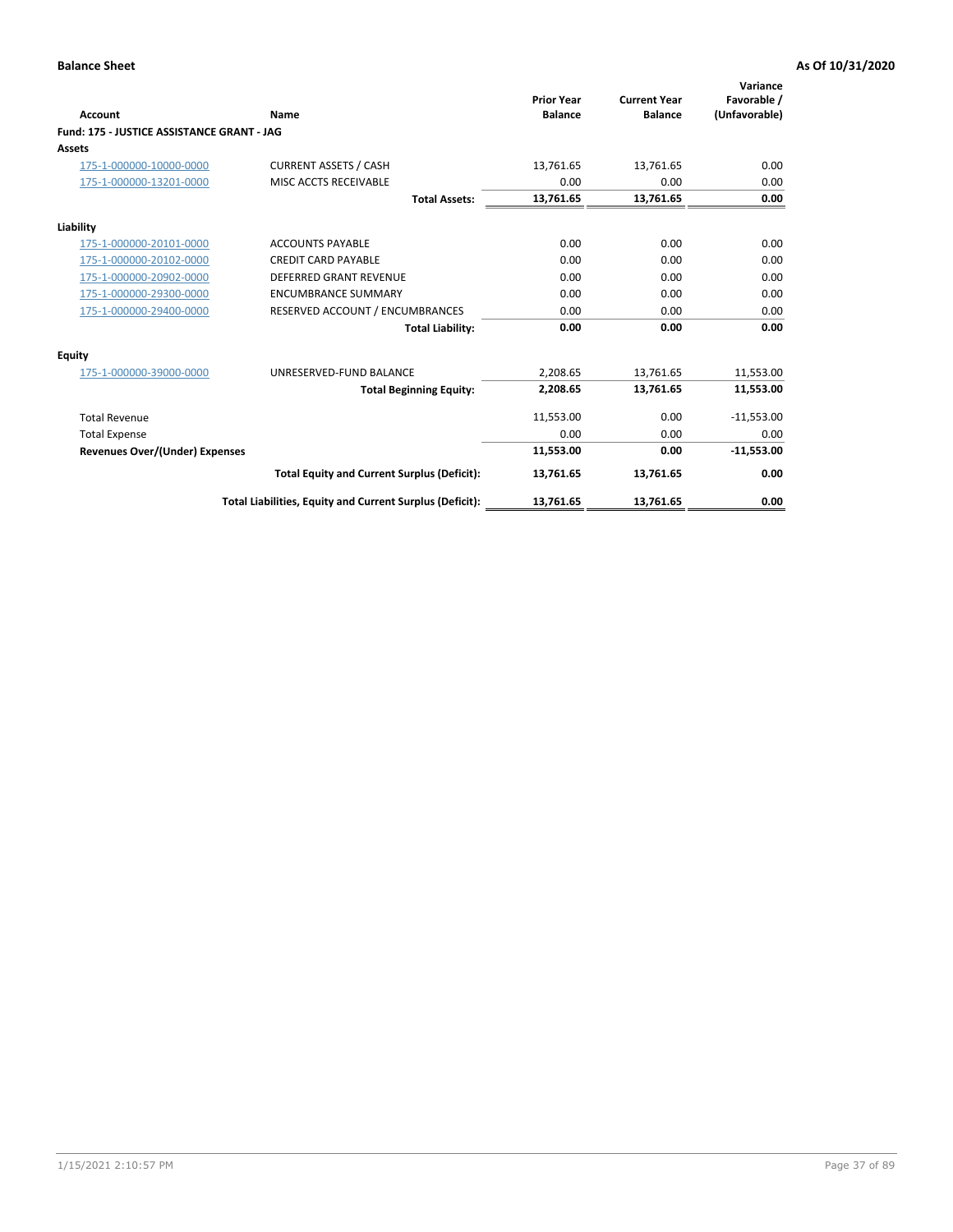| <b>Account</b>                        | Name                                                     | <b>Prior Year</b><br><b>Balance</b> | <b>Current Year</b><br><b>Balance</b> | Variance<br>Favorable /<br>(Unfavorable) |
|---------------------------------------|----------------------------------------------------------|-------------------------------------|---------------------------------------|------------------------------------------|
| Fund: 176 - HOME GRANT FUND           |                                                          |                                     |                                       |                                          |
| Assets                                |                                                          |                                     |                                       |                                          |
| 176-1-000000-10000-0000               | <b>CURRENT ASSETS / CASH</b>                             | 0.00                                | 0.00                                  | 0.00                                     |
| 176-1-000000-13201-0000               | MISC ACCTS RECEIVABLE                                    | 0.00                                | 0.00                                  | 0.00                                     |
| 176-1-000000-13205-0000               | <b>INTEREST RECEIVABLE</b>                               | 0.00                                | 0.00                                  | 0.00                                     |
|                                       | <b>Total Assets:</b>                                     | 0.00                                | 0.00                                  | 0.00                                     |
| Liability                             |                                                          |                                     |                                       |                                          |
| 176-1-000000-20101-0000               | <b>ACCOUNTS PAYABLE</b>                                  | 0.00                                | 0.00                                  | 0.00                                     |
| 176-1-000000-20102-0000               | <b>CREDIT CARD PAYABLE</b>                               | 0.00                                | 0.00                                  | 0.00                                     |
| 176-1-000000-20103-0000               | <b>ACCRUED ACCOUNTS PAYABLE</b>                          | 0.00                                | 0.00                                  | 0.00                                     |
| 176-1-000000-20902-0000               | <b>DEFERRED GRANT REVENUE</b>                            | 0.00                                | 0.00                                  | 0.00                                     |
| 176-1-000000-29300-0000               | <b>ENCUMBRANCE SUMMARY</b>                               | 0.00                                | 0.00                                  | 0.00                                     |
| 176-1-000000-29400-0000               | RESERVED ACCOUNT / ENCUMBRANCES                          | 0.00                                | 0.00                                  | 0.00                                     |
|                                       | <b>Total Liability:</b>                                  | 0.00                                | 0.00                                  | 0.00                                     |
| <b>Equity</b>                         |                                                          |                                     |                                       |                                          |
| 176-1-000000-39000-0000               | UNRESERVED-FUND BALANCE                                  | 0.00                                | 0.00                                  | 0.00                                     |
|                                       | <b>Total Beginning Equity:</b>                           | 0.00                                | 0.00                                  | 0.00                                     |
| <b>Total Revenue</b>                  |                                                          | 0.00                                | 0.00                                  | 0.00                                     |
| <b>Total Expense</b>                  |                                                          | 0.00                                | 0.00                                  | 0.00                                     |
| <b>Revenues Over/(Under) Expenses</b> |                                                          | 0.00                                | 0.00                                  | 0.00                                     |
|                                       | <b>Total Equity and Current Surplus (Deficit):</b>       | 0.00                                | 0.00                                  | 0.00                                     |
|                                       | Total Liabilities, Equity and Current Surplus (Deficit): | 0.00                                | 0.00                                  | 0.00                                     |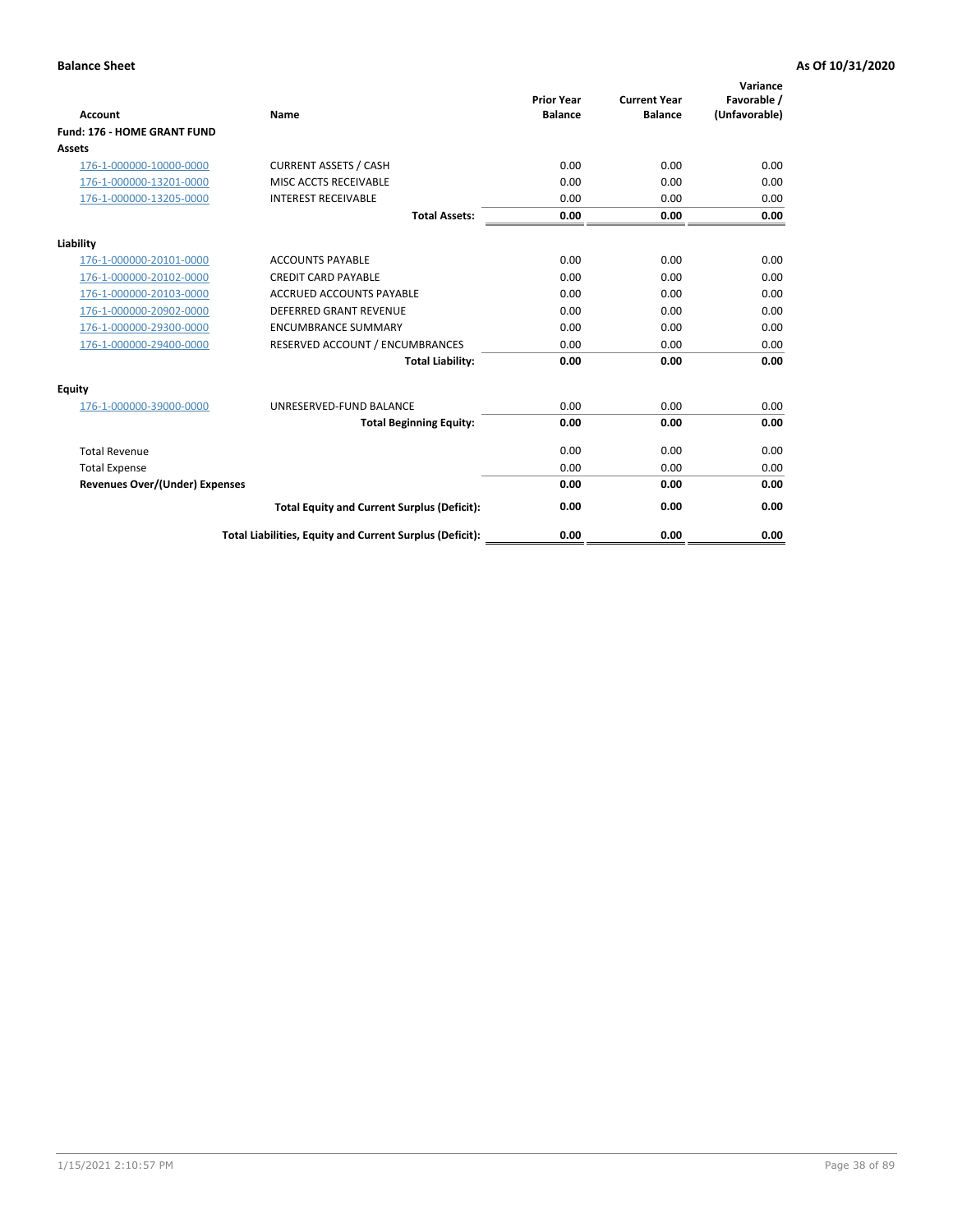| Account                                        | Name                                                     | <b>Prior Year</b><br><b>Balance</b> | <b>Current Year</b><br><b>Balance</b> | Variance<br>Favorable /<br>(Unfavorable) |
|------------------------------------------------|----------------------------------------------------------|-------------------------------------|---------------------------------------|------------------------------------------|
| <b>Fund: 177 - SAFE ROUTES TO SCHOOL GRANT</b> |                                                          |                                     |                                       |                                          |
| <b>Assets</b>                                  |                                                          |                                     |                                       |                                          |
| 177-1-000000-10000-0000                        | <b>CURRENT ASSETS / CASH</b>                             | 0.00                                | 0.00                                  | 0.00                                     |
| 177-1-000000-13201-0000                        | MISC ACCTS RECEIVABLE                                    | 0.00                                | 0.00                                  | 0.00                                     |
| 177-1-000000-13205-0000                        | <b>INTEREST RECEIVABLE</b>                               | 0.00                                | 0.00                                  | 0.00                                     |
|                                                | <b>Total Assets:</b>                                     | 0.00                                | 0.00                                  | 0.00                                     |
| Liability                                      |                                                          |                                     |                                       |                                          |
| 177-1-000000-20101-0000                        | <b>ACCOUNTS PAYABLE</b>                                  | 0.00                                | 0.00                                  | 0.00                                     |
| 177-1-000000-20102-0000                        | <b>CREDIT CARD PAYABLE</b>                               | 0.00                                | 0.00                                  | 0.00                                     |
| 177-1-000000-20139-0000                        | <b>RETAINAGES PAYABLE</b>                                | 0.00                                | 0.00                                  | 0.00                                     |
| 177-1-000000-20902-0000                        | <b>DEFERRED GRANT REVENUE</b>                            | 0.00                                | 0.00                                  | 0.00                                     |
|                                                | <b>Total Liability:</b>                                  | 0.00                                | 0.00                                  | 0.00                                     |
| Equity                                         |                                                          |                                     |                                       |                                          |
| 177-1-000000-39000-0000                        | UNRESERVED-FUND BALANCE                                  | 0.00                                | 0.00                                  | 0.00                                     |
|                                                | <b>Total Beginning Equity:</b>                           | 0.00                                | 0.00                                  | 0.00                                     |
| <b>Total Revenue</b>                           |                                                          | 0.00                                | 0.00                                  | 0.00                                     |
| <b>Total Expense</b>                           |                                                          | 0.00                                | 0.00                                  | 0.00                                     |
| Revenues Over/(Under) Expenses                 |                                                          | 0.00                                | 0.00                                  | 0.00                                     |
|                                                | <b>Total Equity and Current Surplus (Deficit):</b>       | 0.00                                | 0.00                                  | 0.00                                     |
|                                                | Total Liabilities, Equity and Current Surplus (Deficit): | 0.00                                | 0.00                                  | 0.00                                     |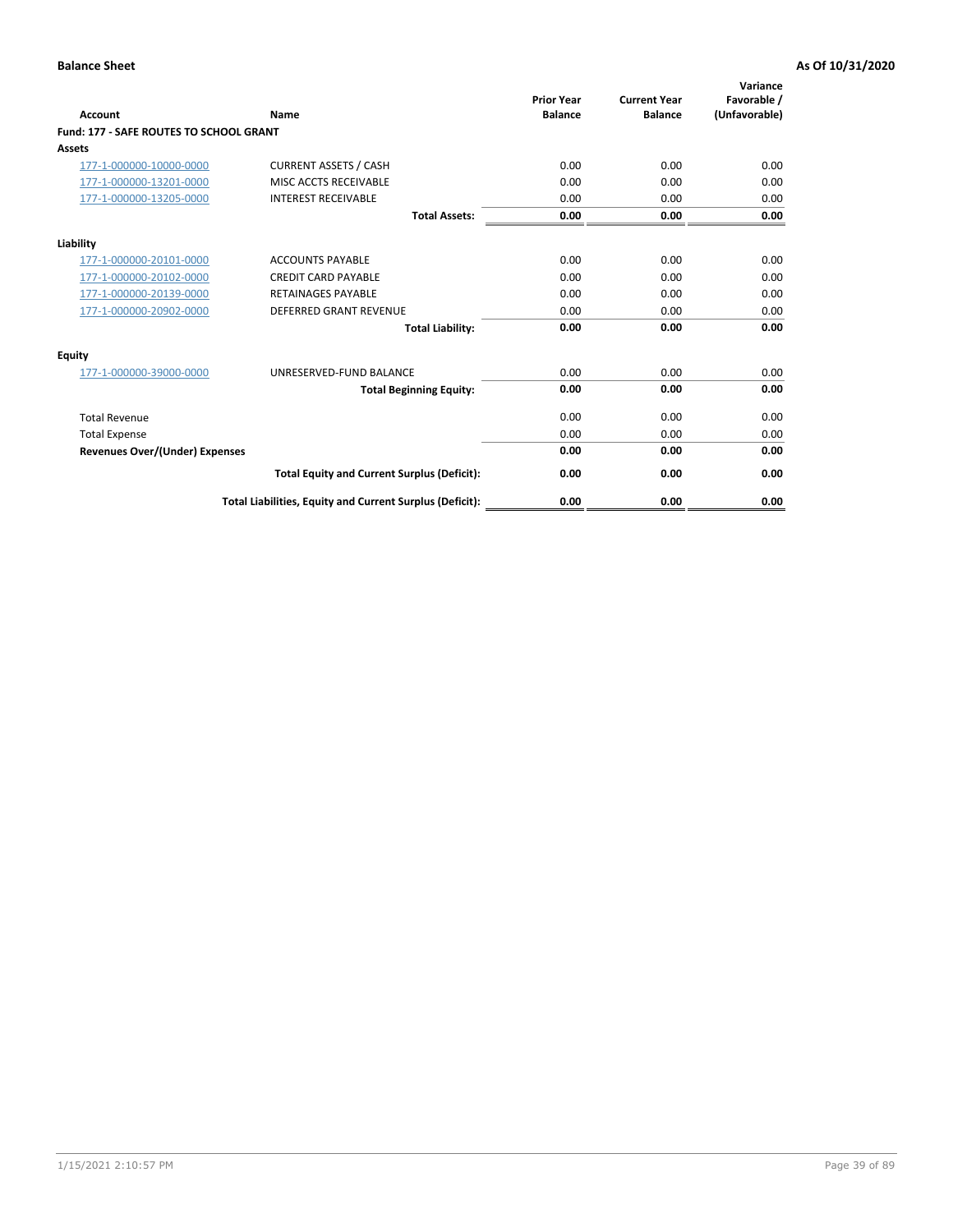| <b>Account</b>                        | Name                                                     | <b>Prior Year</b><br><b>Balance</b> | <b>Current Year</b><br><b>Balance</b> | Variance<br>Favorable /<br>(Unfavorable) |
|---------------------------------------|----------------------------------------------------------|-------------------------------------|---------------------------------------|------------------------------------------|
| Fund: 190 - FIXED ASSETS<br>Assets    |                                                          |                                     |                                       |                                          |
| 190-1-000000-10000-0000               | <b>CURRENT ASSETS / CASH</b>                             | 3,979,096.29                        | 3,979,096.29                          | 0.00                                     |
| 190-1-000000-16001-0000               | FIXED ASSETS / LAND                                      | 4,319,195.57                        | 4,319,195.57                          | 0.00                                     |
| 190-1-000000-16002-0000               | FIXED ASSETS / IMPROVMENTS-NON BUILDI                    | 10,150,860.27                       | 10,150,860.27                         | 0.00                                     |
| 190-1-000000-16003-0000               | ACCUM DEPR / IMPROVEMENTS- NON BUIL                      | -4,842,913.33                       | -4,842,913.33                         | 0.00                                     |
| 190-1-000000-16004-0000               | FIXED ASSETS / BUILDINGS                                 | 18,914,154.92                       | 18,914,154.92                         | 0.00                                     |
| 190-1-000000-16005-0000               | <b>ACCUM DEPR / BUILDINGS</b>                            | -7,519,821.56                       | -7,519,821.56                         | 0.00                                     |
| 190-1-000000-16109-0000               | FIXED ASSETS / INFRASTRUCTURE                            | 42,782,473.41                       | 42,782,473.41                         | 0.00                                     |
| 190-1-000000-16110-0000               | <b>ACCUM DEPR / INFRASTRUCTURE</b>                       | -18,346,397.83                      | -18,346,397.83                        | 0.00                                     |
| 190-1-000000-16201-0000               | FIXED ASSETS / MACHINERY AND EQUIPMEN                    | 7,300,490.92                        | 7,300,490.92                          | 0.00                                     |
| 190-1-000000-16202-0000               | ACCUM DEPR / MACHINERY AND EQUIPMEI                      | -5,084,807.93                       | -5,084,807.93                         | 0.00                                     |
| 190-1-000000-16205-0000               | FIXED ASSETS / SEIZURE FUNDED VEHICLES                   | 109,736.85                          | 109,736.85                            | 0.00                                     |
| 190-1-000000-16206-0000               | ACCUM DEPR / SEIZURE FUNDED VEHICLES                     | $-104,548.67$                       | $-104,548.67$                         | 0.00                                     |
| 190-1-000000-16301-0000               | FIXED ASSETS / C W I P                                   | 5,330,772.30                        | 5,330,772.30                          | 0.00                                     |
|                                       | <b>Total Assets:</b>                                     | 56,988,291.21                       | 56,988,291.21                         | 0.00                                     |
| Liability                             |                                                          |                                     |                                       |                                          |
| 190-1-000000-20101-0000               | <b>ACCOUNTS PAYABLE</b>                                  | 0.00                                | 0.00                                  | 0.00                                     |
| 190-1-000000-20102-0000               | <b>CREDIT CARD PAYABLE</b>                               | 0.00                                | 0.00                                  | 0.00                                     |
| 190-1-000000-27001-0000               | CONTRIBUTED CAPITAL / DEVELOPERS                         | 7,196,125.29                        | 7,196,125.29                          | 0.00                                     |
| 190-1-000000-27101-0000               | INVESTMENT IN GFA / GENERAL FUND                         | 2,194,657.07                        | 2,194,657.07                          | 0.00                                     |
| 190-1-000000-27102-0000               | <b>SPECIAL REVENUE FUNDS</b>                             | 4,861,998.29                        | 4,861,998.29                          | 0.00                                     |
| 190-1-000000-27103-0000               | <b>GENERAL CIP FUND</b>                                  | 65,537,873.56                       | 65,537,873.56                         | 0.00                                     |
| 190-1-000000-27104-0000               | PROPRIETARY FUNDS                                        | 13,885,324.34                       | 13,885,324.34                         | 0.00                                     |
| 190-1-000000-27105-0000               | <b>INTERNAL SERVICE FUNDS</b>                            | 0.00                                | 0.00                                  | 0.00                                     |
| 190-1-000000-27106-0000               | <b>EXPENDABLE TRUST FUNDS</b>                            | 0.00                                | 0.00                                  | 0.00                                     |
| 190-1-000000-27107-0000               | INVESTMENT IN GFA / SEIZURE FUNDS                        | 127,680.68                          | 127,680.68                            | 0.00                                     |
| 190-1-000000-27108-0000               | INVESTMENT IN GFA / FIRE DEPARTMEN                       | 0.00                                | 0.00                                  | 0.00                                     |
| 190-1-000000-27109-0000               | PARKS & RECREATION DEPT                                  | 0.00                                | 0.00                                  | 0.00                                     |
| 190-1-000000-27110-0000               | INVESTMENT IN GFA / 4A EDC                               | 524,560.49                          | 524,560.49                            | 0.00                                     |
| 190-1-000000-27201-0000               | CAFR USE / MUNICIPAL BUILDINGS                           | 1,862,037.81                        | 1,862,037.81                          | 0.00                                     |
| 190-1-000000-27202-0000               | CAFR USE / OTHER GENERAL GOVERNMEN                       | 363,987.04                          | 363,987.04                            | 0.00                                     |
| 190-1-000000-27203-0000               | CAFR USE / POLICE PROTECTION                             | 1,742,383.46                        | 1,742,383.46                          | 0.00                                     |
| 190-1-000000-27204-0000               | CAFR USE / FIRE PROTECTION                               | 2,609,936.84                        | 2,609,936.84                          | 0.00                                     |
| 190-1-000000-27205-0000               | CAFR USE / PUBLIC WORKS                                  | 2,509,263.59                        | 2,509,263.59                          | 0.00                                     |
| 190-1-000000-27206-0000               | CAFR USE / LIBRARIES                                     | 2,147,054.00                        | 2,147,054.00                          | 0.00                                     |
| 190-1-000000-27207-0000               | CAFR USE / RECREATION                                    | 4,153,623.63                        | 4,153,623.63                          | 0.00                                     |
| 190-1-000000-27208-0000               | CAFR USE / CEMETERY                                      | 246,894.00                          | 246,894.00                            | 0.00                                     |
| 190-1-000000-27209-0000               | CAFR USE / EXCHANGE BUILDING                             | 6,053,703.29                        | 6,053,703.29                          | $0.00\,$                                 |
| 190-1-000000-27210-0000               | CAFR USE / INVESTMENT IN GFA                             | $-21,688,883.66$                    | $-21,688,883.66$                      | 0.00                                     |
| 190-1-000000-27301-0000               | DONATIONS/GRANTS                                         | 2,478,141.06                        | 2,478,141.06                          | 0.00                                     |
|                                       | <b>Total Liability:</b>                                  | 96,806,360.78                       | 96,806,360.78                         | 0.00                                     |
| <b>Equity</b>                         |                                                          |                                     |                                       |                                          |
| 190-1-000000-39000-0000               | UNRESERVED-FUND BALANCE                                  | -39,818,069.57                      | -39,818,069.57                        | 0.00                                     |
|                                       | <b>Total Beginning Equity:</b>                           | -39,818,069.57                      | -39,818,069.57                        | 0.00                                     |
| <b>Total Expense</b>                  |                                                          | 0.00                                | 0.00                                  | 0.00                                     |
| <b>Revenues Over/(Under) Expenses</b> |                                                          | 0.00                                | 0.00                                  | 0.00                                     |
|                                       | <b>Total Equity and Current Surplus (Deficit):</b>       | -39,818,069.57                      | -39,818,069.57                        | 0.00                                     |
|                                       | Total Liabilities, Equity and Current Surplus (Deficit): | 56,988,291.21                       | 56,988,291.21                         | 0.00                                     |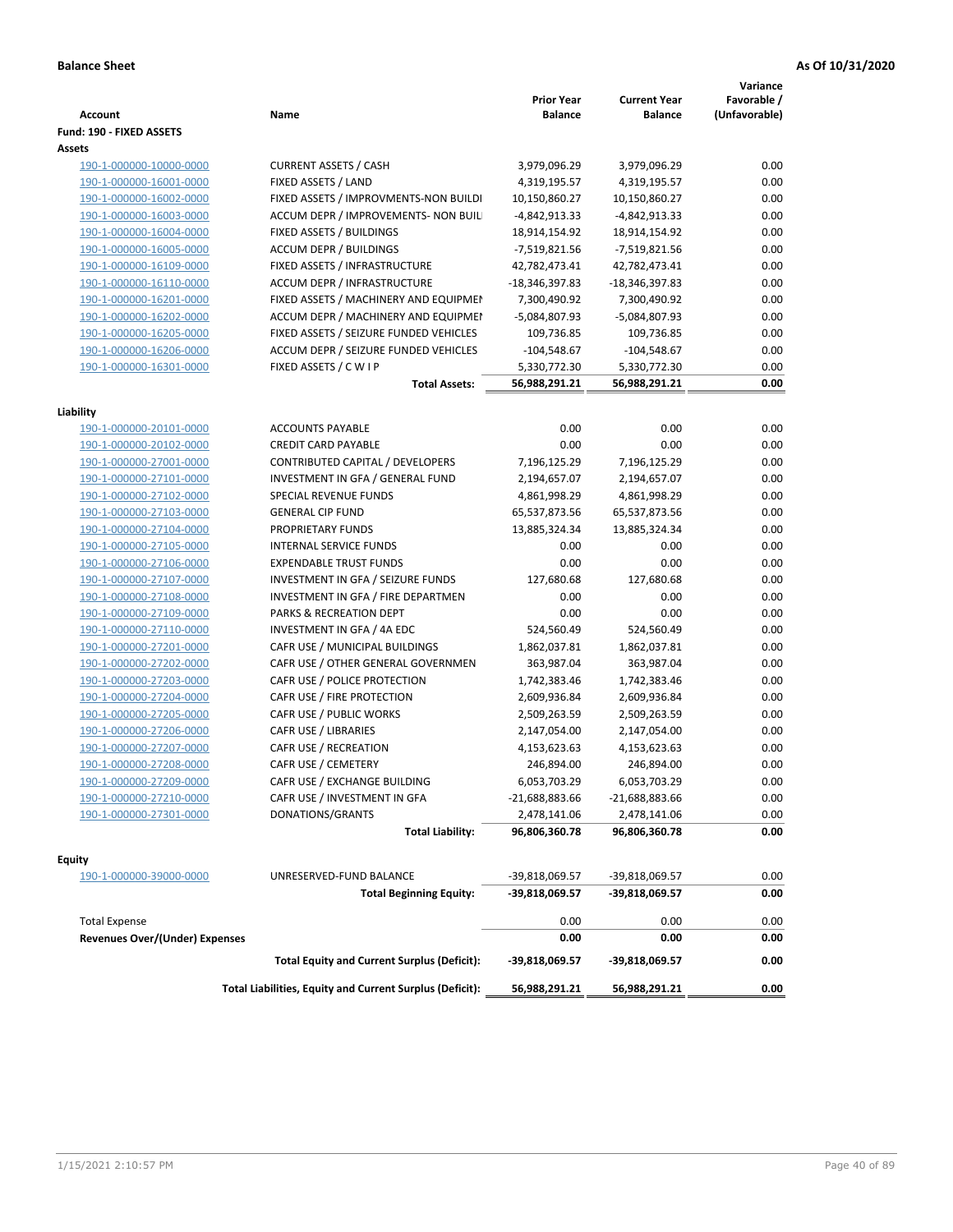| <b>Account</b>                 | Name                                                     | <b>Prior Year</b><br><b>Balance</b> | <b>Current Year</b><br><b>Balance</b> | Variance<br>Favorable /<br>(Unfavorable) |
|--------------------------------|----------------------------------------------------------|-------------------------------------|---------------------------------------|------------------------------------------|
| <b>Fund: 191 - DEBT</b>        |                                                          |                                     |                                       |                                          |
| <b>Assets</b>                  |                                                          |                                     |                                       |                                          |
| 191-1-000000-12101-0000        | <b>BOND ISSUANCE COSTS</b>                               | 0.00                                | 0.00                                  | 0.00                                     |
| 191-1-000000-12201-0000        | DEFERRED CHARGES / BOND DISCOUNT                         | $-674,082.28$                       | $-382,663.52$                         | 291,418.76                               |
| 191-1-000000-14101-0000        | WTR/WWTR UTILITY FUND                                    | 0.00                                | 0.00                                  | 0.00                                     |
| 191-1-000000-17101-0000        | LONG-TERM DEBT / AMT TO BE PROVIDE                       | $-6,427,283.70$                     | 4,282,068.36                          | 10,709,352.06                            |
|                                | <b>Total Assets:</b>                                     | $-7,101,365.98$                     | 3,899,404.84                          | 11,000,770.82                            |
| Liability                      |                                                          |                                     |                                       |                                          |
| 191-1-000000-20102-0000        | <b>CREDIT CARD PAYABLE</b>                               | 0.00                                | 0.00                                  | 0.00                                     |
| 191-1-000000-22002-0000        | <b>VACATION/SICK PAYABLE</b>                             | 1,474,018.47                        | 1,474,018.47                          | 0.00                                     |
| 191-1-000000-26001-0000        | <b>COMPENSATED ABSENCES PAY</b>                          | 1,926,771.56                        | 1,926,771.56                          | 0.00                                     |
| 191-1-000000-26003-0000        | EXCESS SALES TAX DUE TO STATE OF TEXAS                   | 2,689,497.53                        | 2,511,401.93                          | 178,095.60                               |
| 191-1-000000-26101-0000        | <b>GENERAL OBLIG BONDS PAY</b>                           | 27,159,000.00                       | 38,009,000.00                         | $-10,850,000.00$                         |
| 191-1-000000-26103-0000        | DEFERRED LOSS/DEFEASEMENT                                | 337,197.17                          | 469,986.21                            | $-132,789.04$                            |
| 191-1-000000-26104-0000        | <b>ACCRETED INTEREST</b>                                 | 128,636.62                          | 166,084.28                            | $-37,447.66$                             |
| 191-1-000000-26105-0000        | INV NET OF RELATED DEBT                                  | -34,384,329.59                      | -34,384,329.59                        | 0.00                                     |
| 191-1-000000-26106-0000        | <b>RESTRICTED DEBT SERVICE</b>                           | 621,308.00                          | 621,308.00                            | 0.00                                     |
|                                | <b>Total Liability:</b>                                  | $-47,900.24$                        | 10,794,240.86                         | $-10,842,141.10$                         |
| Equity                         |                                                          |                                     |                                       |                                          |
| 191-1-000000-39000-0000        | UNRESERVED-FUND BALANCE                                  | $-7,053,465.74$                     | $-6,894,836.02$                       | 158,629.72                               |
|                                | <b>Total Beginning Equity:</b>                           | $-7,053,465.74$                     | $-6,894,836.02$                       | 158,629.72                               |
| <b>Total Expense</b>           |                                                          | 0.00                                | 0.00                                  | 0.00                                     |
| Revenues Over/(Under) Expenses |                                                          | 0.00                                | 0.00                                  | 0.00                                     |
|                                | <b>Total Equity and Current Surplus (Deficit):</b>       | $-7,053,465.74$                     | $-6,894,836.02$                       | 158,629.72                               |
|                                | Total Liabilities, Equity and Current Surplus (Deficit): | $-7,101,365.98$                     | 3,899,404.84                          | 11,000,770.82                            |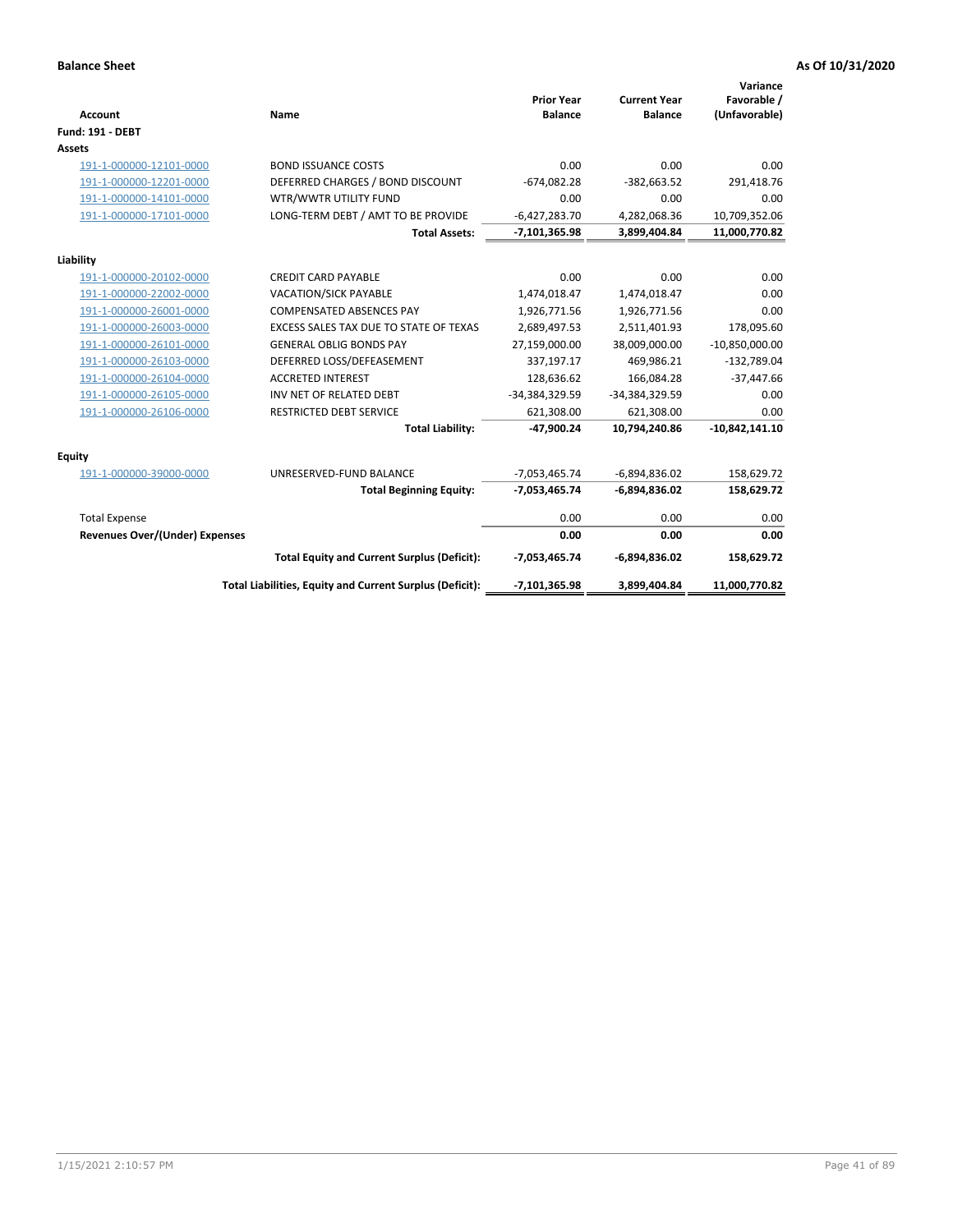| <b>Account</b>                 | Name                                  | <b>Prior Year</b><br><b>Balance</b> | <b>Current Year</b><br><b>Balance</b> | Variance<br>Favorable /<br>(Unfavorable) |
|--------------------------------|---------------------------------------|-------------------------------------|---------------------------------------|------------------------------------------|
| Fund: 192 - PAYROLL CLEARING   |                                       |                                     |                                       |                                          |
| Assets                         |                                       |                                     |                                       |                                          |
| 192-1-000000-10000-0000        | <b>CURRENT ASSETS / CASH</b>          | 362,795.44                          | 108,217.61                            | -254,577.83                              |
| 192-1-000000-13201-0000        | MISC ACCTS RECEIVABLE                 | 0.00                                | 0.00                                  | 0.00                                     |
| 192-1-000000-13203-0000        | NON-CURRENT ASSETS / PREPAYMENTS      | 0.00                                | 0.00                                  | 0.00                                     |
| 192-1-000000-13205-0000        | <b>INTEREST RECEIVABLE</b>            | 0.00                                | 0.00                                  | 0.00                                     |
|                                | <b>Total Assets:</b>                  | 362,795.44                          | 108,217.61                            | -254,577.83                              |
| Liability                      |                                       |                                     |                                       |                                          |
| 192-1-000000-20101-0000        | <b>ACCOUNTS PAYABLE</b>               | 17,958.84                           | 17,958.84                             | 0.00                                     |
| 192-1-000000-20102-0000        | <b>CREDIT CARD PAYABLE</b>            | 0.00                                | 0.00                                  | 0.00                                     |
| 192-1-000000-20103-0000        | ACCRUED ACCOUNTS PAYABLE              | 0.00                                | 0.00                                  | 0.00                                     |
| 192-1-000000-22001-0000        | SALARIES PAYABLE                      | $-457.35$                           | $-457.35$                             | 0.00                                     |
| 192-1-000000-22002-0000        | <b>VACATION/SICK PAYABLE</b>          | 0.00                                | 0.00                                  | 0.00                                     |
| 192-1-000000-22101-0000        | TAXES - FEDERAL WITHHOLDING           | 0.00                                | 0.00                                  | 0.00                                     |
| 192-1-000000-22102-0000        | <b>TAXES - FICA</b>                   | $-1.35$                             | $-1.35$                               | 0.00                                     |
| 192-1-000000-22103-0000        | <b>TAXES - MEDICARE</b>               | 0.00                                | 0.00                                  | 0.00                                     |
| 192-1-000000-22201-0000        | <b>INS - AFLAC</b>                    | $-6,755.23$                         | $-15,877.39$                          | 9,122.16                                 |
| 192-1-000000-22202-0000        | <b>INS - LIFE INSURANCE</b>           | 0.00                                | 0.00                                  | 0.00                                     |
| 192-1-000000-22203-0000        | INS - CITY EMPLOYEE PORTION           | 0.00                                | 0.00                                  | 0.00                                     |
| 192-1-000000-22204-0000        | INS - GEUS EMPLOYEE PORTION           | 0.00                                | 0.00                                  | 0.00                                     |
| 192-1-000000-22205-0000        | INS - CITY EMPL-FLEXCARD              | $-2,202.80$                         | $-160,832.99$                         | 158,630.19                               |
| 192-1-000000-22206-0000        | INS - CITY EMPL-DEPENDENT CARE        | 0.00                                | 0.00                                  | 0.00                                     |
| 192-1-000000-22207-0000        | INS - GEUS EMPL-HEALTH CARE           | 0.00                                | 0.00                                  | 0.00                                     |
| 192-1-000000-22208-0000        | INS - AMERICAN FIDELITY               | 0.00                                | 0.00                                  | 0.00                                     |
| 192-1-000000-22209-0000        | INS - GEUS EMPL-DEPENDENT CARE        | 0.00                                | 0.00                                  | 0.00                                     |
| 192-1-000000-22210-0000        | INS - CITY EMPLOYEE - OPT OU          | 0.00                                | 0.00                                  | 0.00                                     |
| 192-1-000000-22211-0000        | INS - GEUS EMP - OPT OU               | 0.00                                | 0.00                                  | 0.00                                     |
| 192-1-000000-22212-0000        | <b>INS - VISION PLAN</b>              | $-2,434.39$                         | -4,397.96                             | 1,963.57                                 |
| 192-1-000000-22213-0000        | INS - AIG CRITICAL CARE               | 0.00                                | 0.00                                  | 0.00                                     |
| 192-1-000000-22214-0000        | INS - AIG ACCIDENT                    | 0.00                                | 0.00                                  | 0.00                                     |
| 192-1-000000-22215-0000        | INS - ALLSTATE CANCER                 | 0.00                                | 0.00                                  | 0.00                                     |
| 192-1-000000-22216-0000        | INS - CRITICAL ILLNESS/CHARTIS        | 0.00                                | 0.00                                  | 0.00                                     |
| 192-1-000000-22217-0000        | INS - MUTUAL OF OMAHA                 | $-8,758.10$                         | $-21,226.05$                          | 12,467.95                                |
| 192-1-000000-22218-0000        | INS - TX LIFE                         | $-1,367.74$                         | $-1,344.70$                           | $-23.04$                                 |
| 192-1-000000-22219-0000        | <b>INS - NEW YORK LIFE</b>            | 0.00                                | 0.00                                  | 0.00                                     |
| 192-1-000000-22220-0000        | INS - AFLAC CRITICAL INSURANCE        | $-861.43$                           | $-1,857.59$                           | 996.16                                   |
| 192-1-000000-22223-0000        | INS - DENTAL PLAN                     | $-1,472.12$                         | $-15,130.79$                          | 13,658.67                                |
| <u>192-1-000000-22301-0000</u> | <b>RETIREMENT - TMRS</b>              | 383,713.06                          | 402,085.72                            | $-18,372.66$                             |
| 192-1-000000-22302-0000        | <b>RETIREMENT - F R &amp; R</b>       | 23.58                               | $-62,474.21$                          | 62,497.79                                |
| 192-1-000000-22303-0000        | RETIREMENT - NATIONWIDE / PEBSCO      | $-10,384.54$                        | $-23,471.76$                          | 13,087.22                                |
| 192-1-000000-22304-0000        | RETIREMENT - 401 ICMA RETIREMENT      | 0.00                                | 0.00                                  | 0.00                                     |
| 192-1-000000-22305-0000        | RETIREMENT - VANTAGE CARE PRE-TAX RSP | 0.00                                | 0.00                                  | 0.00                                     |
| 192-1-000000-22401-0000        | <b>GARNISHMENT - TAX LEVY</b>         | 0.00                                | 0.00                                  | 0.00                                     |
| 192-1-000000-22402-0000        | <b>GARNISHMENT - CHILD SUPPORT</b>    | 0.00                                | 0.00                                  | 0.00                                     |
| 192-1-000000-22403-0000        | <b>GARNISHMENT - CHAPTER 13</b>       | 0.00                                | 0.00                                  | 0.00                                     |
| 192-1-000000-22404-0000        | <b>GARNISHMENT - STUDENT LOAN</b>     | 0.00                                | 0.00                                  | 0.00                                     |
| 192-1-000000-22501-0000        | <b>CHARITY PAYABLE</b>                | 0.00                                | 0.00                                  | 0.00                                     |
| 192-1-000000-22502-0000        | UNITED WAY                            | 0.00                                | $-118.50$                             | 118.50                                   |
| 192-1-000000-22503-0000        | AMERICAN CANCER SOCIETY               | 0.00                                | 0.00                                  | 0.00                                     |
| 192-1-000000-22601-0000        | PR DEDUCT - SAVINGS BOND              | 0.00                                | 0.00                                  | 0.00                                     |
| 192-1-000000-22602-0000        | PR DEDUCT - CREDIT UNION              | $-3,261.50$                         | $-3,261.50$                           | 0.00                                     |
| 192-1-000000-22603-0000        | PR DEDUCT - PRE PAID LEGAL FEE        | $-943.49$                           | $-1,374.81$                           | 431.32                                   |
| 192-1-000000-22604-0000        | PR DEDUCT - AUTO LEASE AGREEMENT      | 0.00                                | 0.00                                  | 0.00                                     |
| 192-1-000000-22605-0000        | PR DEDUCT - YMCA                      | 0.00                                | 0.00                                  | 0.00                                     |
| 192-1-000000-22606-0000        | PR DEDUCT - GAC                       | 0.00                                | 0.00                                  | 0.00                                     |
| 192-1-000000-22607-0000        | PR DEDUCT - WEIGHT WATCHERS           | 0.00                                | 0.00                                  | 0.00                                     |
| 192-1-000000-22608-0000        | PR DEDUCT - HUNT REG-FITNESS CTR      | 0.00                                | 0.00                                  | 0.00                                     |
| 192-1-000000-22609-0000        | PR DEDUCT - MISCELLANEOUS             | 0.00                                | 0.00                                  | 0.00                                     |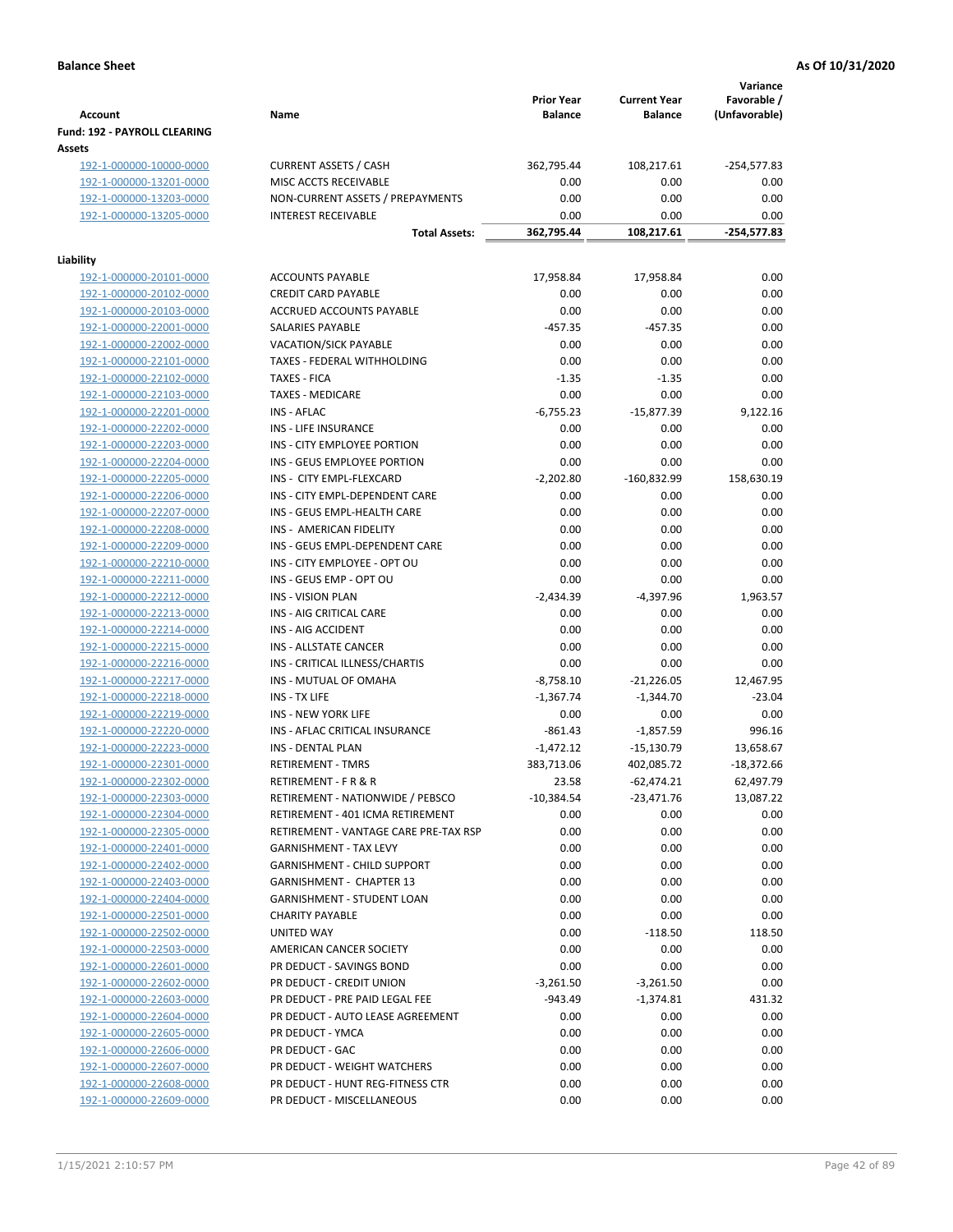| Account                 | Name                                                     | <b>Prior Year</b><br><b>Balance</b> | <b>Current Year</b><br><b>Balance</b> | Variance<br>Favorable /<br>(Unfavorable) |
|-------------------------|----------------------------------------------------------|-------------------------------------|---------------------------------------|------------------------------------------|
| 192-1-000000-22610-0000 | PR DEDUCT - MISC REIMB                                   | 0.00                                | 0.00                                  | 0.00                                     |
| 192-1-000000-22611-0000 | PR DEDUCT - GOLF COURSE FEES                             | 0.00                                | 0.00                                  | 0.00                                     |
| 192-1-000000-22612-0000 | PR DEDUCT - WEARING APPAREL                              | 0.00                                | 0.00                                  | 0.00                                     |
| 192-1-000000-22613-0000 | PR DEDUCT - SNAP FITNESS                                 | 0.00                                | 0.00                                  | 0.00                                     |
|                         | <b>Total Liability:</b>                                  | 362,795.44                          | 108,217.61                            | 254,577.83                               |
| Equity                  |                                                          |                                     |                                       |                                          |
| 192-1-000000-39000-0000 | UNRESERVED-FUND BALANCE                                  | 0.00                                | 0.00                                  | 0.00                                     |
|                         | <b>Total Beginning Equity:</b>                           | 0.00                                | 0.00                                  | 0.00                                     |
|                         | <b>Total Equity and Current Surplus (Deficit):</b>       | 0.00                                | 0.00                                  | 0.00                                     |
|                         | Total Liabilities, Equity and Current Surplus (Deficit): | 362,795.44                          | 108,217.61                            | $-254,577.83$                            |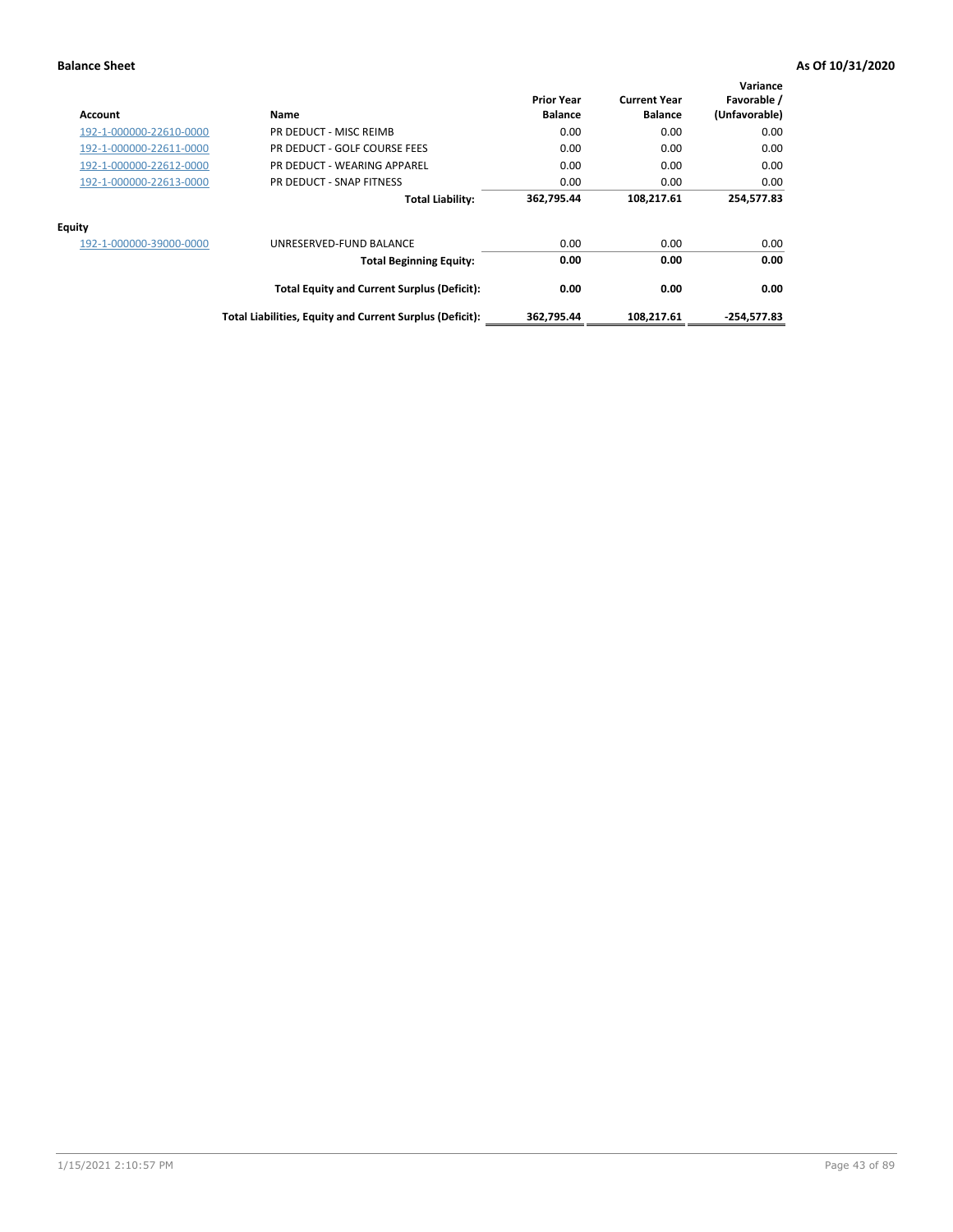|                                     |                                            |                   |                     | Variance      |
|-------------------------------------|--------------------------------------------|-------------------|---------------------|---------------|
|                                     |                                            | <b>Prior Year</b> | <b>Current Year</b> | Favorable /   |
| <b>Account</b>                      | Name                                       | <b>Balance</b>    | <b>Balance</b>      | (Unfavorable) |
| Fund: 200 - WATER / WASTEWATER FUND |                                            |                   |                     |               |
| Assets                              |                                            |                   |                     |               |
| 200-2-000000-10000-0000             | <b>CURRENT ASSETS / CASH</b>               | -9,289,376.46     | -8,913,812.53       | 375,563.93    |
| 200-2-000000-12101-0000             | <b>BOND ISSUANCE COSTS</b>                 | 0.00              | 0.00                | 0.00          |
| 200-2-000000-12201-0000             | DEFERRED CHARGES / BOND DISCOUNT           | $-353,374.57$     | $-340,655.65$       | 12,718.92     |
| 200-2-000000-13000-0000             | <b>CUSTOMER ACCTS RECEIVABLE</b>           | 412,667.12        | 597,904.23          | 185,237.11    |
| 200-2-000000-13001-0000             | NON CURRENT CUSTOMER ACCTS RECEIVAE        | 222,581.87        | 243,370.21          | 20,788.34     |
| 200-2-000000-13002-0000             | ALLOW FOR UNCOLLECT REC                    | $-195,501.08$     | $-224,513.33$       | $-29,012.25$  |
| 200-2-000000-13003-0000             | UNBILLED YEAR-END ACCRUAL                  | 1,171,959.62      | 1,171,959.62        | 0.00          |
| 200-2-000000-13004-0000             | <b>WASTE HAULER RECEIVABLE</b>             | 53,140.70         | 53,140.80           | 0.10          |
| 200-2-000000-13007-0000             | <b>RETURNED CHECKS</b>                     | 0.00              | 0.00                | 0.00          |
| 200-2-000000-13010-0000             | <b>CADDO MILLS</b>                         | 0.00              | 0.00                | 0.00          |
| 200-2-000000-13201-0000             | MISC ACCTS RECEIVABLE                      | $-12,008.53$      | $-81,054.71$        | $-69,046.18$  |
| 200-2-000000-13202-0000             | <b>EMPLOYEE ADVANCES</b>                   | 0.00              | 0.00                | 0.00          |
| 200-2-000000-13203-0000             | NON-CURRENT ASSETS / PREPAYMENTS           | 0.00              | 0.00                | 0.00          |
| 200-2-000000-13205-0000             | <b>INTEREST RECEIVABLE</b>                 | 0.00              | 0.00                | 0.00          |
| 200-2-000000-14001-0000             | DUE FROM / GENERAL FUND                    | 0.00              | 0.00                | 0.00          |
| 200-2-000000-14040-0000             | <b>GENERAL CIP / GENERAL CIP</b>           | 0.00              | 0.00                | 0.00          |
| 200-2-000000-14120-0000             | DUE FROM UTILITY CIP                       | 38,336,026.85     | 38,336,026.85       | 0.00          |
| 200-2-000000-15401-0000             | <b>INVENTORIES / WATER STOCK</b>           | 255,981.59        | 255,981.59          | 0.00          |
| 200-2-000000-15501-0000             | <b>INVENTORIES / WASTEWATER STOCK</b>      | 37,338.12         | 37,372.92           | 34.80         |
| 200-2-000000-16001-0000             | FIXED ASSETS / LAND                        | 685,983.11        | 685,983.11          | 0.00          |
| 200-2-000000-16002-0000             | FIXED ASSETS / IMPROVMENTS-NON BUILDI      | 5,485,407.69      | 5,485,407.69        | 0.00          |
| 200-2-000000-16003-0000             | ACCUM DEPR / IMPROVEMENTS-NON BUILI        | $-2,380,273.29$   | -2,380,273.29       | 0.00          |
| 200-2-000000-16004-0000             | FIXED ASSETS / BUILDINGS                   | 23,444,349.28     | 23,444,349.28       | 0.00          |
| 200-2-000000-16005-0000             | <b>ACCUM DEPR / BUILDINGS</b>              | $-3,240,558.80$   | $-3,240,558.80$     | 0.00          |
| 200-2-000000-16006-0000             | FIXED ASSETS / FILTRATION PLANT            | 10,551,470.00     | 10,551,470.00       | 0.00          |
| 200-2-000000-16007-0000             | ACCUM DEPR / FILTRATION PLANT              | -7,478,086.82     | -7,478,086.82       | 0.00          |
| 200-2-000000-16008-0000             | FIXED ASSETS / WATER RECLAMATION PLAN      | 7,290,892.03      | 7,290,892.03        | 0.00          |
| 200-2-000000-16009-0000             | ACCUM DEPR / WATER RECLAMATION PLAN        | $-6,489,176.25$   | $-6,489,176.25$     | 0.00          |
| 200-2-000000-16101-0000             | FIXED ASSETS / WATER MAINS                 | 19,369,642.10     | 19,369,642.10       | 0.00          |
| 200-2-000000-16102-0000             | <b>ACCUM DEPR / WATER MAINS</b>            | -10,564,491.83    | -10,564,491.83      | 0.00          |
| 200-2-000000-16103-0000             | FIXED ASSETS / SANITARY SEWERS             | 26,762,935.28     | 26,762,935.28       | 0.00          |
| 200-2-000000-16104-0000             | <b>ACCUM DEPR / SANITARY SEWERS</b>        | -11,952,765.05    | -11,952,765.05      | 0.00          |
| 200-2-000000-16105-0000             | FIXED ASSETS / RESERVOIRS & TANKS          | 10,498,644.74     | 10,498,644.74       | 0.00          |
| 200-2-000000-16106-0000             | <b>ACCUM DEPR / RESERVOIRS &amp; TANKS</b> | $-832,221.74$     | $-832,221.74$       | 0.00          |
| 200-2-000000-16107-0000             | FIXED ASSETS / PUMP STATIONS               | 5,559,850.03      | 5,559,850.03        | 0.00          |
| 200-2-000000-16108-0000             | <b>ACCUM DEPR / PUMP STATIONS</b>          | $-325,220.11$     | $-325,220.11$       | 0.00          |
| 200-2-000000-16201-0000             | FIXED ASSETS / MACHINERY AND EQUIPMEN      | 3,883,571.50      | 3,883,571.50        | 0.00          |
| 200-2-000000-16202-0000             | ACCUM DEPR / MACHINERY AND EQUIPMEI        | $-1,887,320.29$   | $-1,887,320.29$     | 0.00          |
| 200-2-000000-16301-0000             | FIXED ASSETS / C W I P                     | $-286,982.00$     | -286,982.00         | 0.00          |
| 200-2-000000-17501-0000             | <b>EMPLOYEE CONTRIBUTIONS</b>              | 195,988.00        | 195,988.00          | 0.00          |
| 200-2-000000-17504-0000             | <b>INVESTMENT RETURN</b>                   | 631,750.00        | 631,750.00          | 0.00          |
| 200-2-000000-17508-0000             | EXPERIENCE DIFFERENCE- OUTFLOW             | 31,784.00         | 31,784.00           | 0.00          |
| 200-2-000000-17509-0000             | <b>EXPERIENCE DIFFERENCE - INFLOW</b>      | $-37,640.00$      | $-37,640.00$        | 0.00          |
| 200-2-000000-17520-0000             | <b>ASSUMPTION CHANGES</b>                  | 0.00              | 0.00                | 0.00          |
|                                     | <b>Total Assets:</b>                       | 99,556,966.81     | 100,053,251.58      | 496,284.77    |
|                                     |                                            |                   |                     |               |
| Liability                           |                                            |                   |                     |               |
| 200-2-000000-20101-0000             | <b>ACCOUNTS PAYABLE</b>                    | 184.75            | 2.33                | 182.42        |
| 200-2-000000-20102-0000             | <b>CREDIT CARD PAYABLE</b>                 | 0.00              | 0.00                | 0.00          |
| 200-2-000000-20103-0000             | ACCRUED ACCOUNTS PAYABLE                   | 10,000.00         | 10,000.00           | 0.00          |
| 200-2-000000-20104-0000             | <b>ESCHEATED LIABILITY</b>                 | 0.00              | 0.00                | 0.00          |
| 200-2-000000-20109-0000             | <b>GENERAL OBLIG BONDS PAY</b>             | 1,466,000.00      | 2,193,000.00        | $-727,000.00$ |
| 200-2-000000-20110-0000             | REVENUE BONDS PAYABLE                      | 1,095,000.00      | 930,000.00          | 165,000.00    |
| 200-2-000000-20112-0000             | ACCRUED INTEREST PAYABLE                   | 142,697.51        | 63,911.41           | 78,786.10     |
| 200-2-000000-20125-0000             | SALES TAX PAYABLE / IN THE CITY            | 0.00              | 0.00                | 0.00          |
| 200-2-000000-20139-0000             | RETAINAGES PAYABLE                         | 0.00              | 0.00                | 0.00          |
| 200-2-000000-20141-0000             | <b>TELEPHONE CLEARING</b>                  | 0.01              | 0.01                | 0.00          |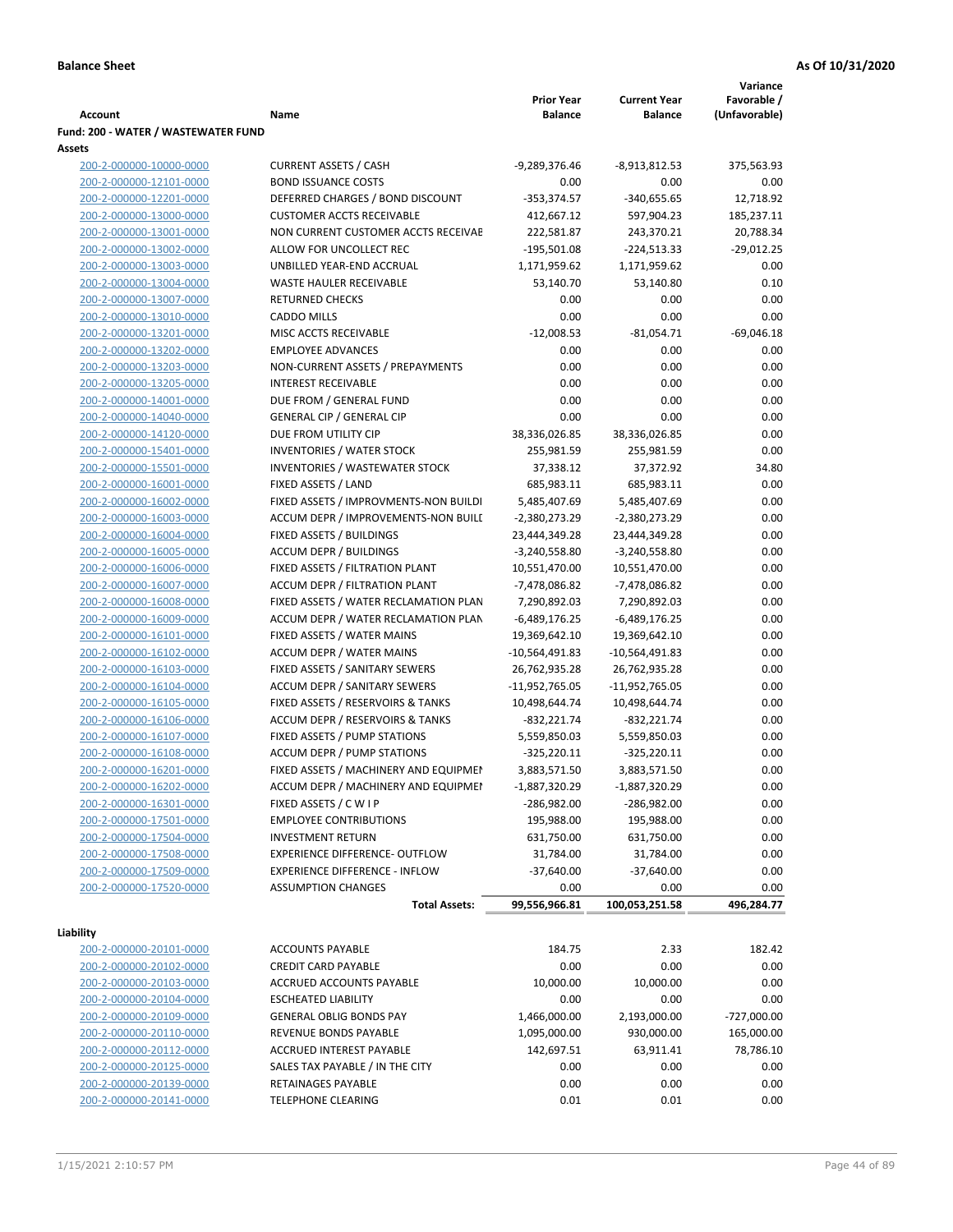|                                       |                                                          |                                     |                                       | Variance                     |
|---------------------------------------|----------------------------------------------------------|-------------------------------------|---------------------------------------|------------------------------|
| Account                               | <b>Name</b>                                              | <b>Prior Year</b><br><b>Balance</b> | <b>Current Year</b><br><b>Balance</b> | Favorable /<br>(Unfavorable) |
| 200-2-000000-20160-0000               | <b>UNAPPLIED CREDIT</b>                                  | 0.00                                | 0.00                                  | 0.00                         |
| 200-2-000000-21001-0000               | <b>GENERAL FUND / GENERAL FUND</b>                       | 0.00                                | 0.00                                  | 0.00                         |
| 200-2-000000-21101-0000               | ENTERPRISE / WTR/WWTR UTILITY FUND                       | 0.00                                | 0.00                                  | 0.00                         |
| 200-2-000000-22001-0000               | <b>SALARIES PAYABLE</b>                                  | 83,164.42                           | 83,164.42                             | 0.00                         |
| 200-2-000000-22002-0000               | VACATION/SICK PAYABLE                                    | 234,422.70                          | 234,422.70                            | 0.00                         |
| 200-2-000000-23001-0000               | CAPITAL LEASE PAYABLE                                    | 0.00                                | 0.00                                  | 0.00                         |
| 200-2-000000-24001-0000               | O/S CHECKS PAYABLE                                       | 0.00                                | 0.00                                  | 0.00                         |
| 200-2-000000-24002-0000               | <b>CUSTOMER DEPOSITS</b>                                 | 769,887.15                          | 777,007.22                            | $-7,120.07$                  |
| 200-2-000000-24003-0000               | <b>CUSTOMER OVERPMT SUSPENSE</b>                         | 174,407.54                          | 308,555.31                            | $-134,147.77$                |
| 200-2-000000-24004-0000               | <b>INTEREST PAYABLE ON DEP</b>                           | 0.00                                | 0.00                                  | 0.00                         |
| 200-2-000000-24005-0000               | <b>ACCRUED INT PAY ON DEP</b>                            | 0.00                                | 0.00                                  | 0.00                         |
| 200-2-000000-24006-0000               | <b>AWAITING CUSTOMER SETUP</b>                           | 1,955.61                            | 1,955.61                              | 0.00                         |
| 200-2-000000-24007-0000               | <b>BILLED DEPOSITS SUSPENSE</b>                          | 0.00                                | 0.00                                  | 0.00                         |
| 200-2-000000-26001-0000               | <b>COMPENSATED ABSENCES PAY</b>                          | 211,715.81                          | 211,715.81                            | 0.00                         |
| 200-2-000000-26101-0000               | <b>GENERAL OBLIG BONDS PAY</b>                           | 4,567,000.00                        | 2,529,000.00                          | 2,038,000.00                 |
| 200-2-000000-26102-0000               | REVENUE BONDS PAYABLE                                    | 31,190,000.00                       | 30,260,000.00                         | 930,000.00                   |
| 200-2-000000-26103-0000               | DEFERRED LOSS/DEFEASEMENT                                | $-181,650.73$                       | $-136,237.88$                         | $-45,412.85$                 |
| 200-2-000000-27001-0000               | <b>CONTRIBUTED CAPITAL</b>                               | 0.00                                | 0.00                                  | 0.00                         |
| 200-2-000000-27002-0000               | CONTRIBUTED CAPITAL / DEVELOPERS                         | 0.00                                | 0.00                                  | 0.00                         |
| 200-2-000000-29300-0000               | <b>ENCUMBRANCE SUMMARY</b>                               | 0.00                                | 0.00                                  | 0.00                         |
| 200-2-000000-29400-0100               | RESERVED ACCOUNT / ENCUMBRANCES                          | 0.00                                | 0.00                                  | 0.00                         |
| 200-2-000000-29999-0000               | <b>NET PENSION LIABILITY</b>                             | 1,415,364.00                        | 1,415,364.00                          | 0.00                         |
| 200-2-000000-92080-0000               | <b>GLTDAG</b>                                            | 0.00                                | 0.00                                  | 0.00                         |
|                                       | <b>Total Liability:</b>                                  | 41,180,148.77                       | 38,881,860.94                         | 2,298,287.83                 |
| <b>Equity</b>                         |                                                          |                                     |                                       |                              |
| 200-2-000000-39000-0000               | UNRESERVED-FUND BALANCE                                  | 0.00                                | 0.00                                  | 0.00                         |
| 200-2-000000-39100-0000               | UNRESERVED-RET. EARNINGS                                 | 57,924,814.85                       | 60,831,878.50                         | 2,907,063.65                 |
| 200-2-000000-39150-0000               | RESERVED-RET. EARNINGS                                   | 0.00                                | 0.00                                  | 0.00                         |
| 200-2-000000-39500-0000               | <b>NET POSITION - PENSION</b>                            | $-965.00$                           | $-965.00$                             | 0.00                         |
|                                       | <b>Total Beginning Equity:</b>                           | 57,923,849.85                       | 60,830,913.50                         | 2,907,063.65                 |
| <b>Total Revenue</b>                  |                                                          | 1,299,996.09                        | 1,166,633.15                          | $-133,362.94$                |
| <b>Total Expense</b>                  |                                                          | 847,027.89                          | 826,156.00                            | 20,871.89                    |
| <b>Revenues Over/(Under) Expenses</b> |                                                          | 452,968.20                          | 340,477.15                            | $-112,491.05$                |
|                                       | <b>Total Equity and Current Surplus (Deficit):</b>       | 58,376,818.05                       | 61,171,390.65                         | 2,794,572.60                 |
|                                       | Total Liabilities, Equity and Current Surplus (Deficit): | 99,556,966.82                       | 100,053,251.59                        | 496,284.77                   |
|                                       | *** FUND 200 OUT OF BALANCE ***                          | $-0.01$                             | $-0.01$                               | 0.00                         |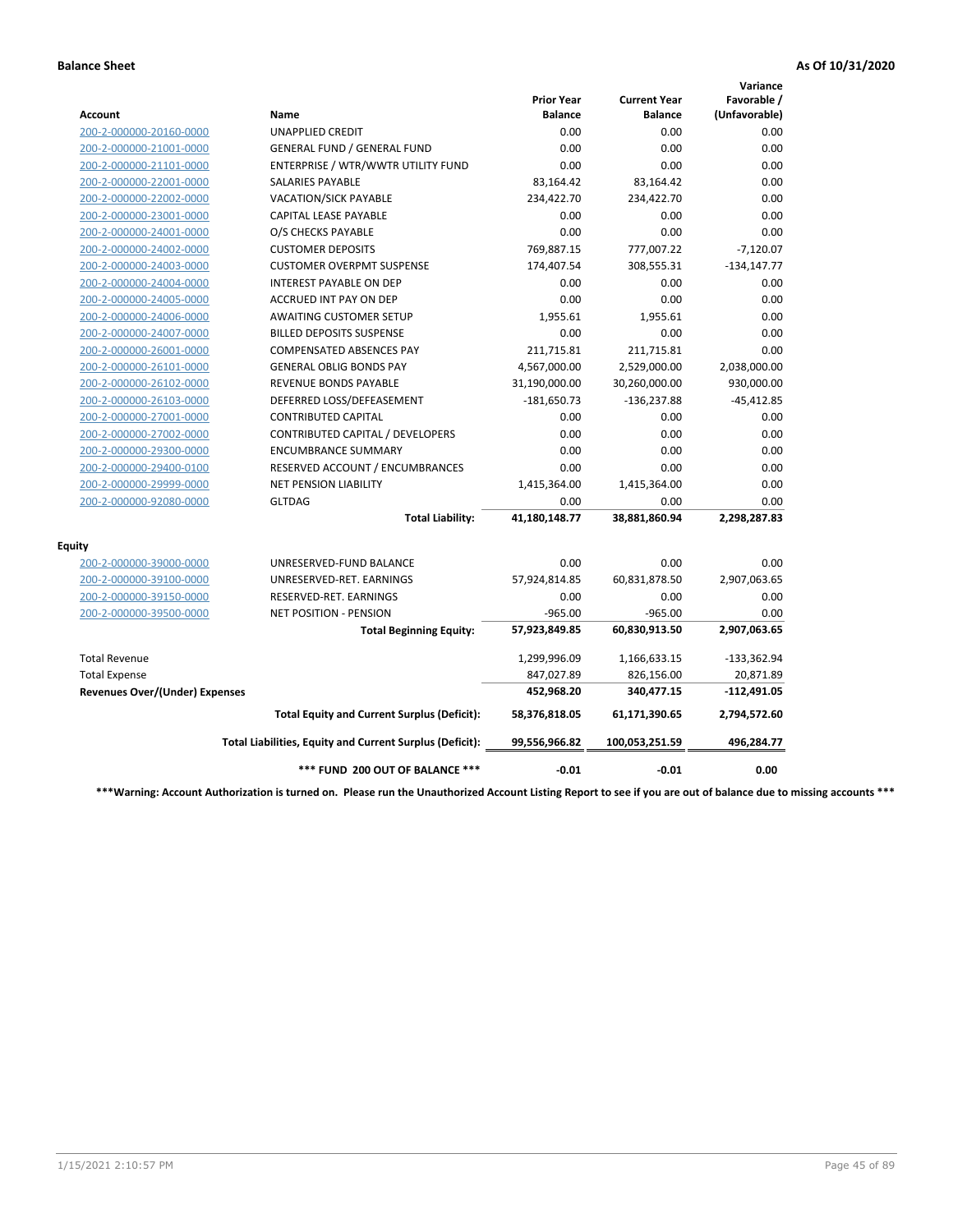| <b>Account</b>                        | <b>Name</b>                                              | <b>Prior Year</b><br><b>Balance</b> | <b>Current Year</b><br><b>Balance</b> | Variance<br>Favorable /<br>(Unfavorable) |
|---------------------------------------|----------------------------------------------------------|-------------------------------------|---------------------------------------|------------------------------------------|
| <b>Fund: 210 - WATER IMPACT FEES</b>  |                                                          |                                     |                                       |                                          |
| <b>Assets</b>                         |                                                          |                                     |                                       |                                          |
| 210-2-000000-10000-0000               | <b>CURRENT ASSETS / CASH</b>                             | 0.00                                | 0.00                                  | 0.00                                     |
| 210-2-000000-13201-0000               | MISC ACCTS RECEIVABLE                                    | 0.00                                | 0.00                                  | 0.00                                     |
| 210-2-000000-13205-0000               | <b>INTEREST RECEIVABLE</b>                               | 0.00                                | 0.00                                  | 0.00                                     |
|                                       | <b>Total Assets:</b>                                     | 0.00                                | 0.00                                  | 0.00                                     |
| Liability                             |                                                          |                                     |                                       |                                          |
| 210-2-000000-20101-0000               | <b>ACCOUNTS PAYABLE</b>                                  | 0.00                                | 0.00                                  | 0.00                                     |
| 210-2-000000-20103-0000               | <b>ACCRUED ACCOUNTS PAYABLE</b>                          | 0.00                                | 0.00                                  | 0.00                                     |
| 210-2-000000-29300-0000               | <b>ENCUMBRANCE SUMMARY</b>                               | 0.00                                | 0.00                                  | 0.00                                     |
| 210-2-000000-29400-0000               | RESERVED ACCOUNT / ENCUMBRANCES                          | 0.00                                | 0.00                                  | 0.00                                     |
|                                       | <b>Total Liability:</b>                                  | 0.00                                | 0.00                                  | 0.00                                     |
| <b>Equity</b>                         |                                                          |                                     |                                       |                                          |
| 210-2-000000-39000-0000               | UNRESERVED-FUND BALANCE                                  | 0.00                                | 0.00                                  | 0.00                                     |
| 210-2-000000-39100-0000               | UNRESERVED-RET. EARNINGS                                 | 0.00                                | 0.00                                  | 0.00                                     |
|                                       | <b>Total Beginning Equity:</b>                           | 0.00                                | 0.00                                  | 0.00                                     |
| <b>Total Revenue</b>                  |                                                          | 0.00                                | 0.00                                  | 0.00                                     |
| <b>Total Expense</b>                  |                                                          | 0.00                                | 0.00                                  | 0.00                                     |
| <b>Revenues Over/(Under) Expenses</b> |                                                          | 0.00                                | 0.00                                  | 0.00                                     |
|                                       | <b>Total Equity and Current Surplus (Deficit):</b>       | 0.00                                | 0.00                                  | 0.00                                     |
|                                       | Total Liabilities, Equity and Current Surplus (Deficit): | 0.00                                | 0.00                                  | 0.00                                     |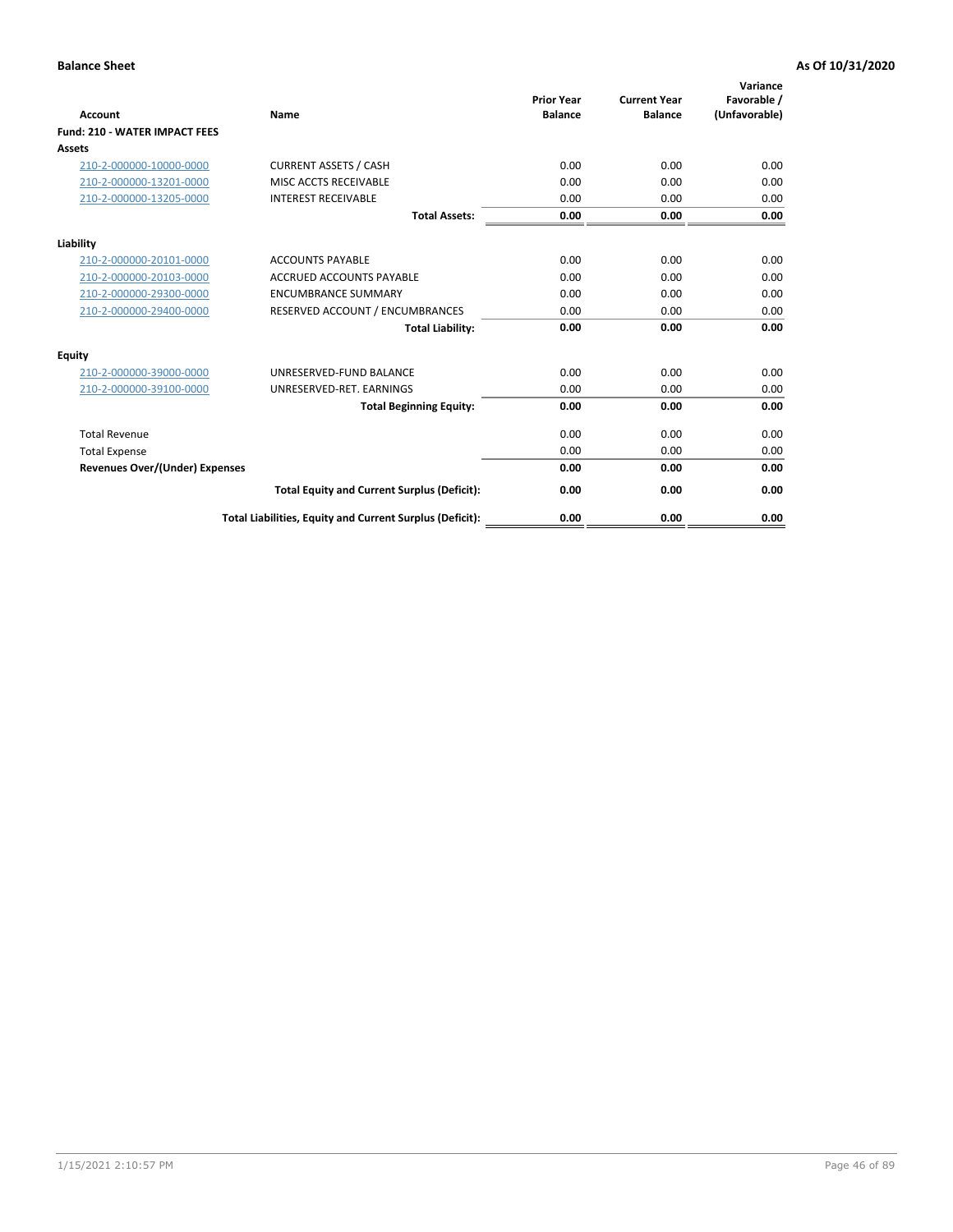| <b>Account</b>                        | <b>Name</b>                                              | <b>Prior Year</b><br><b>Balance</b> | <b>Current Year</b><br><b>Balance</b> | Variance<br>Favorable /<br>(Unfavorable) |
|---------------------------------------|----------------------------------------------------------|-------------------------------------|---------------------------------------|------------------------------------------|
| Fund: 211 - WASTEWATER IMPACT FEES    |                                                          |                                     |                                       |                                          |
| <b>Assets</b>                         |                                                          |                                     |                                       |                                          |
| 211-2-000000-10000-0000               | <b>CURRENT ASSETS / CASH</b>                             | 0.00                                | 0.00                                  | 0.00                                     |
| 211-2-000000-13201-0000               | MISC ACCTS RECEIVABLE                                    | 0.00                                | 0.00                                  | 0.00                                     |
| 211-2-000000-13205-0000               | <b>INTEREST RECEIVABLE</b>                               | 0.00                                | 0.00                                  | 0.00                                     |
|                                       | <b>Total Assets:</b>                                     | 0.00                                | 0.00                                  | 0.00                                     |
| Liability                             |                                                          |                                     |                                       |                                          |
| 211-2-000000-20101-0000               | <b>ACCOUNTS PAYABLE</b>                                  | 0.00                                | 0.00                                  | 0.00                                     |
| 211-2-000000-20103-0000               | <b>ACCRUED ACCOUNTS PAYABLE</b>                          | 0.00                                | 0.00                                  | 0.00                                     |
|                                       | <b>Total Liability:</b>                                  | 0.00                                | 0.00                                  | 0.00                                     |
| <b>Equity</b>                         |                                                          |                                     |                                       |                                          |
| 211-2-000000-39000-0000               | UNRESERVED-FUND BALANCE                                  | 0.00                                | 0.00                                  | 0.00                                     |
| 211-2-000000-39100-0000               | UNRESERVED-RET. EARNINGS                                 | 0.00                                | 0.00                                  | 0.00                                     |
|                                       | <b>Total Beginning Equity:</b>                           | 0.00                                | 0.00                                  | 0.00                                     |
| <b>Total Revenue</b>                  |                                                          | 0.00                                | 0.00                                  | 0.00                                     |
| <b>Total Expense</b>                  |                                                          | 0.00                                | 0.00                                  | 0.00                                     |
| <b>Revenues Over/(Under) Expenses</b> |                                                          | 0.00                                | 0.00                                  | 0.00                                     |
|                                       | <b>Total Equity and Current Surplus (Deficit):</b>       | 0.00                                | 0.00                                  | 0.00                                     |
|                                       | Total Liabilities, Equity and Current Surplus (Deficit): | 0.00                                | 0.00                                  | 0.00                                     |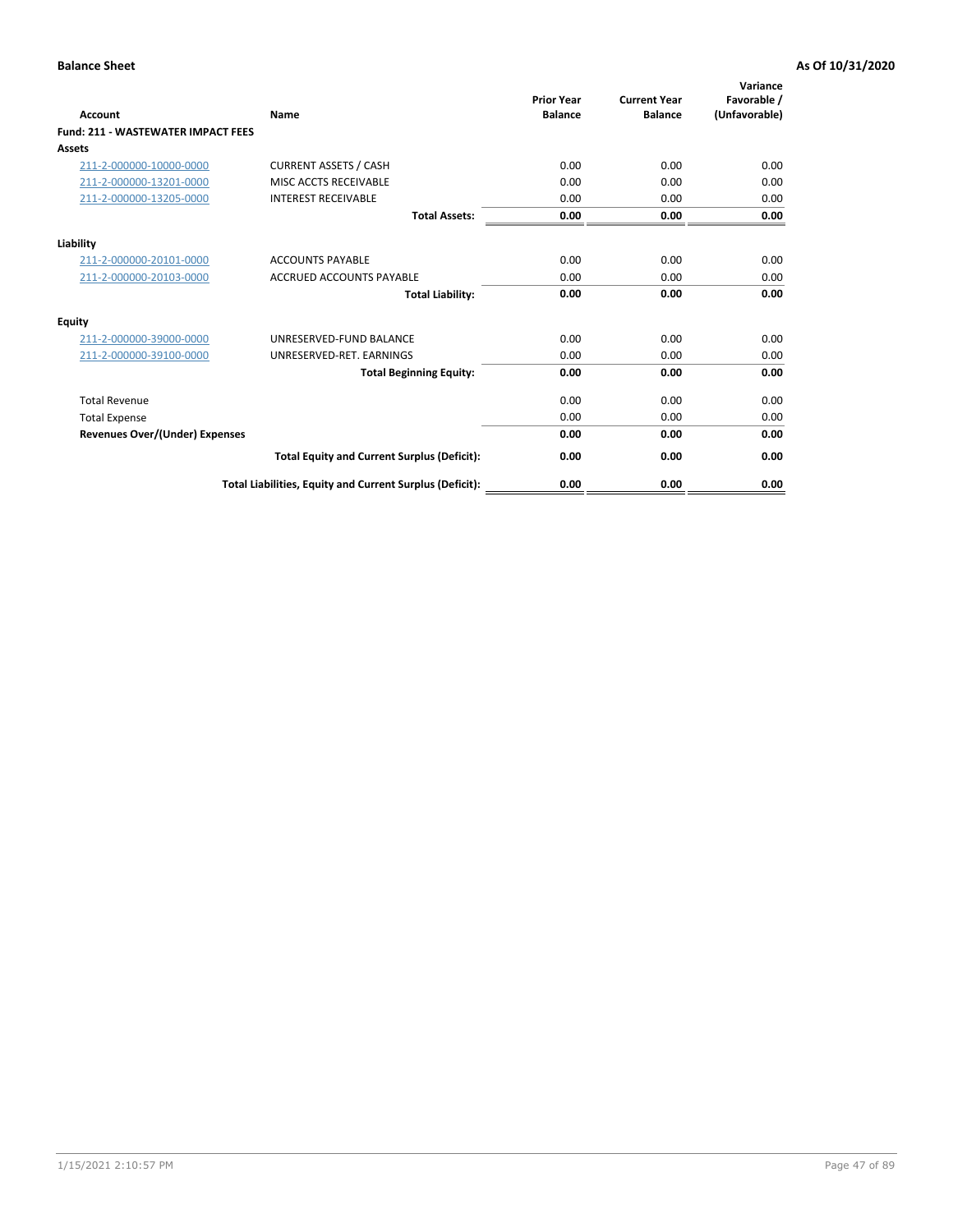| <b>Account</b>                 | <b>Name</b>                                               | <b>Prior Year</b><br><b>Balance</b> | <b>Current Year</b><br><b>Balance</b> | Variance<br>Favorable /<br>(Unfavorable) |
|--------------------------------|-----------------------------------------------------------|-------------------------------------|---------------------------------------|------------------------------------------|
|                                | Fund: 212 - TX COMMUNITY DEV SWR SYSTEM IMPROV PROG GRANT |                                     |                                       |                                          |
| <b>Assets</b>                  |                                                           |                                     |                                       |                                          |
| 212-2-000000-10000-0000        | <b>CURRENT ASSETS / CASH</b>                              | $-61,025.43$                        | 105,849.57                            | 166,875.00                               |
| 212-2-000000-13201-0000        | MISC ACCTS RECEIVABLE                                     | 0.00                                | 0.00                                  | 0.00                                     |
| 212-2-000000-13205-0000        | <b>INTEREST RECEIVABLE</b>                                | 0.00                                | 0.00                                  | 0.00                                     |
| 212-2-000000-16301-0000        | FIXED ASSETS / C W I P                                    | 0.00                                | 0.00                                  | 0.00                                     |
|                                | <b>Total Assets:</b>                                      | $-61,025.43$                        | 105,849.57                            | 166,875.00                               |
| Liability                      |                                                           |                                     |                                       |                                          |
| 212-2-000000-20101-0000        | <b>ACCOUNTS PAYABLE</b>                                   | 0.00                                | 0.00                                  | 0.00                                     |
| 212-2-000000-20102-0000        | <b>CREDIT CARD PAYABLE</b>                                | 0.00                                | 0.00                                  | 0.00                                     |
| 212-2-000000-20103-0000        | <b>ACCRUED ACCOUNTS PAYABLE</b>                           | 0.00                                | 0.00                                  | 0.00                                     |
| 212-2-000000-20139-0000        | <b>RETAINAGES PAYABLE</b>                                 | 0.00                                | 0.00                                  | 0.00                                     |
| 212-2-000000-20902-0000        | <b>DEFERRED GRANT REVENUE</b>                             | 0.00                                | 0.00                                  | 0.00                                     |
| 212-2-000000-21001-0000        | <b>GENERAL FUND / GENERAL FUND</b>                        | 0.00                                | 0.00                                  | 0.00                                     |
| 212-2-000000-29300-0000        | <b>ENCUMBRANCE SUMMARY</b>                                | 0.00                                | 0.00                                  | 0.00                                     |
| 212-2-000000-29400-0100        | RESERVED ACCOUNT / ENCUMBRANCES                           | 0.00                                | 0.00                                  | 0.00                                     |
|                                | <b>Total Liability:</b>                                   | 0.00                                | 0.00                                  | 0.00                                     |
| <b>Equity</b>                  |                                                           |                                     |                                       |                                          |
| 212-2-000000-39100-0000        | UNRESERVED-RET. EARNINGS                                  | $-61,025.43$                        | 105,849.57                            | 166,875.00                               |
|                                | <b>Total Beginning Equity:</b>                            | $-61,025.43$                        | 105,849.57                            | 166,875.00                               |
| <b>Total Revenue</b>           |                                                           | 0.00                                | 0.00                                  | 0.00                                     |
| <b>Total Expense</b>           |                                                           | 0.00                                | 0.00                                  | 0.00                                     |
| Revenues Over/(Under) Expenses |                                                           | 0.00                                | 0.00                                  | 0.00                                     |
|                                | <b>Total Equity and Current Surplus (Deficit):</b>        | $-61,025.43$                        | 105,849.57                            | 166,875.00                               |
|                                | Total Liabilities, Equity and Current Surplus (Deficit):  | $-61,025.43$                        | 105,849.57                            | 166,875.00                               |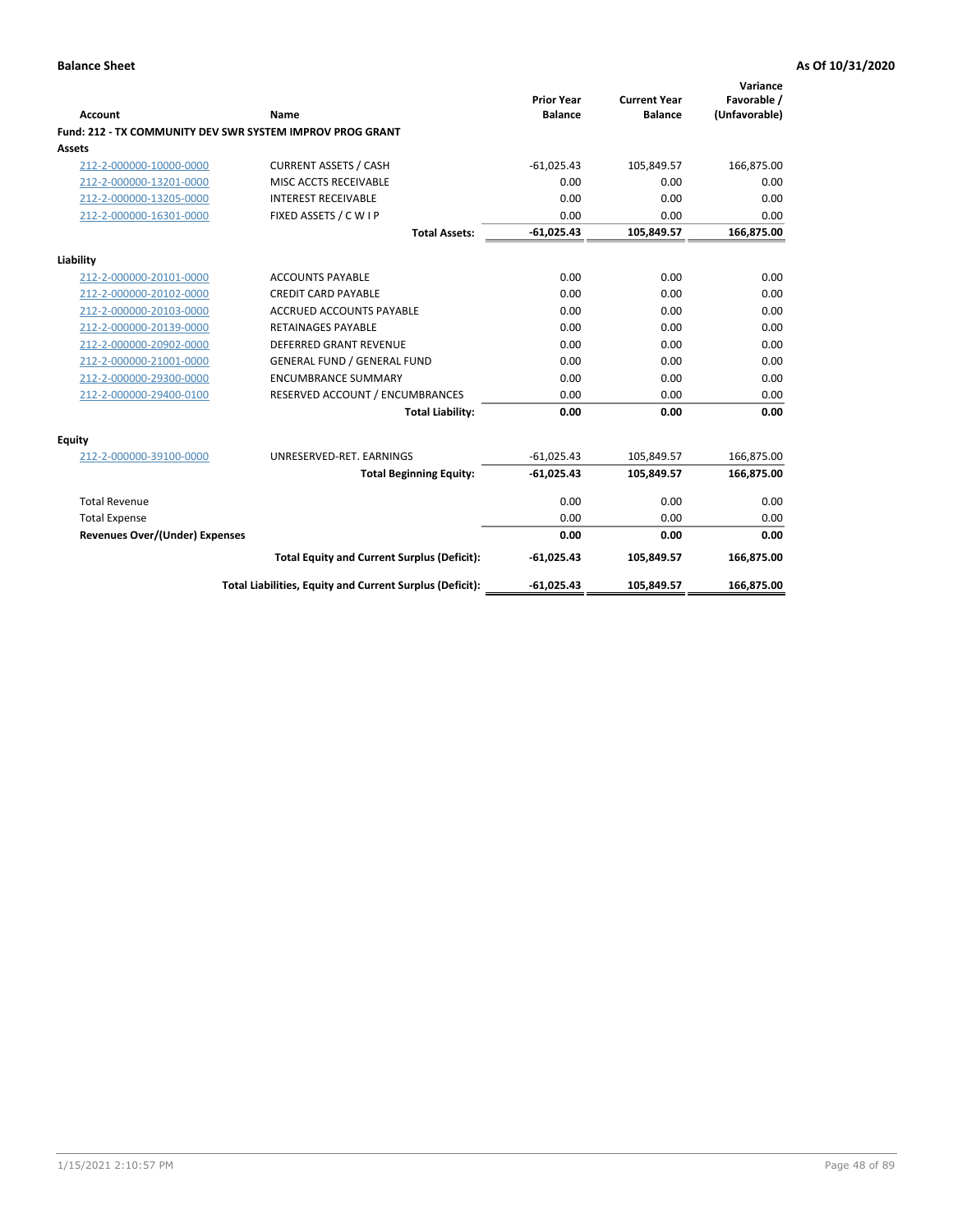| <b>Account</b><br>Fund: 216 - UTILIITY CIP FUND | <b>Name</b>                                              | <b>Prior Year</b><br><b>Balance</b> | <b>Current Year</b><br><b>Balance</b> | Variance<br>Favorable /<br>(Unfavorable) |
|-------------------------------------------------|----------------------------------------------------------|-------------------------------------|---------------------------------------|------------------------------------------|
| <b>Assets</b>                                   |                                                          |                                     |                                       |                                          |
| 216-2-000000-10000-0000                         | <b>CURRENT ASSETS / CASH</b>                             | 8,629,291.97                        | 11,422,005.89                         | 2,792,713.92                             |
| 216-2-000000-11101-0000                         | MBIA ACCOUNTS / 2002 WSSR                                | 0.00                                | 0.00                                  | 0.00                                     |
| 216-2-000000-11103-0000                         | 2005 WSSR                                                | 0.00                                | 0.00                                  | 0.00                                     |
| 216-2-000000-11403-0000                         | RESERVE FUND / 2003 WSSR                                 | 0.00                                | 0.00                                  | 0.00                                     |
| 216-2-000000-11404-0000                         | SERIES 2019 WSSR CO'S                                    | 16,576,425.43                       | 10,400,177.20                         | $-6,176,248.23$                          |
| 216-2-000000-11503-0000                         | 2008WSSR CONST 486000273                                 | 0.00                                | 0.00                                  | 0.00                                     |
| 216-2-000000-11505-0000                         | SRA RAW WATER SALE PROCEEDS                              | 0.00                                | 13,683,118.54                         | 13,683,118.54                            |
| 216-2-000000-13000-0000                         | <b>CUSTOMER ACCTS RECEIVABLE</b>                         | 0.00                                | 0.00                                  | 0.00                                     |
| 216-2-000000-13002-0000                         | ALLOW FOR UNCOLLECT REC                                  | 0.00                                | 0.00                                  | 0.00                                     |
| 216-2-000000-13003-0000                         | UNBILLED YEAR-END ACCRUAL                                | 0.00                                | 0.00                                  | 0.00                                     |
| 216-2-000000-13201-0000                         | MISC ACCTS RECEIVABLE                                    | 70.32                               | 70.32                                 | 0.00                                     |
| 216-2-000000-13205-0000                         | <b>INTEREST RECEIVABLE</b>                               | 0.00                                | 0.00                                  | 0.00                                     |
| 216-2-000000-16301-0000                         | FIXED ASSETS / C W I P                                   | 3,557,279.61                        | 3,557,279.61                          | 0.00                                     |
|                                                 | <b>Total Assets:</b>                                     | 28,763,067.33                       | 39,062,651.56                         | 10,299,584.23                            |
| Liability                                       |                                                          |                                     |                                       |                                          |
| 216-2-000000-20101-0000                         | <b>ACCOUNTS PAYABLE</b>                                  | 4,000.00                            | 250.88                                | 3,749.12                                 |
| 216-2-000000-20102-0000                         | <b>CREDIT CARD PAYABLE</b>                               | 0.00                                | 0.00                                  | 0.00                                     |
| 216-2-000000-20103-0000                         | ACCRUED ACCOUNTS PAYABLE                                 | 0.00                                | 0.00                                  | 0.00                                     |
| 216-2-000000-20113-0000                         | <b>DEVELOPERS ESCROW</b>                                 | 0.00                                | 0.00                                  | 0.00                                     |
| 216-2-000000-20139-0000                         | <b>RETAINAGES PAYABLE</b>                                | 333,904.10                          | 122,898.03                            | 211,006.07                               |
| 216-2-000000-21101-0000                         | ENTERPRISE / WTR/WWTR UTILITY FUND                       | 18,939,652.64                       | 18,939,652.64                         | 0.00                                     |
| 216-2-000000-29300-0000                         | <b>ENCUMBRANCE SUMMARY</b>                               | 0.00                                | 0.00                                  | 0.00                                     |
| 216-2-000000-29400-0100                         | RESERVED ACCOUNT / ENCUMBRANCES                          | 0.00                                | 0.00                                  | 0.00                                     |
|                                                 | <b>Total Liability:</b>                                  | 19,277,556.74                       | 19,062,801.55                         | 214,755.19                               |
| <b>Equity</b>                                   |                                                          |                                     |                                       |                                          |
| 216-2-000000-39000-0000                         | UNRESERVED-FUND BALANCE                                  | 0.00                                | 0.00                                  | 0.00                                     |
| 216-2-000000-39100-0000                         | UNRESERVED-RET. EARNINGS                                 | 9,457,839.30                        | 19,967,214.25                         | 10,509,374.95                            |
|                                                 | <b>Total Beginning Equity:</b>                           | 9,457,839.30                        | 19,967,214.25                         | 10,509,374.95                            |
| <b>Total Revenue</b>                            |                                                          | 27,671.29                           | 36,319.85                             | 8,648.56                                 |
| <b>Total Expense</b>                            |                                                          | 0.00                                | 3,684.09                              | $-3,684.09$                              |
| Revenues Over/(Under) Expenses                  |                                                          | 27,671.29                           | 32,635.76                             | 4,964.47                                 |
|                                                 | <b>Total Equity and Current Surplus (Deficit):</b>       | 9,485,510.59                        | 19,999,850.01                         | 10,514,339.42                            |
|                                                 | Total Liabilities, Equity and Current Surplus (Deficit): | 28,763,067.33                       | 39,062,651.56                         | 10,299,584.23                            |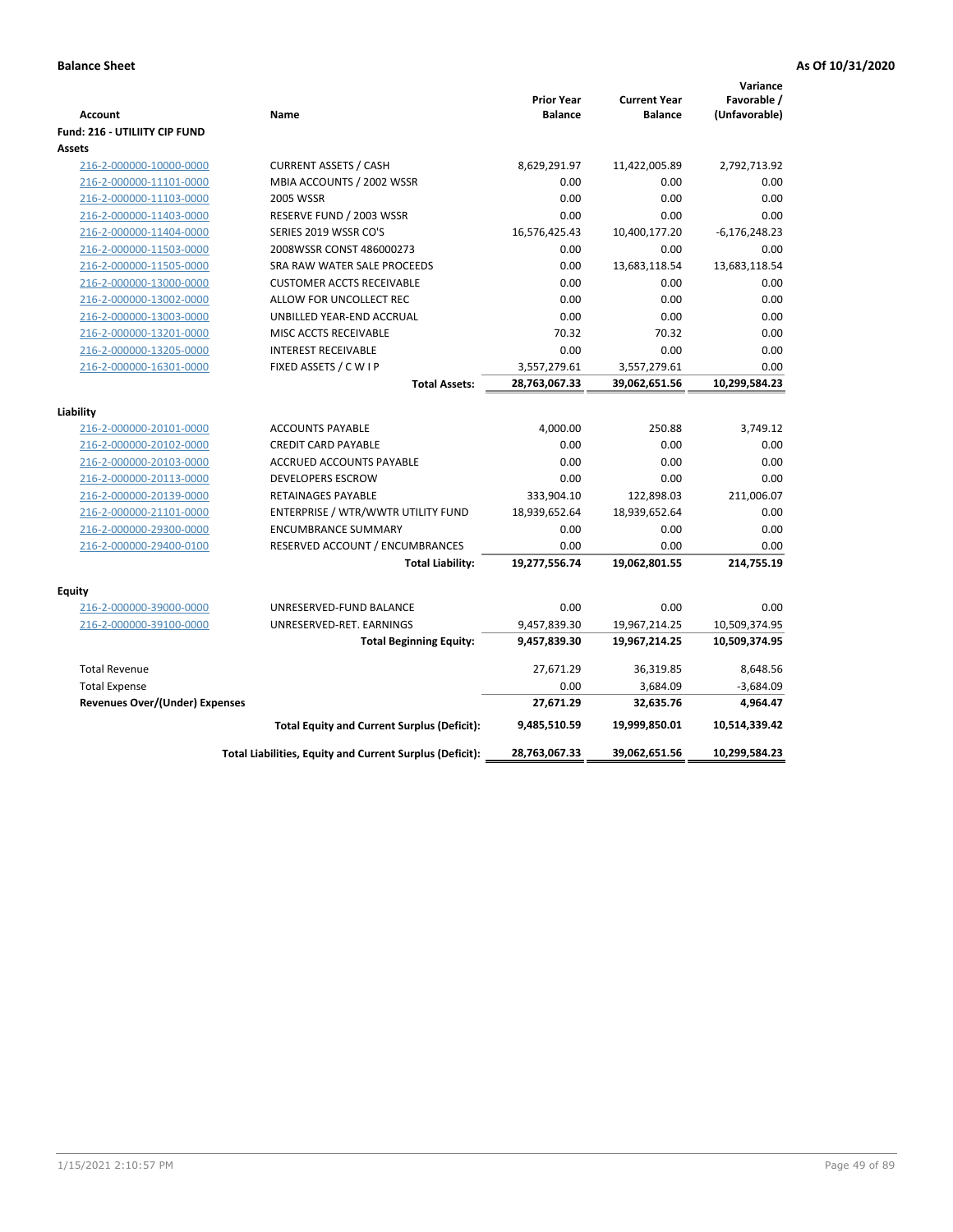| <b>Account</b>                                 | Name                                                     | <b>Prior Year</b><br><b>Balance</b> | <b>Current Year</b><br><b>Balance</b> | Variance<br>Favorable /<br>(Unfavorable) |
|------------------------------------------------|----------------------------------------------------------|-------------------------------------|---------------------------------------|------------------------------------------|
| <b>Fund: 217 - WASTEWATER RECLAMATION FUND</b> |                                                          |                                     |                                       |                                          |
| Assets                                         |                                                          |                                     |                                       |                                          |
| 217-2-000000-10000-0000                        | <b>CURRENT ASSETS / CASH</b>                             | $-20.619.30$                        | $-20.619.30$                          | 0.00                                     |
| 217-2-000000-11301-0000                        | TEXASTERM / 2008 WSSR REVENUE BOND                       | 0.00                                | 0.00                                  | 0.00                                     |
| 217-2-000000-11302-0000                        | 2008 WSSR REVENUE BOND                                   | 0.00                                | 0.00                                  | 0.00                                     |
| 217-2-000000-11503-0000                        | 2008WSSR CONST 486000273                                 | 772,063.54                          | 778,428.86                            | 6,365.32                                 |
| 217-2-000000-13000-0000                        | <b>CUSTOMER ACCTS RECEIVABLE</b>                         | 0.00                                | 0.00                                  | 0.00                                     |
| 217-2-000000-13002-0000                        | ALLOW FOR UNCOLLECT REC                                  | 0.00                                | 0.00                                  | 0.00                                     |
| 217-2-000000-13201-0000                        | MISC ACCTS RECEIVABLE                                    | 0.00                                | 0.00                                  | 0.00                                     |
| 217-2-000000-13205-0000                        | <b>INTEREST RECEIVABLE</b>                               | 0.00                                | 0.00                                  | 0.00                                     |
| 217-2-000000-16301-0000                        | FIXED ASSETS / C W I P                                   | 0.00                                | 0.00                                  | 0.00                                     |
|                                                | <b>Total Assets:</b>                                     | 751,444.24                          | 757,809.56                            | 6,365.32                                 |
|                                                |                                                          |                                     |                                       |                                          |
| Liability                                      |                                                          |                                     |                                       |                                          |
| 217-2-000000-20101-0000                        | <b>ACCOUNTS PAYABLE</b>                                  | 0.00                                | 0.00                                  | 0.00                                     |
| 217-2-000000-20102-0000                        | <b>CREDIT CARD PAYABLE</b>                               | 0.00                                | 0.00                                  | 0.00                                     |
| 217-2-000000-20103-0000                        | <b>ACCRUED ACCOUNTS PAYABLE</b>                          | 0.00                                | 0.00                                  | 0.00                                     |
| 217-2-000000-20139-0000                        | <b>RETAINAGES PAYABLE</b>                                | 0.00                                | 0.00                                  | 0.00                                     |
| 217-2-000000-21101-0000                        | ENTERPRISE / WTR/WWTR UTILITY FUND                       | 19,396,374.21                       | 19,396,374.21                         | 0.00                                     |
| 217-2-000000-29300-0000                        | <b>ENCUMBRANCE SUMMARY</b>                               | 0.00                                | 0.00                                  | 0.00                                     |
| 217-2-000000-29400-0100                        | RESERVED ACCOUNT / ENCUMBRANCES                          | 0.00                                | 0.00                                  | 0.00                                     |
|                                                | <b>Total Liability:</b>                                  | 19,396,374.21                       | 19,396,374.21                         | 0.00                                     |
| <b>Equity</b>                                  |                                                          |                                     |                                       |                                          |
| 217-2-000000-39100-0000                        | UNRESERVED-RET. EARNINGS                                 | $-18,646,218.79$                    | $-18,638,640.99$                      | 7,577.80                                 |
|                                                | <b>Total Beginning Equity:</b>                           | $-18,646,218.79$                    | $-18,638,640.99$                      | 7,577.80                                 |
| <b>Total Revenue</b>                           |                                                          | 1,288.82                            | 76.34                                 | $-1,212.48$                              |
| <b>Total Expense</b>                           |                                                          | 0.00                                | 0.00                                  | 0.00                                     |
| <b>Revenues Over/(Under) Expenses</b>          |                                                          | 1,288.82                            | 76.34                                 | $-1,212.48$                              |
|                                                | <b>Total Equity and Current Surplus (Deficit):</b>       | -18,644,929.97                      | $-18,638,564.65$                      | 6,365.32                                 |
|                                                | Total Liabilities, Equity and Current Surplus (Deficit): | 751,444.24                          | 757,809.56                            | 6.365.32                                 |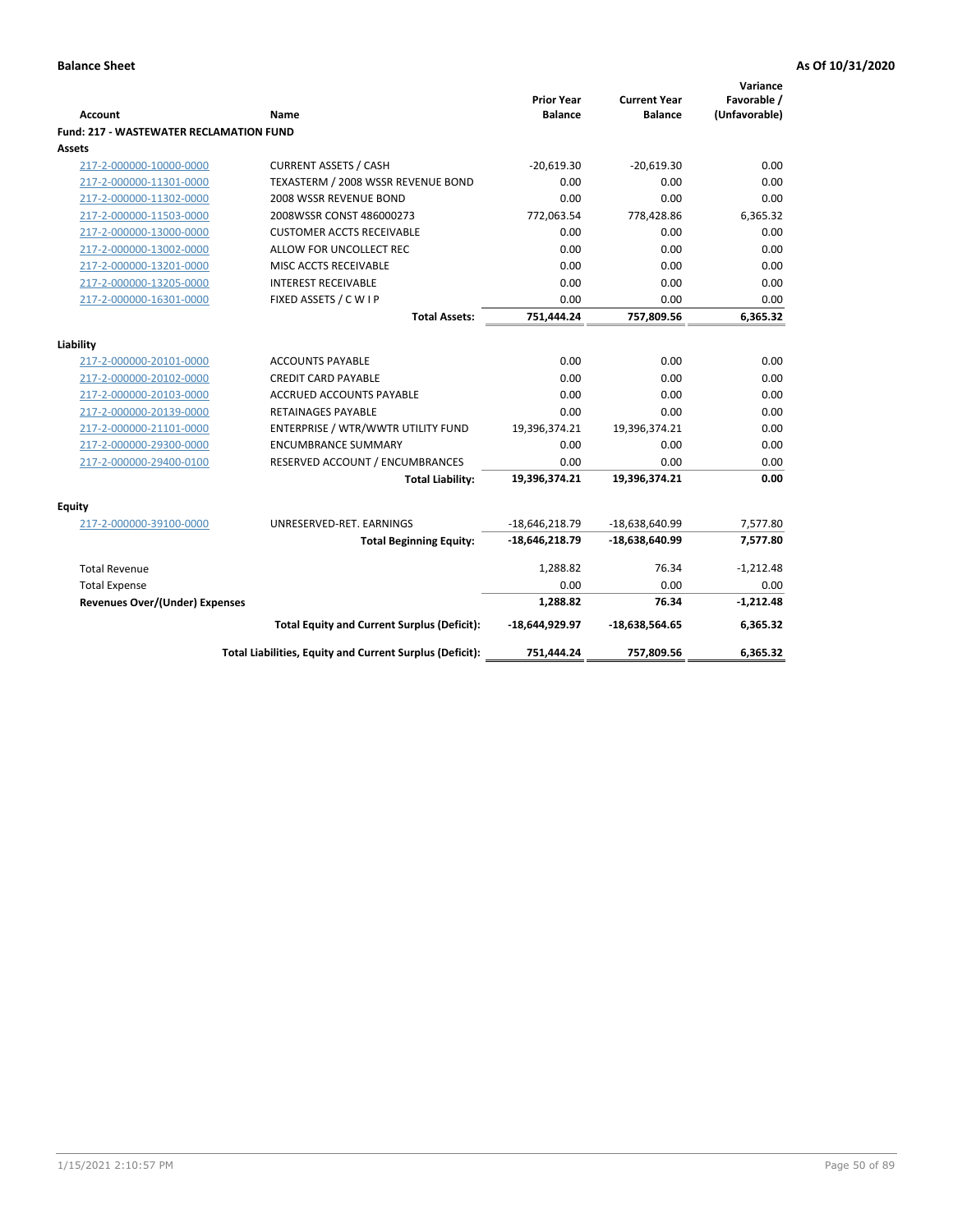| <b>Account</b>                                     | Name                                                   | <b>Prior Year</b><br><b>Balance</b> | <b>Current Year</b><br><b>Balance</b> | Variance<br>Favorable /<br>(Unfavorable) |
|----------------------------------------------------|--------------------------------------------------------|-------------------------------------|---------------------------------------|------------------------------------------|
| <b>Fund: 300 - AIRPORT FUND</b>                    |                                                        |                                     |                                       |                                          |
| Assets                                             |                                                        |                                     |                                       |                                          |
| 300-2-000000-10000-0000                            | <b>CURRENT ASSETS / CASH</b>                           | -7,036,159.65                       | -6,594,431.96                         | 441,727.69                               |
| 300-2-000000-13201-0000                            | MISC ACCTS RECEIVABLE                                  | 996.86                              | $-1,057.11$                           | $-2,053.97$                              |
| 300-2-000000-13202-0000                            | <b>EMPLOYEE ADVANCES</b>                               | 0.00                                | 0.00                                  | 0.00                                     |
| 300-2-000000-13203-0000                            | NON-CURRENT ASSETS / PREPAYMENTS                       | 0.00                                | 0.00                                  | 0.00                                     |
| 300-2-000000-13205-0000                            | <b>INTEREST RECEIVABLE</b>                             | 0.00                                | 0.00                                  | 0.00                                     |
| 300-2-000000-14126-0000                            | <b>GRANT FUND / AIRPORT GRANT FUND</b>                 | 0.00                                | 0.00                                  | 0.00                                     |
| 300-2-000000-16001-0000                            | FIXED ASSETS / LAND                                    | 813,937.00                          | 813,937.00                            | 0.00                                     |
| 300-2-000000-16002-0000                            | FIXED ASSETS / IMPROVMENTS-NON BUILDI                  | 75,750,553.49                       | 75,750,553.49                         | 0.00                                     |
| 300-2-000000-16003-0000                            | ACCUM DEPR / IMPROVEMENTS-NON BUILI                    | -40,581,156.28                      | -40,581,156.28                        | 0.00                                     |
| 300-2-000000-16004-0000                            | FIXED ASSETS / BUILDINGS                               | 69,917,050.27                       | 69,917,050.27                         | 0.00                                     |
| 300-2-000000-16005-0000                            | <b>ACCUM DEPR / BUILDINGS</b>                          | -27,356,164.49                      | -27,356,164.49                        | 0.00                                     |
| 300-2-000000-16201-0000                            | FIXED ASSETS / MACHINERY AND EQUIPMEN                  | 528,771.61                          | 528,771.61                            | 0.00                                     |
| 300-2-000000-16202-0000                            | ACCUM DEPR / MACHINERY AND EQUIPMEI                    | $-40,948.94$                        | $-40,948.94$                          | 0.00                                     |
| 300-2-000000-16301-0000                            | FIXED ASSETS / C W I P                                 | 982,112.50                          | 982,112.50                            | 0.00                                     |
| 300-2-000000-17501-0000                            | <b>EMPLOYEE CONTRIBUTIONS</b>                          | 0.00                                | 0.00                                  | 0.00                                     |
| 300-2-000000-17504-0000                            | <b>INVESTMENT RETURN</b>                               | 0.00                                | 0.00                                  | 0.00                                     |
| 300-2-000000-17508-0000                            | <b>EXPERIENCE DIFFERENCE- OUTFLOW</b>                  | 0.00                                | 0.00                                  | 0.00                                     |
| 300-2-000000-17509-0000                            | <b>EXPERIENCE DIFFERENCE - INFLOW</b>                  | 0.00                                | 0.00                                  | 0.00                                     |
| 300-2-000000-17520-0000                            | <b>ASSUMPTION CHANGES</b>                              | 0.00                                | 0.00                                  | 0.00                                     |
|                                                    | <b>Total Assets:</b>                                   | 72,978,992.37                       | 73,418,666.09                         | 439,673.72                               |
|                                                    |                                                        |                                     |                                       |                                          |
| Liability                                          |                                                        |                                     |                                       |                                          |
| 300-2-000000-20101-0000                            | <b>ACCOUNTS PAYABLE</b>                                | 220.47                              | 8.30                                  | 212.17                                   |
| 300-2-000000-20102-0000                            | <b>CREDIT CARD PAYABLE</b><br>ACCRUED ACCOUNTS PAYABLE | 0.00<br>0.00                        | 0.00<br>0.00                          | 0.00<br>0.00                             |
| 300-2-000000-20103-0000                            | L-3 FUNDS PAYABLE                                      | 0.00                                | 0.00                                  | 0.00                                     |
| 300-2-000000-20105-0000<br>300-2-000000-20106-0000 | <b>GRANT MATCH</b>                                     | 0.00                                | 0.00                                  | 0.00                                     |
| 300-2-000000-20108-0000                            | <b>MATURED BONDS PAYABLE</b>                           | 0.00                                | 0.00                                  | 0.00                                     |
| 300-2-000000-20110-0000                            | REVENUE BONDS PAYABLE                                  | 0.00                                | 0.00                                  | 0.00                                     |
| 300-2-000000-20111-0000                            | MATURED INTEREST PAYABLE                               | 0.00                                | 0.00                                  | 0.00                                     |
| 300-2-000000-20112-0000                            | <b>ACCRUED INTEREST PAYABLE</b>                        | 0.00                                | 0.00                                  | 0.00                                     |
| 300-2-000000-20139-0000                            | RETAINAGES PAYABLE                                     | 0.00                                | 0.00                                  | 0.00                                     |
| 300-2-000000-20141-0000                            | <b>TELEPHONE CLEARING</b>                              | 0.00                                | 0.00                                  | 0.00                                     |
| 300-2-000000-20160-0000                            | <b>UNAPPLIED CREDIT</b>                                | 0.00                                | 0.00                                  | 0.00                                     |
| 300-2-000000-20201-0000                            | <b>DEFERRED REVENUE</b>                                | 0.00                                | 0.00                                  | 0.00                                     |
| 300-2-000000-21001-0000                            | <b>GENERAL FUND / GENERAL FUND</b>                     | 0.00                                | 0.00                                  | 0.00                                     |
| 300-2-000000-22001-0000                            | SALARIES PAYABLE                                       | 2,201.13                            | 2,201.13                              | 0.00                                     |
| 300-2-000000-22002-0000                            | VACATION/SICK PAYABLE                                  | 2,188.24                            | 2,188.24                              | 0.00                                     |
| 300-2-000000-26001-0000                            | COMPENSATED ABSENCES PAY                               | 10,603.68                           | 10,603.68                             | 0.00                                     |
| 300-2-000000-26101-0000                            | <b>GENERAL OBLIG BONDS PAY</b>                         | 0.00                                | 0.00                                  | 0.00                                     |
| 300-2-000000-26102-0000                            | REVENUE BONDS PAYABLE                                  | 0.00                                | 0.00                                  | 0.00                                     |
| 300-2-000000-27001-0000                            | CONTRIBUTED CAPITAL                                    | $-0.39$                             | $-0.39$                               | 0.00                                     |
| 300-2-000000-29300-0000                            | <b>ENCUMBRANCE SUMMARY</b>                             | 0.00                                | 0.00                                  | 0.00                                     |
| 300-2-000000-29400-0100                            | RESERVED ACCOUNT / ENCUMBRANCES                        | 0.00                                | 0.00                                  | 0.00                                     |
| 300-2-000000-29999-0000                            | <b>NET PENSION LIABILITY</b>                           | 0.00                                | 0.00                                  | 0.00                                     |
|                                                    | <b>Total Liability:</b>                                | 15,213.13                           | 15,000.96                             | 212.17                                   |
|                                                    |                                                        |                                     |                                       |                                          |
| <b>Equity</b>                                      |                                                        |                                     |                                       |                                          |
| 300-2-000000-39000-0000                            | UNRESERVED-FUND BALANCE                                | 0.00                                | 0.00                                  | 0.00                                     |
| 300-2-000000-39100-0000                            | UNRESERVED-RET. EARNINGS                               | 72,911,614.18                       | 73,487,311.91                         | 575,697.73                               |
| 300-2-000000-39500-0000                            | NET POSITION - PENSION                                 | 0.00                                | 0.00                                  | 0.00                                     |
|                                                    | <b>Total Beginning Equity:</b>                         | 72,911,614.18                       | 73,487,311.91                         | 575,697.73                               |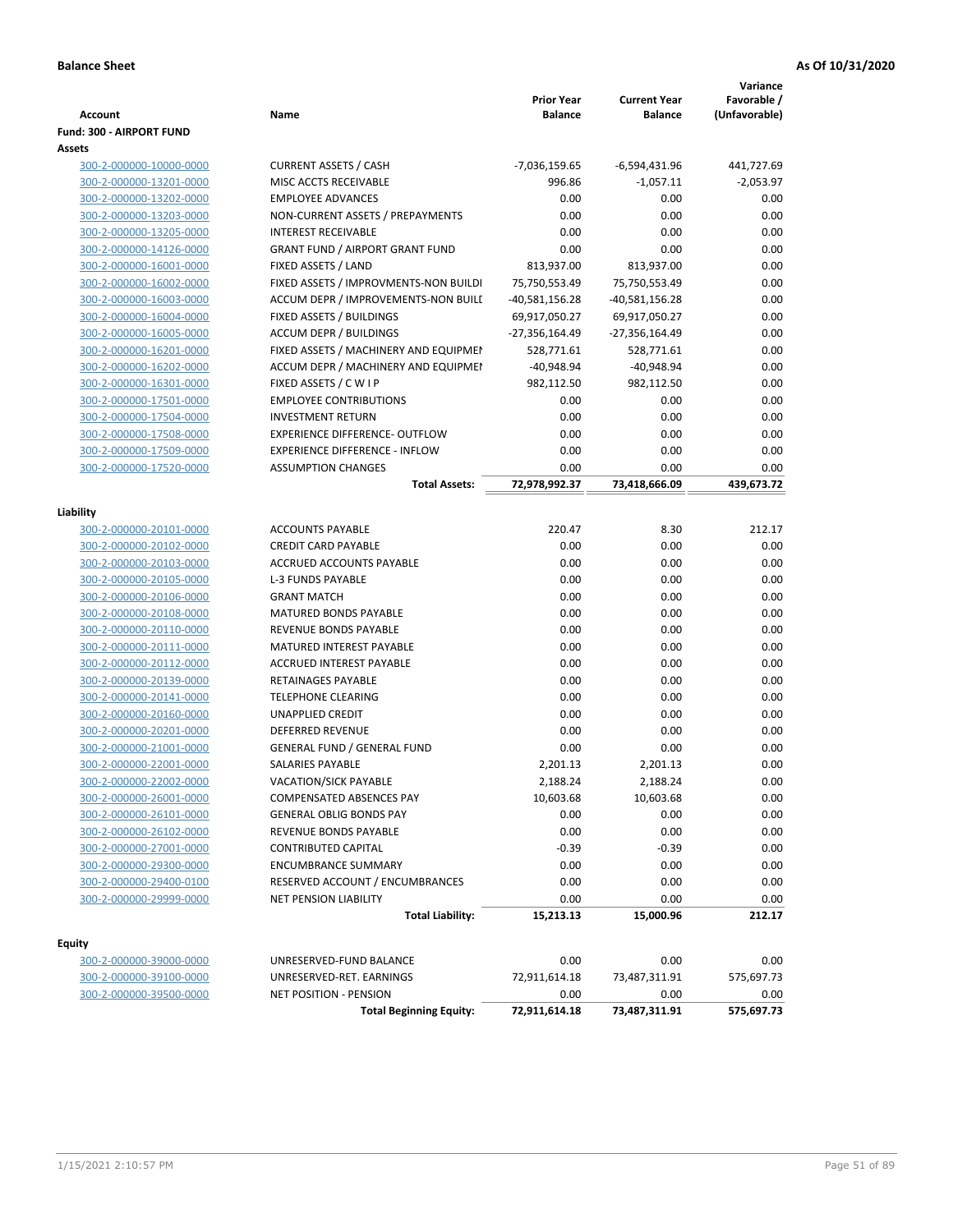| Account                        | <b>Name</b>                                              | <b>Prior Year</b><br><b>Balance</b> | <b>Current Year</b><br><b>Balance</b> | Variance<br>Favorable /<br>(Unfavorable) |
|--------------------------------|----------------------------------------------------------|-------------------------------------|---------------------------------------|------------------------------------------|
| Total Revenue                  |                                                          | 62,381.42                           | 57,284.48                             | $-5,096.94$                              |
| <b>Total Expense</b>           |                                                          | 10,216.35                           | 140,931.25                            | $-130,714.90$                            |
| Revenues Over/(Under) Expenses |                                                          | 52,165.07                           | $-83,646.77$                          | $-135,811.84$                            |
|                                | <b>Total Equity and Current Surplus (Deficit):</b>       | 72,963,779.25                       | 73,403,665.14                         | 439,885.89                               |
|                                | Total Liabilities, Equity and Current Surplus (Deficit): | 72,978,992.38                       | 73,418,666.10                         | 439,673.72                               |
|                                | *** FUND 300 OUT OF BALANCE ***                          | $-0.01$                             | $-0.01$                               | 0.00                                     |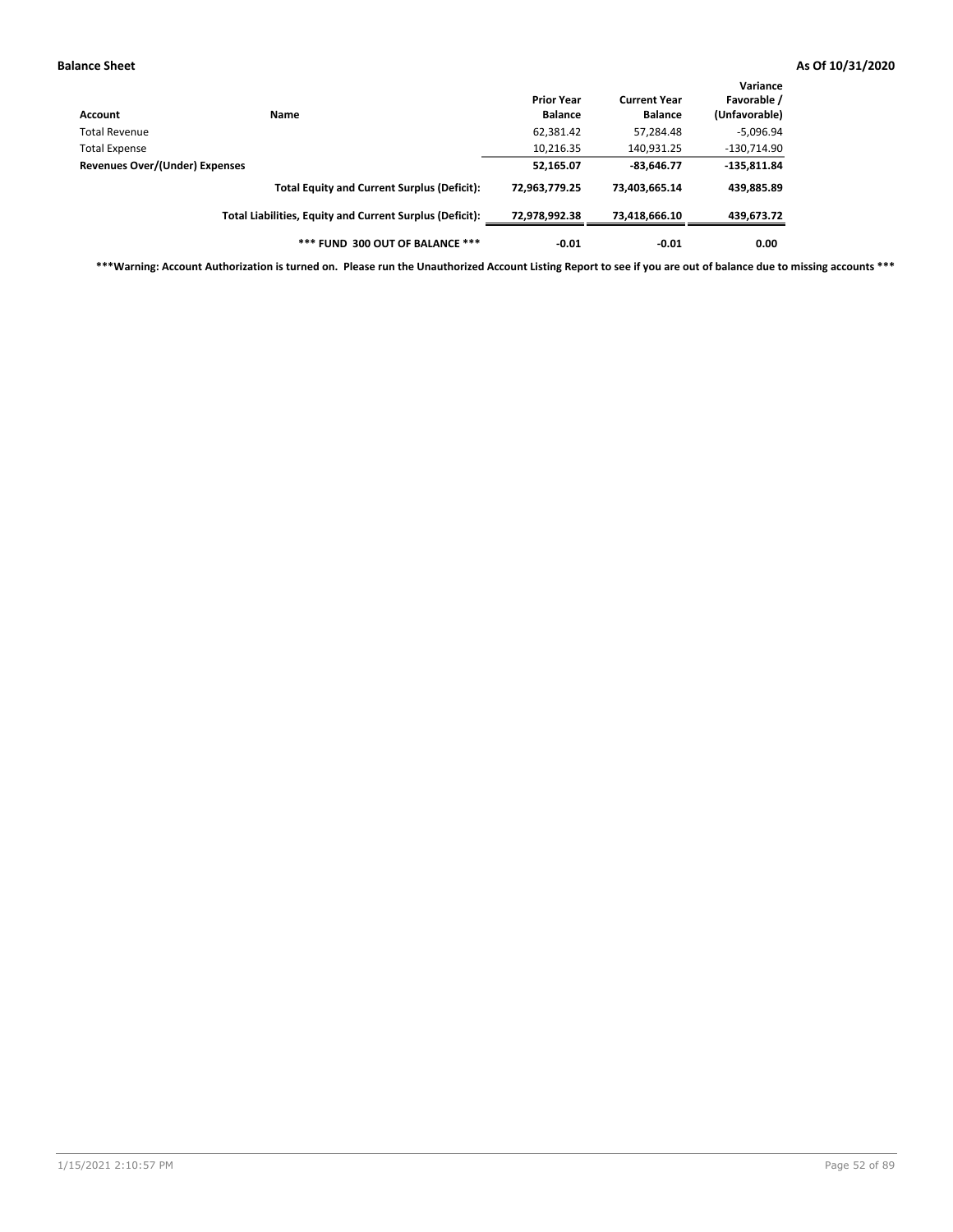|                                       |                                                          | <b>Prior Year</b> | <b>Current Year</b> | Variance<br>Favorable / |
|---------------------------------------|----------------------------------------------------------|-------------------|---------------------|-------------------------|
| <b>Account</b>                        | Name                                                     | <b>Balance</b>    | <b>Balance</b>      | (Unfavorable)           |
| Fund: 320 - AIRPORT TXDOT GRANT       |                                                          |                   |                     |                         |
| Assets                                |                                                          |                   |                     |                         |
| 320-2-000000-10000-0000               | <b>CURRENT ASSETS / CASH</b>                             | 200,000.84        | 200,000.84          | 0.00                    |
| 320-2-000000-13201-0000               | MISC ACCTS RECEIVABLE                                    | 0.00              | 0.00                | 0.00                    |
| 320-2-000000-13205-0000               | <b>INTEREST RECEIVABLE</b>                               | 0.00              | 0.00                | 0.00                    |
|                                       | <b>Total Assets:</b>                                     | 200,000.84        | 200,000.84          | 0.00                    |
| Liability                             |                                                          |                   |                     |                         |
| 320-2-000000-20101-0000               | <b>ACCOUNTS PAYABLE</b>                                  | 0.00              | 0.00                | 0.00                    |
| 320-2-000000-20102-0000               | <b>CREDIT CARD PAYABLE</b>                               | 0.00              | 0.00                | 0.00                    |
| 320-2-000000-20103-0000               | <b>ACCRUED ACCOUNTS PAYABLE</b>                          | 0.00              | 0.00                | 0.00                    |
| 320-2-000000-20902-0000               | <b>DEFERRED GRANT REVENUE</b>                            | 0.00              | 0.00                | 0.00                    |
| 320-2-000000-21125-0000               | DUE TO / AIRPORT FUND                                    | 0.00              | 0.00                | 0.00                    |
| 320-2-000000-29300-0000               | <b>ENCUMBRANCE SUMMARY</b>                               | 0.00              | 0.00                | 0.00                    |
| 320-2-000000-29400-0100               | RESERVED ACCOUNT / ENCUMBRANCES                          | 0.00              | 0.00                | 0.00                    |
|                                       | <b>Total Liability:</b>                                  | 0.00              | 0.00                | 0.00                    |
| <b>Equity</b>                         |                                                          |                   |                     |                         |
| 320-2-000000-39000-0000               | UNRESERVED-FUND BALANCE                                  | 200,000.84        | 200,000.84          | 0.00                    |
|                                       | <b>Total Beginning Equity:</b>                           | 200,000.84        | 200,000.84          | 0.00                    |
| <b>Total Revenue</b>                  |                                                          | 0.00              | 0.00                | 0.00                    |
| <b>Total Expense</b>                  |                                                          | 0.00              | 0.00                | 0.00                    |
| <b>Revenues Over/(Under) Expenses</b> |                                                          | 0.00              | 0.00                | 0.00                    |
|                                       | <b>Total Equity and Current Surplus (Deficit):</b>       | 200,000.84        | 200,000.84          | 0.00                    |
|                                       | Total Liabilities, Equity and Current Surplus (Deficit): | 200,000.84        | 200,000.84          | 0.00                    |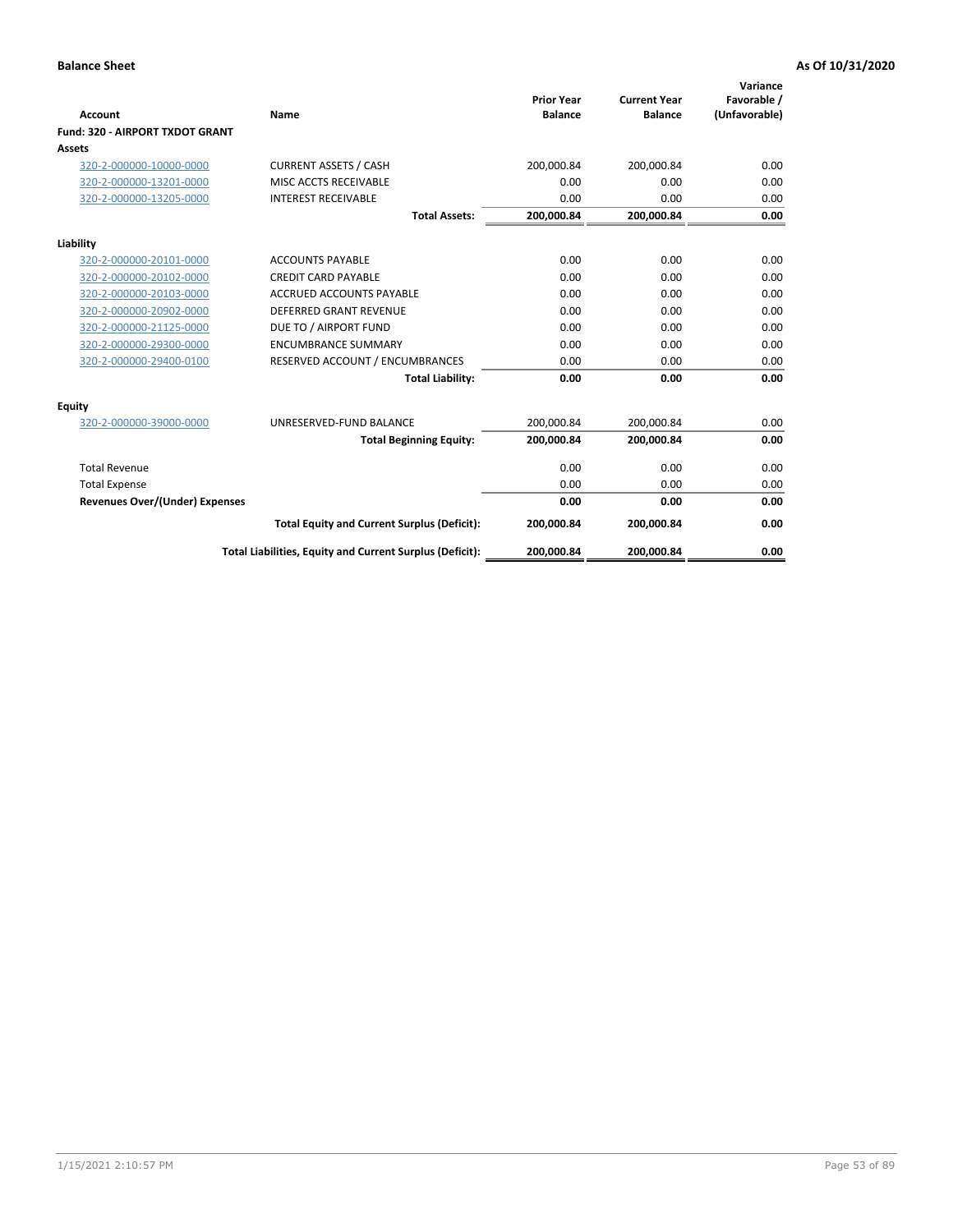| <b>Account</b>                        | Name                                                     | <b>Prior Year</b><br><b>Balance</b> | <b>Current Year</b><br><b>Balance</b> | Variance<br>Favorable /<br>(Unfavorable) |
|---------------------------------------|----------------------------------------------------------|-------------------------------------|---------------------------------------|------------------------------------------|
| Fund: 360 - AIRPORT CAPITAL FUND      |                                                          |                                     |                                       |                                          |
| <b>Assets</b>                         |                                                          |                                     |                                       |                                          |
| 360-2-000000-10000-0000               | <b>CURRENT ASSETS / CASH</b>                             | 8,006,189.17                        | 7,929,243.46                          | $-76,945.71$                             |
| 360-2-000000-13201-0000               | MISC ACCTS RECEIVABLE                                    | 0.00                                | 0.00                                  | 0.00                                     |
| 360-2-000000-13205-0000               | <b>INTEREST RECEIVABLE</b>                               | 0.00                                | 0.00                                  | 0.00                                     |
| 360-2-000000-16301-0000               | FIXED ASSETS / C W I P                                   | 132,616.88                          | 132,616.88                            | 0.00                                     |
|                                       | <b>Total Assets:</b>                                     | 8,138,806.05                        | 8,061,860.34                          | $-76,945.71$                             |
| Liability                             |                                                          |                                     |                                       |                                          |
| 360-2-000000-20101-0000               | <b>ACCOUNTS PAYABLE</b>                                  | 0.00                                | 171.31                                | $-171.31$                                |
| 360-2-000000-20102-0000               | <b>CREDIT CARD PAYABLE</b>                               | 0.00                                | 0.00                                  | 0.00                                     |
| 360-2-000000-20103-0000               | <b>ACCRUED ACCOUNTS PAYABLE</b>                          | 0.00                                | 0.00                                  | 0.00                                     |
| 360-2-000000-20125-0000               | SALES TAX PAYABLE / IN THE CITY                          | 0.00                                | 0.00                                  | 0.00                                     |
| 360-2-000000-20139-0000               | <b>RETAINAGES PAYABLE</b>                                | 0.00                                | 0.00                                  | 0.00                                     |
| 360-2-000000-21001-0000               | <b>GENERAL FUND / GENERAL FUND</b>                       | 0.00                                | 0.00                                  | 0.00                                     |
| 360-2-000000-27001-0000               | <b>CONTRIBUTED CAPITAL</b>                               | 0.00                                | 0.00                                  | 0.00                                     |
| 360-2-000000-29300-0000               | <b>ENCUMBRANCE SUMMARY</b>                               | 0.00                                | 0.00                                  | 0.00                                     |
| 360-2-000000-29400-0000               | RESERVED ACCOUNT / ENCUMBRANCES                          | 0.00                                | 0.00                                  | 0.00                                     |
|                                       | <b>Total Liability:</b>                                  | 0.00                                | 171.31                                | $-171.31$                                |
| Equity                                |                                                          |                                     |                                       |                                          |
| 360-2-000000-39000-0000               | UNRESERVED-FUND BALANCE                                  | 0.00                                | 0.00                                  | 0.00                                     |
| 360-2-000000-39100-0000               | UNRESERVED-RET. EARNINGS                                 | 8,131,751.78                        | 7,938,916.72                          | $-192,835.06$                            |
|                                       | <b>Total Beginning Equity:</b>                           | 8,131,751.78                        | 7,938,916.72                          | $-192,835.06$                            |
| <b>Total Revenue</b>                  |                                                          | 7,259.57                            | 122,772.31                            | 115,512.74                               |
| <b>Total Expense</b>                  |                                                          | 205.30                              | 0.00                                  | 205.30                                   |
| <b>Revenues Over/(Under) Expenses</b> |                                                          | 7,054.27                            | 122,772.31                            | 115,718.04                               |
|                                       | <b>Total Equity and Current Surplus (Deficit):</b>       | 8,138,806.05                        | 8,061,689.03                          | $-77,117.02$                             |
|                                       | Total Liabilities, Equity and Current Surplus (Deficit): | 8,138,806.05                        | 8,061,860.34                          | $-76,945.71$                             |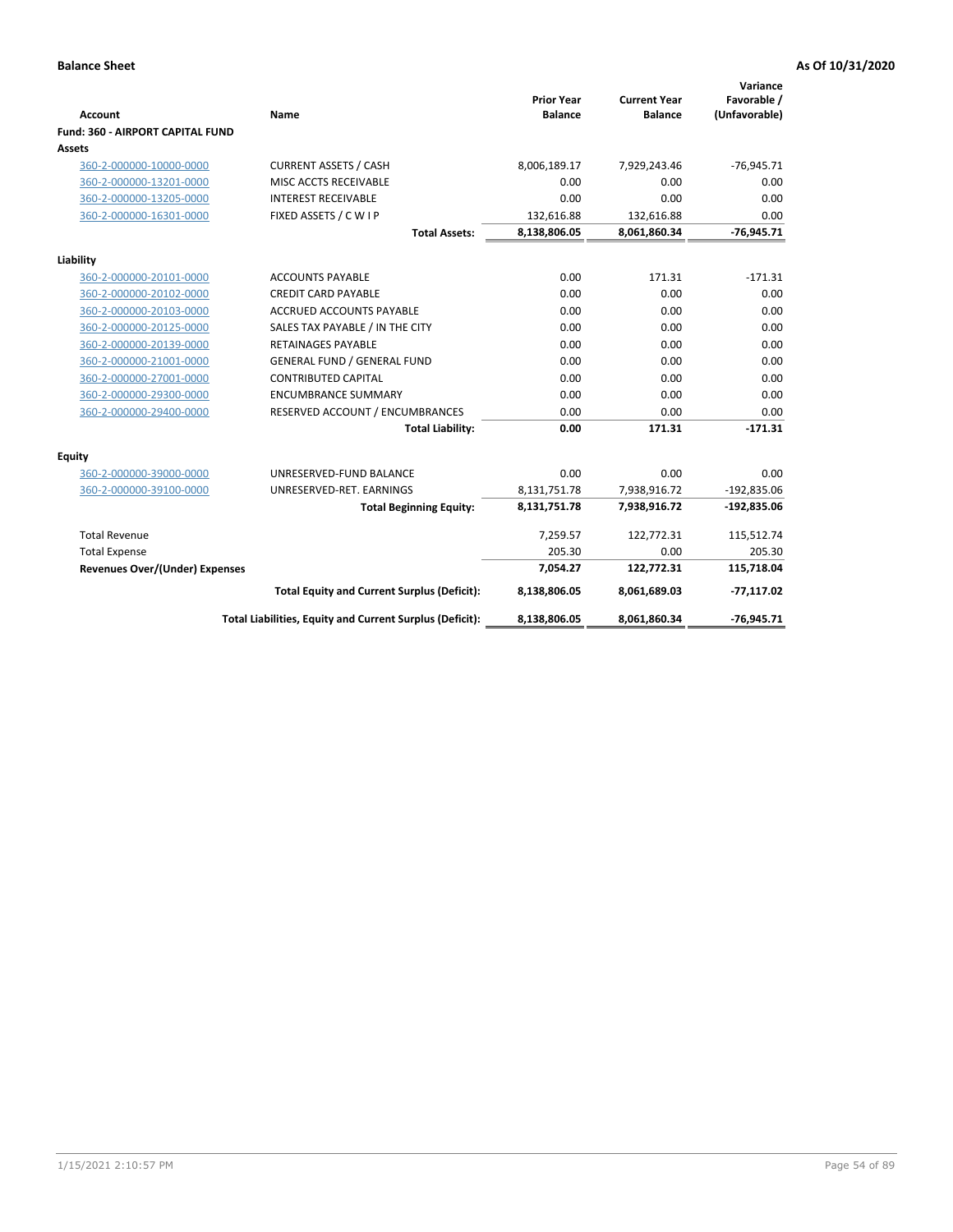| <b>Account</b>                        | Name                                                     | <b>Prior Year</b><br><b>Balance</b> | <b>Current Year</b><br><b>Balance</b> | Variance<br>Favorable /<br>(Unfavorable) |
|---------------------------------------|----------------------------------------------------------|-------------------------------------|---------------------------------------|------------------------------------------|
| Fund: 361 - L3-IDC FUND               |                                                          |                                     |                                       |                                          |
| <b>Assets</b>                         |                                                          |                                     |                                       |                                          |
| 361-2-000000-10000-0000               | <b>CURRENT ASSETS / CASH</b>                             | 0.00                                | 0.00                                  | 0.00                                     |
| 361-2-000000-13201-0000               | MISC ACCTS RECEIVABLE                                    | 0.00                                | 0.00                                  | 0.00                                     |
| 361-2-000000-13205-0000               | <b>INTEREST RECEIVABLE</b>                               | 0.00                                | 0.00                                  | 0.00                                     |
|                                       | <b>Total Assets:</b>                                     | 0.00                                | 0.00                                  | 0.00                                     |
| Liability                             |                                                          |                                     |                                       |                                          |
| 361-2-000000-20101-0000               | <b>ACCOUNTS PAYABLE</b>                                  | 0.00                                | 0.00                                  | 0.00                                     |
| 361-2-000000-20102-0000               | <b>CREDIT CARD PAYABLE</b>                               | 0.00                                | 0.00                                  | 0.00                                     |
| 361-2-000000-20103-0000               | MISCELLANEOUS LIABILITIES                                | 0.00                                | 0.00                                  | 0.00                                     |
| 361-2-000000-20108-0000               | <b>MATURED BONDS PAYABLE</b>                             | 0.00                                | 0.00                                  | 0.00                                     |
| 361-2-000000-20111-0000               | <b>MATURED INTEREST PAYABLE</b>                          | 0.00                                | 0.00                                  | 0.00                                     |
| 361-2-000000-20112-0000               | <b>ACCRUED INTEREST PAYABLE</b>                          | 0.00                                | 0.00                                  | 0.00                                     |
| 361-2-000000-20139-0000               | <b>RETAINAGES PAYABLE</b>                                | 0.00                                | 0.00                                  | 0.00                                     |
| 361-2-000000-21001-0000               | <b>GENERAL FUND / GENERAL FUND</b>                       | 0.00                                | 0.00                                  | 0.00                                     |
|                                       | <b>Total Liability:</b>                                  | 0.00                                | 0.00                                  | 0.00                                     |
| Equity                                |                                                          |                                     |                                       |                                          |
| 361-2-000000-39000-0000               | UNRESERVED-FUND BALANCE                                  | 0.00                                | 0.00                                  | 0.00                                     |
| 361-2-000000-39100-0000               | UNRESERVED-RET. EARNINGS                                 | $-2,881,924.85$                     | $-2,881,924.85$                       | 0.00                                     |
| 361-2-000000-39150-0000               | RESERVED-RET. EARNINGS                                   | 2,881,924.85                        | 2,881,924.85                          | 0.00                                     |
|                                       | <b>Total Beginning Equity:</b>                           | 0.00                                | 0.00                                  | 0.00                                     |
| <b>Total Revenue</b>                  |                                                          | 0.00                                | 0.00                                  | 0.00                                     |
| <b>Total Expense</b>                  |                                                          | 0.00                                | 0.00                                  | 0.00                                     |
| <b>Revenues Over/(Under) Expenses</b> |                                                          | 0.00                                | 0.00                                  | 0.00                                     |
|                                       | <b>Total Equity and Current Surplus (Deficit):</b>       | 0.00                                | 0.00                                  | 0.00                                     |
|                                       | Total Liabilities, Equity and Current Surplus (Deficit): | 0.00                                | 0.00                                  | 0.00                                     |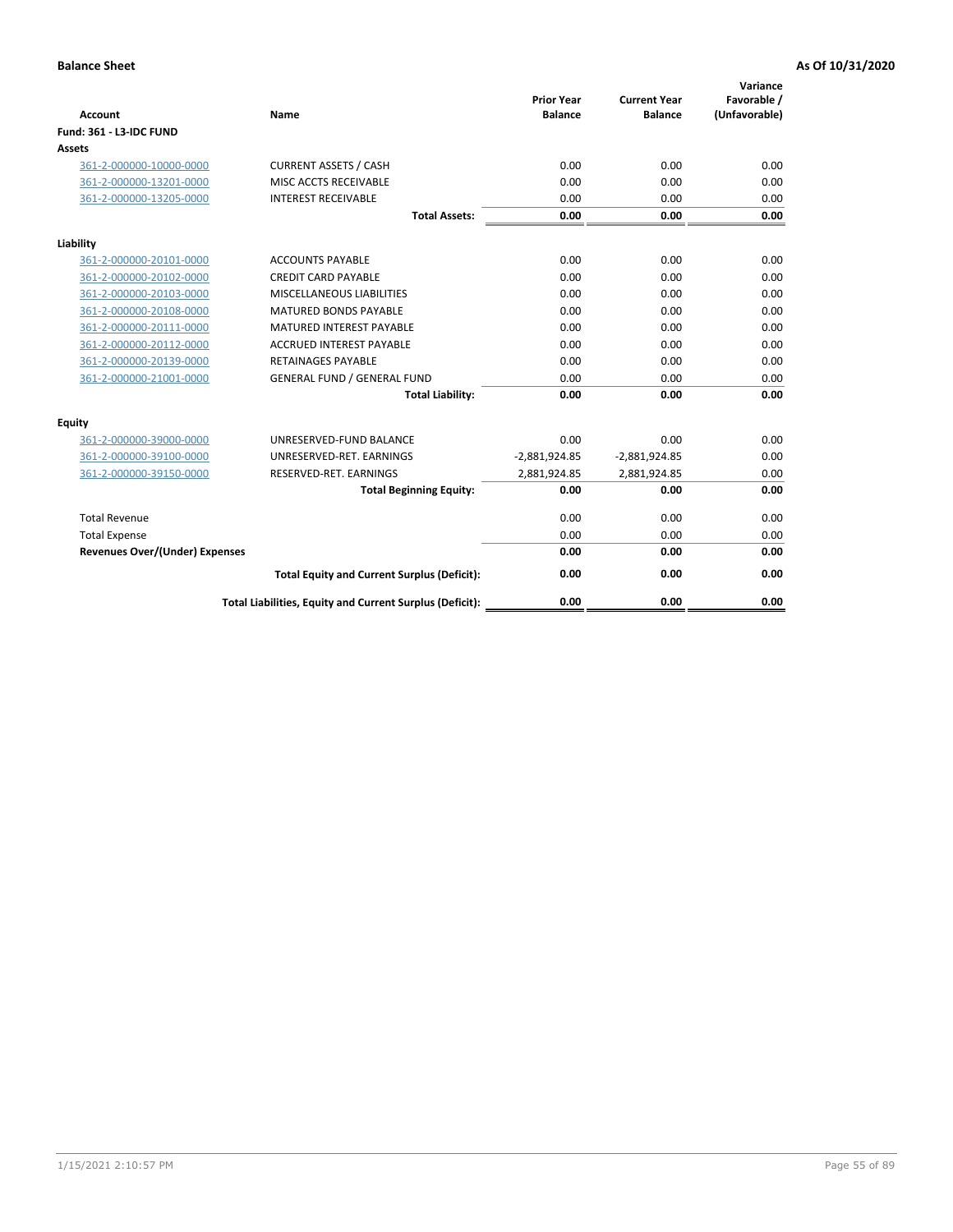|                                       |                                                          |                                     |                                       | Variance                     |
|---------------------------------------|----------------------------------------------------------|-------------------------------------|---------------------------------------|------------------------------|
| <b>Account</b>                        | Name                                                     | <b>Prior Year</b><br><b>Balance</b> | <b>Current Year</b><br><b>Balance</b> | Favorable /<br>(Unfavorable) |
| Fund: 362 - AIRPORT FBO FUEL          |                                                          |                                     |                                       |                              |
| Assets                                |                                                          |                                     |                                       |                              |
| 362-2-000000-10000-0000               | <b>CURRENT ASSETS / CASH</b>                             | 274,452.36                          | 232,580.76                            | $-41,871.60$                 |
| 362-2-000000-13201-0000               | MISC ACCTS RECEIVABLE                                    | 0.00                                | $-659.11$                             | $-659.11$                    |
| 362-2-000000-13205-0000               | <b>INTEREST RECEIVABLE</b>                               | 0.00                                | 0.00                                  | 0.00                         |
|                                       | <b>Total Assets:</b>                                     | 274,452.36                          | 231,921.65                            | $-42,530.71$                 |
| Liability                             |                                                          |                                     |                                       |                              |
| 362-2-000000-20101-0000               | <b>ACCOUNTS PAYABLE</b>                                  | 111,472.98                          | 5.61                                  | 111,467.37                   |
| 362-2-000000-20102-0000               | <b>CREDIT CARD PAYABLE</b>                               | 0.00                                | 0.00                                  | 0.00                         |
| 362-2-000000-20103-0000               | <b>ACCRUED ACCOUNTS PAYABLE</b>                          | 0.00                                | 0.00                                  | 0.00                         |
| 362-2-000000-20125-0000               | SALES TAX PAYABLE / IN THE CITY                          | 26.36                               | 8.01                                  | 18.35                        |
| 362-2-000000-29300-0000               | <b>ENCUMBRANCE SUMMARY</b>                               | 0.00                                | 0.00                                  | 0.00                         |
| 362-2-000000-29400-0000               | RESERVED ACCOUNT / ENCUMBRANCES                          | 0.00                                | 0.00                                  | 0.00                         |
|                                       | <b>Total Liability:</b>                                  | 111,499.34                          | 13.62                                 | 111,485.72                   |
| <b>Equity</b>                         |                                                          |                                     |                                       |                              |
| 362-2-000000-39000-0000               | UNRESERVED-FUND BALANCE                                  | 0.00                                | 0.00                                  | 0.00                         |
| 362-2-000000-39100-0000               | UNRESERVED-RET. EARNINGS                                 | 111,973.47                          | 210,139.08                            | 98,165.61                    |
|                                       | <b>Total Beginning Equity:</b>                           | 111,973.47                          | 210,139.08                            | 98,165.61                    |
| <b>Total Revenue</b>                  |                                                          | 52,844.96                           | 32,473.80                             | $-20,371.16$                 |
| <b>Total Expense</b>                  |                                                          | 1.865.41                            | 10,704.85                             | $-8,839.44$                  |
| <b>Revenues Over/(Under) Expenses</b> |                                                          | 50,979.55                           | 21,768.95                             | $-29,210.60$                 |
|                                       | <b>Total Equity and Current Surplus (Deficit):</b>       | 162,953.02                          | 231,908.03                            | 68,955.01                    |
|                                       | Total Liabilities, Equity and Current Surplus (Deficit): | 274,452.36                          | 231,921.65                            | $-42,530.71$                 |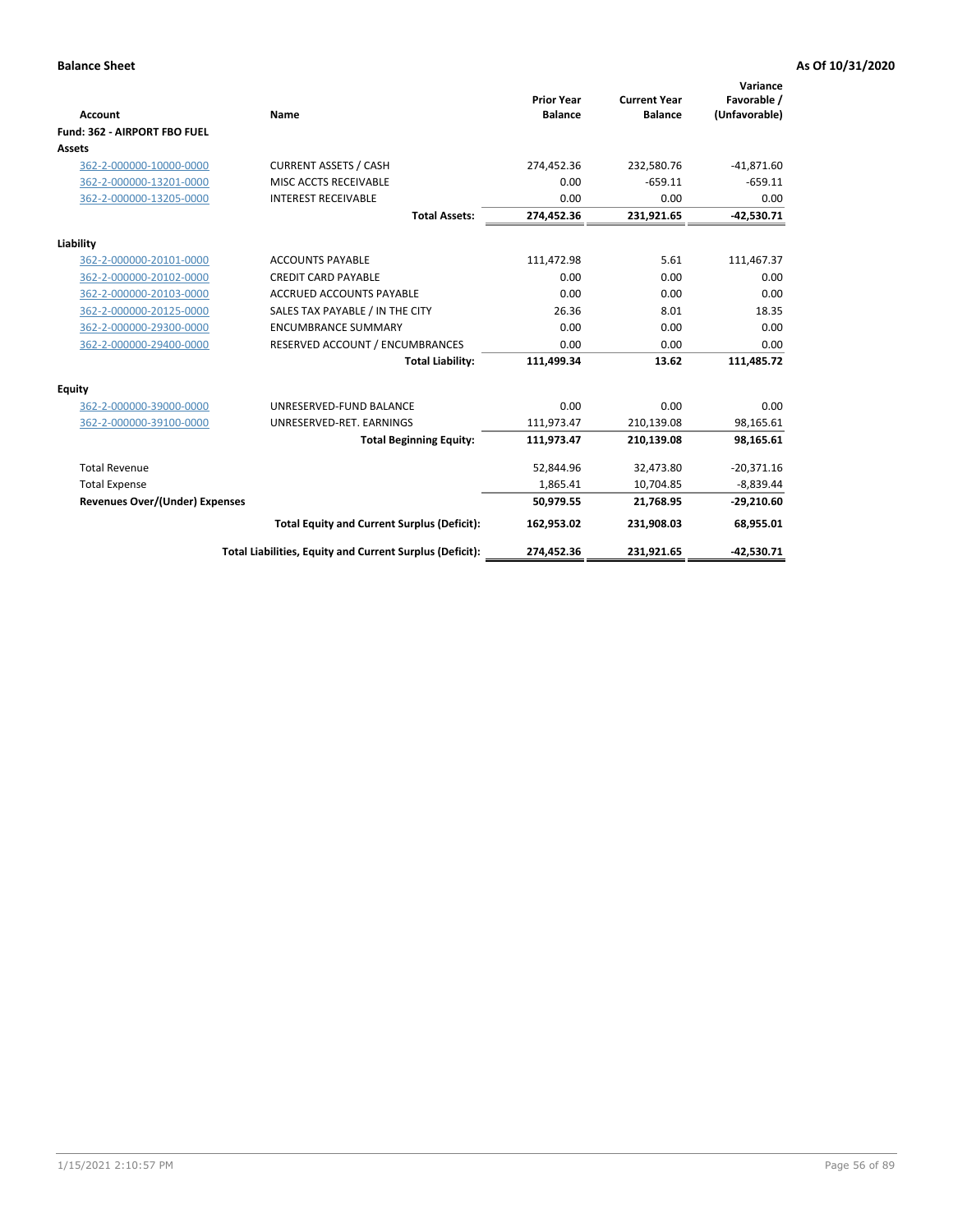| <b>Account</b>                                     | Name                                  | <b>Prior Year</b><br><b>Balance</b> | <b>Current Year</b><br><b>Balance</b> | Variance<br>Favorable /<br>(Unfavorable) |
|----------------------------------------------------|---------------------------------------|-------------------------------------|---------------------------------------|------------------------------------------|
| Fund: 400 - GOLF FUND                              |                                       |                                     |                                       |                                          |
| Assets                                             |                                       |                                     |                                       |                                          |
| 400-2-000000-10000-0000                            | <b>CURRENT ASSETS / CASH</b>          | -419,940.75                         | -451,924.97                           | $-31,984.22$                             |
| 400-2-000000-10304-0000                            | CASH / PETTY CASH/CHANGE DRAWERS      | 200.00                              | 200.00                                | 0.00                                     |
| 400-2-000000-13007-0000                            | <b>RETURNED CHECKS</b>                | 0.00                                | 0.00                                  | 0.00                                     |
| 400-2-000000-13201-0000                            | MISC ACCTS RECEIVABLE                 | $-469.35$                           | $-516.82$                             | $-47.47$                                 |
| 400-2-000000-13202-0000                            | <b>EMPLOYEE ADVANCES</b>              | 0.00                                | 0.00                                  | 0.00                                     |
| 400-2-000000-13203-0000                            | NON-CURRENT ASSETS / PREPAYMENTS      | 0.00                                | 0.00                                  | 0.00                                     |
| 400-2-000000-13205-0000                            | <b>INTEREST RECEIVABLE</b>            | 0.00                                | 0.00                                  | 0.00                                     |
| 400-2-000000-13206-0000                            | <b>CHARGES RECEIVABLE</b>             | 35,335.56                           | 28,034.15                             | $-7,301.41$                              |
| 400-2-000000-15301-0000                            | INVENTORIES / GOLF COURSE             | 8,301.68                            | 8,301.68                              | 0.00                                     |
| 400-2-000000-16001-0000                            | FIXED ASSETS / LAND                   | 93,000.00                           | 93,000.00                             | 0.00                                     |
| 400-2-000000-16002-0000                            | FIXED ASSETS / IMPROVMENTS-NON BUILDI | 521,160.58                          | 521,160.58                            | 0.00                                     |
| 400-2-000000-16003-0000                            | ACCUM DEPR / IMPROVEMENTS-NON BUILI   | $-310,540.70$                       | $-310,540.70$                         | 0.00                                     |
| 400-2-000000-16004-0000                            | FIXED ASSETS / BUILDINGS              | 109,640.00                          | 109,640.00                            | 0.00                                     |
| 400-2-000000-16005-0000                            | <b>ACCUM DEPR / BUILDINGS</b>         | $-109,589.51$                       | $-109,589.51$                         | 0.00                                     |
| 400-2-000000-16201-0000                            | FIXED ASSETS / MACHINERY AND EQUIPMEN | 51,957.00                           | 51,957.00                             | 0.00                                     |
| 400-2-000000-16202-0000                            | ACCUM DEPR / MACHINERY AND EQUIPMEI   | $-51,957.00$                        | $-51,957.00$                          | 0.00                                     |
| 400-2-000000-16301-0000                            | FIXED ASSETS / C W I P                | 0.00                                | 0.00                                  | 0.00                                     |
| 400-2-000000-17501-0000                            | <b>EMPLOYEE CONTRIBUTIONS</b>         | 17,817.00                           | 17,817.00                             | 0.00                                     |
| 400-2-000000-17504-0000                            | <b>INVESTMENT RETURN</b>              | 57,432.00                           | 57,432.00                             | 0.00                                     |
| 400-2-000000-17508-0000                            | <b>EXPERIENCE DIFFERENCE- OUTFLOW</b> | 2,889.00                            | 2,889.00                              | 0.00                                     |
| 400-2-000000-17509-0000                            | <b>EXPERIENCE DIFFERENCE - INFLOW</b> | $-3,422.00$                         | $-3,422.00$                           | 0.00                                     |
| 400-2-000000-17520-0000                            | <b>ASSUMPTION CHANGES</b>             | 0.00                                | 0.00                                  | 0.00                                     |
|                                                    | <b>Total Assets:</b>                  | 1,813.51                            | $-37,519.59$                          | $-39,333.10$                             |
| Liability                                          |                                       |                                     |                                       |                                          |
|                                                    | <b>ACCOUNTS PAYABLE</b>               | 0.00                                | 0.00                                  | 0.00                                     |
| 400-2-000000-20101-0000<br>400-2-000000-20102-0000 | <b>CREDIT CARD PAYABLE</b>            | 0.00                                | 0.00                                  | 0.00                                     |
| 400-2-000000-20103-0000                            | ACCRUED ACCOUNTS PAYABLE              | 0.00                                | 0.00                                  | 0.00                                     |
| 400-2-000000-20112-0000                            | <b>ACCRUED INTEREST PAYABLE</b>       | 0.00                                | 0.00                                  | 0.00                                     |
| 400-2-000000-20124-0000                            | <b>GOLF COURSE RESALE</b>             | 0.00                                | 0.00                                  | 0.00                                     |
| 400-2-000000-20125-0000                            | SALES TAX PAYABLE / IN THE CITY       | 582.15                              | 1,856.41                              | $-1,274.26$                              |
| 400-2-000000-20139-0000                            | RETAINAGES PAYABLE                    | 0.00                                | 0.00                                  | 0.00                                     |
| 400-2-000000-20141-0000                            | <b>TELEPHONE CLEARING</b>             | 0.00                                | 0.00                                  | 0.00                                     |
| 400-2-000000-20160-0000                            | <b>UNAPPLIED CREDIT</b>               | 0.00                                | 0.00                                  | 0.00                                     |
| 400-2-000000-21001-0000                            | <b>GENERAL FUND / GENERAL FUND</b>    | 0.00                                | 0.00                                  | 0.00                                     |
| 400-2-000000-21101-0000                            | ENTERPRISE / WTR/WWTR UTILITY FUND    | 0.00                                | 0.00                                  | 0.00                                     |
| 400-2-000000-22001-0000                            | <b>SALARIES PAYABLE</b>               | 4,564.90                            | 4,564.90                              | 0.00                                     |
| 400-2-000000-22002-0000                            | VACATION/SICK PAYABLE                 | 11,373.88                           | 11,373.88                             | 0.00                                     |
| 400-2-000000-23001-0000                            | CAPITAL LEASE PAYABLE                 | 0.00                                | 0.00                                  | 0.00                                     |
| 400-2-000000-24001-0000                            | O/S CHECKS PAYABLE                    | 0.00                                | 0.00                                  | 0.00                                     |
| 400-2-000000-26001-0000                            | COMPENSATED ABSENCES PAY              | 31,821.18                           | 31,821.18                             | 0.00                                     |
| 400-2-000000-27001-0000                            | <b>CONTRIBUTED CAPITAL</b>            | 0.00                                | 0.00                                  | 0.00                                     |
| 400-2-000000-27002-0000                            | CONTRIBUTED CAPITAL / DEVELOPERS      | 0.00                                | 0.00                                  | 0.00                                     |
| 400-2-000000-29300-0000                            | <b>ENCUMBRANCE SUMMARY</b>            | 0.00                                | 0.00                                  | 0.00                                     |
| 400-2-000000-29400-0100                            | RESERVED ACCOUNT / ENCUMBRANCES       | 0.00                                | 0.00                                  | 0.00                                     |
| 400-2-000000-29999-0000                            | <b>NET PENSION LIABILITY</b>          | 128,669.00                          | 128,669.00                            | 0.00                                     |
|                                                    | <b>Total Liability:</b>               | 177,011.11                          | 178,285.37                            | $-1,274.26$                              |
|                                                    |                                       |                                     |                                       |                                          |
| <b>Equity</b>                                      |                                       |                                     |                                       |                                          |
| 400-2-000000-39000-0000                            | UNRESERVED-FUND BALANCE               | 0.00                                | 0.00                                  | 0.00                                     |
| 400-2-000000-39100-0000                            | UNRESERVED-RET. EARNINGS              | $-167,361.70$                       | $-214,395.36$                         | -47,033.66                               |
| 400-2-000000-39500-0000                            | <b>NET POSITION - PENSION</b>         | $-44.00$                            | $-44.00$                              | 0.00                                     |
|                                                    | <b>Total Beginning Equity:</b>        | -167,405.70                         | -214,439.36                           | -47,033.66                               |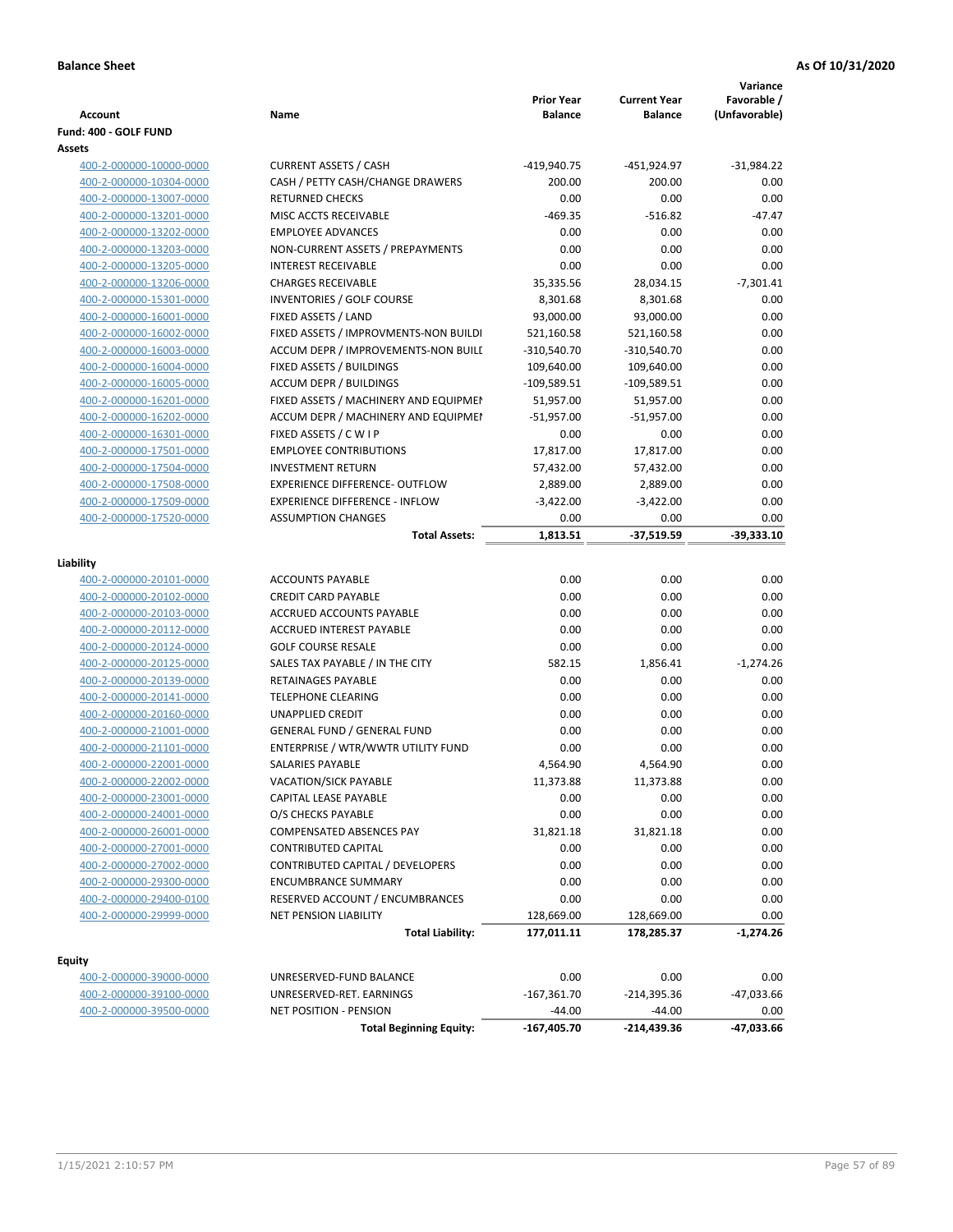| Account                        | Name                                                     | <b>Prior Year</b><br><b>Balance</b> | <b>Current Year</b><br><b>Balance</b> | Variance<br>Favorable /<br>(Unfavorable) |
|--------------------------------|----------------------------------------------------------|-------------------------------------|---------------------------------------|------------------------------------------|
| Total Revenue                  |                                                          | 13,720.44                           | 17,701.77                             | 3,981.33                                 |
| Total Expense                  |                                                          | 21,512.33                           | 19,067.36                             | 2,444.97                                 |
| Revenues Over/(Under) Expenses |                                                          | $-7,791.89$                         | $-1,365.59$                           | 6,426.30                                 |
|                                | <b>Total Equity and Current Surplus (Deficit):</b>       | $-175, 197.59$                      | $-215.804.95$                         | $-40.607.36$                             |
|                                | Total Liabilities, Equity and Current Surplus (Deficit): | 1,813.52                            | $-37,519.58$                          | $-39,333.10$                             |
|                                | *** FUND 400 OUT OF BALANCE ***                          | $-0.01$                             | $-0.01$                               | 0.00                                     |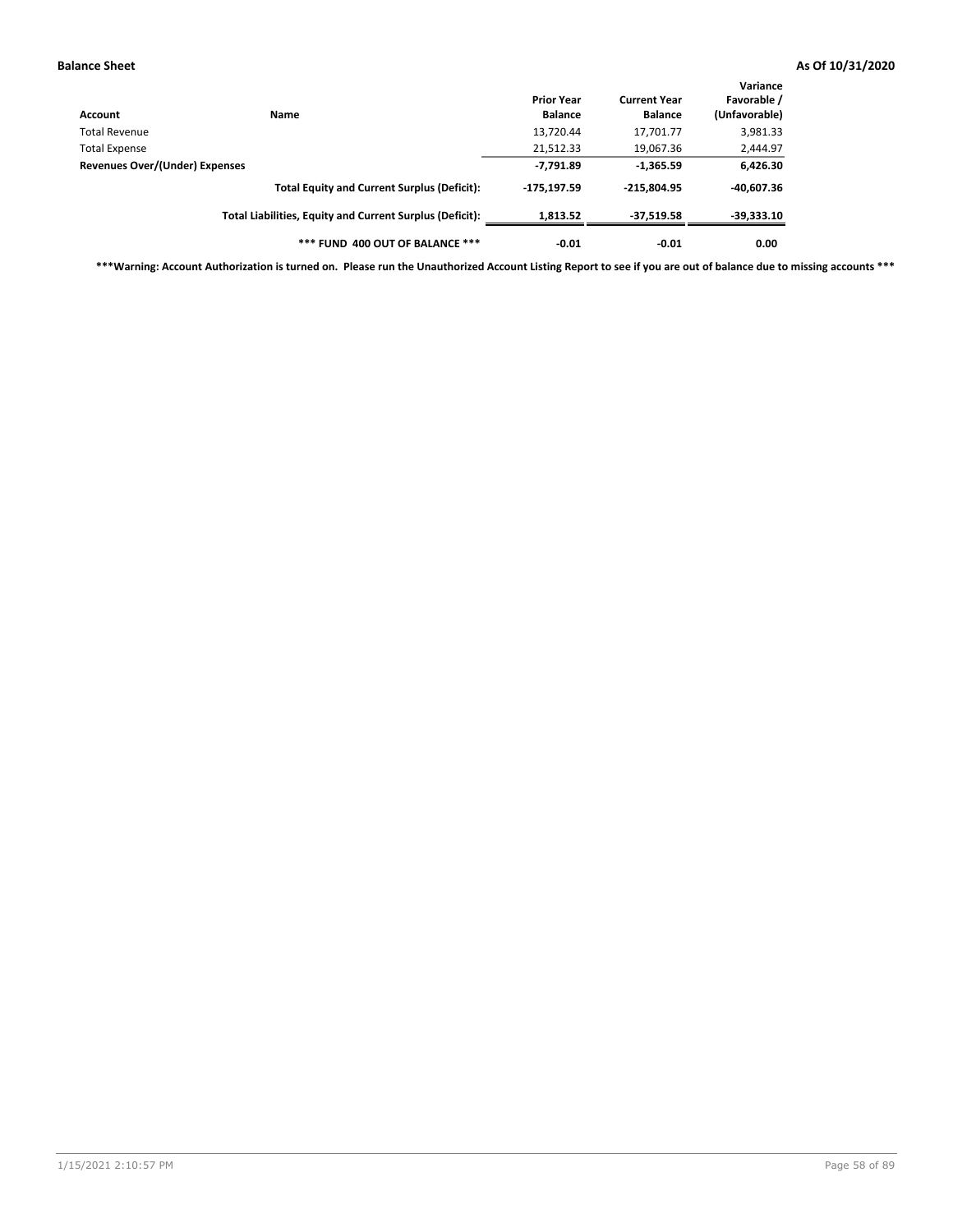|                                                    |                                                                 | <b>Prior Year</b>  | <b>Current Year</b> | Variance<br>Favorable / |
|----------------------------------------------------|-----------------------------------------------------------------|--------------------|---------------------|-------------------------|
| <b>Account</b>                                     | Name                                                            | <b>Balance</b>     | <b>Balance</b>      | (Unfavorable)           |
| <b>Fund: 500 - SANITATION FUND</b>                 |                                                                 |                    |                     |                         |
| Assets                                             |                                                                 |                    |                     |                         |
| 500-2-000000-10000-0000                            | <b>CURRENT ASSETS / CASH</b>                                    | 2,089,865.09       | 1,474,756.13        | $-615,108.96$           |
| 500-2-000000-13000-0000                            | <b>CUSTOMER ACCTS RECEIVABLE</b>                                | 142,722.97         | 339,467.47          | 196,744.50              |
| 500-2-000000-13001-0000                            | NON CURRENT CUSTOMER ACCTS RECEIVAE                             | 73,128.21          | 81,720.76           | 8,592.55                |
| 500-2-000000-13002-0000                            | ALLOW FOR UNCOLLECT REC                                         | 37,475.14          | $-86,913.13$        | $-124,388.27$           |
| 500-2-000000-13003-0000                            | UNBILLED YEAR-END ACCRUAL                                       | 418,902.98         | 418,902.98          | 0.00                    |
| 500-2-000000-13201-0000                            | MISC ACCTS RECEIVABLE                                           | 0.00               | 0.00                | 0.00                    |
| 500-2-000000-17501-0000                            | <b>EMPLOYEE CONTRIBUTIONS</b>                                   | 17,817.00          | 17,817.00           | 0.00                    |
| 500-2-000000-17504-0000                            | <b>INVESTMENT RETURN</b>                                        | 57,432.00          | 57,432.00           | 0.00                    |
| 500-2-000000-17508-0000                            | <b>EXPERIENCE DIFFERENCE- OUTFLOW</b>                           | 2,889.00           | 2,889.00            | 0.00                    |
| 500-2-000000-17509-0000                            | <b>EXPERIENCE DIFFERENCE - INFLOW</b>                           | $-3,422.00$        | $-3,422.00$         | 0.00                    |
| 500-2-000000-17520-0000                            | <b>ASSUMPTION CHANGES</b>                                       | 0.00               | 0.00                | 0.00                    |
|                                                    | <b>Total Assets:</b>                                            | 2,836,810.39       | 2,302,650.21        | $-534,160.18$           |
|                                                    |                                                                 |                    |                     |                         |
| Liability                                          |                                                                 |                    |                     |                         |
| 500-2-000000-20101-0000                            | <b>ACCOUNTS PAYABLE</b>                                         | 51.92              | 33.34               | 18.58                   |
| 500-2-000000-20102-0000                            | <b>CREDIT CARD PAYABLE</b>                                      | 0.00               | 0.00                | 0.00                    |
| 500-2-000000-20103-0000                            | ACCRUED ACCOUNTS PAYABLE                                        | 0.00               | 0.00                | 0.00                    |
| 500-2-000000-20125-0000                            | SALES TAX PAYABLE / IN THE CITY                                 | 29,393.09          | 27,679.10           | 1,713.99                |
| 500-2-000000-20126-0000                            | SALES TAX PAYABLE / OUT OF CITY                                 | 0.00               | 0.00                | 0.00                    |
| 500-2-000000-20133-0000                            | <b>GARBAGE CLEARING</b>                                         | 0.00               | 0.00                | 0.00                    |
| 500-2-000000-20135-0000                            | <b>GARBAGE CLEARING / BAD DEBT EXPENS</b>                       | 90,620.08          | 180,810.93          | $-90,190.85$            |
| 500-2-000000-20160-0000                            | UNAPPLIED CREDIT                                                | 0.00               | 0.00                | 0.00                    |
| 500-2-000000-20201-0000                            | <b>DEFERRED REVENUE</b>                                         | 0.00               | 0.00                | 0.00                    |
| 500-2-000000-21001-0000                            | <b>GENERAL FUND / GENERAL FUND</b>                              | 0.00               | 0.00                | 0.00                    |
| 500-2-000000-22001-0000                            | <b>SALARIES PAYABLE</b>                                         | 4,509.88           | 4,509.88            | 0.00                    |
| 500-2-000000-22002-0000                            | <b>VACATION/SICK PAYABLE</b><br><b>CUSTOMER DEPOSITS</b>        | 6,856.51           | 6,856.51            | 0.00<br>22,395.65       |
| 500-2-000000-24002-0000                            | <b>BILLED DEPOSITS SUSPENSE</b>                                 | 269,265.03<br>0.00 | 246,869.38<br>0.00  | 0.00                    |
| 500-2-000000-24007-0000                            |                                                                 |                    |                     |                         |
| 500-2-000000-26001-0000                            | <b>COMPENSATED ABSENCES PAY</b>                                 | 7,315.63           | 7,315.63            | 0.00                    |
| 500-2-000000-29300-0000                            | <b>ENCUMBRANCE SUMMARY</b>                                      | 0.00               | 0.00                | 0.00                    |
| 500-2-000000-29400-0100<br>500-2-000000-29999-0000 | RESERVED ACCOUNT / ENCUMBRANCES<br><b>NET PENSION LIABILITY</b> | 0.00<br>128,669.00 | 0.00<br>128,669.00  | 0.00<br>0.00            |
|                                                    |                                                                 |                    |                     |                         |
|                                                    | <b>Total Liability:</b>                                         | 536,681.14         | 602,743.77          | -66,062.63              |
| Equity                                             |                                                                 |                    |                     |                         |
| 500-2-000000-39000-0000                            | UNRESERVED-FUND BALANCE                                         | 0.00               | 0.00                | 0.00                    |
| 500-2-000000-39100-0000                            | UNRESERVED-RET. EARNINGS                                        | 1,899,147.78       | 1,394,477.22        | -504,670.56             |
| 500-2-000000-39500-0000                            | NET POSITION - PENSION                                          | $-44.00$           | $-44.00$            | 0.00                    |
|                                                    | <b>Total Beginning Equity:</b>                                  | 1,899,103.78       | 1,394,433.22        | -504,670.56             |
| <b>Total Revenue</b>                               |                                                                 | 457,661.92         | 404,112.36          | -53,549.56              |
| <b>Total Expense</b>                               |                                                                 | 56,636.45          | 98,639.14           | -42,002.69              |
| <b>Revenues Over/(Under) Expenses</b>              |                                                                 | 401,025.47         | 305,473.22          | -95,552.25              |
|                                                    | <b>Total Equity and Current Surplus (Deficit):</b>              | 2,300,129.25       | 1,699,906.44        | $-600,222.81$           |
|                                                    | Total Liabilities, Equity and Current Surplus (Deficit):        | 2,836,810.39       | 2,302,650.21        | -534,160.18             |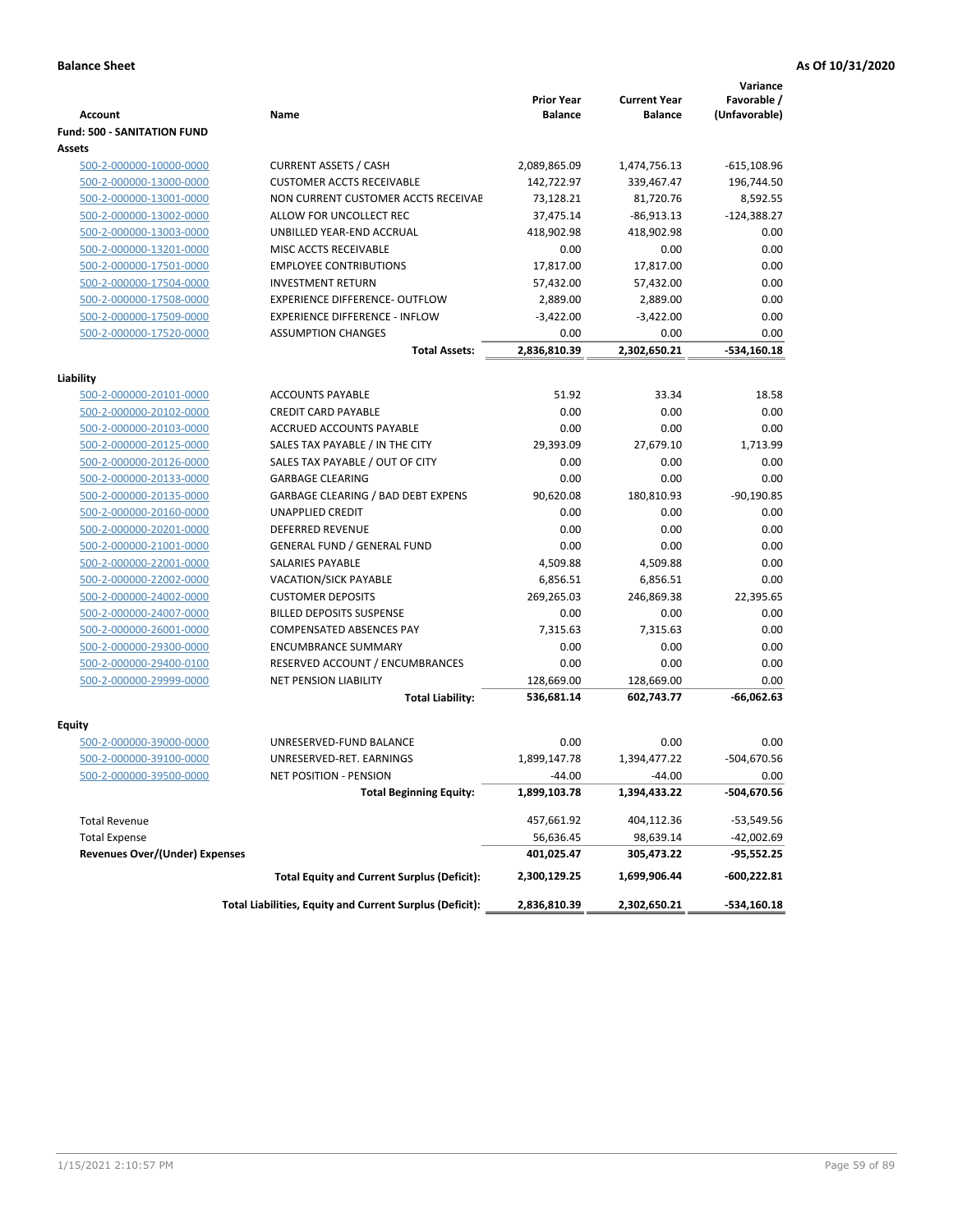| Account                                             | Name                                                     | <b>Prior Year</b><br><b>Balance</b> | <b>Current Year</b><br><b>Balance</b> | Variance<br>Favorable /<br>(Unfavorable) |
|-----------------------------------------------------|----------------------------------------------------------|-------------------------------------|---------------------------------------|------------------------------------------|
| Fund: 561 - REGINAL HOUSEHOLD HAZARDOUS WASTE GRANT |                                                          |                                     |                                       |                                          |
| <b>Assets</b>                                       |                                                          |                                     |                                       |                                          |
| 561-2-000000-10000-0000                             | <b>CURRENT ASSETS / CASH</b>                             | 0.00                                | 0.00                                  | 0.00                                     |
| 561-2-000000-13201-0000                             | MISC ACCTS RECEIVABLE                                    | 0.00                                | 0.00                                  | 0.00                                     |
| 561-2-000000-13205-0000                             | <b>INTEREST RECEIVABLE</b>                               | 0.00                                | 0.00                                  | 0.00                                     |
|                                                     | <b>Total Assets:</b>                                     | 0.00                                | 0.00                                  | 0.00                                     |
| Liability                                           |                                                          |                                     |                                       |                                          |
| 561-2-000000-20101-0000                             | <b>ACCOUNTS PAYABLE</b>                                  | 0.00                                | 0.00                                  | 0.00                                     |
| 561-2-000000-20102-0000                             | <b>CREDIT CARD PAYABLE</b>                               | 0.00                                | 0.00                                  | 0.00                                     |
| 561-2-000000-20103-0000                             | <b>ACCRUED ACCOUNTS PAYABLE</b>                          | 0.00                                | 0.00                                  | 0.00                                     |
| 561-2-000000-21140-0000                             | DUE TO / SANITATION FUND                                 | 0.00                                | 0.00                                  | 0.00                                     |
| 561-2-000000-29300-0000                             | <b>ENCUMBRANCE SUMMARY</b>                               | 0.00                                | 0.00                                  | 0.00                                     |
| 561-2-000000-29400-0100                             | RESERVED ACCOUNT / ENCUMBRANCES                          | 0.00                                | 0.00                                  | 0.00                                     |
|                                                     | <b>Total Liability:</b>                                  | 0.00                                | 0.00                                  | 0.00                                     |
| <b>Equity</b>                                       |                                                          |                                     |                                       |                                          |
| 561-2-000000-39100-0000                             | UNRESERVED-RET. EARNINGS                                 | 0.00                                | 0.00                                  | 0.00                                     |
|                                                     | <b>Total Beginning Equity:</b>                           | 0.00                                | 0.00                                  | 0.00                                     |
| <b>Total Revenue</b>                                |                                                          | 0.00                                | 0.00                                  | 0.00                                     |
| <b>Total Expense</b>                                |                                                          | 0.00                                | 0.00                                  | 0.00                                     |
| <b>Revenues Over/(Under) Expenses</b>               |                                                          | 0.00                                | 0.00                                  | 0.00                                     |
|                                                     | <b>Total Equity and Current Surplus (Deficit):</b>       | 0.00                                | 0.00                                  | 0.00                                     |
|                                                     | Total Liabilities, Equity and Current Surplus (Deficit): | 0.00                                | 0.00                                  | 0.00                                     |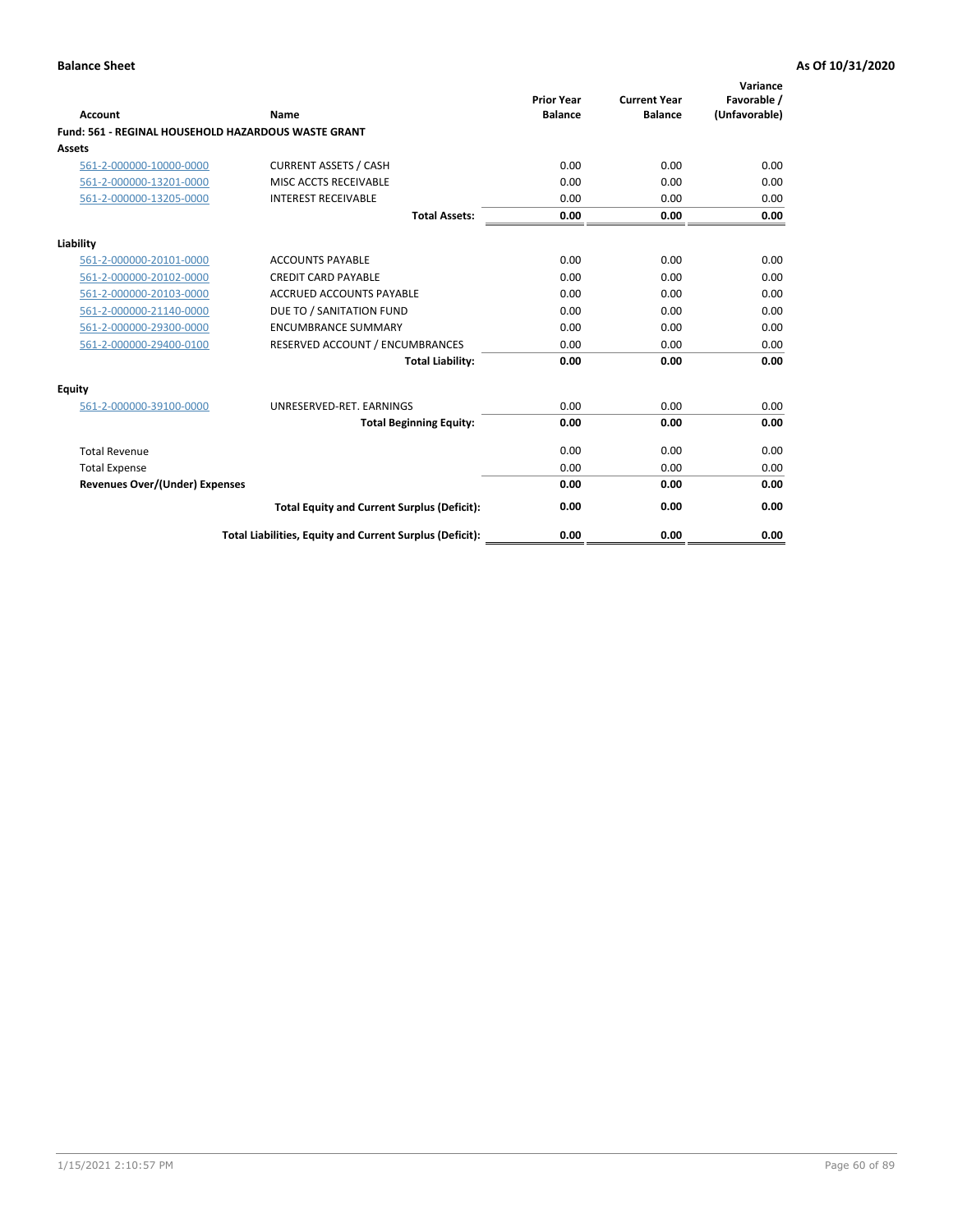| <b>Prior Year</b><br>Favorable /<br><b>Current Year</b><br>Name<br><b>Balance</b><br>(Unfavorable)<br><b>Account</b><br><b>Balance</b><br>Fund: 601 - CENTRAL SERVICE FUND<br><b>Assets</b><br>601-2-000000-10000-0000<br><b>CURRENT ASSETS / CASH</b><br>$-272,944.78$<br>$-510,085.51$<br>$-237,140.73$<br>601-2-000000-13201-0000<br>MISC ACCTS RECEIVABLE<br>0.00<br>0.00<br>0.00<br>NON-CURRENT ASSETS / PREPAYMENTS<br>0.00<br>0.00<br>0.00<br>601-2-000000-13203-0000<br>0.00<br>0.00<br>601-2-000000-13204-0000<br>PREPAYMENTS / INSURANCE PREPAYMENT<br>0.00<br>0.00<br>0.00<br><b>INTEREST RECEIVABLE</b><br>0.00<br>601-2-000000-13205-0000<br>0.00<br>0.00<br>601-2-000000-15001-0000<br><b>INVENTORIES / POSTAGE</b><br>0.00<br>601-2-000000-15101-0000<br><b>FACILITIES MAINT STOCK INVENTORIES</b><br>27,353.85<br>28,460.94<br>1,107.09<br>380,573.21<br>60,326.39<br>601-2-000000-15201-0000<br><b>INVENTORIES / GARAGE</b><br>440,899.60<br>601-2-000000-16001-0000<br>FIXED ASSETS / LAND<br>0.00<br>0.00<br>0.00<br>FIXED ASSETS / IMPROVMENTS-NON BUILDI<br>0.00<br>0.00<br>0.00<br>601-2-000000-16002-0000<br>601-2-000000-16003-0000<br>ACCUM DEPR / IMPROVEMENTS-NON BUILI<br>0.00<br>0.00<br>0.00<br>601-2-000000-16004-0000<br>FIXED ASSETS / BUILDINGS<br>100,832.00<br>100,832.00<br>0.00<br><b>ACCUM DEPR / BUILDINGS</b><br>0.00<br>601-2-000000-16005-0000<br>$-100,832.00$<br>$-100,832.00$<br>0.00<br>601-2-000000-16201-0000<br>FIXED ASSETS / MACHINERY AND EQUIPMEN<br>157,057.00<br>157,057.00<br>0.00<br>ACCUM DEPR / MACHINERY AND EQUIPMEI<br>$-157,057.01$<br>$-157,057.01$<br>601-2-000000-16202-0000<br>0.00<br>601-2-000000-17501-0000<br><b>EMPLOYEE CONTRIBUTIONS</b><br>35,634.00<br>35,634.00<br>601-2-000000-17504-0000<br><b>INVESTMENT RETURN</b><br>114,864.00<br>0.00<br>114,864.00<br>0.00<br>601-2-000000-17508-0000<br><b>EXPERIENCE DIFFERENCE- OUTFLOW</b><br>5,779.00<br>5,779.00<br>0.00<br>601-2-000000-17509-0000<br><b>EXPERIENCE DIFFERENCE - INFLOW</b><br>$-6,844.00$<br>$-6,844.00$<br>601-2-000000-17520-0000<br><b>ASSUMPTION CHANGES</b><br>0.00<br>0.00<br>0.00<br>$-175,707.25$<br>284,415.27<br>108,708.02<br><b>Total Assets:</b><br>Liability<br><b>ACCOUNTS PAYABLE</b><br>0.00<br>0.00<br>0.00<br>601-2-000000-20101-0000<br>0.00<br>0.00<br>0.00<br>601-2-000000-20102-0000<br><b>CREDIT CARD PAYABLE</b><br>0.00<br>0.00<br>0.00<br>601-2-000000-20103-0000<br>ACCRUED ACCOUNTS PAYABLE<br>0.00<br>0.00<br><b>DRINK SUPPLY</b><br>0.00<br>601-2-000000-20115-0000<br>0.00<br>0.00<br>601-2-000000-20141-0000<br><b>TELEPHONE CLEARING</b><br>0.00<br>0.00<br>601-2-000000-20148-0000<br>FLEET FUEL CLEARING<br>0.00<br>0.00<br>FLEET MAINTENANCE CLEARING<br>84.03<br>0.00<br>601-2-000000-20149-0000<br>84.03<br>0.00<br>601-2-000000-20201-0000<br><b>DEFERRED REVENUE</b><br>0.00<br>0.00<br>0.00<br>0.00<br><b>GENERAL FUND / GENERAL FUND</b><br>0.00<br>601-2-000000-21001-0000<br>601-2-000000-21101-0000<br>ENTERPRISE / WTR/WWTR UTILITY FUND<br>0.00<br>0.00<br>0.00<br>601-2-000000-22001-0000<br><b>SALARIES PAYABLE</b><br>16,767.22<br>16,767.22<br>0.00<br>0.00<br>601-2-000000-22002-0000<br>VACATION/SICK PAYABLE<br>40,462.16<br>40,462.16<br>0.00<br>601-2-000000-24011-0000<br><b>CIVIC CENTER DEPOSITS</b><br>0.00<br>0.00<br>0.00<br>0.00<br>0.00<br>601-2-000000-24012-0000<br><b>AUDITORIUM DEPOSITS</b><br>63,004.08<br>63,004.08<br>0.00<br>601-2-000000-26001-0000<br>COMPENSATED ABSENCES PAY<br>601-2-000000-27001-0000<br>0.00<br>CONTRIBUTED CAPITAL<br>0.00<br>0.00<br>0.00<br>0.00<br>0.00<br>601-2-000000-29300-0000<br><b>ENCUMBRANCE SUMMARY</b><br>0.00<br>0.00<br>601-2-000000-29400-0100<br>RESERVED ACCOUNT / ENCUMBRANCES<br>0.00<br>601-2-000000-29999-0000<br>NET PENSION LIABILITY<br>257,339.00<br>257,339.00<br>0.00<br><b>Total Liability:</b><br>377,656.49<br>377,656.49<br>0.00<br>Equity<br>UNRESERVED-FUND BALANCE<br>0.00<br>0.00<br>0.00<br>601-2-000000-39000-0000<br>$-71,678.35$<br>$-281,449.01$<br>$-209,770.66$<br>601-2-000000-39100-0000<br>UNRESERVED-RET. EARNINGS<br>$-175.00$<br>NET POSITION - PENSION<br>$-175.00$<br>0.00<br>601-2-000000-39500-0000<br>$-209,770.66$<br>$-71,853.35$<br>-281,624.01<br><b>Total Beginning Equity:</b> |  |  | Variance |
|--------------------------------------------------------------------------------------------------------------------------------------------------------------------------------------------------------------------------------------------------------------------------------------------------------------------------------------------------------------------------------------------------------------------------------------------------------------------------------------------------------------------------------------------------------------------------------------------------------------------------------------------------------------------------------------------------------------------------------------------------------------------------------------------------------------------------------------------------------------------------------------------------------------------------------------------------------------------------------------------------------------------------------------------------------------------------------------------------------------------------------------------------------------------------------------------------------------------------------------------------------------------------------------------------------------------------------------------------------------------------------------------------------------------------------------------------------------------------------------------------------------------------------------------------------------------------------------------------------------------------------------------------------------------------------------------------------------------------------------------------------------------------------------------------------------------------------------------------------------------------------------------------------------------------------------------------------------------------------------------------------------------------------------------------------------------------------------------------------------------------------------------------------------------------------------------------------------------------------------------------------------------------------------------------------------------------------------------------------------------------------------------------------------------------------------------------------------------------------------------------------------------------------------------------------------------------------------------------------------------------------------------------------------------------------------------------------------------------------------------------------------------------------------------------------------------------------------------------------------------------------------------------------------------------------------------------------------------------------------------------------------------------------------------------------------------------------------------------------------------------------------------------------------------------------------------------------------------------------------------------------------------------------------------------------------------------------------------------------------------------------------------------------------------------------------------------------------------------------------------------------------------------------------------------------------------------------------------------------------------------------------------------------------------------------------------------------------------------------------------------------------------------------------------------------------------------------------------------------------------------------------------------------------------------------------------------------------------------------------------------------------------------------------------------------------------------------------------------------------------------------------------------------------------------------------------------------------------------------------------------------------------------------------------|--|--|----------|
|                                                                                                                                                                                                                                                                                                                                                                                                                                                                                                                                                                                                                                                                                                                                                                                                                                                                                                                                                                                                                                                                                                                                                                                                                                                                                                                                                                                                                                                                                                                                                                                                                                                                                                                                                                                                                                                                                                                                                                                                                                                                                                                                                                                                                                                                                                                                                                                                                                                                                                                                                                                                                                                                                                                                                                                                                                                                                                                                                                                                                                                                                                                                                                                                                                                                                                                                                                                                                                                                                                                                                                                                                                                                                                                                                                                                                                                                                                                                                                                                                                                                                                                                                                                                                                                                                            |  |  |          |
|                                                                                                                                                                                                                                                                                                                                                                                                                                                                                                                                                                                                                                                                                                                                                                                                                                                                                                                                                                                                                                                                                                                                                                                                                                                                                                                                                                                                                                                                                                                                                                                                                                                                                                                                                                                                                                                                                                                                                                                                                                                                                                                                                                                                                                                                                                                                                                                                                                                                                                                                                                                                                                                                                                                                                                                                                                                                                                                                                                                                                                                                                                                                                                                                                                                                                                                                                                                                                                                                                                                                                                                                                                                                                                                                                                                                                                                                                                                                                                                                                                                                                                                                                                                                                                                                                            |  |  |          |
|                                                                                                                                                                                                                                                                                                                                                                                                                                                                                                                                                                                                                                                                                                                                                                                                                                                                                                                                                                                                                                                                                                                                                                                                                                                                                                                                                                                                                                                                                                                                                                                                                                                                                                                                                                                                                                                                                                                                                                                                                                                                                                                                                                                                                                                                                                                                                                                                                                                                                                                                                                                                                                                                                                                                                                                                                                                                                                                                                                                                                                                                                                                                                                                                                                                                                                                                                                                                                                                                                                                                                                                                                                                                                                                                                                                                                                                                                                                                                                                                                                                                                                                                                                                                                                                                                            |  |  |          |
|                                                                                                                                                                                                                                                                                                                                                                                                                                                                                                                                                                                                                                                                                                                                                                                                                                                                                                                                                                                                                                                                                                                                                                                                                                                                                                                                                                                                                                                                                                                                                                                                                                                                                                                                                                                                                                                                                                                                                                                                                                                                                                                                                                                                                                                                                                                                                                                                                                                                                                                                                                                                                                                                                                                                                                                                                                                                                                                                                                                                                                                                                                                                                                                                                                                                                                                                                                                                                                                                                                                                                                                                                                                                                                                                                                                                                                                                                                                                                                                                                                                                                                                                                                                                                                                                                            |  |  |          |
|                                                                                                                                                                                                                                                                                                                                                                                                                                                                                                                                                                                                                                                                                                                                                                                                                                                                                                                                                                                                                                                                                                                                                                                                                                                                                                                                                                                                                                                                                                                                                                                                                                                                                                                                                                                                                                                                                                                                                                                                                                                                                                                                                                                                                                                                                                                                                                                                                                                                                                                                                                                                                                                                                                                                                                                                                                                                                                                                                                                                                                                                                                                                                                                                                                                                                                                                                                                                                                                                                                                                                                                                                                                                                                                                                                                                                                                                                                                                                                                                                                                                                                                                                                                                                                                                                            |  |  |          |
|                                                                                                                                                                                                                                                                                                                                                                                                                                                                                                                                                                                                                                                                                                                                                                                                                                                                                                                                                                                                                                                                                                                                                                                                                                                                                                                                                                                                                                                                                                                                                                                                                                                                                                                                                                                                                                                                                                                                                                                                                                                                                                                                                                                                                                                                                                                                                                                                                                                                                                                                                                                                                                                                                                                                                                                                                                                                                                                                                                                                                                                                                                                                                                                                                                                                                                                                                                                                                                                                                                                                                                                                                                                                                                                                                                                                                                                                                                                                                                                                                                                                                                                                                                                                                                                                                            |  |  |          |
|                                                                                                                                                                                                                                                                                                                                                                                                                                                                                                                                                                                                                                                                                                                                                                                                                                                                                                                                                                                                                                                                                                                                                                                                                                                                                                                                                                                                                                                                                                                                                                                                                                                                                                                                                                                                                                                                                                                                                                                                                                                                                                                                                                                                                                                                                                                                                                                                                                                                                                                                                                                                                                                                                                                                                                                                                                                                                                                                                                                                                                                                                                                                                                                                                                                                                                                                                                                                                                                                                                                                                                                                                                                                                                                                                                                                                                                                                                                                                                                                                                                                                                                                                                                                                                                                                            |  |  |          |
|                                                                                                                                                                                                                                                                                                                                                                                                                                                                                                                                                                                                                                                                                                                                                                                                                                                                                                                                                                                                                                                                                                                                                                                                                                                                                                                                                                                                                                                                                                                                                                                                                                                                                                                                                                                                                                                                                                                                                                                                                                                                                                                                                                                                                                                                                                                                                                                                                                                                                                                                                                                                                                                                                                                                                                                                                                                                                                                                                                                                                                                                                                                                                                                                                                                                                                                                                                                                                                                                                                                                                                                                                                                                                                                                                                                                                                                                                                                                                                                                                                                                                                                                                                                                                                                                                            |  |  |          |
|                                                                                                                                                                                                                                                                                                                                                                                                                                                                                                                                                                                                                                                                                                                                                                                                                                                                                                                                                                                                                                                                                                                                                                                                                                                                                                                                                                                                                                                                                                                                                                                                                                                                                                                                                                                                                                                                                                                                                                                                                                                                                                                                                                                                                                                                                                                                                                                                                                                                                                                                                                                                                                                                                                                                                                                                                                                                                                                                                                                                                                                                                                                                                                                                                                                                                                                                                                                                                                                                                                                                                                                                                                                                                                                                                                                                                                                                                                                                                                                                                                                                                                                                                                                                                                                                                            |  |  |          |
|                                                                                                                                                                                                                                                                                                                                                                                                                                                                                                                                                                                                                                                                                                                                                                                                                                                                                                                                                                                                                                                                                                                                                                                                                                                                                                                                                                                                                                                                                                                                                                                                                                                                                                                                                                                                                                                                                                                                                                                                                                                                                                                                                                                                                                                                                                                                                                                                                                                                                                                                                                                                                                                                                                                                                                                                                                                                                                                                                                                                                                                                                                                                                                                                                                                                                                                                                                                                                                                                                                                                                                                                                                                                                                                                                                                                                                                                                                                                                                                                                                                                                                                                                                                                                                                                                            |  |  |          |
|                                                                                                                                                                                                                                                                                                                                                                                                                                                                                                                                                                                                                                                                                                                                                                                                                                                                                                                                                                                                                                                                                                                                                                                                                                                                                                                                                                                                                                                                                                                                                                                                                                                                                                                                                                                                                                                                                                                                                                                                                                                                                                                                                                                                                                                                                                                                                                                                                                                                                                                                                                                                                                                                                                                                                                                                                                                                                                                                                                                                                                                                                                                                                                                                                                                                                                                                                                                                                                                                                                                                                                                                                                                                                                                                                                                                                                                                                                                                                                                                                                                                                                                                                                                                                                                                                            |  |  |          |
|                                                                                                                                                                                                                                                                                                                                                                                                                                                                                                                                                                                                                                                                                                                                                                                                                                                                                                                                                                                                                                                                                                                                                                                                                                                                                                                                                                                                                                                                                                                                                                                                                                                                                                                                                                                                                                                                                                                                                                                                                                                                                                                                                                                                                                                                                                                                                                                                                                                                                                                                                                                                                                                                                                                                                                                                                                                                                                                                                                                                                                                                                                                                                                                                                                                                                                                                                                                                                                                                                                                                                                                                                                                                                                                                                                                                                                                                                                                                                                                                                                                                                                                                                                                                                                                                                            |  |  |          |
|                                                                                                                                                                                                                                                                                                                                                                                                                                                                                                                                                                                                                                                                                                                                                                                                                                                                                                                                                                                                                                                                                                                                                                                                                                                                                                                                                                                                                                                                                                                                                                                                                                                                                                                                                                                                                                                                                                                                                                                                                                                                                                                                                                                                                                                                                                                                                                                                                                                                                                                                                                                                                                                                                                                                                                                                                                                                                                                                                                                                                                                                                                                                                                                                                                                                                                                                                                                                                                                                                                                                                                                                                                                                                                                                                                                                                                                                                                                                                                                                                                                                                                                                                                                                                                                                                            |  |  |          |
|                                                                                                                                                                                                                                                                                                                                                                                                                                                                                                                                                                                                                                                                                                                                                                                                                                                                                                                                                                                                                                                                                                                                                                                                                                                                                                                                                                                                                                                                                                                                                                                                                                                                                                                                                                                                                                                                                                                                                                                                                                                                                                                                                                                                                                                                                                                                                                                                                                                                                                                                                                                                                                                                                                                                                                                                                                                                                                                                                                                                                                                                                                                                                                                                                                                                                                                                                                                                                                                                                                                                                                                                                                                                                                                                                                                                                                                                                                                                                                                                                                                                                                                                                                                                                                                                                            |  |  |          |
|                                                                                                                                                                                                                                                                                                                                                                                                                                                                                                                                                                                                                                                                                                                                                                                                                                                                                                                                                                                                                                                                                                                                                                                                                                                                                                                                                                                                                                                                                                                                                                                                                                                                                                                                                                                                                                                                                                                                                                                                                                                                                                                                                                                                                                                                                                                                                                                                                                                                                                                                                                                                                                                                                                                                                                                                                                                                                                                                                                                                                                                                                                                                                                                                                                                                                                                                                                                                                                                                                                                                                                                                                                                                                                                                                                                                                                                                                                                                                                                                                                                                                                                                                                                                                                                                                            |  |  |          |
|                                                                                                                                                                                                                                                                                                                                                                                                                                                                                                                                                                                                                                                                                                                                                                                                                                                                                                                                                                                                                                                                                                                                                                                                                                                                                                                                                                                                                                                                                                                                                                                                                                                                                                                                                                                                                                                                                                                                                                                                                                                                                                                                                                                                                                                                                                                                                                                                                                                                                                                                                                                                                                                                                                                                                                                                                                                                                                                                                                                                                                                                                                                                                                                                                                                                                                                                                                                                                                                                                                                                                                                                                                                                                                                                                                                                                                                                                                                                                                                                                                                                                                                                                                                                                                                                                            |  |  |          |
|                                                                                                                                                                                                                                                                                                                                                                                                                                                                                                                                                                                                                                                                                                                                                                                                                                                                                                                                                                                                                                                                                                                                                                                                                                                                                                                                                                                                                                                                                                                                                                                                                                                                                                                                                                                                                                                                                                                                                                                                                                                                                                                                                                                                                                                                                                                                                                                                                                                                                                                                                                                                                                                                                                                                                                                                                                                                                                                                                                                                                                                                                                                                                                                                                                                                                                                                                                                                                                                                                                                                                                                                                                                                                                                                                                                                                                                                                                                                                                                                                                                                                                                                                                                                                                                                                            |  |  |          |
|                                                                                                                                                                                                                                                                                                                                                                                                                                                                                                                                                                                                                                                                                                                                                                                                                                                                                                                                                                                                                                                                                                                                                                                                                                                                                                                                                                                                                                                                                                                                                                                                                                                                                                                                                                                                                                                                                                                                                                                                                                                                                                                                                                                                                                                                                                                                                                                                                                                                                                                                                                                                                                                                                                                                                                                                                                                                                                                                                                                                                                                                                                                                                                                                                                                                                                                                                                                                                                                                                                                                                                                                                                                                                                                                                                                                                                                                                                                                                                                                                                                                                                                                                                                                                                                                                            |  |  |          |
|                                                                                                                                                                                                                                                                                                                                                                                                                                                                                                                                                                                                                                                                                                                                                                                                                                                                                                                                                                                                                                                                                                                                                                                                                                                                                                                                                                                                                                                                                                                                                                                                                                                                                                                                                                                                                                                                                                                                                                                                                                                                                                                                                                                                                                                                                                                                                                                                                                                                                                                                                                                                                                                                                                                                                                                                                                                                                                                                                                                                                                                                                                                                                                                                                                                                                                                                                                                                                                                                                                                                                                                                                                                                                                                                                                                                                                                                                                                                                                                                                                                                                                                                                                                                                                                                                            |  |  |          |
|                                                                                                                                                                                                                                                                                                                                                                                                                                                                                                                                                                                                                                                                                                                                                                                                                                                                                                                                                                                                                                                                                                                                                                                                                                                                                                                                                                                                                                                                                                                                                                                                                                                                                                                                                                                                                                                                                                                                                                                                                                                                                                                                                                                                                                                                                                                                                                                                                                                                                                                                                                                                                                                                                                                                                                                                                                                                                                                                                                                                                                                                                                                                                                                                                                                                                                                                                                                                                                                                                                                                                                                                                                                                                                                                                                                                                                                                                                                                                                                                                                                                                                                                                                                                                                                                                            |  |  |          |
|                                                                                                                                                                                                                                                                                                                                                                                                                                                                                                                                                                                                                                                                                                                                                                                                                                                                                                                                                                                                                                                                                                                                                                                                                                                                                                                                                                                                                                                                                                                                                                                                                                                                                                                                                                                                                                                                                                                                                                                                                                                                                                                                                                                                                                                                                                                                                                                                                                                                                                                                                                                                                                                                                                                                                                                                                                                                                                                                                                                                                                                                                                                                                                                                                                                                                                                                                                                                                                                                                                                                                                                                                                                                                                                                                                                                                                                                                                                                                                                                                                                                                                                                                                                                                                                                                            |  |  |          |
|                                                                                                                                                                                                                                                                                                                                                                                                                                                                                                                                                                                                                                                                                                                                                                                                                                                                                                                                                                                                                                                                                                                                                                                                                                                                                                                                                                                                                                                                                                                                                                                                                                                                                                                                                                                                                                                                                                                                                                                                                                                                                                                                                                                                                                                                                                                                                                                                                                                                                                                                                                                                                                                                                                                                                                                                                                                                                                                                                                                                                                                                                                                                                                                                                                                                                                                                                                                                                                                                                                                                                                                                                                                                                                                                                                                                                                                                                                                                                                                                                                                                                                                                                                                                                                                                                            |  |  |          |
|                                                                                                                                                                                                                                                                                                                                                                                                                                                                                                                                                                                                                                                                                                                                                                                                                                                                                                                                                                                                                                                                                                                                                                                                                                                                                                                                                                                                                                                                                                                                                                                                                                                                                                                                                                                                                                                                                                                                                                                                                                                                                                                                                                                                                                                                                                                                                                                                                                                                                                                                                                                                                                                                                                                                                                                                                                                                                                                                                                                                                                                                                                                                                                                                                                                                                                                                                                                                                                                                                                                                                                                                                                                                                                                                                                                                                                                                                                                                                                                                                                                                                                                                                                                                                                                                                            |  |  |          |
|                                                                                                                                                                                                                                                                                                                                                                                                                                                                                                                                                                                                                                                                                                                                                                                                                                                                                                                                                                                                                                                                                                                                                                                                                                                                                                                                                                                                                                                                                                                                                                                                                                                                                                                                                                                                                                                                                                                                                                                                                                                                                                                                                                                                                                                                                                                                                                                                                                                                                                                                                                                                                                                                                                                                                                                                                                                                                                                                                                                                                                                                                                                                                                                                                                                                                                                                                                                                                                                                                                                                                                                                                                                                                                                                                                                                                                                                                                                                                                                                                                                                                                                                                                                                                                                                                            |  |  |          |
|                                                                                                                                                                                                                                                                                                                                                                                                                                                                                                                                                                                                                                                                                                                                                                                                                                                                                                                                                                                                                                                                                                                                                                                                                                                                                                                                                                                                                                                                                                                                                                                                                                                                                                                                                                                                                                                                                                                                                                                                                                                                                                                                                                                                                                                                                                                                                                                                                                                                                                                                                                                                                                                                                                                                                                                                                                                                                                                                                                                                                                                                                                                                                                                                                                                                                                                                                                                                                                                                                                                                                                                                                                                                                                                                                                                                                                                                                                                                                                                                                                                                                                                                                                                                                                                                                            |  |  |          |
|                                                                                                                                                                                                                                                                                                                                                                                                                                                                                                                                                                                                                                                                                                                                                                                                                                                                                                                                                                                                                                                                                                                                                                                                                                                                                                                                                                                                                                                                                                                                                                                                                                                                                                                                                                                                                                                                                                                                                                                                                                                                                                                                                                                                                                                                                                                                                                                                                                                                                                                                                                                                                                                                                                                                                                                                                                                                                                                                                                                                                                                                                                                                                                                                                                                                                                                                                                                                                                                                                                                                                                                                                                                                                                                                                                                                                                                                                                                                                                                                                                                                                                                                                                                                                                                                                            |  |  |          |
|                                                                                                                                                                                                                                                                                                                                                                                                                                                                                                                                                                                                                                                                                                                                                                                                                                                                                                                                                                                                                                                                                                                                                                                                                                                                                                                                                                                                                                                                                                                                                                                                                                                                                                                                                                                                                                                                                                                                                                                                                                                                                                                                                                                                                                                                                                                                                                                                                                                                                                                                                                                                                                                                                                                                                                                                                                                                                                                                                                                                                                                                                                                                                                                                                                                                                                                                                                                                                                                                                                                                                                                                                                                                                                                                                                                                                                                                                                                                                                                                                                                                                                                                                                                                                                                                                            |  |  |          |
|                                                                                                                                                                                                                                                                                                                                                                                                                                                                                                                                                                                                                                                                                                                                                                                                                                                                                                                                                                                                                                                                                                                                                                                                                                                                                                                                                                                                                                                                                                                                                                                                                                                                                                                                                                                                                                                                                                                                                                                                                                                                                                                                                                                                                                                                                                                                                                                                                                                                                                                                                                                                                                                                                                                                                                                                                                                                                                                                                                                                                                                                                                                                                                                                                                                                                                                                                                                                                                                                                                                                                                                                                                                                                                                                                                                                                                                                                                                                                                                                                                                                                                                                                                                                                                                                                            |  |  |          |
|                                                                                                                                                                                                                                                                                                                                                                                                                                                                                                                                                                                                                                                                                                                                                                                                                                                                                                                                                                                                                                                                                                                                                                                                                                                                                                                                                                                                                                                                                                                                                                                                                                                                                                                                                                                                                                                                                                                                                                                                                                                                                                                                                                                                                                                                                                                                                                                                                                                                                                                                                                                                                                                                                                                                                                                                                                                                                                                                                                                                                                                                                                                                                                                                                                                                                                                                                                                                                                                                                                                                                                                                                                                                                                                                                                                                                                                                                                                                                                                                                                                                                                                                                                                                                                                                                            |  |  |          |
|                                                                                                                                                                                                                                                                                                                                                                                                                                                                                                                                                                                                                                                                                                                                                                                                                                                                                                                                                                                                                                                                                                                                                                                                                                                                                                                                                                                                                                                                                                                                                                                                                                                                                                                                                                                                                                                                                                                                                                                                                                                                                                                                                                                                                                                                                                                                                                                                                                                                                                                                                                                                                                                                                                                                                                                                                                                                                                                                                                                                                                                                                                                                                                                                                                                                                                                                                                                                                                                                                                                                                                                                                                                                                                                                                                                                                                                                                                                                                                                                                                                                                                                                                                                                                                                                                            |  |  |          |
|                                                                                                                                                                                                                                                                                                                                                                                                                                                                                                                                                                                                                                                                                                                                                                                                                                                                                                                                                                                                                                                                                                                                                                                                                                                                                                                                                                                                                                                                                                                                                                                                                                                                                                                                                                                                                                                                                                                                                                                                                                                                                                                                                                                                                                                                                                                                                                                                                                                                                                                                                                                                                                                                                                                                                                                                                                                                                                                                                                                                                                                                                                                                                                                                                                                                                                                                                                                                                                                                                                                                                                                                                                                                                                                                                                                                                                                                                                                                                                                                                                                                                                                                                                                                                                                                                            |  |  |          |
|                                                                                                                                                                                                                                                                                                                                                                                                                                                                                                                                                                                                                                                                                                                                                                                                                                                                                                                                                                                                                                                                                                                                                                                                                                                                                                                                                                                                                                                                                                                                                                                                                                                                                                                                                                                                                                                                                                                                                                                                                                                                                                                                                                                                                                                                                                                                                                                                                                                                                                                                                                                                                                                                                                                                                                                                                                                                                                                                                                                                                                                                                                                                                                                                                                                                                                                                                                                                                                                                                                                                                                                                                                                                                                                                                                                                                                                                                                                                                                                                                                                                                                                                                                                                                                                                                            |  |  |          |
|                                                                                                                                                                                                                                                                                                                                                                                                                                                                                                                                                                                                                                                                                                                                                                                                                                                                                                                                                                                                                                                                                                                                                                                                                                                                                                                                                                                                                                                                                                                                                                                                                                                                                                                                                                                                                                                                                                                                                                                                                                                                                                                                                                                                                                                                                                                                                                                                                                                                                                                                                                                                                                                                                                                                                                                                                                                                                                                                                                                                                                                                                                                                                                                                                                                                                                                                                                                                                                                                                                                                                                                                                                                                                                                                                                                                                                                                                                                                                                                                                                                                                                                                                                                                                                                                                            |  |  |          |
|                                                                                                                                                                                                                                                                                                                                                                                                                                                                                                                                                                                                                                                                                                                                                                                                                                                                                                                                                                                                                                                                                                                                                                                                                                                                                                                                                                                                                                                                                                                                                                                                                                                                                                                                                                                                                                                                                                                                                                                                                                                                                                                                                                                                                                                                                                                                                                                                                                                                                                                                                                                                                                                                                                                                                                                                                                                                                                                                                                                                                                                                                                                                                                                                                                                                                                                                                                                                                                                                                                                                                                                                                                                                                                                                                                                                                                                                                                                                                                                                                                                                                                                                                                                                                                                                                            |  |  |          |
|                                                                                                                                                                                                                                                                                                                                                                                                                                                                                                                                                                                                                                                                                                                                                                                                                                                                                                                                                                                                                                                                                                                                                                                                                                                                                                                                                                                                                                                                                                                                                                                                                                                                                                                                                                                                                                                                                                                                                                                                                                                                                                                                                                                                                                                                                                                                                                                                                                                                                                                                                                                                                                                                                                                                                                                                                                                                                                                                                                                                                                                                                                                                                                                                                                                                                                                                                                                                                                                                                                                                                                                                                                                                                                                                                                                                                                                                                                                                                                                                                                                                                                                                                                                                                                                                                            |  |  |          |
|                                                                                                                                                                                                                                                                                                                                                                                                                                                                                                                                                                                                                                                                                                                                                                                                                                                                                                                                                                                                                                                                                                                                                                                                                                                                                                                                                                                                                                                                                                                                                                                                                                                                                                                                                                                                                                                                                                                                                                                                                                                                                                                                                                                                                                                                                                                                                                                                                                                                                                                                                                                                                                                                                                                                                                                                                                                                                                                                                                                                                                                                                                                                                                                                                                                                                                                                                                                                                                                                                                                                                                                                                                                                                                                                                                                                                                                                                                                                                                                                                                                                                                                                                                                                                                                                                            |  |  |          |
|                                                                                                                                                                                                                                                                                                                                                                                                                                                                                                                                                                                                                                                                                                                                                                                                                                                                                                                                                                                                                                                                                                                                                                                                                                                                                                                                                                                                                                                                                                                                                                                                                                                                                                                                                                                                                                                                                                                                                                                                                                                                                                                                                                                                                                                                                                                                                                                                                                                                                                                                                                                                                                                                                                                                                                                                                                                                                                                                                                                                                                                                                                                                                                                                                                                                                                                                                                                                                                                                                                                                                                                                                                                                                                                                                                                                                                                                                                                                                                                                                                                                                                                                                                                                                                                                                            |  |  |          |
|                                                                                                                                                                                                                                                                                                                                                                                                                                                                                                                                                                                                                                                                                                                                                                                                                                                                                                                                                                                                                                                                                                                                                                                                                                                                                                                                                                                                                                                                                                                                                                                                                                                                                                                                                                                                                                                                                                                                                                                                                                                                                                                                                                                                                                                                                                                                                                                                                                                                                                                                                                                                                                                                                                                                                                                                                                                                                                                                                                                                                                                                                                                                                                                                                                                                                                                                                                                                                                                                                                                                                                                                                                                                                                                                                                                                                                                                                                                                                                                                                                                                                                                                                                                                                                                                                            |  |  |          |
|                                                                                                                                                                                                                                                                                                                                                                                                                                                                                                                                                                                                                                                                                                                                                                                                                                                                                                                                                                                                                                                                                                                                                                                                                                                                                                                                                                                                                                                                                                                                                                                                                                                                                                                                                                                                                                                                                                                                                                                                                                                                                                                                                                                                                                                                                                                                                                                                                                                                                                                                                                                                                                                                                                                                                                                                                                                                                                                                                                                                                                                                                                                                                                                                                                                                                                                                                                                                                                                                                                                                                                                                                                                                                                                                                                                                                                                                                                                                                                                                                                                                                                                                                                                                                                                                                            |  |  |          |
|                                                                                                                                                                                                                                                                                                                                                                                                                                                                                                                                                                                                                                                                                                                                                                                                                                                                                                                                                                                                                                                                                                                                                                                                                                                                                                                                                                                                                                                                                                                                                                                                                                                                                                                                                                                                                                                                                                                                                                                                                                                                                                                                                                                                                                                                                                                                                                                                                                                                                                                                                                                                                                                                                                                                                                                                                                                                                                                                                                                                                                                                                                                                                                                                                                                                                                                                                                                                                                                                                                                                                                                                                                                                                                                                                                                                                                                                                                                                                                                                                                                                                                                                                                                                                                                                                            |  |  |          |
|                                                                                                                                                                                                                                                                                                                                                                                                                                                                                                                                                                                                                                                                                                                                                                                                                                                                                                                                                                                                                                                                                                                                                                                                                                                                                                                                                                                                                                                                                                                                                                                                                                                                                                                                                                                                                                                                                                                                                                                                                                                                                                                                                                                                                                                                                                                                                                                                                                                                                                                                                                                                                                                                                                                                                                                                                                                                                                                                                                                                                                                                                                                                                                                                                                                                                                                                                                                                                                                                                                                                                                                                                                                                                                                                                                                                                                                                                                                                                                                                                                                                                                                                                                                                                                                                                            |  |  |          |
|                                                                                                                                                                                                                                                                                                                                                                                                                                                                                                                                                                                                                                                                                                                                                                                                                                                                                                                                                                                                                                                                                                                                                                                                                                                                                                                                                                                                                                                                                                                                                                                                                                                                                                                                                                                                                                                                                                                                                                                                                                                                                                                                                                                                                                                                                                                                                                                                                                                                                                                                                                                                                                                                                                                                                                                                                                                                                                                                                                                                                                                                                                                                                                                                                                                                                                                                                                                                                                                                                                                                                                                                                                                                                                                                                                                                                                                                                                                                                                                                                                                                                                                                                                                                                                                                                            |  |  |          |
|                                                                                                                                                                                                                                                                                                                                                                                                                                                                                                                                                                                                                                                                                                                                                                                                                                                                                                                                                                                                                                                                                                                                                                                                                                                                                                                                                                                                                                                                                                                                                                                                                                                                                                                                                                                                                                                                                                                                                                                                                                                                                                                                                                                                                                                                                                                                                                                                                                                                                                                                                                                                                                                                                                                                                                                                                                                                                                                                                                                                                                                                                                                                                                                                                                                                                                                                                                                                                                                                                                                                                                                                                                                                                                                                                                                                                                                                                                                                                                                                                                                                                                                                                                                                                                                                                            |  |  |          |
|                                                                                                                                                                                                                                                                                                                                                                                                                                                                                                                                                                                                                                                                                                                                                                                                                                                                                                                                                                                                                                                                                                                                                                                                                                                                                                                                                                                                                                                                                                                                                                                                                                                                                                                                                                                                                                                                                                                                                                                                                                                                                                                                                                                                                                                                                                                                                                                                                                                                                                                                                                                                                                                                                                                                                                                                                                                                                                                                                                                                                                                                                                                                                                                                                                                                                                                                                                                                                                                                                                                                                                                                                                                                                                                                                                                                                                                                                                                                                                                                                                                                                                                                                                                                                                                                                            |  |  |          |
|                                                                                                                                                                                                                                                                                                                                                                                                                                                                                                                                                                                                                                                                                                                                                                                                                                                                                                                                                                                                                                                                                                                                                                                                                                                                                                                                                                                                                                                                                                                                                                                                                                                                                                                                                                                                                                                                                                                                                                                                                                                                                                                                                                                                                                                                                                                                                                                                                                                                                                                                                                                                                                                                                                                                                                                                                                                                                                                                                                                                                                                                                                                                                                                                                                                                                                                                                                                                                                                                                                                                                                                                                                                                                                                                                                                                                                                                                                                                                                                                                                                                                                                                                                                                                                                                                            |  |  |          |
|                                                                                                                                                                                                                                                                                                                                                                                                                                                                                                                                                                                                                                                                                                                                                                                                                                                                                                                                                                                                                                                                                                                                                                                                                                                                                                                                                                                                                                                                                                                                                                                                                                                                                                                                                                                                                                                                                                                                                                                                                                                                                                                                                                                                                                                                                                                                                                                                                                                                                                                                                                                                                                                                                                                                                                                                                                                                                                                                                                                                                                                                                                                                                                                                                                                                                                                                                                                                                                                                                                                                                                                                                                                                                                                                                                                                                                                                                                                                                                                                                                                                                                                                                                                                                                                                                            |  |  |          |
|                                                                                                                                                                                                                                                                                                                                                                                                                                                                                                                                                                                                                                                                                                                                                                                                                                                                                                                                                                                                                                                                                                                                                                                                                                                                                                                                                                                                                                                                                                                                                                                                                                                                                                                                                                                                                                                                                                                                                                                                                                                                                                                                                                                                                                                                                                                                                                                                                                                                                                                                                                                                                                                                                                                                                                                                                                                                                                                                                                                                                                                                                                                                                                                                                                                                                                                                                                                                                                                                                                                                                                                                                                                                                                                                                                                                                                                                                                                                                                                                                                                                                                                                                                                                                                                                                            |  |  |          |
|                                                                                                                                                                                                                                                                                                                                                                                                                                                                                                                                                                                                                                                                                                                                                                                                                                                                                                                                                                                                                                                                                                                                                                                                                                                                                                                                                                                                                                                                                                                                                                                                                                                                                                                                                                                                                                                                                                                                                                                                                                                                                                                                                                                                                                                                                                                                                                                                                                                                                                                                                                                                                                                                                                                                                                                                                                                                                                                                                                                                                                                                                                                                                                                                                                                                                                                                                                                                                                                                                                                                                                                                                                                                                                                                                                                                                                                                                                                                                                                                                                                                                                                                                                                                                                                                                            |  |  |          |
|                                                                                                                                                                                                                                                                                                                                                                                                                                                                                                                                                                                                                                                                                                                                                                                                                                                                                                                                                                                                                                                                                                                                                                                                                                                                                                                                                                                                                                                                                                                                                                                                                                                                                                                                                                                                                                                                                                                                                                                                                                                                                                                                                                                                                                                                                                                                                                                                                                                                                                                                                                                                                                                                                                                                                                                                                                                                                                                                                                                                                                                                                                                                                                                                                                                                                                                                                                                                                                                                                                                                                                                                                                                                                                                                                                                                                                                                                                                                                                                                                                                                                                                                                                                                                                                                                            |  |  |          |
|                                                                                                                                                                                                                                                                                                                                                                                                                                                                                                                                                                                                                                                                                                                                                                                                                                                                                                                                                                                                                                                                                                                                                                                                                                                                                                                                                                                                                                                                                                                                                                                                                                                                                                                                                                                                                                                                                                                                                                                                                                                                                                                                                                                                                                                                                                                                                                                                                                                                                                                                                                                                                                                                                                                                                                                                                                                                                                                                                                                                                                                                                                                                                                                                                                                                                                                                                                                                                                                                                                                                                                                                                                                                                                                                                                                                                                                                                                                                                                                                                                                                                                                                                                                                                                                                                            |  |  |          |
|                                                                                                                                                                                                                                                                                                                                                                                                                                                                                                                                                                                                                                                                                                                                                                                                                                                                                                                                                                                                                                                                                                                                                                                                                                                                                                                                                                                                                                                                                                                                                                                                                                                                                                                                                                                                                                                                                                                                                                                                                                                                                                                                                                                                                                                                                                                                                                                                                                                                                                                                                                                                                                                                                                                                                                                                                                                                                                                                                                                                                                                                                                                                                                                                                                                                                                                                                                                                                                                                                                                                                                                                                                                                                                                                                                                                                                                                                                                                                                                                                                                                                                                                                                                                                                                                                            |  |  |          |
|                                                                                                                                                                                                                                                                                                                                                                                                                                                                                                                                                                                                                                                                                                                                                                                                                                                                                                                                                                                                                                                                                                                                                                                                                                                                                                                                                                                                                                                                                                                                                                                                                                                                                                                                                                                                                                                                                                                                                                                                                                                                                                                                                                                                                                                                                                                                                                                                                                                                                                                                                                                                                                                                                                                                                                                                                                                                                                                                                                                                                                                                                                                                                                                                                                                                                                                                                                                                                                                                                                                                                                                                                                                                                                                                                                                                                                                                                                                                                                                                                                                                                                                                                                                                                                                                                            |  |  |          |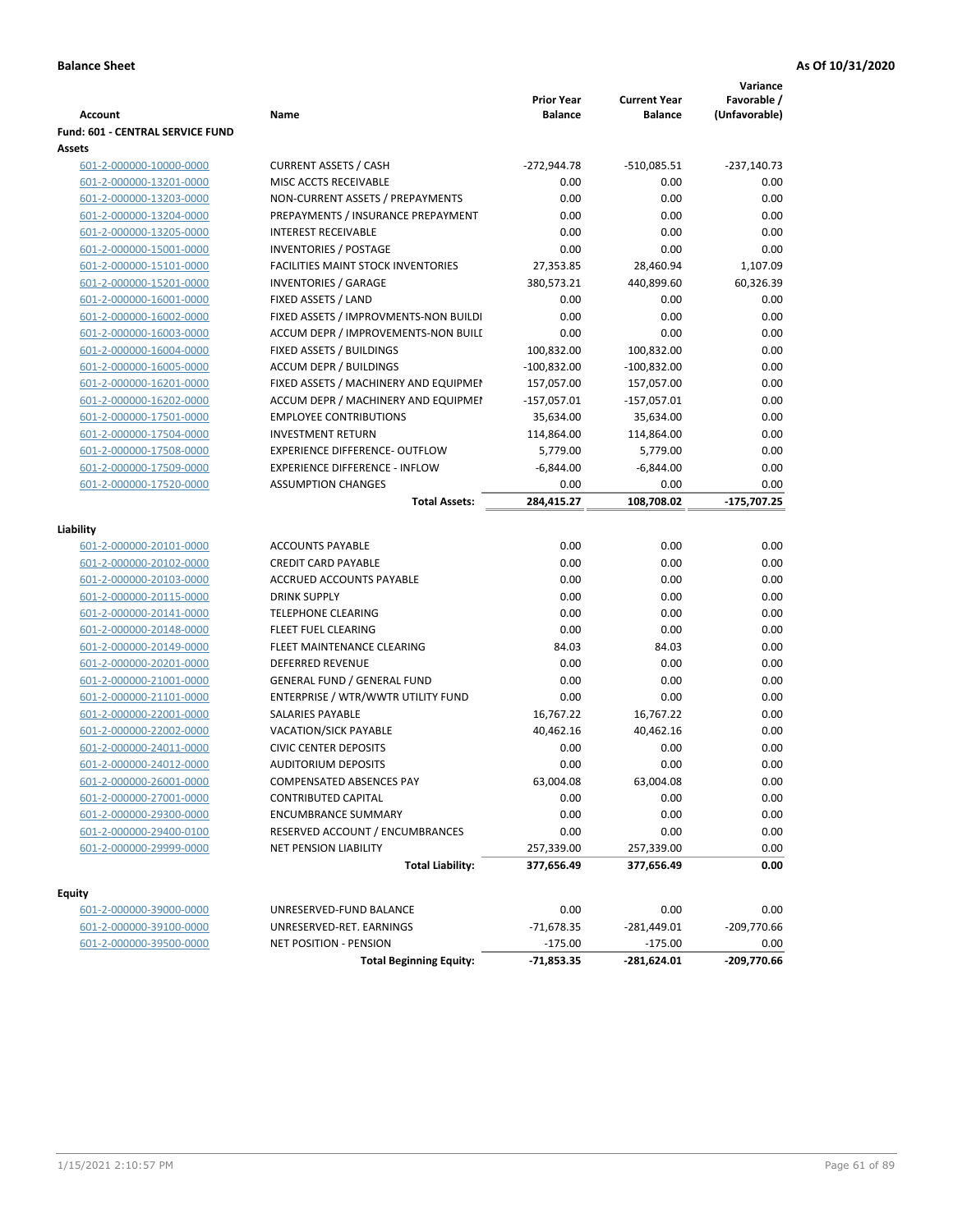| Account                        | Name                                                     | <b>Prior Year</b><br><b>Balance</b> | <b>Current Year</b><br><b>Balance</b> | Variance<br>Favorable /<br>(Unfavorable) |
|--------------------------------|----------------------------------------------------------|-------------------------------------|---------------------------------------|------------------------------------------|
| Total Revenue                  |                                                          | 74,794.07                           | 78,367.82                             | 3,573.75                                 |
| Total Expense                  |                                                          | 96,182.13                           | 65,692.47                             | 30,489.66                                |
| Revenues Over/(Under) Expenses |                                                          | $-21,388.06$                        | 12,675.35                             | 34,063.41                                |
|                                | <b>Total Equity and Current Surplus (Deficit):</b>       | $-93.241.41$                        | $-268.948.66$                         | -175,707.25                              |
|                                | Total Liabilities, Equity and Current Surplus (Deficit): | 284,415.08                          | 108.707.83                            | -175,707.25                              |
|                                | *** FUND 601 OUT OF BALANCE ***                          | 0.19                                | 0.19                                  | 0.00                                     |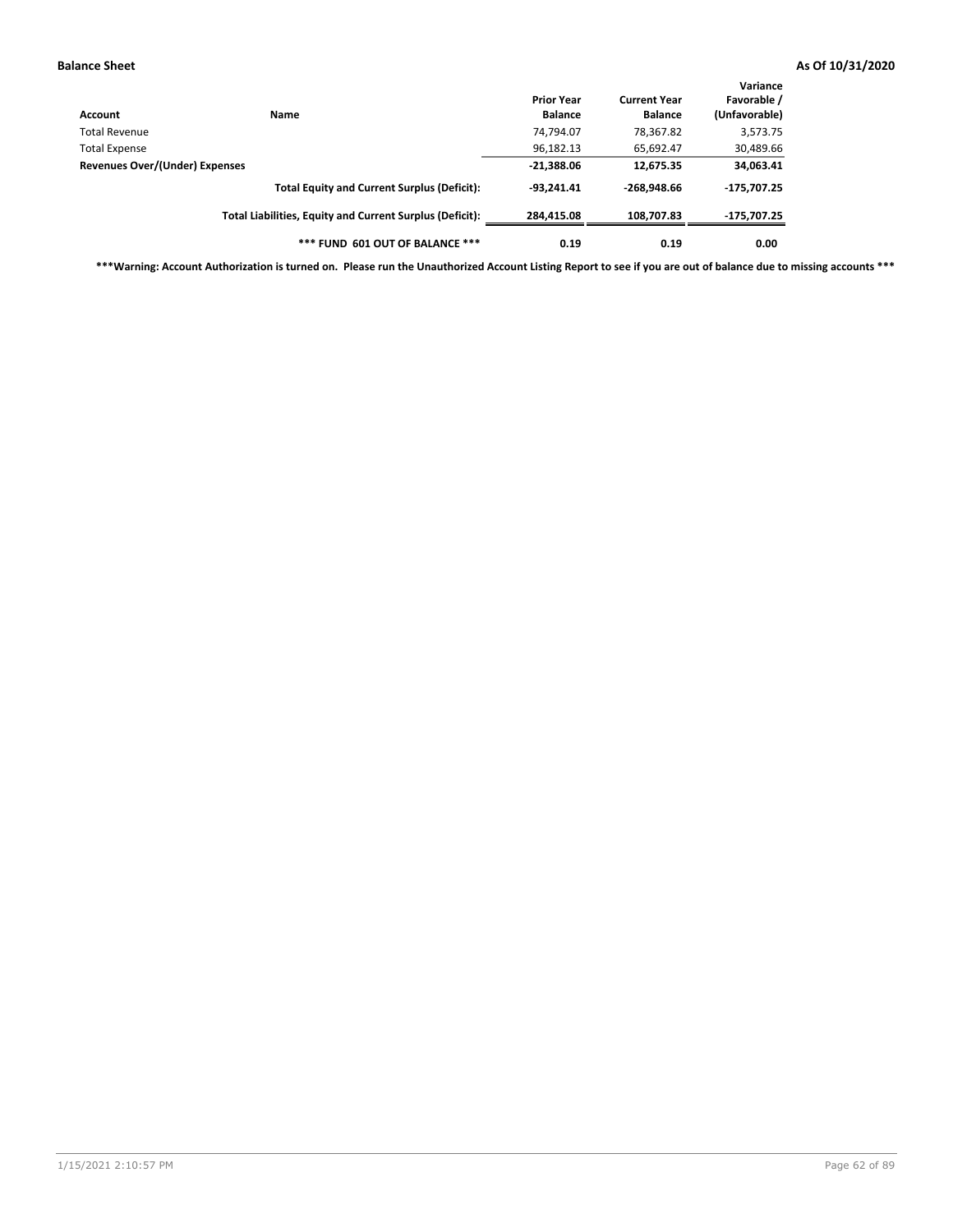| <b>Account</b>                        | Name                                                     | <b>Prior Year</b><br><b>Balance</b> | <b>Current Year</b><br><b>Balance</b> | Variance<br>Favorable /<br>(Unfavorable) |
|---------------------------------------|----------------------------------------------------------|-------------------------------------|---------------------------------------|------------------------------------------|
| <b>Fund: 602 - INSURANCE FUND</b>     |                                                          |                                     |                                       |                                          |
| <b>Assets</b>                         |                                                          |                                     |                                       |                                          |
| 602-2-000000-10000-0000               | <b>CURRENT ASSETS / CASH</b>                             | 306,145.21                          | $-495,272.20$                         | $-801,417.41$                            |
| 602-2-000000-13201-0000               | MISC ACCTS RECEIVABLE                                    | 0.00                                | $-4.865.96$                           | $-4,865.96$                              |
| 602-2-000000-13204-0000               | PREPAYMENTS / INSURANCE PREPAYMENT                       | 0.00                                | 0.00                                  | 0.00                                     |
| 602-2-000000-13205-0000               | <b>INTEREST RECEIVABLE</b>                               | 0.00                                | 0.00                                  | 0.00                                     |
|                                       | <b>Total Assets:</b>                                     | 306,145.21                          | $-500,138.16$                         | -806,283.37                              |
| Liability                             |                                                          |                                     |                                       |                                          |
| 602-2-000000-20101-0000               | <b>ACCOUNTS PAYABLE</b>                                  | 19.04                               | 3,269.92                              | $-3,250.88$                              |
| 602-2-000000-20102-0000               | <b>CREDIT CARD PAYABLE</b>                               | 0.00                                | 0.00                                  | 0.00                                     |
| 602-2-000000-20103-0000               | <b>ACCRUED ACCOUNTS PAYABLE</b>                          | 0.00                                | 0.00                                  | 0.00                                     |
| 602-2-000000-20201-0000               | <b>DEFERRED REVENUE</b>                                  | 0.00                                | 0.00                                  | 0.00                                     |
| 602-2-000000-29300-0000               | <b>ENCUMBRANCE SUMMARY</b>                               | 0.00                                | 0.00                                  | 0.00                                     |
| 602-2-000000-29400-0100               | RESERVED ACCOUNT / ENCUMBRANCES                          | 0.00                                | 0.00                                  | 0.00                                     |
|                                       | <b>Total Liability:</b>                                  | 19.04                               | 3,269.92                              | $-3,250.88$                              |
| <b>Equity</b>                         |                                                          |                                     |                                       |                                          |
| 602-2-000000-39000-0000               | UNRESERVED-FUND BALANCE                                  | 0.00                                | 0.00                                  | 0.00                                     |
| 602-2-000000-39100-0000               | UNRESERVED-RET. EARNINGS                                 | 613,796.41                          | 219,869.14                            | $-393,927.27$                            |
|                                       | <b>Total Beginning Equity:</b>                           | 613,796.41                          | 219,869.14                            | -393,927.27                              |
| <b>Total Revenue</b>                  |                                                          | 506,065.11                          | 508,795.26                            | 2,730.15                                 |
| <b>Total Expense</b>                  |                                                          | 813,735.35                          | 1,232,072.48                          | $-418,337.13$                            |
| <b>Revenues Over/(Under) Expenses</b> |                                                          | -307,670.24                         | $-723,277.22$                         | -415,606.98                              |
|                                       | <b>Total Equity and Current Surplus (Deficit):</b>       | 306,126.17                          | -503,408.08                           | $-809,534.25$                            |
|                                       | Total Liabilities, Equity and Current Surplus (Deficit): | 306,145.21                          | $-500, 138.16$                        | -806.283.37                              |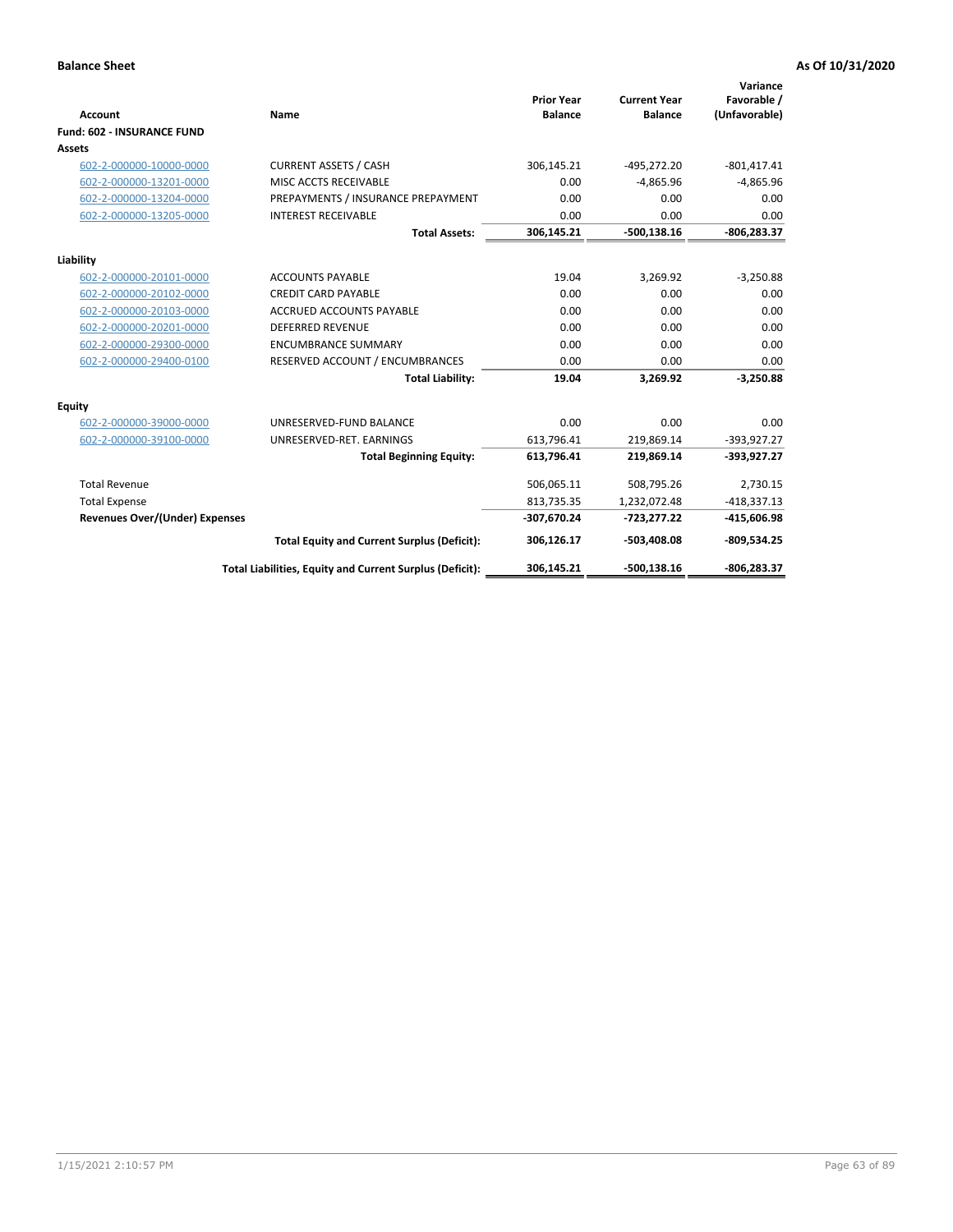| Fund: 604 - MIS FUND<br>Assets<br><b>CURRENT ASSETS / CASH</b><br>$-126,400.62$<br>604-2-000000-10000-0000<br>$-554,246.61$<br>604-2-000000-13201-0000<br>MISC ACCTS RECEIVABLE<br>0.00<br>0.00<br>0.00<br><b>EMPLOYEE ADVANCES</b><br>0.00<br>604-2-000000-13202-1400<br>604-2-000000-13203-0000<br>NON-CURRENT ASSETS / PREPAYMENTS<br>0.00<br>0.00<br><b>INTEREST RECEIVABLE</b><br>0.00<br>0.00<br>604-2-000000-13205-0000<br>604-2-000000-15601-0000<br>IT NETWORK PRINTER SUPPLY INVENTORY<br>0.00<br>0.00<br>0.00<br>604-2-000000-16004-0000<br>FIXED ASSETS / BUILDINGS<br>0.00<br>0.00<br>604-2-000000-16005-0000<br><b>ACCUM DEPR / BUILDINGS</b><br>0.00<br>FIXED ASSETS / MACHINERY AND EQUIPMEN<br>1,830,840.62<br>604-2-000000-16201-0000<br>1,830,840.62<br>ACCUM DEPR / MACHINERY AND EQUIPMEI<br>$-1,448,565.52$<br>$-1,448,565.52$<br>604-2-000000-16202-0000<br>FIXED ASSETS / C W I P<br>$-0.20$<br>$-0.20$<br>604-2-000000-16301-0000<br>604-2-000000-17501-0000<br><b>EMPLOYEE CONTRIBUTIONS</b><br>17,817.00<br>17,817.00<br><b>INVESTMENT RETURN</b><br>57,432.00<br>57,432.00<br>604-2-000000-17504-0000<br><b>EXPERIENCE DIFFERENCE- OUTFLOW</b><br>604-2-000000-17508-0000<br>2,889.00<br>2,889.00<br><b>EXPERIENCE DIFFERENCE - INFLOW</b><br>604-2-000000-17509-0000<br>$-3,422.00$<br>$-3,422.00$<br>604-2-000000-17520-0000<br><b>ASSUMPTION CHANGES</b><br>0.00<br>0.00<br>330,590.28<br>$-97,255.71$<br><b>Total Assets:</b> | Variance<br>Favorable /<br>(Unfavorable) |
|---------------------------------------------------------------------------------------------------------------------------------------------------------------------------------------------------------------------------------------------------------------------------------------------------------------------------------------------------------------------------------------------------------------------------------------------------------------------------------------------------------------------------------------------------------------------------------------------------------------------------------------------------------------------------------------------------------------------------------------------------------------------------------------------------------------------------------------------------------------------------------------------------------------------------------------------------------------------------------------------------------------------------------------------------------------------------------------------------------------------------------------------------------------------------------------------------------------------------------------------------------------------------------------------------------------------------------------------------------------------------------------------------------------------------------------------------------------|------------------------------------------|
|                                                                                                                                                                                                                                                                                                                                                                                                                                                                                                                                                                                                                                                                                                                                                                                                                                                                                                                                                                                                                                                                                                                                                                                                                                                                                                                                                                                                                                                               |                                          |
|                                                                                                                                                                                                                                                                                                                                                                                                                                                                                                                                                                                                                                                                                                                                                                                                                                                                                                                                                                                                                                                                                                                                                                                                                                                                                                                                                                                                                                                               |                                          |
| Liability                                                                                                                                                                                                                                                                                                                                                                                                                                                                                                                                                                                                                                                                                                                                                                                                                                                                                                                                                                                                                                                                                                                                                                                                                                                                                                                                                                                                                                                     | -427,845.99                              |
|                                                                                                                                                                                                                                                                                                                                                                                                                                                                                                                                                                                                                                                                                                                                                                                                                                                                                                                                                                                                                                                                                                                                                                                                                                                                                                                                                                                                                                                               | 0.00                                     |
|                                                                                                                                                                                                                                                                                                                                                                                                                                                                                                                                                                                                                                                                                                                                                                                                                                                                                                                                                                                                                                                                                                                                                                                                                                                                                                                                                                                                                                                               | 0.00                                     |
|                                                                                                                                                                                                                                                                                                                                                                                                                                                                                                                                                                                                                                                                                                                                                                                                                                                                                                                                                                                                                                                                                                                                                                                                                                                                                                                                                                                                                                                               | 0.00                                     |
|                                                                                                                                                                                                                                                                                                                                                                                                                                                                                                                                                                                                                                                                                                                                                                                                                                                                                                                                                                                                                                                                                                                                                                                                                                                                                                                                                                                                                                                               | 0.00                                     |
|                                                                                                                                                                                                                                                                                                                                                                                                                                                                                                                                                                                                                                                                                                                                                                                                                                                                                                                                                                                                                                                                                                                                                                                                                                                                                                                                                                                                                                                               | 0.00                                     |
|                                                                                                                                                                                                                                                                                                                                                                                                                                                                                                                                                                                                                                                                                                                                                                                                                                                                                                                                                                                                                                                                                                                                                                                                                                                                                                                                                                                                                                                               | 0.00                                     |
|                                                                                                                                                                                                                                                                                                                                                                                                                                                                                                                                                                                                                                                                                                                                                                                                                                                                                                                                                                                                                                                                                                                                                                                                                                                                                                                                                                                                                                                               | 0.00                                     |
|                                                                                                                                                                                                                                                                                                                                                                                                                                                                                                                                                                                                                                                                                                                                                                                                                                                                                                                                                                                                                                                                                                                                                                                                                                                                                                                                                                                                                                                               | 0.00                                     |
|                                                                                                                                                                                                                                                                                                                                                                                                                                                                                                                                                                                                                                                                                                                                                                                                                                                                                                                                                                                                                                                                                                                                                                                                                                                                                                                                                                                                                                                               | 0.00                                     |
|                                                                                                                                                                                                                                                                                                                                                                                                                                                                                                                                                                                                                                                                                                                                                                                                                                                                                                                                                                                                                                                                                                                                                                                                                                                                                                                                                                                                                                                               | 0.00                                     |
|                                                                                                                                                                                                                                                                                                                                                                                                                                                                                                                                                                                                                                                                                                                                                                                                                                                                                                                                                                                                                                                                                                                                                                                                                                                                                                                                                                                                                                                               | 0.00                                     |
|                                                                                                                                                                                                                                                                                                                                                                                                                                                                                                                                                                                                                                                                                                                                                                                                                                                                                                                                                                                                                                                                                                                                                                                                                                                                                                                                                                                                                                                               | 0.00                                     |
|                                                                                                                                                                                                                                                                                                                                                                                                                                                                                                                                                                                                                                                                                                                                                                                                                                                                                                                                                                                                                                                                                                                                                                                                                                                                                                                                                                                                                                                               | 0.00                                     |
|                                                                                                                                                                                                                                                                                                                                                                                                                                                                                                                                                                                                                                                                                                                                                                                                                                                                                                                                                                                                                                                                                                                                                                                                                                                                                                                                                                                                                                                               | 0.00                                     |
|                                                                                                                                                                                                                                                                                                                                                                                                                                                                                                                                                                                                                                                                                                                                                                                                                                                                                                                                                                                                                                                                                                                                                                                                                                                                                                                                                                                                                                                               | 0.00                                     |
|                                                                                                                                                                                                                                                                                                                                                                                                                                                                                                                                                                                                                                                                                                                                                                                                                                                                                                                                                                                                                                                                                                                                                                                                                                                                                                                                                                                                                                                               | -427,845.99                              |
|                                                                                                                                                                                                                                                                                                                                                                                                                                                                                                                                                                                                                                                                                                                                                                                                                                                                                                                                                                                                                                                                                                                                                                                                                                                                                                                                                                                                                                                               |                                          |
|                                                                                                                                                                                                                                                                                                                                                                                                                                                                                                                                                                                                                                                                                                                                                                                                                                                                                                                                                                                                                                                                                                                                                                                                                                                                                                                                                                                                                                                               |                                          |
| 0.00<br><b>ACCOUNTS PAYABLE</b><br>0.00<br>604-2-000000-20101-0000                                                                                                                                                                                                                                                                                                                                                                                                                                                                                                                                                                                                                                                                                                                                                                                                                                                                                                                                                                                                                                                                                                                                                                                                                                                                                                                                                                                            | 0.00                                     |
| <b>CREDIT CARD PAYABLE</b><br>0.00<br>0.00<br>604-2-000000-20102-0000                                                                                                                                                                                                                                                                                                                                                                                                                                                                                                                                                                                                                                                                                                                                                                                                                                                                                                                                                                                                                                                                                                                                                                                                                                                                                                                                                                                         | 0.00                                     |
| ACCRUED ACCOUNTS PAYABLE<br>0.00<br>0.00<br>604-2-000000-20103-0000                                                                                                                                                                                                                                                                                                                                                                                                                                                                                                                                                                                                                                                                                                                                                                                                                                                                                                                                                                                                                                                                                                                                                                                                                                                                                                                                                                                           | 0.00                                     |
| 604-2-000000-20141-0000<br><b>TELEPHONE CLEARING</b><br>0.00<br>0.00                                                                                                                                                                                                                                                                                                                                                                                                                                                                                                                                                                                                                                                                                                                                                                                                                                                                                                                                                                                                                                                                                                                                                                                                                                                                                                                                                                                          | 0.00                                     |
| 0.00<br>604-2-000000-21035-0000<br>DEBT SERVICE / DUE TO DEBT SERVICE<br>0.00                                                                                                                                                                                                                                                                                                                                                                                                                                                                                                                                                                                                                                                                                                                                                                                                                                                                                                                                                                                                                                                                                                                                                                                                                                                                                                                                                                                 | 0.00                                     |
| <b>SALARIES PAYABLE</b><br>10,507.77<br>604-2-000000-22001-0000<br>10,507.77                                                                                                                                                                                                                                                                                                                                                                                                                                                                                                                                                                                                                                                                                                                                                                                                                                                                                                                                                                                                                                                                                                                                                                                                                                                                                                                                                                                  | 0.00                                     |
| 604-2-000000-22002-0000<br><b>VACATION/SICK PAYABLE</b><br>19,667.45<br>19,667.45                                                                                                                                                                                                                                                                                                                                                                                                                                                                                                                                                                                                                                                                                                                                                                                                                                                                                                                                                                                                                                                                                                                                                                                                                                                                                                                                                                             | 0.00                                     |
| INSURANCE / AMERICAN FIDELITY<br>0.00<br>0.00<br>604-2-000000-22208-0000                                                                                                                                                                                                                                                                                                                                                                                                                                                                                                                                                                                                                                                                                                                                                                                                                                                                                                                                                                                                                                                                                                                                                                                                                                                                                                                                                                                      | 0.00                                     |
| 604-2-000000-23001-0000<br>CAPITAL LEASE PAYABLE<br>$-1.88$<br>$-1.88$                                                                                                                                                                                                                                                                                                                                                                                                                                                                                                                                                                                                                                                                                                                                                                                                                                                                                                                                                                                                                                                                                                                                                                                                                                                                                                                                                                                        | 0.00                                     |
| $-0.40$<br>604-2-000000-23101-0000<br>CAPITAL LEASE PAYABLE<br>$-0.40$                                                                                                                                                                                                                                                                                                                                                                                                                                                                                                                                                                                                                                                                                                                                                                                                                                                                                                                                                                                                                                                                                                                                                                                                                                                                                                                                                                                        | 0.00                                     |
| <b>COMPENSATED ABSENCES PAY</b><br>0.14<br>0.14<br>604-2-000000-26001-0000                                                                                                                                                                                                                                                                                                                                                                                                                                                                                                                                                                                                                                                                                                                                                                                                                                                                                                                                                                                                                                                                                                                                                                                                                                                                                                                                                                                    | 0.00                                     |
| <b>CONTRIBUTED CAPITAL</b><br>0.00<br>0.00<br>604-2-000000-27001-0000                                                                                                                                                                                                                                                                                                                                                                                                                                                                                                                                                                                                                                                                                                                                                                                                                                                                                                                                                                                                                                                                                                                                                                                                                                                                                                                                                                                         | 0.00                                     |
| <b>ENCUMBRANCE SUMMARY</b><br>0.00<br>0.00<br>604-2-000000-29300-0000                                                                                                                                                                                                                                                                                                                                                                                                                                                                                                                                                                                                                                                                                                                                                                                                                                                                                                                                                                                                                                                                                                                                                                                                                                                                                                                                                                                         | 0.00                                     |
| 0.27<br>604-2-000000-29400-0100<br>RESERVED ACCOUNT / ENCUMBRANCES<br>0.27                                                                                                                                                                                                                                                                                                                                                                                                                                                                                                                                                                                                                                                                                                                                                                                                                                                                                                                                                                                                                                                                                                                                                                                                                                                                                                                                                                                    | 0.00                                     |
| 604-2-000000-29999-0000<br>NET PENSION LIABILITY<br>128,669.00<br>128,669.00                                                                                                                                                                                                                                                                                                                                                                                                                                                                                                                                                                                                                                                                                                                                                                                                                                                                                                                                                                                                                                                                                                                                                                                                                                                                                                                                                                                  | 0.00                                     |
| <b>BANK ONE / DIGITEC</b><br>604-2-000000-92194-0101<br>0.00<br>0.00                                                                                                                                                                                                                                                                                                                                                                                                                                                                                                                                                                                                                                                                                                                                                                                                                                                                                                                                                                                                                                                                                                                                                                                                                                                                                                                                                                                          | 0.00                                     |
| <b>Total Liability:</b><br>158,842.35<br>158,842.35                                                                                                                                                                                                                                                                                                                                                                                                                                                                                                                                                                                                                                                                                                                                                                                                                                                                                                                                                                                                                                                                                                                                                                                                                                                                                                                                                                                                           | 0.00                                     |
| Equity                                                                                                                                                                                                                                                                                                                                                                                                                                                                                                                                                                                                                                                                                                                                                                                                                                                                                                                                                                                                                                                                                                                                                                                                                                                                                                                                                                                                                                                        |                                          |
| 604-2-000000-39000-0000<br>UNRESERVED-FUND BALANCE<br>0.00<br>0.00                                                                                                                                                                                                                                                                                                                                                                                                                                                                                                                                                                                                                                                                                                                                                                                                                                                                                                                                                                                                                                                                                                                                                                                                                                                                                                                                                                                            | 0.00                                     |
| 299,931.97<br>$-261,723.92$<br>604-2-000000-39100-0000<br>UNRESERVED-RET. EARNINGS                                                                                                                                                                                                                                                                                                                                                                                                                                                                                                                                                                                                                                                                                                                                                                                                                                                                                                                                                                                                                                                                                                                                                                                                                                                                                                                                                                            | -561,655.89                              |
| 604-2-000000-39500-0000<br>$-88.00$<br>$-88.00$<br>NET POSITION - PENSION                                                                                                                                                                                                                                                                                                                                                                                                                                                                                                                                                                                                                                                                                                                                                                                                                                                                                                                                                                                                                                                                                                                                                                                                                                                                                                                                                                                     | 0.00                                     |
| <b>Total Beginning Equity:</b><br>299,843.97<br>-261,811.92                                                                                                                                                                                                                                                                                                                                                                                                                                                                                                                                                                                                                                                                                                                                                                                                                                                                                                                                                                                                                                                                                                                                                                                                                                                                                                                                                                                                   | -561,655.89                              |
| <b>Total Revenue</b><br>41,859.50<br>70,889.56                                                                                                                                                                                                                                                                                                                                                                                                                                                                                                                                                                                                                                                                                                                                                                                                                                                                                                                                                                                                                                                                                                                                                                                                                                                                                                                                                                                                                | 29,030.06                                |
| <b>Total Expense</b><br>169,955.54<br>65,175.70                                                                                                                                                                                                                                                                                                                                                                                                                                                                                                                                                                                                                                                                                                                                                                                                                                                                                                                                                                                                                                                                                                                                                                                                                                                                                                                                                                                                               | 104,779.84                               |
| <b>Revenues Over/(Under) Expenses</b><br>-128,096.04<br>5,713.86                                                                                                                                                                                                                                                                                                                                                                                                                                                                                                                                                                                                                                                                                                                                                                                                                                                                                                                                                                                                                                                                                                                                                                                                                                                                                                                                                                                              | 133,809.90                               |
| <b>Total Equity and Current Surplus (Deficit):</b><br>171,747.93<br>-256,098.06                                                                                                                                                                                                                                                                                                                                                                                                                                                                                                                                                                                                                                                                                                                                                                                                                                                                                                                                                                                                                                                                                                                                                                                                                                                                                                                                                                               | -427,845.99                              |
| Total Liabilities, Equity and Current Surplus (Deficit):<br>330,590.28<br>-97,255.71                                                                                                                                                                                                                                                                                                                                                                                                                                                                                                                                                                                                                                                                                                                                                                                                                                                                                                                                                                                                                                                                                                                                                                                                                                                                                                                                                                          | -427,845.99                              |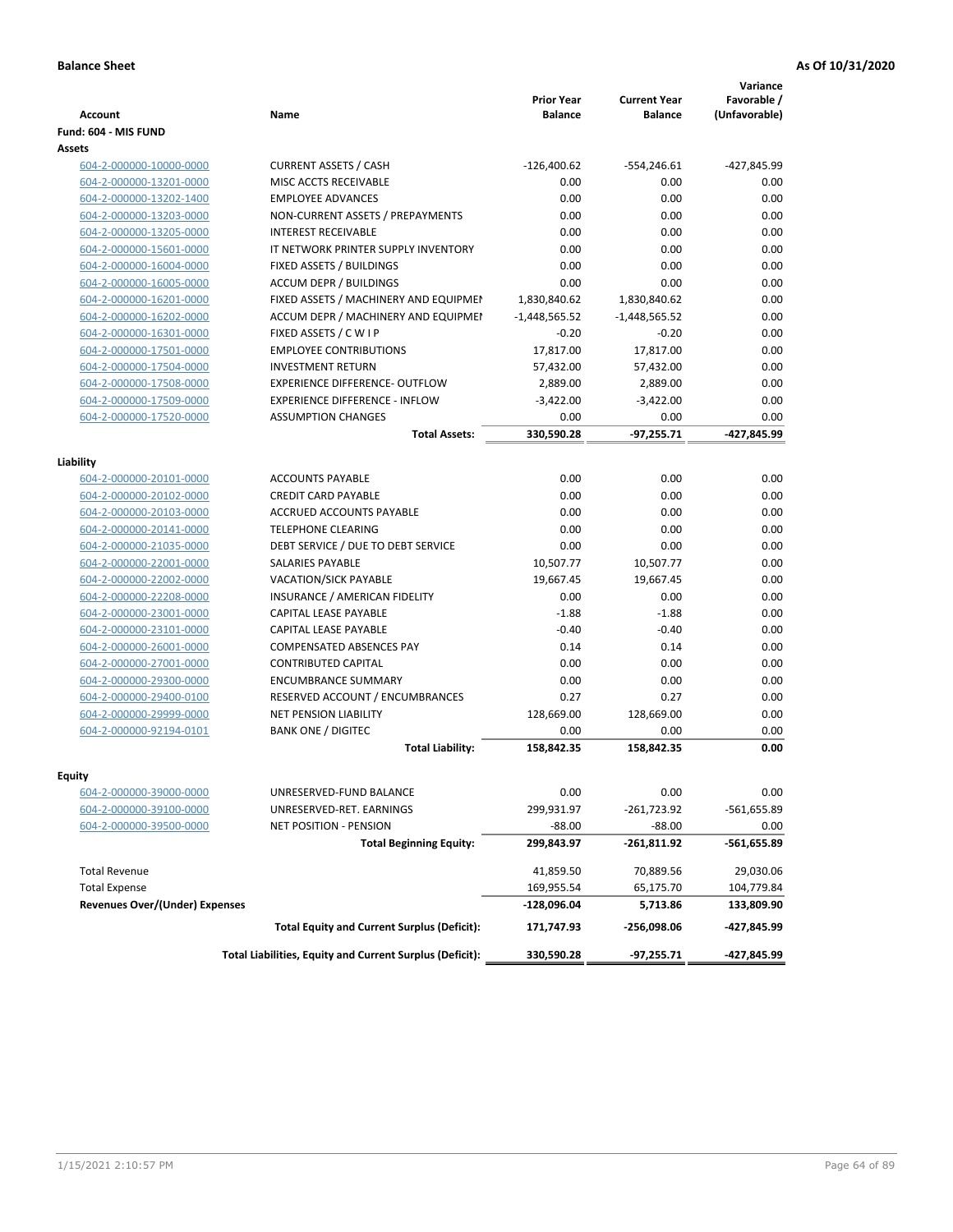|                                             |                                                          |                   |                     | Variance      |
|---------------------------------------------|----------------------------------------------------------|-------------------|---------------------|---------------|
|                                             |                                                          | <b>Prior Year</b> | <b>Current Year</b> | Favorable /   |
| <b>Account</b>                              | <b>Name</b>                                              | <b>Balance</b>    | <b>Balance</b>      | (Unfavorable) |
| <b>Fund: 660 - VEHICLE REPLACEMENT FUND</b> |                                                          |                   |                     |               |
| Assets                                      |                                                          |                   |                     |               |
| 660-2-000000-10000-0000                     | <b>CURRENT ASSETS / CASH</b>                             | 249,105.54        | $-266,577.63$       | $-515,683.17$ |
| 660-2-000000-11309-0000                     | <b>TAX ANTICIPATION NOTES</b>                            | 0.00              | 0.00                | 0.00          |
| 660-2-000000-11510-0000                     | PUBLIC SAFETY VEHICLE REPLACEMENT                        | 898,320.40        | 905,726.63          | 7,406.23      |
| 660-2-000000-11520-0000                     | <b>CERTIFICATES OF DEPOSIT</b>                           | 0.00              | 0.00                | 0.00          |
| 660-2-000000-11530-0000                     | TexasTERM CP                                             | 0.00              | 0.00                | 0.00          |
| 660-2-000000-13201-0000                     | MISC ACCTS RECEIVABLE                                    | 0.00              | 0.00                | 0.00          |
| 660-2-000000-13205-0000                     | <b>INTEREST RECEIVABLE</b>                               | 0.00              | 0.00                | 0.00          |
| 660-2-000000-16201-0000                     | FIXED ASSETS / MACHINERY AND EQUIPMEN                    | 8,412,023.77      | 8,412,023.77        | 0.00          |
| 660-2-000000-16202-0000                     | ACCUM DEPR / MACHINERY AND EQUIPMEI                      | $-6,843,218.59$   | $-6,843,218.59$     | 0.00          |
| 660-2-000000-16301-0000                     | FIXED ASSETS / C W I P                                   | 0.00              | 0.00                | 0.00          |
| 660-2-000000-39300-0000                     | RESERVED ACCOUNT / ESCROW BALANCE                        | 0.00              | 0.00                | 0.00          |
|                                             | <b>Total Assets:</b>                                     | 2,716,231.12      | 2,207,954.18        | -508,276.94   |
| Liability                                   |                                                          |                   |                     |               |
| 660-2-000000-20101-0000                     | <b>ACCOUNTS PAYABLE</b>                                  | 0.00              | 0.00                | 0.00          |
| 660-2-000000-20102-0000                     | <b>CREDIT CARD PAYABLE</b>                               | 0.00              | 0.00                | 0.00          |
| 660-2-000000-20103-0000                     | <b>ACCRUED ACCOUNTS PAYABLE</b>                          | 0.00              | 0.00                | 0.00          |
| 660-2-000000-21001-0000                     | <b>GENERAL FUND / GENERAL FUND</b>                       | 0.00              | 0.00                | 0.00          |
| 660-2-000000-23001-0000                     | CAPITAL LEASE PAYABLE                                    | 0.00              | 0.00                | 0.00          |
| 660-2-000000-23101-0000                     | <b>CAPITAL LEASE PAYABLE</b>                             | 0.15              | 0.15                | 0.00          |
| 660-2-000000-27001-0000                     | <b>CONTRIBUTED CAPITAL</b>                               | 0.00              | 0.00                | 0.00          |
| 660-2-000000-29300-0000                     | <b>ENCUMBRANCE SUMMARY</b>                               | 0.00              | 0.00                | 0.00          |
| 660-2-000000-29400-0100                     | RESERVED ACCOUNT / ENCUMBRANCES                          | 0.00              | 0.00                | 0.00          |
|                                             | <b>Total Liability:</b>                                  | 0.15              | 0.15                | 0.00          |
|                                             |                                                          |                   |                     |               |
| <b>Equity</b>                               |                                                          |                   |                     |               |
| 660-2-000000-39000-0000                     | UNRESERVED-FUND BALANCE                                  | 0.00              | 0.00                | 0.00          |
| 660-2-000000-39100-0000                     | UNRESERVED-RET. EARNINGS                                 | 2,682,559.21      | 2,178,212.62        | $-504,346.59$ |
|                                             | <b>Total Beginning Equity:</b>                           | 2,682,559.21      | 2,178,212.62        | $-504,346.59$ |
| <b>Total Revenue</b>                        |                                                          | 39,832.91         | 60,121.81           | 20,288.90     |
| <b>Total Expense</b>                        |                                                          | 6,161.15          | 30,380.40           | $-24,219.25$  |
| Revenues Over/(Under) Expenses              |                                                          | 33,671.76         | 29,741.41           | $-3,930.35$   |
|                                             | <b>Total Equity and Current Surplus (Deficit):</b>       | 2,716,230.97      | 2,207,954.03        | -508,276.94   |
|                                             | Total Liabilities, Equity and Current Surplus (Deficit): | 2,716,231.12      | 2,207,954.18        | -508,276.94   |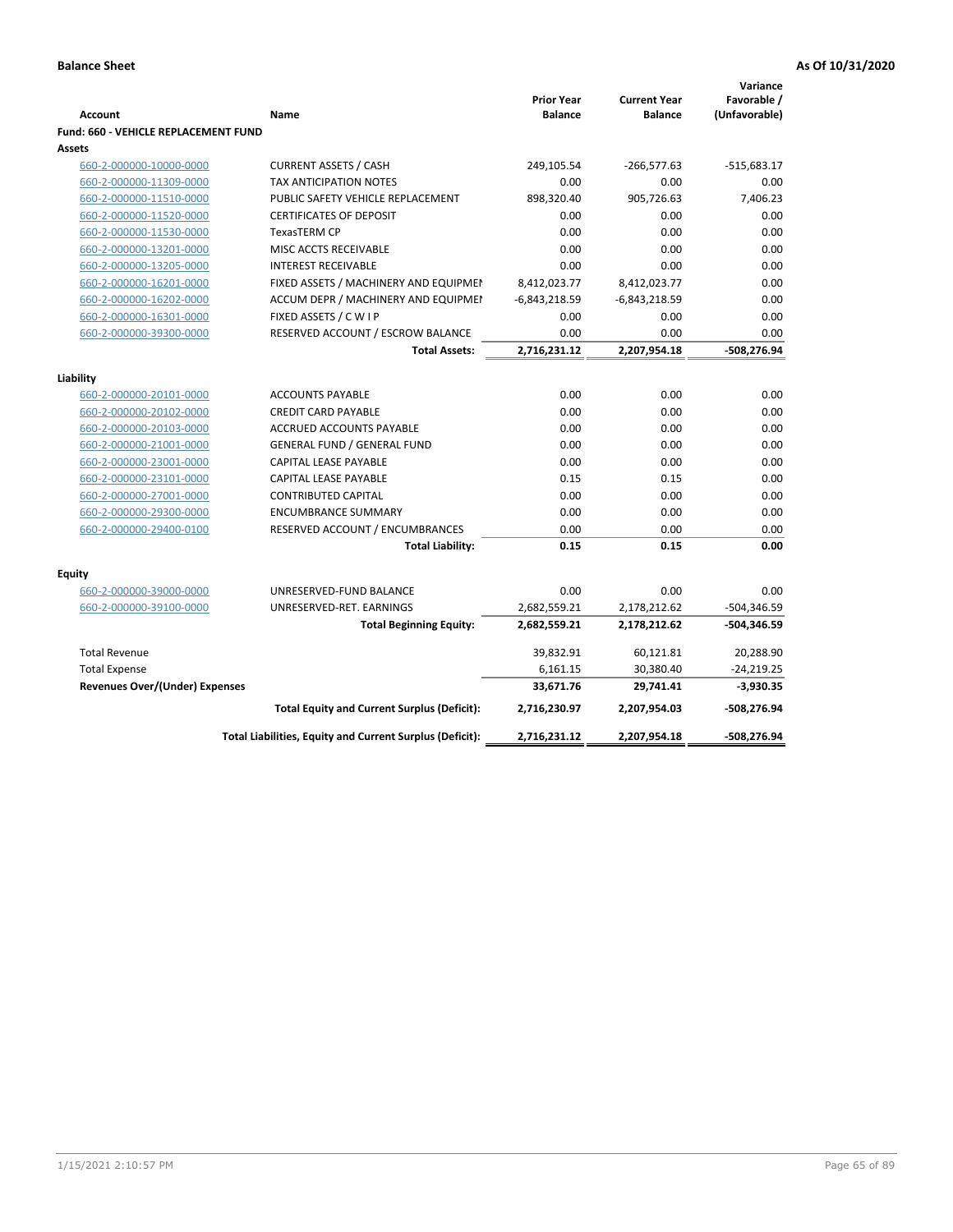| Account                               | Name                                                     | <b>Prior Year</b><br><b>Balance</b> | <b>Current Year</b><br><b>Balance</b> | Variance<br>Favorable /<br>(Unfavorable) |
|---------------------------------------|----------------------------------------------------------|-------------------------------------|---------------------------------------|------------------------------------------|
| Fund: 701 - FIREMEN'S PENSION         |                                                          |                                     |                                       |                                          |
| <b>Assets</b>                         |                                                          |                                     |                                       |                                          |
| 701-1-000000-10000-0000               | <b>CURRENT ASSETS / CASH</b>                             | 0.00                                | 0.00                                  | 0.00                                     |
|                                       | <b>Total Assets:</b>                                     | 0.00                                | 0.00                                  | 0.00                                     |
| Liability                             |                                                          |                                     |                                       |                                          |
| 701-1-000000-20103-0000               | <b>ACCOUNTS PAYABLE</b>                                  | 0.00                                | 0.00                                  | 0.00                                     |
| 701-1-000000-22306-1000               | UNREALIZED GAIN/LOSS                                     | 543,546.00                          | 543,546.00                            | 0.00                                     |
|                                       | <b>Total Liability:</b>                                  | 543,546.00                          | 543,546.00                            | 0.00                                     |
| <b>Equity</b>                         |                                                          |                                     |                                       |                                          |
| 701-1-000000-39000-0000               | UNRESERVED-FUND BALANCE                                  | $-543,546.00$                       | $-543,546.00$                         | 0.00                                     |
|                                       | <b>Total Beginning Equity:</b>                           | $-543,546.00$                       | -543,546.00                           | 0.00                                     |
| <b>Total Expense</b>                  |                                                          | 0.00                                | 0.00                                  | 0.00                                     |
| <b>Revenues Over/(Under) Expenses</b> |                                                          | 0.00                                | 0.00                                  | 0.00                                     |
|                                       | <b>Total Equity and Current Surplus (Deficit):</b>       | $-543,546.00$                       | -543,546.00                           | 0.00                                     |
|                                       | Total Liabilities, Equity and Current Surplus (Deficit): | 0.00                                | 0.00                                  | 0.00                                     |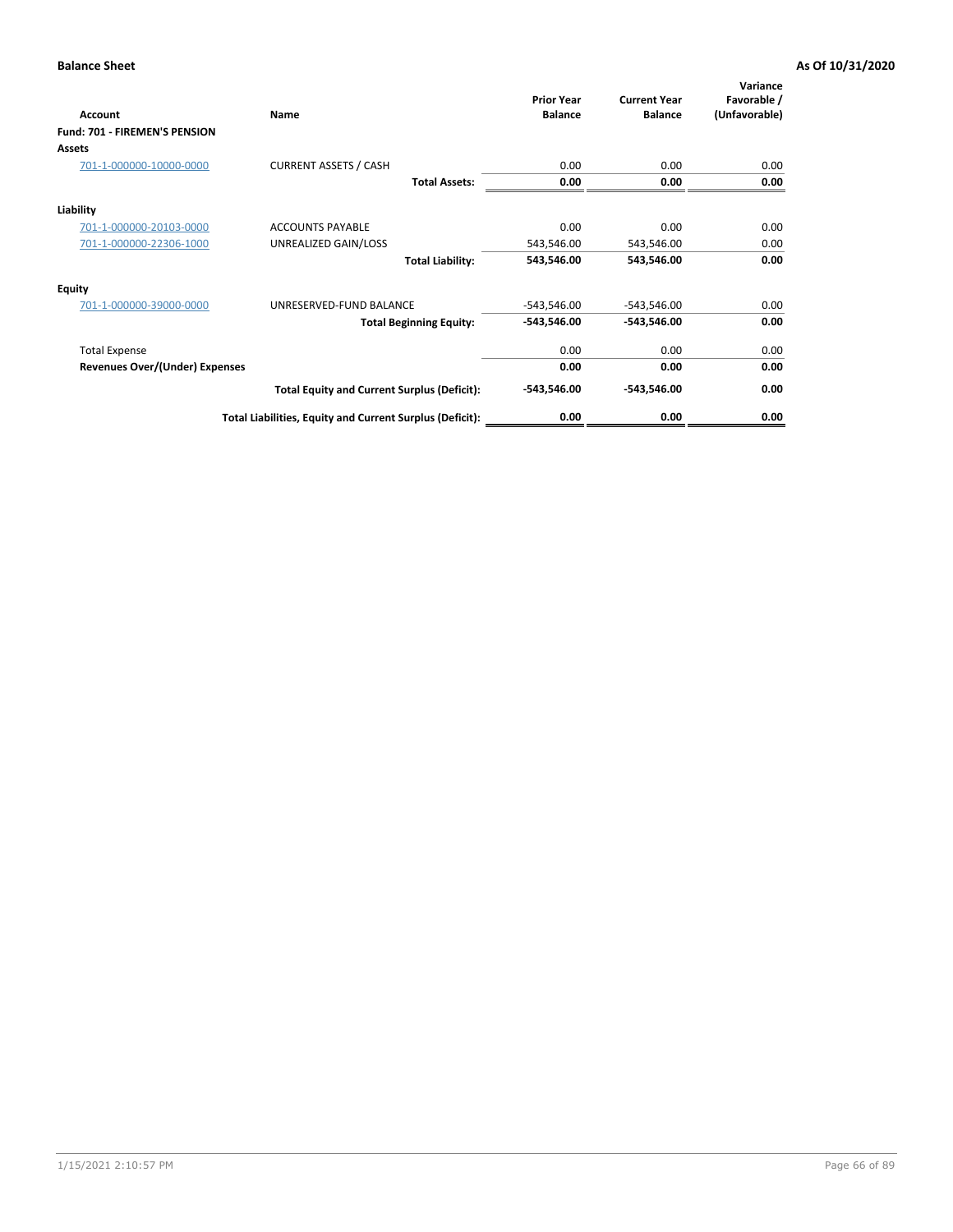|                                       |                                                          |                                     |                                       | Variance                     |
|---------------------------------------|----------------------------------------------------------|-------------------------------------|---------------------------------------|------------------------------|
| <b>Account</b>                        | <b>Name</b>                                              | <b>Prior Year</b><br><b>Balance</b> | <b>Current Year</b><br><b>Balance</b> | Favorable /<br>(Unfavorable) |
| Fund: 800 - SPENCE FUND               |                                                          |                                     |                                       |                              |
| Assets                                |                                                          |                                     |                                       |                              |
| 800-3-000000-10000-0000               | <b>CURRENT ASSETS / CASH</b>                             | $-2,866.38$                         | $-18,006.37$                          | $-15,139.99$                 |
| 800-3-000000-11507-0000               | <b>SPENCE ENDOWMENT</b>                                  | 597,629.91                          | 602.557.09                            | 4,927.18                     |
| 800-3-000000-11520-0000               | <b>CERTIFICATES OF DEPOSIT</b>                           | 0.00                                | 0.00                                  | 0.00                         |
| 800-3-000000-11605-0000               | <b>SPENCE ENDOWMENT</b>                                  | 0.00                                | 0.00                                  | 0.00                         |
| 800-3-000000-13205-0000               | <b>INTEREST RECEIVABLE</b>                               | 0.00                                | 0.00                                  | 0.00                         |
|                                       | <b>Total Assets:</b>                                     | 594,763.53                          | 584,550.72                            | $-10,212.81$                 |
|                                       |                                                          |                                     |                                       |                              |
| Liability                             |                                                          |                                     |                                       |                              |
| 800-3-000000-20101-0000               | <b>ACCOUNTS PAYABLE</b>                                  | 0.00                                | $-14,539.99$                          | 14,539.99                    |
| 800-3-000000-20102-0000               | <b>CREDIT CARD PAYABLE</b>                               | 0.00                                | 0.00                                  | 0.00                         |
| 800-3-000000-20103-0000               | <b>ACCRUED ACCOUNTS PAYABLE</b>                          | 0.00                                | 0.00                                  | 0.00                         |
| 800-3-000000-20139-0000               | <b>RETAINAGES PAYABLE</b>                                | 0.00                                | 0.00                                  | 0.00                         |
| 800-3-000000-21001-0000               | <b>GENERAL FUND / GENERAL FUND</b>                       | 0.00                                | 0.00                                  | 0.00                         |
| 800-3-000000-29300-0000               | <b>ENCUMBRANCE SUMMARY</b>                               | 0.00                                | 0.00                                  | 0.00                         |
| 800-3-000000-29400-0000               | RESERVED ACCOUNT / ENCUMBRANCES                          | 0.00                                | 0.00                                  | 0.00                         |
|                                       | <b>Total Liability:</b>                                  | 0.00                                | $-14,539.99$                          | 14,539.99                    |
| <b>Equity</b>                         |                                                          |                                     |                                       |                              |
| 800-3-000000-39000-0000               | UNRESERVED-FUND BALANCE                                  | 593,815.90                          | 599,081.62                            | 5,265.72                     |
|                                       | <b>Total Beginning Equity:</b>                           | 593,815.90                          | 599,081.62                            | 5,265.72                     |
| <b>Total Revenue</b>                  |                                                          | 997.63                              | 59.09                                 | $-938.54$                    |
| <b>Total Expense</b>                  |                                                          | 50.00                               | 50.00                                 | 0.00                         |
| <b>Revenues Over/(Under) Expenses</b> |                                                          | 947.63                              | 9.09                                  | $-938.54$                    |
|                                       | <b>Total Equity and Current Surplus (Deficit):</b>       | 594,763.53                          | 599,090.71                            | 4,327.18                     |
|                                       | Total Liabilities, Equity and Current Surplus (Deficit): | 594,763.53                          | 584,550.72                            | $-10,212.81$                 |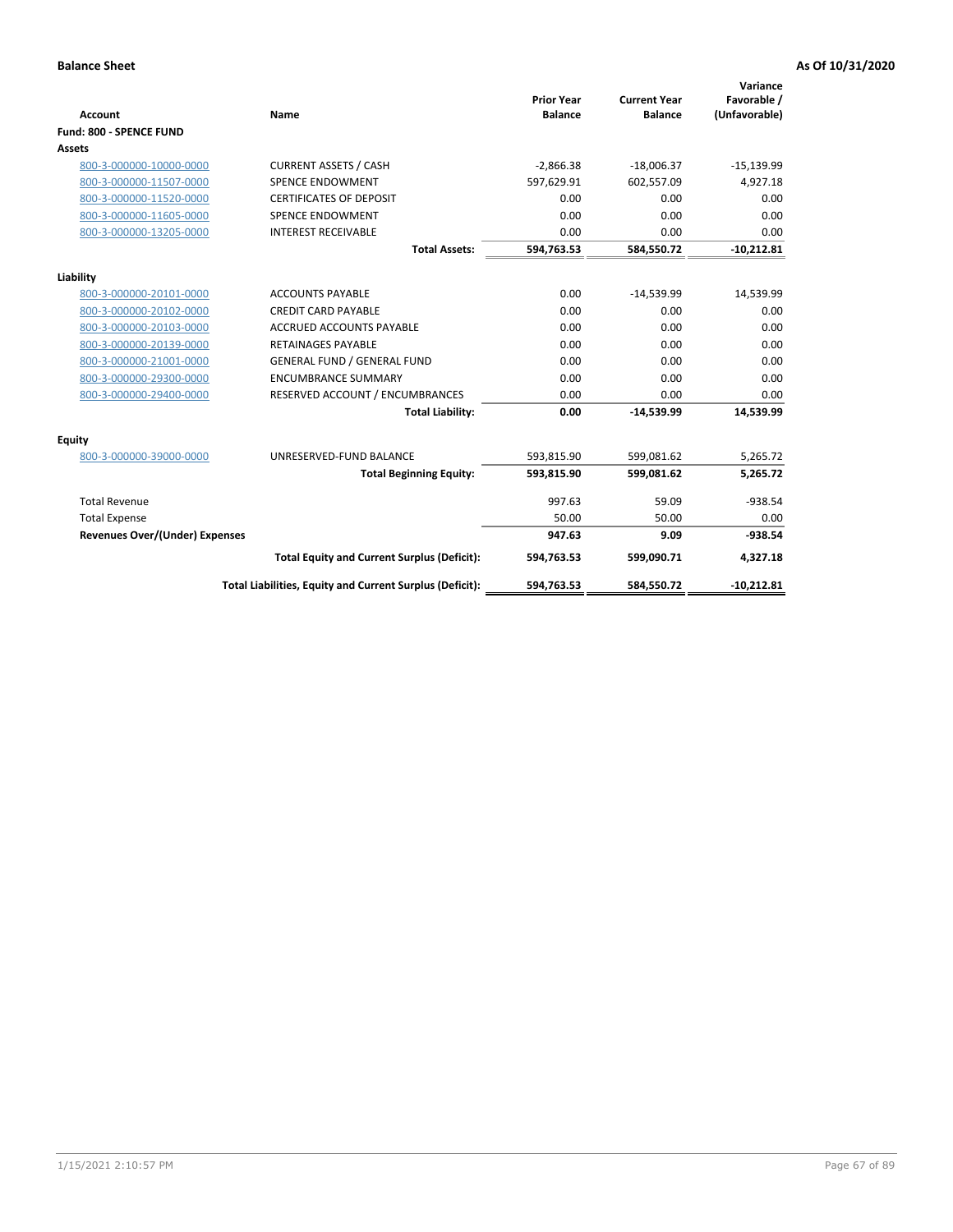| <b>Account</b>                         | Name                                                     | <b>Prior Year</b><br><b>Balance</b> | <b>Current Year</b><br><b>Balance</b> | Variance<br>Favorable /<br>(Unfavorable) |
|----------------------------------------|----------------------------------------------------------|-------------------------------------|---------------------------------------|------------------------------------------|
| <b>Fund: 801 - JONES LIBRARY TRUST</b> |                                                          |                                     |                                       |                                          |
| Assets                                 |                                                          |                                     |                                       |                                          |
| 801-3-000000-10000-0000                | <b>CURRENT ASSETS / CASH</b>                             | 15,867.45                           | 16,103.68                             | 236.23                                   |
| 801-3-000000-13201-0000                | MISC ACCTS RECEIVABLE                                    | 0.00                                | 0.00                                  | 0.00                                     |
| 801-3-000000-13205-0000                | <b>INTEREST RECEIVABLE</b>                               | 0.00                                | 0.00                                  | 0.00                                     |
|                                        | <b>Total Assets:</b>                                     | 15,867.45                           | 16,103.68                             | 236.23                                   |
| Liability                              |                                                          |                                     |                                       |                                          |
| 801-3-000000-20101-0000                | <b>ACCOUNTS PAYABLE</b>                                  | 0.42                                | 0.35                                  | 0.07                                     |
| 801-3-000000-20102-0000                | <b>CREDIT CARD PAYABLE</b>                               | 0.00                                | 0.00                                  | 0.00                                     |
| 801-3-000000-20103-0000                | <b>ACCRUED ACCOUNTS PAYABLE</b>                          | 0.00                                | 0.00                                  | 0.00                                     |
|                                        | <b>Total Liability:</b>                                  | 0.42                                | 0.35                                  | 0.07                                     |
| Equity                                 |                                                          |                                     |                                       |                                          |
| 801-3-000000-39000-0000                | UNRESERVED-FUND BALANCE                                  | 15,853.00                           | 16,107.93                             | 254.93                                   |
|                                        | <b>Total Beginning Equity:</b>                           | 15,853.00                           | 16,107.93                             | 254.93                                   |
| <b>Total Revenue</b>                   |                                                          | 14.43                               | $-4.60$                               | $-19.03$                                 |
| <b>Total Expense</b>                   |                                                          | 0.40                                | 0.00                                  | 0.40                                     |
| <b>Revenues Over/(Under) Expenses</b>  |                                                          | 14.03                               | $-4.60$                               | $-18.63$                                 |
|                                        | <b>Total Equity and Current Surplus (Deficit):</b>       | 15,867.03                           | 16,103.33                             | 236.30                                   |
|                                        | Total Liabilities, Equity and Current Surplus (Deficit): | 15,867.45                           | 16,103.68                             | 236.23                                   |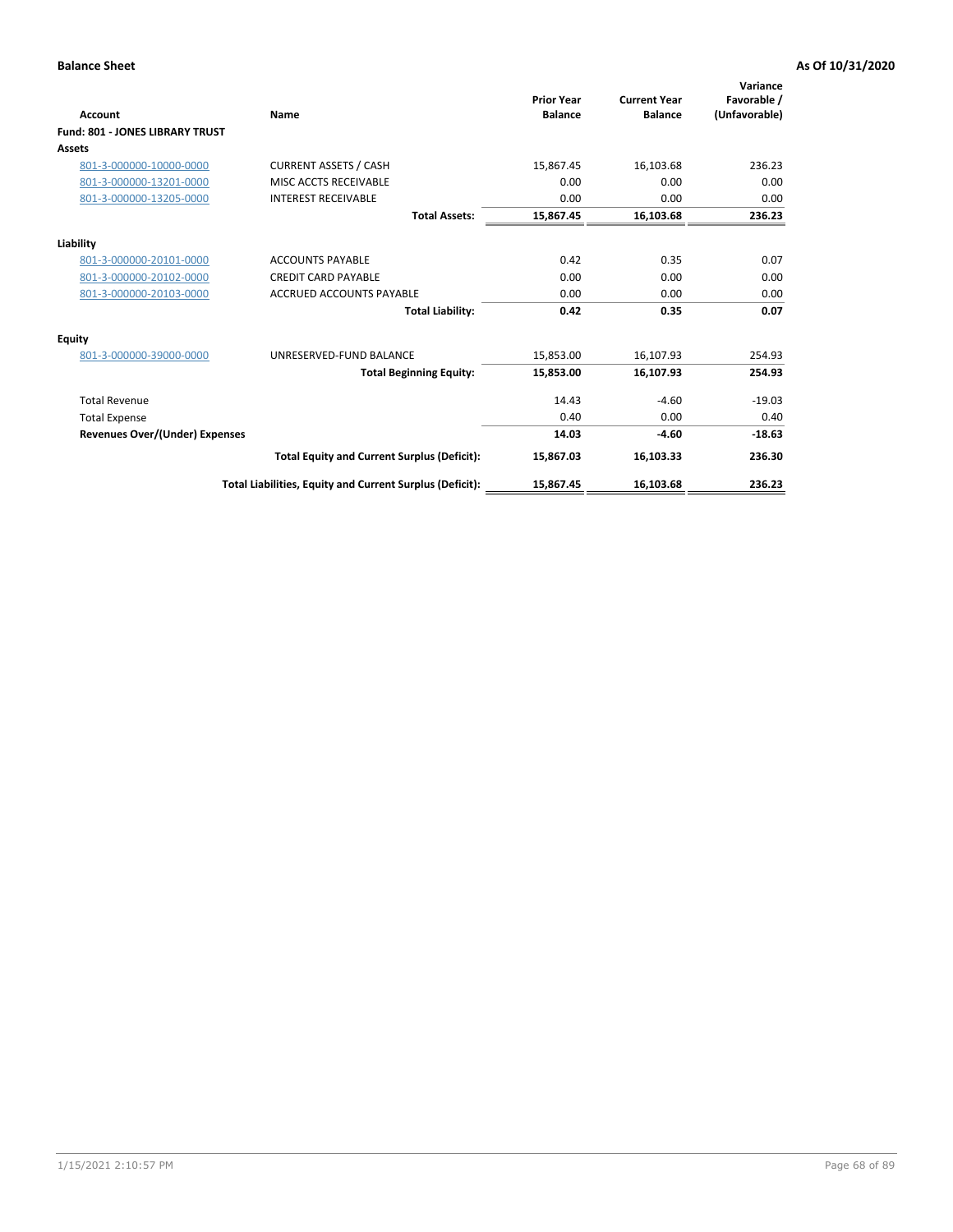| <b>Account</b>                              | Name                                                     | <b>Prior Year</b><br><b>Balance</b> | <b>Current Year</b><br><b>Balance</b> | Variance<br>Favorable /<br>(Unfavorable) |
|---------------------------------------------|----------------------------------------------------------|-------------------------------------|---------------------------------------|------------------------------------------|
| Fund: 803 - GREENVILLE BOARD OF DEVELOPMENT |                                                          |                                     |                                       |                                          |
| <b>Assets</b>                               |                                                          |                                     |                                       |                                          |
| 803-3-000000-10000-0000                     | <b>CURRENT ASSETS / CASH</b>                             | 0.00                                | 0.00                                  | 0.00                                     |
| 803-3-000000-13201-0000                     | MISC ACCTS RECEIVABLE                                    | 0.00                                | 0.00                                  | 0.00                                     |
| 803-3-000000-13203-0000                     | NON-CURRENT ASSETS / PREPAYMENTS                         | 0.00                                | 0.00                                  | 0.00                                     |
|                                             | <b>Total Assets:</b>                                     | 0.00                                | 0.00                                  | 0.00                                     |
| Liability                                   |                                                          |                                     |                                       |                                          |
| 803-3-000000-20101-0000                     | <b>ACCOUNTS PAYABLE</b>                                  | 0.00                                | 0.00                                  | 0.00                                     |
| 803-3-000000-20102-0000                     | <b>ACCOUNTS PAYABLE</b>                                  | 0.00                                | 0.00                                  | 0.00                                     |
| 803-3-000000-20103-0000                     | <b>ACCRUED ACCOUNTS PAYABLE</b>                          | 0.00                                | 0.00                                  | 0.00                                     |
| 803-3-000000-20139-0000                     | <b>RETAINAGES PAYABLE</b>                                | 0.00                                | 0.00                                  | 0.00                                     |
| 803-3-000000-20141-0000                     | <b>TELEPHONE CLEARING</b>                                | 0.00                                | 0.00                                  | 0.00                                     |
| 803-3-000000-21400-0000                     | <b>ELECTRIC OPERATING FUND</b>                           | 0.00                                | 0.00                                  | 0.00                                     |
| 803-3-000000-22001-0000                     | ACCRUED SALARIES/WAGES                                   | 0.00                                | 0.00                                  | 0.00                                     |
| 803-3-000000-22002-0000                     | <b>ACCRUED SALARIES/WAGES</b>                            | 0.00                                | 0.00                                  | 0.00                                     |
| 803-3-000000-26001-0000                     | <b>COMPENSATED ABSENCES PAY</b>                          | 0.00                                | 0.00                                  | 0.00                                     |
| 803-3-000000-29300-0000                     | <b>ENCUMBRANCE SUMMARY</b>                               | 0.00                                | 0.00                                  | 0.00                                     |
| 803-3-000000-29400-0100                     | RESERVED ACCOUNT / ENCUMBRANCES                          | 103,228.62                          | 103,228.62                            | 0.00                                     |
|                                             | <b>Total Liability:</b>                                  | 103,228.62                          | 103,228.62                            | 0.00                                     |
| Equity                                      |                                                          |                                     |                                       |                                          |
| 803-3-000000-39000-0000                     | UNRESERVED-FUND BALANCE                                  | $-103,228.62$                       | $-103,228.62$                         | 0.00                                     |
|                                             | <b>Total Beginning Equity:</b>                           | $-103,228.62$                       | $-103,228.62$                         | 0.00                                     |
| <b>Total Revenue</b>                        |                                                          | 0.00                                | 0.00                                  | 0.00                                     |
| <b>Total Expense</b>                        |                                                          | 0.00                                | 0.00                                  | 0.00                                     |
| <b>Revenues Over/(Under) Expenses</b>       |                                                          | 0.00                                | 0.00                                  | 0.00                                     |
|                                             | <b>Total Equity and Current Surplus (Deficit):</b>       | $-103,228.62$                       | $-103,228.62$                         | 0.00                                     |
|                                             | Total Liabilities, Equity and Current Surplus (Deficit): | 0.00                                | 0.00                                  | 0.00                                     |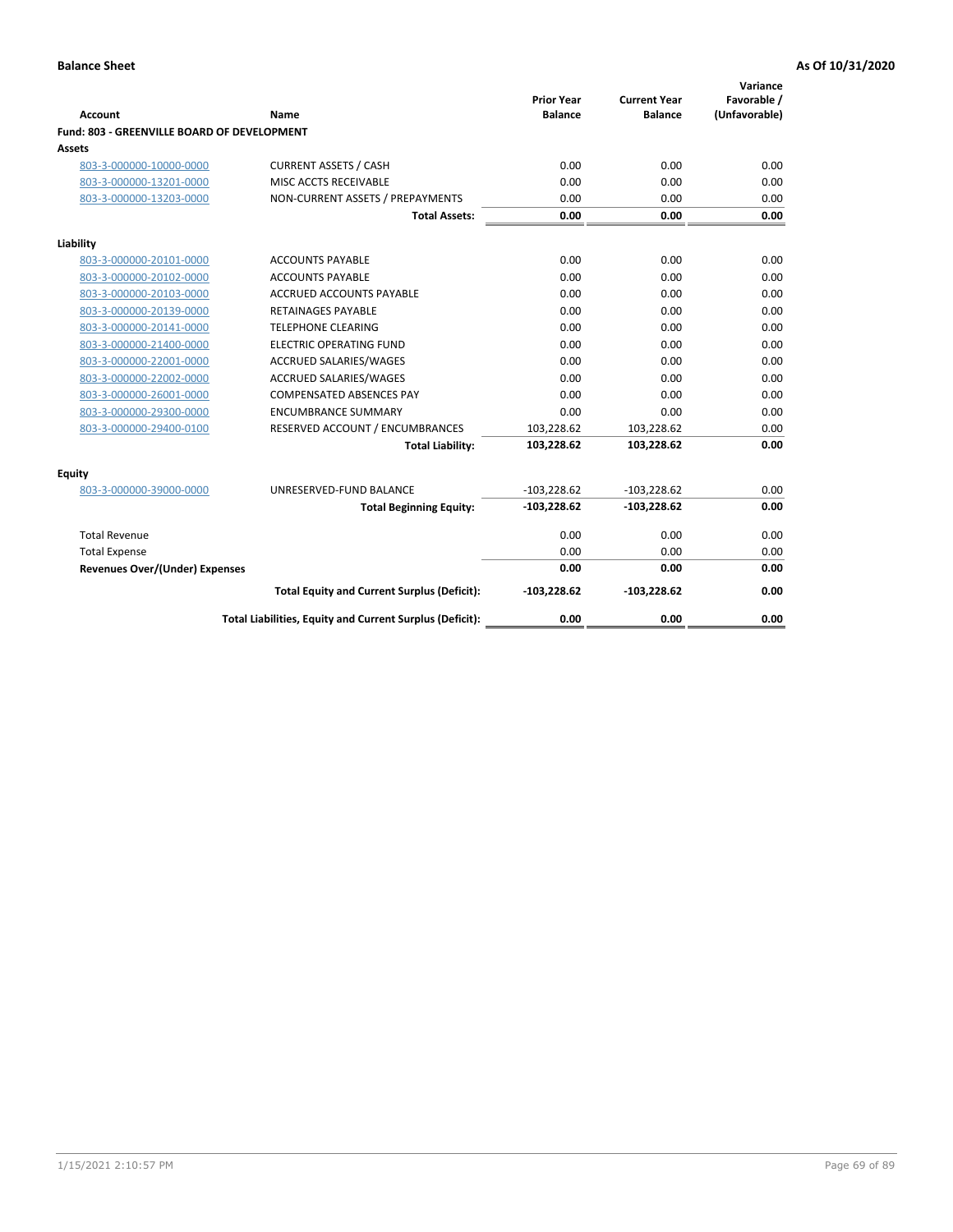| <b>Account</b>                        | Name                                                     | <b>Prior Year</b><br><b>Balance</b> | <b>Current Year</b><br><b>Balance</b> | Variance<br>Favorable /<br>(Unfavorable) |
|---------------------------------------|----------------------------------------------------------|-------------------------------------|---------------------------------------|------------------------------------------|
| <b>Fund: 807 - 4A-EDC</b>             |                                                          |                                     |                                       |                                          |
| <b>Assets</b>                         |                                                          |                                     |                                       |                                          |
| 807-3-000000-10000-0000               | <b>CURRENT ASSETS / CASH</b>                             | 0.00                                | 0.00                                  | 0.00                                     |
| 807-3-000000-13201-0000               | MISC ACCTS RECEIVABLE                                    | 0.00                                | 0.00                                  | 0.00                                     |
| 807-3-000000-16301-0000               | FIXED ASSETS / C W I P                                   | 0.00                                | 0.00                                  | 0.00                                     |
|                                       | <b>Total Assets:</b>                                     | 0.00                                | 0.00                                  | 0.00                                     |
| Liability                             |                                                          |                                     |                                       |                                          |
| 807-3-000000-20101-0000               | <b>ACCOUNTS PAYABLE</b>                                  | 0.00                                | 0.00                                  | 0.00                                     |
| 807-3-000000-20103-0000               | <b>ACCOUNTS PAYABLE</b>                                  | 0.00                                | 0.00                                  | 0.00                                     |
| 807-3-000000-20139-0000               | <b>RETAINAGES PAYABLE</b>                                | 0.00                                | 0.00                                  | 0.00                                     |
| 807-3-000000-26105-0000               | INV NET OF RELATED DEBT                                  | 305,846.00                          | 305,846.00                            | 0.00                                     |
| 807-3-000000-29300-0000               | <b>ENCUMBRANCE SUMMARY</b>                               | 0.00                                | 0.00                                  | 0.00                                     |
| 807-3-000000-29400-0100               | RESERVED ACCOUNT / ENCUMBRANCES                          | 18,078.76                           | 18,078.76                             | 0.00                                     |
| 807-3-495000-20180-0000               | <b>CURRENT DEBT</b>                                      | 0.00                                | 0.00                                  | 0.00                                     |
| 807-3-495000-26002-0000               | CA - LONG-TERM DEBT / AMT TO BE PROVIL                   | 0.00                                | 0.00                                  | 0.00                                     |
|                                       | <b>Total Liability:</b>                                  | 323,924.76                          | 323,924.76                            | 0.00                                     |
| Equity                                |                                                          |                                     |                                       |                                          |
| 807-3-000000-39000-0000               | UNRESERVED-FUND BALANCE                                  | $-323,924.76$                       | $-323,924.76$                         | 0.00                                     |
|                                       | <b>Total Beginning Equity:</b>                           | $-323,924.76$                       | $-323,924.76$                         | 0.00                                     |
| <b>Total Revenue</b>                  |                                                          | 0.00                                | 0.00                                  | 0.00                                     |
| <b>Total Expense</b>                  |                                                          | 0.00                                | 0.00                                  | 0.00                                     |
| <b>Revenues Over/(Under) Expenses</b> |                                                          | 0.00                                | 0.00                                  | 0.00                                     |
|                                       | <b>Total Equity and Current Surplus (Deficit):</b>       | $-323,924.76$                       | $-323,924.76$                         | 0.00                                     |
|                                       | Total Liabilities, Equity and Current Surplus (Deficit): | 0.00                                | 0.00                                  | 0.00                                     |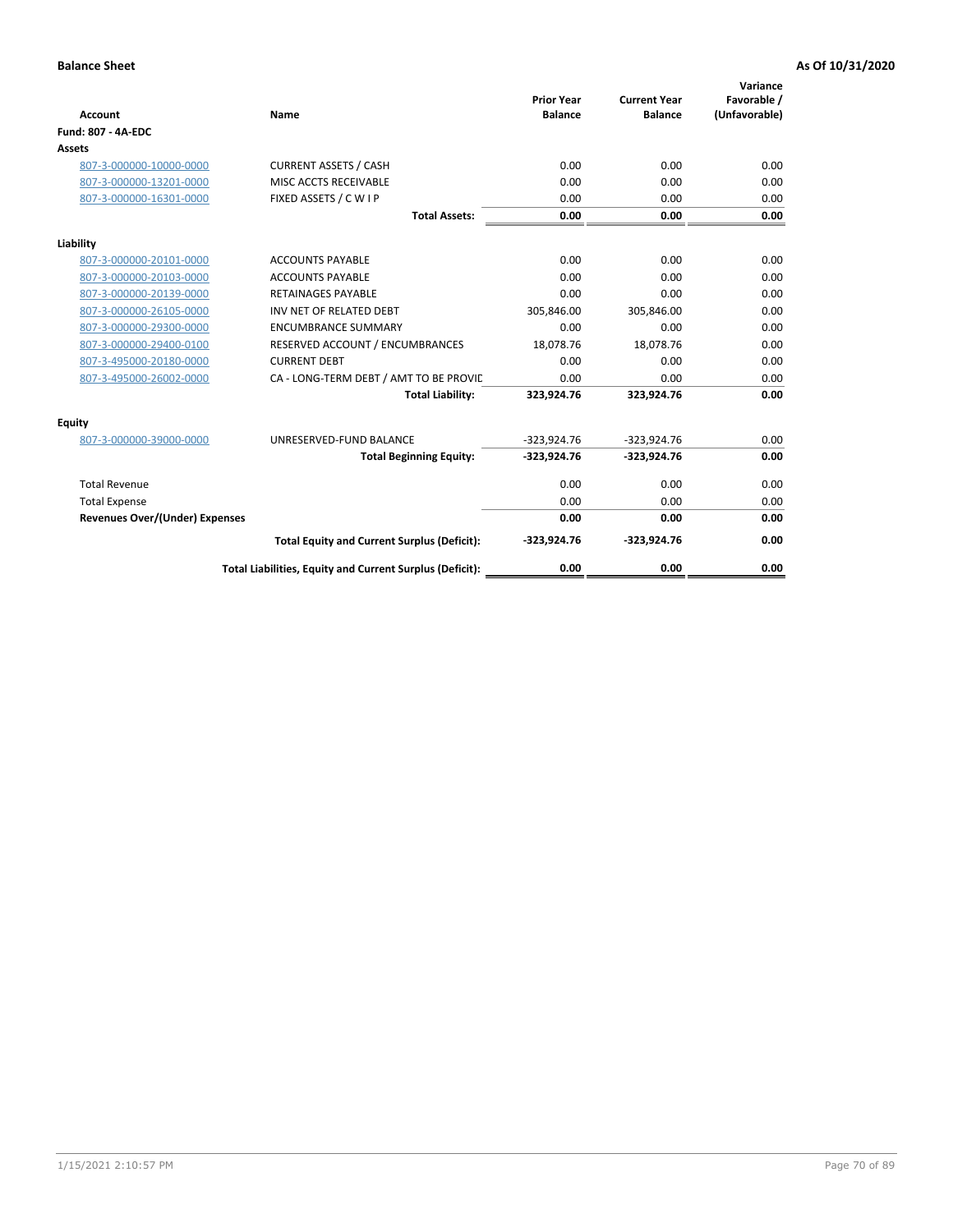| Account                               | Name                                                     | <b>Prior Year</b><br><b>Balance</b> | <b>Current Year</b><br><b>Balance</b> | Variance<br>Favorable /<br>(Unfavorable) |
|---------------------------------------|----------------------------------------------------------|-------------------------------------|---------------------------------------|------------------------------------------|
|                                       |                                                          |                                     |                                       |                                          |
| Fund: 809 - GREENVILLE IDC (L-3)      |                                                          |                                     |                                       |                                          |
| <b>Assets</b>                         |                                                          |                                     |                                       |                                          |
| 809-3-000000-10000-0000               | <b>CURRENT ASSETS / CASH</b>                             | 2,905,326.59                        | 2,905,370.49                          | 43.90                                    |
| 809-3-000000-13201-0000               | MISC ACCTS RECEIVABLE                                    | 0.00                                | 0.00                                  | 0.00                                     |
|                                       | <b>Total Assets:</b>                                     | 2,905,326.59                        | 2,905,370.49                          | 43.90                                    |
| Liability                             |                                                          |                                     |                                       |                                          |
| 809-3-000000-20101-0000               | <b>ACCOUNTS PAYABLE</b>                                  | 0.00                                | 0.00                                  | 0.00                                     |
| 809-3-000000-20103-0000               | <b>ACCRUED ACCOUNTS PAYABLE</b>                          | $-334,351.45$                       | $-518,507.41$                         | 184,155.96                               |
| 809-3-000000-21001-0000               | <b>GENERAL FUND / GENERAL FUND</b>                       | 0.00                                | 0.00                                  | 0.00                                     |
|                                       | <b>Total Liability:</b>                                  | $-334,351.45$                       | $-518,507.41$                         | 184,155.96                               |
| <b>Equity</b>                         |                                                          |                                     |                                       |                                          |
| 809-3-000000-39000-0000               | UNRESERVED-FUND BALANCE                                  | 2,543,262.85                        | 3,423,877.90                          | 880,615.05                               |
| 809-3-000000-39100-0000               | UNRESERVED-RET, EARNINGS                                 | 0.00                                | 0.00                                  | 0.00                                     |
| 809-3-000000-39150-0000               | RESERVED-RET. EARNINGS                                   | 0.00                                | 0.00                                  | 0.00                                     |
|                                       | <b>Total Beginning Equity:</b>                           | 2,543,262.85                        | 3,423,877.90                          | 880,615.05                               |
| <b>Total Revenue</b>                  |                                                          | 696,415.19                          | 0.00                                  | $-696,415.19$                            |
| <b>Total Expense</b>                  |                                                          | 0.00                                | 0.00                                  | 0.00                                     |
| <b>Revenues Over/(Under) Expenses</b> |                                                          | 696,415.19                          | 0.00                                  | $-696,415.19$                            |
|                                       | <b>Total Equity and Current Surplus (Deficit):</b>       | 3,239,678.04                        | 3,423,877.90                          | 184,199.86                               |
|                                       | Total Liabilities, Equity and Current Surplus (Deficit): | 2,905,326.59                        | 2,905,370.49                          | 43.90                                    |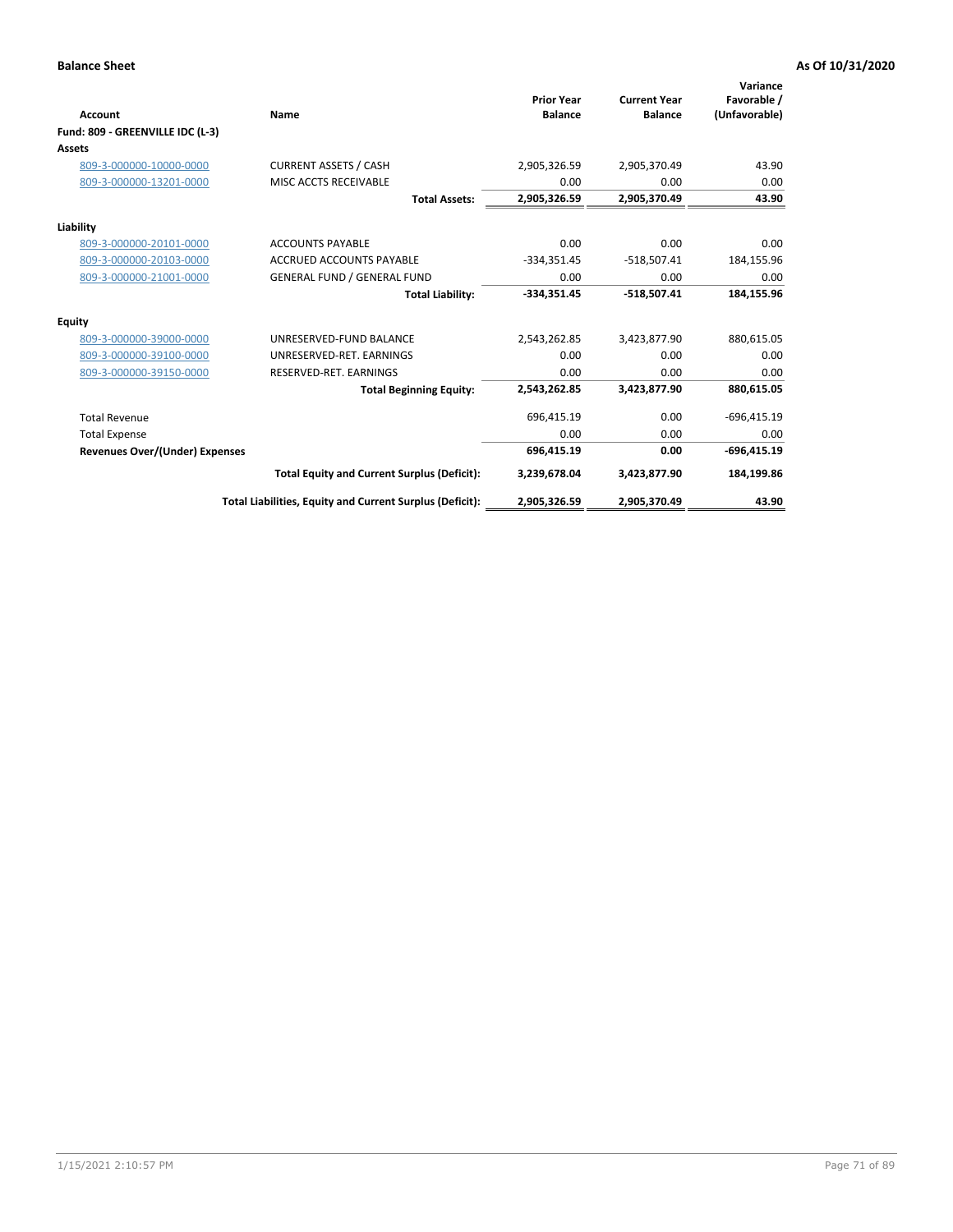| <b>Account</b>                                     | Name                                                          | <b>Prior Year</b><br><b>Balance</b> | <b>Current Year</b><br><b>Balance</b> | Variance<br>Favorable /<br>(Unfavorable) |
|----------------------------------------------------|---------------------------------------------------------------|-------------------------------------|---------------------------------------|------------------------------------------|
| Fund: 810 - SEIZURE FUNDS - STATE RULES            |                                                               |                                     |                                       |                                          |
| <b>Assets</b>                                      |                                                               |                                     |                                       |                                          |
| 810-3-000000-10000-0000                            | <b>CURRENT ASSETS / CASH</b>                                  | 282,573.39                          | 259,203.22                            | $-23,370.17$                             |
| 810-3-000000-13201-0000                            | MISC ACCTS RECEIVABLE                                         | 0.00                                | 0.00                                  | 0.00                                     |
| 810-3-000000-13202-1400                            | <b>EMPLOYEE ADVANCES</b>                                      | 0.00                                | 0.00                                  | 0.00                                     |
| 810-3-000000-13205-0000                            | <b>INTEREST RECEIVABLE</b>                                    | 0.00                                | 0.00                                  | 0.00                                     |
| 810-3-000000-16201-0000                            | MACHINERY AND EQUIPMENT                                       | 0.00                                | 0.00                                  | 0.00                                     |
| 810-3-000000-16202-0000                            | ACCUMULATED DEPRECATION                                       | 0.00                                | 0.00                                  | 0.00                                     |
|                                                    | <b>Total Assets:</b>                                          | 282,573.39                          | 259,203.22                            | $-23,370.17$                             |
|                                                    |                                                               |                                     |                                       |                                          |
| Liability                                          |                                                               | 7.49                                | 5.69                                  |                                          |
| 810-3-000000-20101-0000                            | <b>ACCOUNTS PAYABLE</b>                                       |                                     |                                       | 1.80                                     |
| 810-3-000000-20102-0000<br>810-3-000000-20103-0000 | <b>CREDIT CARD PAYABLE</b><br><b>ACCRUED ACCOUNTS PAYABLE</b> | 0.00<br>0.00                        | 0.00<br>0.00                          | 0.00<br>0.00                             |
|                                                    |                                                               |                                     |                                       |                                          |
| 810-3-000000-29300-0000                            | <b>ENCUMBRANCE SUMMARY</b>                                    | 0.00                                | 0.00                                  | 0.00                                     |
| 810-3-000000-29400-0100                            | RESERVED ACCOUNT / ENCUMBRANCES                               | 0.00                                | 0.00                                  | 0.00                                     |
| 810-3-000000-92520-0600                            | RESERVED ACCOUNT/HB65 SIEZURES                                | 0.00                                | 0.00                                  | 0.00                                     |
|                                                    | <b>Total Liability:</b>                                       | 7.49                                | 5.69                                  | 1.80                                     |
| <b>Equity</b>                                      |                                                               |                                     |                                       |                                          |
| 810-3-000000-39000-0000                            | UNRESERVED-FUND BALANCE                                       | 282,316.10                          | 259,271.52                            | $-23,044.58$                             |
|                                                    | <b>Total Beginning Equity:</b>                                | 282,316.10                          | 259,271.52                            | $-23,044.58$                             |
| <b>Total Revenue</b>                               |                                                               | 257.06                              | $-73.99$                              | $-331.05$                                |
| <b>Total Expense</b>                               |                                                               | 7.26                                | 0.00                                  | 7.26                                     |
| <b>Revenues Over/(Under) Expenses</b>              |                                                               | 249.80                              | $-73.99$                              | $-323.79$                                |
|                                                    | <b>Total Equity and Current Surplus (Deficit):</b>            | 282,565.90                          | 259,197.53                            | $-23,368.37$                             |
|                                                    | Total Liabilities, Equity and Current Surplus (Deficit):      | 282,573.39                          | 259,203.22                            | $-23,370.17$                             |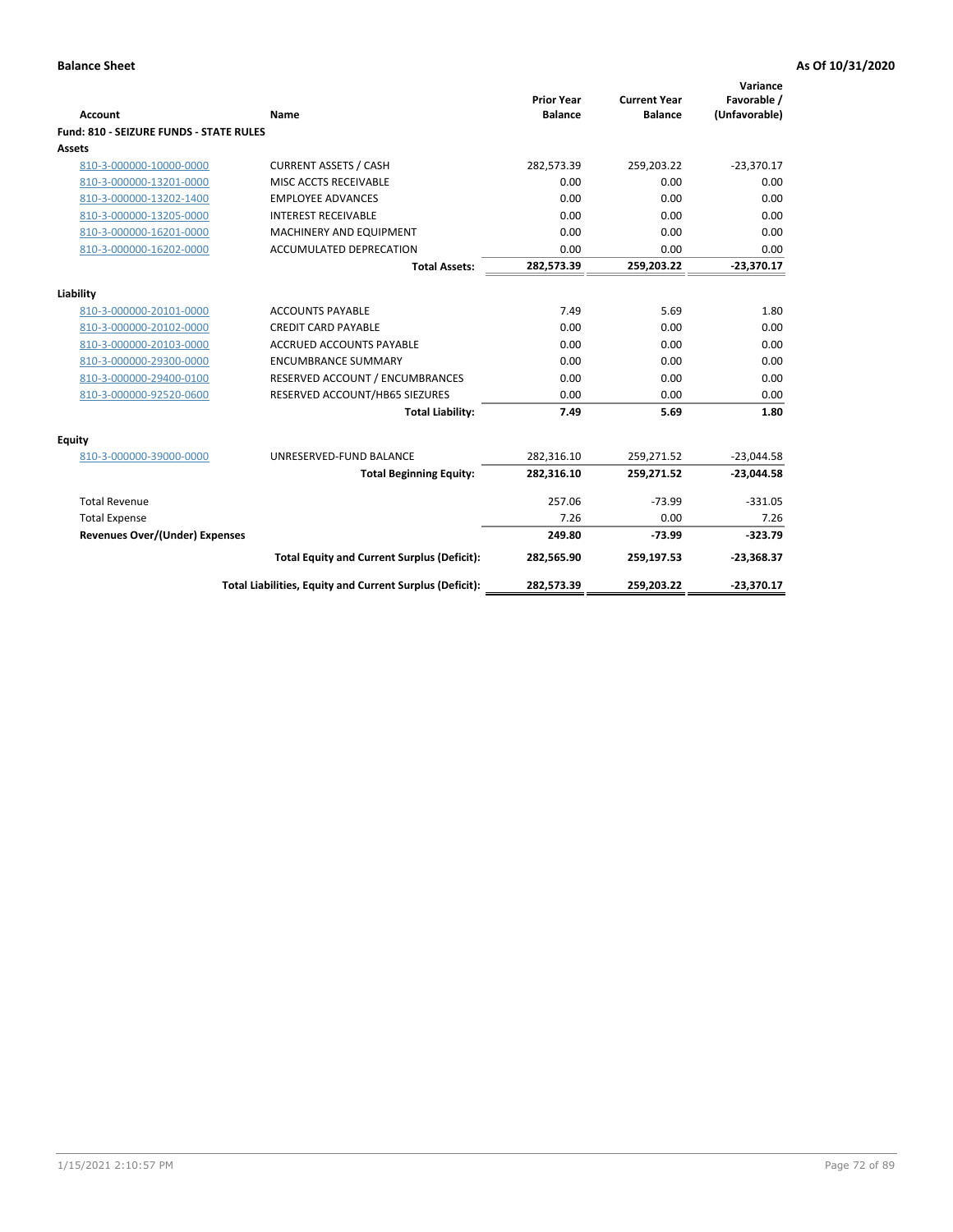| <b>Account</b>                        | Name                                                     | <b>Prior Year</b><br><b>Balance</b> | <b>Current Year</b><br><b>Balance</b> | Variance<br>Favorable /<br>(Unfavorable) |
|---------------------------------------|----------------------------------------------------------|-------------------------------------|---------------------------------------|------------------------------------------|
| Fund: 811 - SEIZURE FUNDS - FED RULES |                                                          |                                     |                                       |                                          |
| <b>Assets</b>                         |                                                          |                                     |                                       |                                          |
| 811-3-000000-10000-0000               | <b>CURRENT ASSETS / CASH</b>                             | 249,252.23                          | 222,436.46                            | $-26,815.77$                             |
| 811-3-000000-13201-0000               | MISC ACCTS RECEIVABLE                                    | 0.00                                | 0.00                                  | 0.00                                     |
| 811-3-000000-13205-0000               | <b>INTEREST RECEIVABLE</b>                               | 0.00                                | 0.00                                  | 0.00                                     |
| 811-3-000000-16201-0000               | <b>MACHINERY AND EQUIPMENT</b>                           | 0.00                                | 0.00                                  | 0.00                                     |
| 811-3-000000-16202-0000               | <b>ACCUMULATED DEPRECATION</b>                           | 0.00                                | 0.00                                  | 0.00                                     |
|                                       | <b>Total Assets:</b>                                     | 249,252.23                          | 222,436.46                            | $-26,815.77$                             |
| Liability                             |                                                          |                                     |                                       |                                          |
| 811-3-000000-20101-0000               | <b>ACCOUNTS PAYABLE</b>                                  | 6.61                                | 4.88                                  | 1.73                                     |
| 811-3-000000-20102-0000               | <b>CREDIT CARD PAYABLE</b>                               | 0.00                                | 0.00                                  | 0.00                                     |
| 811-3-000000-20103-0000               | <b>ACCRUED ACCOUNTS PAYABLE</b>                          | 0.00                                | 0.00                                  | 0.00                                     |
| 811-3-000000-29300-0000               | <b>ENCUMBRANCE SUMMARY</b>                               | 0.00                                | 0.00                                  | 0.00                                     |
| 811-3-000000-29400-0100               | RESERVED ACCOUNT / ENCUMBRANCES                          | 0.00                                | 0.00                                  | 0.00                                     |
| 811-3-000000-92521-0700               | RESERVED ACCOUNT/FED SIEZURES                            | 0.00                                | 0.00                                  | 0.00                                     |
|                                       | <b>Total Liability:</b>                                  | 6.61                                | 4.88                                  | 1.73                                     |
| Equity                                |                                                          |                                     |                                       |                                          |
| 811-3-000000-39000-0000               | UNRESERVED-FUND BALANCE                                  | 249,025.30                          | 222,495.07                            | $-26,530.23$                             |
|                                       | <b>Total Beginning Equity:</b>                           | 249,025.30                          | 222,495.07                            | $-26,530.23$                             |
| <b>Total Revenue</b>                  |                                                          | 226.74                              | $-63.49$                              | $-290.23$                                |
| <b>Total Expense</b>                  |                                                          | 6.42                                | 0.00                                  | 6.42                                     |
| <b>Revenues Over/(Under) Expenses</b> |                                                          | 220.32                              | $-63.49$                              | $-283.81$                                |
|                                       | <b>Total Equity and Current Surplus (Deficit):</b>       | 249,245.62                          | 222,431.58                            | $-26,814.04$                             |
|                                       | Total Liabilities, Equity and Current Surplus (Deficit): | 249,252.23                          | 222,436.46                            | $-26,815.77$                             |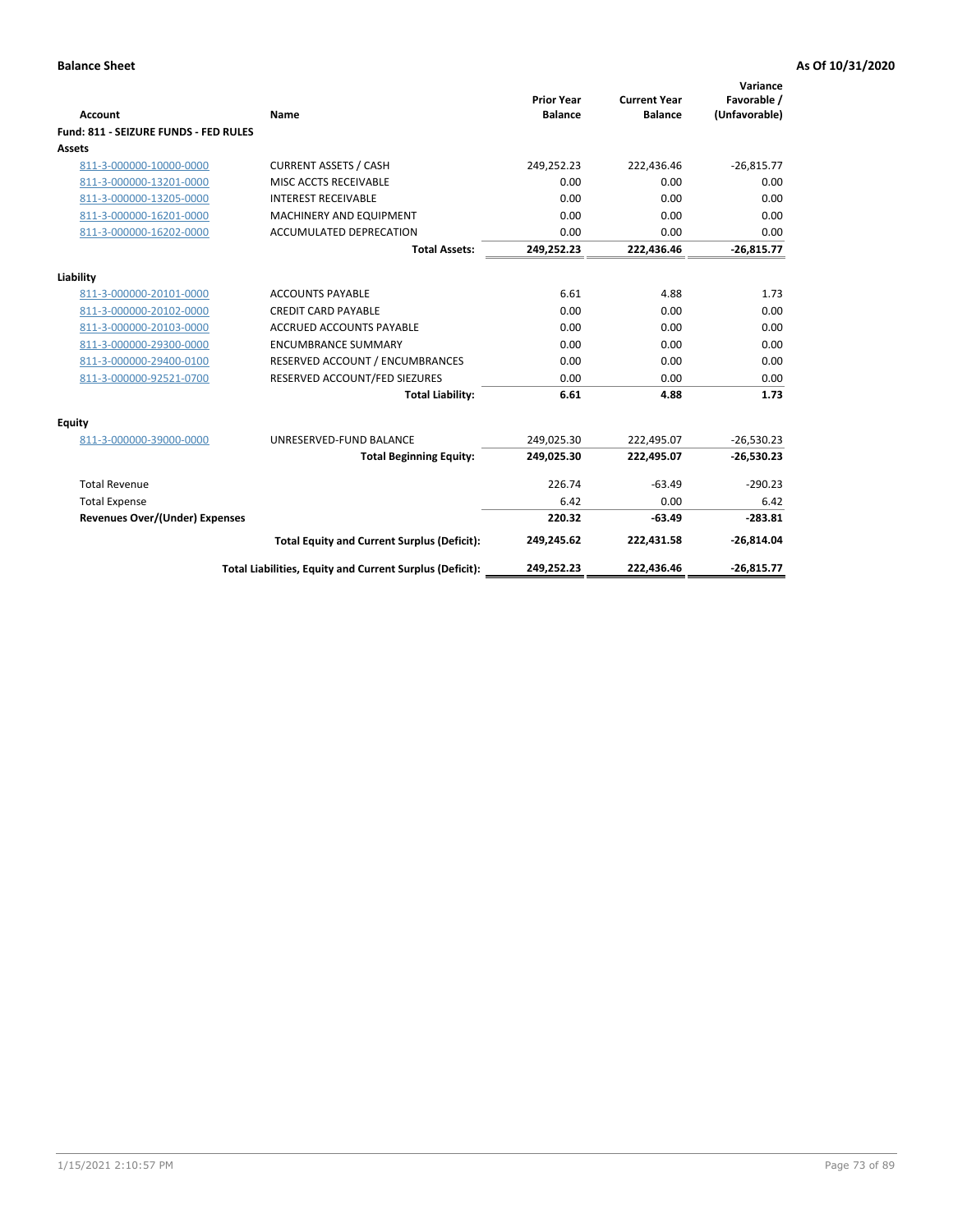|                                                         |                                                          | <b>Prior Year</b> | <b>Current Year</b> | Variance<br>Favorable / |
|---------------------------------------------------------|----------------------------------------------------------|-------------------|---------------------|-------------------------|
| <b>Account</b>                                          | Name                                                     | <b>Balance</b>    | <b>Balance</b>      | (Unfavorable)           |
| Fund: 820 - TIRZ FUND (Tax Increment Reinvestment Zone) |                                                          |                   |                     |                         |
| Assets                                                  |                                                          |                   |                     |                         |
| 820-3-000000-10000-0000                                 | <b>CURRENT ASSETS / CASH</b>                             | 2,241,802.31      | 3,020,192.39        | 778,390.08              |
| 820-3-000000-13101-0000                                 | <b>TAX RECEIVABLE-CURRENT</b>                            | 488,058.32        | 5,436.39            | $-482,621.93$           |
| 820-3-000000-13102-0000                                 | <b>TAXES REC-DELINQUENT</b>                              | 19,169.52         | 4,515.99            | $-14,653.53$            |
| 820-3-000000-13103-0000                                 | ALLOW FOR UNCOLLECT TAXES                                | $-3,548.61$       | $-1,854.26$         | 1,694.35                |
| 820-3-000000-13201-0000                                 | MISC ACCTS RECEIVABLE                                    | 0.00              | $-82,285.68$        | $-82,285.68$            |
| 820-3-000000-13205-0000                                 | <b>INTEREST RECEIVABLE</b>                               | 0.00              | 0.00                | 0.00                    |
| 820-3-000000-13221-0000                                 | MISC A/R - PROPERTY TAXES                                | 1,088.75          | 36,535.76           | 35,447.01               |
|                                                         | <b>Total Assets:</b>                                     | 2,746,570.29      | 2,982,540.59        | 235,970.30              |
| Liability                                               |                                                          |                   |                     |                         |
| 820-3-000000-20101-0000                                 | <b>ACCOUNTS PAYABLE</b>                                  | 59.41             | 61.57               | $-2.16$                 |
| 820-3-000000-20103-0000                                 | <b>ACCRUED ACCOUNTS PAYABLE</b>                          | 0.00              | 0.00                | 0.00                    |
| 820-3-000000-20203-0000                                 | <b>DEFERRED TAX REVENUE</b>                              | 499,507.50        | 4,004.90            | 495,502.60              |
| 820-3-000000-29300-0000                                 | <b>ENCUMBRANCE SUMMARY</b>                               | 0.00              | 0.00                | 0.00                    |
| 820-3-000000-29400-0100                                 | RESERVED ACCOUNT / ENCUMBRANCES                          | 0.00              | 0.00                | 0.00                    |
|                                                         | <b>Total Liability:</b>                                  | 499,566.91        | 4,066.47            | 495,500.44              |
| Equity                                                  |                                                          |                   |                     |                         |
| 820-3-000000-39000-0000                                 | UNRESERVED-FUND BALANCE                                  | 2,242,774.53      | 2,977,753.66        | 734,979.13              |
| 820-3-000000-39100-0000                                 | UNRESERVED-RET. EARNINGS                                 | 0.00              | 0.00                | 0.00                    |
|                                                         | <b>Total Beginning Equity:</b>                           | 2,242,774.53      | 2,977,753.66        | 734,979.13              |
| <b>Total Revenue</b>                                    |                                                          | 4,286.51          | 2,479.96            | $-1,806.55$             |
| <b>Total Expense</b>                                    |                                                          | 57.66             | 1,759.50            | $-1,701.84$             |
| <b>Revenues Over/(Under) Expenses</b>                   |                                                          | 4,228.85          | 720.46              | $-3,508.39$             |
|                                                         | <b>Total Equity and Current Surplus (Deficit):</b>       | 2,247,003.38      | 2,978,474.12        | 731,470.74              |
|                                                         | Total Liabilities, Equity and Current Surplus (Deficit): | 2,746,570.29      | 2,982,540.59        | 235,970.30              |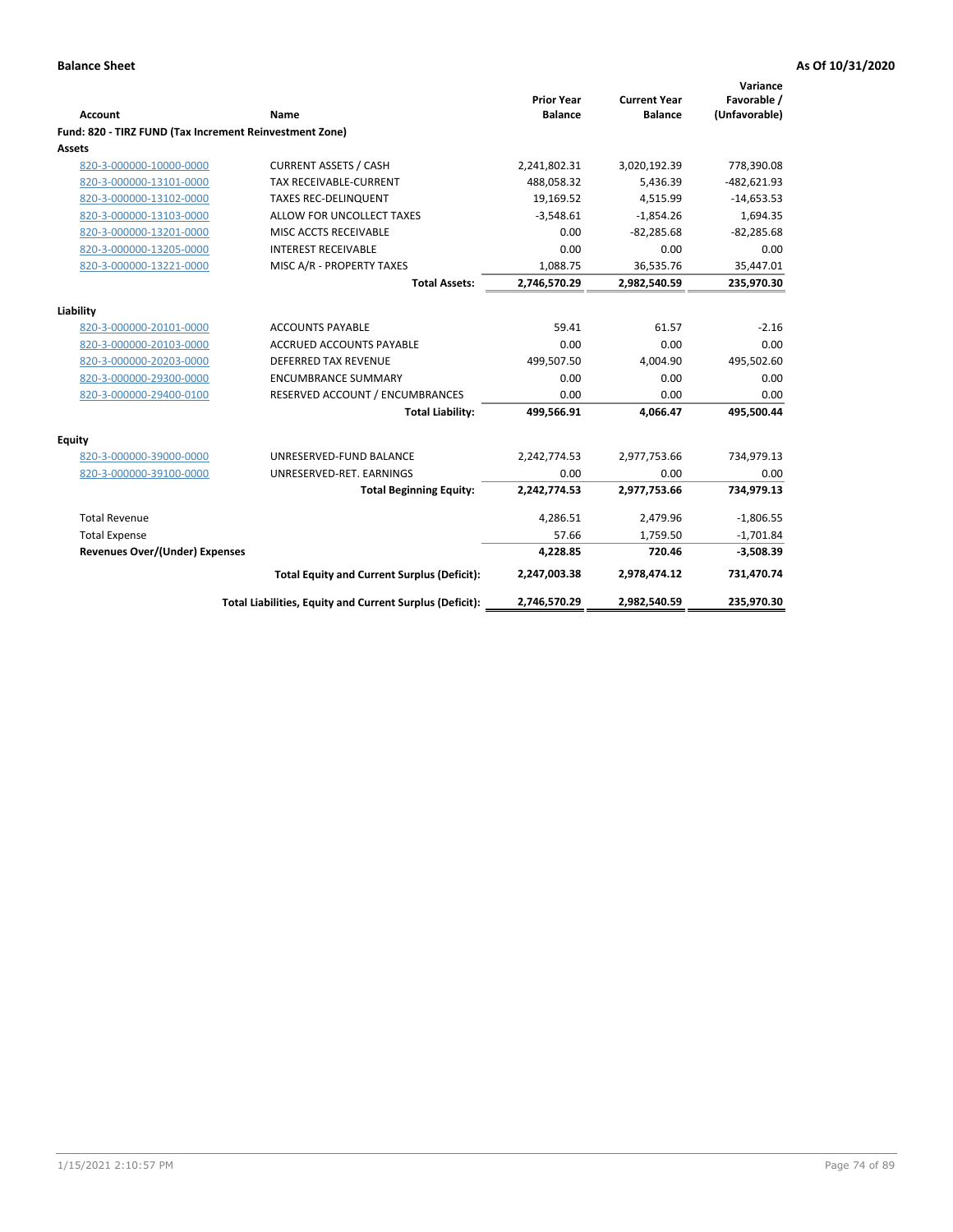| <b>Account</b>                           | Name                                                     | <b>Prior Year</b><br><b>Balance</b> | <b>Current Year</b><br><b>Balance</b> | Variance<br>Favorable /<br>(Unfavorable) |
|------------------------------------------|----------------------------------------------------------|-------------------------------------|---------------------------------------|------------------------------------------|
| Fund: 890 - GRNVL IDC (L-3) FIXED ASSETS |                                                          |                                     |                                       |                                          |
| <b>Assets</b>                            |                                                          |                                     |                                       |                                          |
| 890-3-000000-10000-0000                  | <b>CURRENT ASSETS / CASH</b>                             | $-0.18$                             | $-0.18$                               | 0.00                                     |
| 890-3-000000-16004-0000                  | FIXED ASSETS / BUILDINGS                                 | 0.00                                | 0.00                                  | 0.00                                     |
| 890-3-000000-16005-0000                  | <b>ACCUMULATED DEPRECIATION</b>                          | 0.00                                | 0.00                                  | 0.00                                     |
| 890-3-000000-16301-0000                  | FIXED ASSETS / C W I P                                   | 0.25                                | 0.25                                  | 0.00                                     |
|                                          | <b>Total Assets:</b>                                     | 0.07                                | 0.07                                  | 0.00                                     |
| Liability                                |                                                          |                                     |                                       |                                          |
| 890-3-000000-20101-0000                  | <b>ACCOUNTS PAYABLE</b>                                  | 0.00                                | 0.00                                  | 0.00                                     |
| 890-3-000000-27001-0000                  | <b>CONTRIBUTED CAPITAL</b>                               | 0.00                                | 0.00                                  | 0.00                                     |
| 890-3-000000-27101-0000                  | INVESTMENT IN GFA / GENERAL FUND                         | 0.00                                | 0.00                                  | 0.00                                     |
| 890-3-000000-27102-0000                  | <b>SPECIAL REVENUE FUNDS</b>                             | 0.00                                | 0.00                                  | 0.00                                     |
| 890-3-000000-27103-0000                  | <b>GENERAL CIP FUND</b>                                  | 0.00                                | 0.00                                  | 0.00                                     |
| 890-3-000000-27104-0000                  | PROPRIETARY FUNDS                                        | 0.07                                | 0.07                                  | 0.00                                     |
| 890-3-000000-27201-0000                  | CAFR USE / MUNICIPAL BUILDINGS                           | 0.00                                | 0.00                                  | 0.00                                     |
| 890-3-000000-27202-0000                  | CAFR USE / OTHER GENERAL GOVERNMEN                       | 0.00                                | 0.00                                  | 0.00                                     |
| 890-3-000000-27205-0000                  | CAFR USE / PUBLIC WORKS                                  | 0.00                                | 0.00                                  | 0.00                                     |
| 890-3-000000-27210-0000                  | CAFR USE / INVESTMENT IN GFA                             | 0.00                                | 0.00                                  | 0.00                                     |
| 890-3-000000-27301-0000                  | DONATIONS/GRANTS                                         | 0.00                                | 0.00                                  | 0.00                                     |
|                                          | <b>Total Liability:</b>                                  | 0.07                                | 0.07                                  | 0.00                                     |
| Equity                                   |                                                          |                                     |                                       |                                          |
| 890-3-000000-39000-0000                  | UNRESERVED-FUND BALANCE                                  | 0.00                                | 0.00                                  | 0.00                                     |
|                                          | <b>Total Beginning Equity:</b>                           | 0.00                                | 0.00                                  | 0.00                                     |
| <b>Total Expense</b>                     |                                                          | 0.00                                | 0.00                                  | 0.00                                     |
| Revenues Over/(Under) Expenses           |                                                          | 0.00                                | 0.00                                  | 0.00                                     |
|                                          | <b>Total Equity and Current Surplus (Deficit):</b>       | 0.00                                | 0.00                                  | 0.00                                     |
|                                          | Total Liabilities, Equity and Current Surplus (Deficit): | 0.07                                | 0.07                                  | 0.00                                     |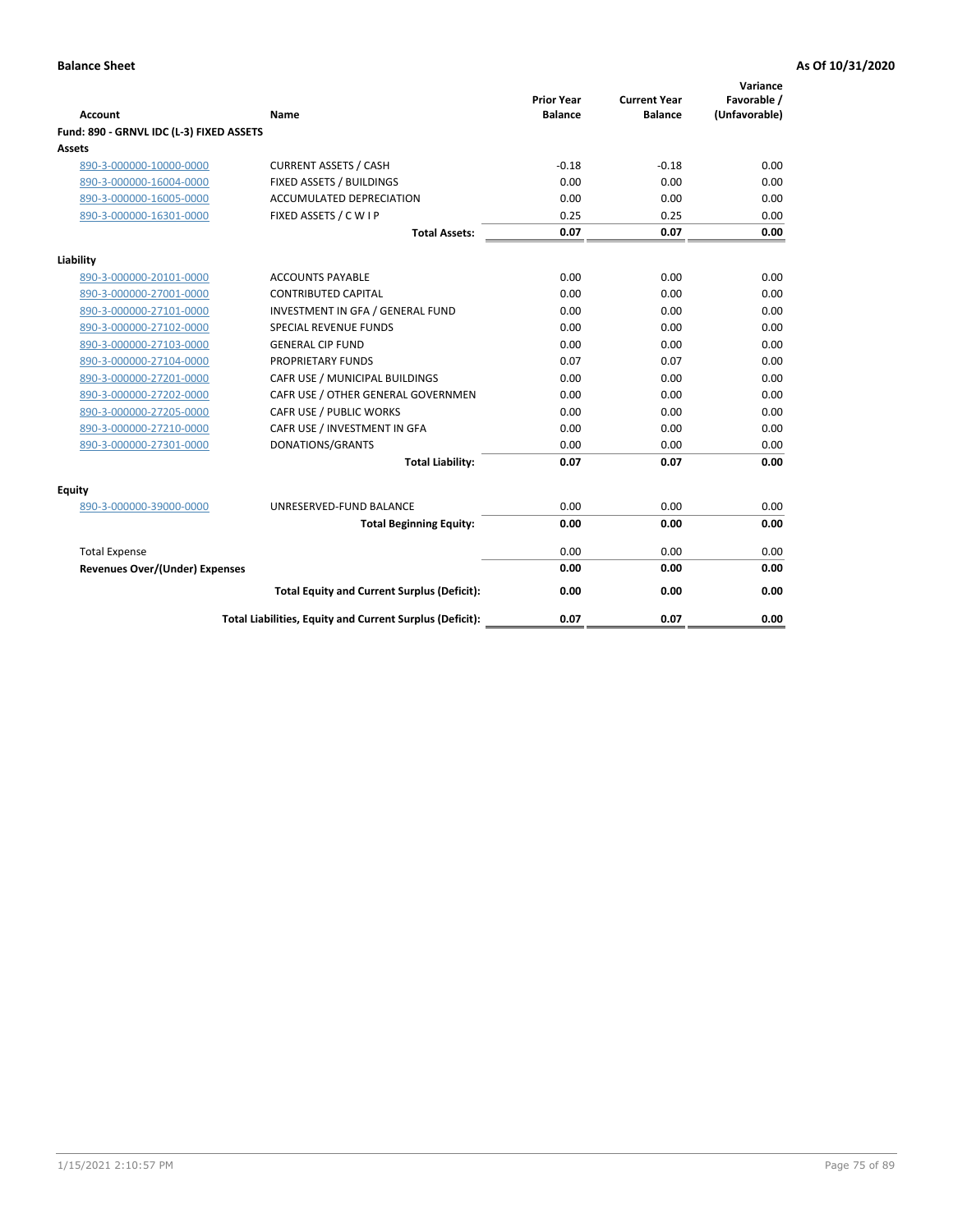|                                                    |                                                   |                                     |                                       | Variance                     |
|----------------------------------------------------|---------------------------------------------------|-------------------------------------|---------------------------------------|------------------------------|
| <b>Account</b>                                     | Name                                              | <b>Prior Year</b><br><b>Balance</b> | <b>Current Year</b><br><b>Balance</b> | Favorable /<br>(Unfavorable) |
| Fund: 899 - POOLED CASH                            |                                                   |                                     |                                       |                              |
| Assets                                             |                                                   |                                     |                                       |                              |
| 899-8-000000-10000-0000                            | <b>CURRENT ASSETS / CASH</b>                      | 0.00                                | 0.00                                  | 0.00                         |
| 899-8-000000-10101-0000                            | CHASE OUTBOUND OPERATING                          | $-2,634,005.47$                     | $-821,893.40$                         | 1,812,112.07                 |
| 899-8-000000-10102-0000                            | CHASE INBOUND OPERATING                           | 14,415,512.22                       | 8,429,389.37                          | -5,986,122.85                |
| 899-8-000000-10103-0000                            | OPERATING ACCOUNT / CLAIMS ACCOUNT                | 0.00                                | 0.00                                  | 0.00                         |
| 899-8-000000-10105-0000                            | CHASE BANK / SAVINGS - 3003113077                 | 1,546,526.06                        | 1,548,609.04                          | 2,082.98                     |
| 899-8-000000-10106-0000                            | CHASE BANK / SAVINGS - 2911913371                 | 1,623,842.57                        | 1,627,090.19                          | 3,247.62                     |
| 899-8-000000-10107-0000                            | CHASE TASC FLEX SPENDING                          | 0.00                                | 2,256.88                              | 2,256.88                     |
| 899-8-000000-10401-0000                            | <b>CURRENT ASSETS / INTERNAL CLEARING</b>         | $-518.55$                           | 355,826.67                            | 356,345.22                   |
| 899-8-000000-10402-0000                            | <b>CREDIT CARD CLEARING</b>                       | 0.00                                | 0.00                                  | 0.00                         |
| 899-8-000000-10403-0000                            | <b>NET BILL PAYMENTS</b>                          | 0.00                                | 0.00                                  | 0.00                         |
| 899-8-000000-11101-0000                            | TX CLASS / OPERATING                              | 41,883.91                           | 42,323.74                             | 439.83                       |
| 899-8-000000-11201-0000                            | LOGIC INVESTMENTS / OPERATING                     | 59,766.59                           | 3,076,070.45                          | 3,016,303.86                 |
| 899-8-000000-11401-0000                            | <b>TEXSTAR ACCT - OPERATING</b>                   | 0.01                                | 0.01                                  | 0.00                         |
| 899-8-000000-11601-0000                            | <b>TEXPOOL ACCT - OPERATING</b>                   | 51,086.13                           | 3,061,324.29                          | 3,010,238.16                 |
| 899-8-000000-11801-0000                            | TX GEN TERM OPERATING                             | 10,296,992.94                       | 16,336,247.81                         | 6,039,254.87                 |
| 899-8-000000-12001-0000                            | AMERICAN NATIONAL OPERATING<br>PFM ACCT OPERATING | 0.00                                | 0.00<br>14,926,692.55                 | 0.00<br>$-1,451,007.32$      |
| 899-8-000000-12002-0000<br>899-8-000000-12003-0000 | TREASURIES - CITY ONLY                            | 16,377,699.87<br>0.00               | 0.00                                  | 0.00                         |
| 899-8-000000-12301-0000                            | <b>BOND PROCEEDS / PURCHASED INTEREST</b>         | 0.00                                | 0.00                                  | 0.00                         |
| 899-8-000000-13205-0000                            | <b>INTEREST RECEIVABLE</b>                        | 35,477.32                           | 37,227.07                             | 1,749.75                     |
| 899-8-000000-14100-0000                            | DUE FROM FUND 100                                 | 112.34                              | 11,021.36                             | 10,909.02                    |
| 899-8-000000-14101-0000                            | DUE FROM FUND 101                                 | 1.72                                | 1.54                                  | $-0.18$                      |
| 899-8-000000-14102-0000                            | DUE FROM FUND 102                                 | 1.15                                | 1.07                                  | $-0.08$                      |
| 899-8-000000-14103-0000                            | DUE FROM FUND 103                                 | 0.55                                | 10,276.19                             | 10,275.64                    |
| 899-8-000000-14110-0000                            | DUE FROM FUND 110                                 | 0.00                                | 0.00                                  | 0.00                         |
| 899-8-000000-14111-0000                            | DUE FROM FUND 111                                 | 0.00                                | 0.00                                  | 0.00                         |
| 899-8-000000-14112-0000                            | DUE FROM FUND 112                                 | 0.02                                | 0.03                                  | 0.01                         |
| 899-8-000000-14113-0000                            | DUE FROM FUND 113                                 | 11.34                               | 9.32                                  | $-2.02$                      |
| 899-8-000000-14114-0000                            | DUE FROM FUND 114                                 | 4,330.00                            | 0.00                                  | $-4,330.00$                  |
| 899-8-000000-14115-0000                            | DUE FROM FUND 115                                 | 0.00                                | 0.00                                  | 0.00                         |
| 899-8-000000-14116-0000                            | DUE FROM FUND 116                                 | 0.00                                | 0.00                                  | 0.00                         |
| 899-8-000000-14117-0000                            | DUE FROM FUND 117                                 | 0.00                                | 0.00                                  | 0.00                         |
| 899-8-000000-14118-0000                            | DUE FROM FUND 118                                 | 0.00                                | 0.00                                  | 0.00                         |
| 899-8-000000-14119-0000                            | DUE FROM FUND 119                                 | 0.00                                | 0.00                                  | 0.00                         |
| 899-8-000000-14120-0000                            | DUE FROM FUND 120                                 | 0.00                                | 0.00                                  | 0.00                         |
| 899-8-000000-14121-0000                            | DUE FROM FUND 121                                 | 0.00                                | 0.00                                  | 0.00                         |
| 899-8-000000-14122-0000                            | DUE FROM FUND 122                                 | 0.00                                | 0.00                                  | 0.00                         |
| 899-8-000000-14123-0000                            | DUE FROM FUND 123                                 | 0.13                                | 0.16                                  | 0.03                         |
| 899-8-000000-14124-0000                            | DUE FROM FUND 124                                 | 0.00                                | 0.02                                  | 0.02                         |
| 899-8-000000-14125-0000                            | DUE FROM FUND 125                                 | 0.00                                | 0.00                                  | 0.00                         |
| 899-8-000000-14126-0000<br>899-8-000000-14140-0000 | DUE FROM FUND 126<br>DUE FROM FUND 140            | 0.00<br>28.84                       | 0.00<br>12.20                         | 0.00<br>$-16.64$             |
| 899-8-000000-14160-0000                            | DUE FROM FUND 160                                 | 76.56                               | 73.04                                 | $-3.52$                      |
| 899-8-000000-14161-0000                            | DUE FROM FUND 161                                 | 23.08                               | 17.63                                 | $-5.45$                      |
| 899-8-000000-14162-0000                            | DUE FROM FUND 162                                 | 0.00                                | 0.00                                  | 0.00                         |
| 899-8-000000-14163-0000                            | DUE FROM FUND 163                                 | 0.00                                | 0.00                                  | 0.00                         |
| 899-8-000000-14164-0000                            | DUE FROM FUND 164                                 | 0.86                                | 0.72                                  | $-0.14$                      |
| 899-8-000000-14165-0000                            | DUE FROM FUND 165                                 | 0.00                                | 0.00                                  | 0.00                         |
| 899-8-000000-14170-0000                            | DUE FROM FUND 170                                 | 0.00                                | 0.00                                  | 0.00                         |
| 899-8-000000-14171-0000                            | DUE FROM FUND 171                                 | 0.00                                | 0.00                                  | 0.00                         |
| 899-8-000000-14172-0000                            | DUE FROM FUND 172                                 | 0.00                                | 0.00                                  | 0.00                         |
| 899-8-000000-14173-0000                            | DUE FROM FUND 173                                 | 0.00                                | 0.00                                  | 0.00                         |
| 899-8-000000-14174-0000                            | DUE FROM FUND 174                                 | 0.00                                | 0.00                                  | 0.00                         |
| 899-8-000000-14175-0000                            | DUE FROM FUND 175                                 | 0.00                                | 0.00                                  | 0.00                         |
| 899-8-000000-14176-0000                            | DUE FROM FUND 176                                 | 0.00                                | 0.00                                  | 0.00                         |
| 899-8-000000-14177-0000                            | DUE FROM FUND 177                                 | 0.00                                | 0.00                                  | 0.00                         |
| 899-8-000000-14190-0000                            | DUE FROM FUND 190                                 | 0.00                                | 0.00                                  | 0.00                         |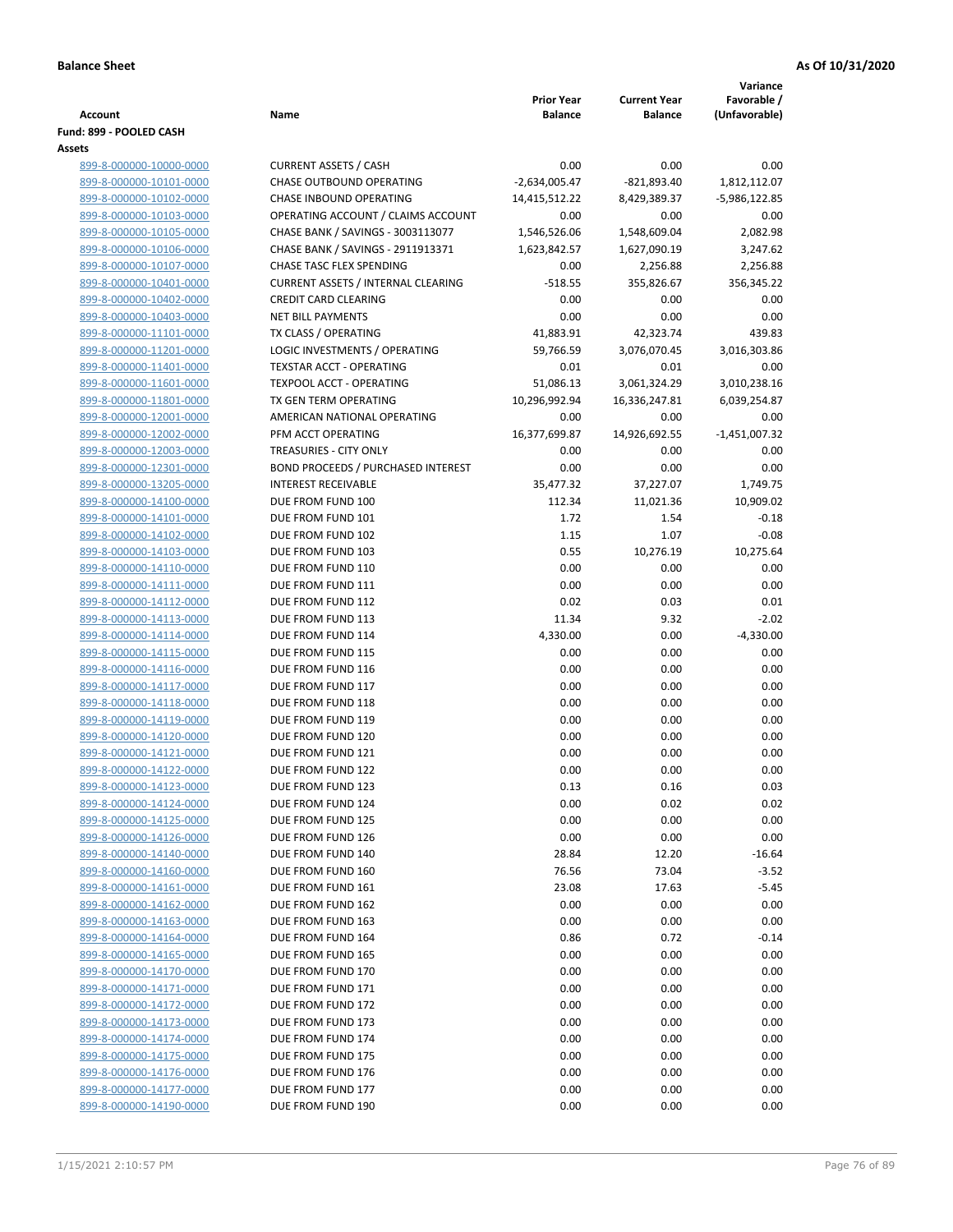|                         |                                       |                   |                     | Variance        |
|-------------------------|---------------------------------------|-------------------|---------------------|-----------------|
|                         |                                       | <b>Prior Year</b> | <b>Current Year</b> | Favorable /     |
| <b>Account</b>          | Name                                  | <b>Balance</b>    | <b>Balance</b>      | (Unfavorable)   |
| 899-8-000000-14192-0000 | DUE FROM FUND 192                     | 0.00              | 0.00                | 0.00            |
| 899-8-000000-14200-0000 | DUE FROM FUND 200                     | 184.75            | 2.33                | $-182.42$       |
| 899-8-000000-14210-0000 | DUE FROM FUND 210                     | 0.00              | 0.00                | 0.00            |
| 899-8-000000-14211-0000 | DUE FROM FUND 211                     | 0.00              | 0.00                | 0.00            |
| 899-8-000000-14212-0000 | DUE FROM FUND 212                     | 0.00              | 0.00                | 0.00            |
| 899-8-000000-14216-0000 | DUE FROM FUND 216                     | 4,000.00          | 250.88              | $-3,749.12$     |
| 899-8-000000-14217-0000 | DUE FROM FUND 217                     | 0.00              | 0.00                | 0.00            |
| 899-8-000000-14300-0000 | DUE FROM FUND 300                     | 220.47            | 8.30                | $-212.17$       |
| 899-8-000000-14320-0000 | DUE FROM FUND 320                     | 0.00              | 0.00                | 0.00            |
| 899-8-000000-14360-0000 | DUE FROM FUND 360                     | 0.00              | 171.31              | 171.31          |
| 899-8-000000-14361-0000 | DUE FROM FUND 361                     | 0.00              | 0.00                | 0.00            |
| 899-8-000000-14400-0000 | DUE FROM FUND 400                     | 0.00              | 0.00                | 0.00            |
| 899-8-000000-14500-0000 | DUE FROM FUND 500                     | 51.92             | 33.34               | $-18.58$        |
| 899-8-000000-14561-0000 | DUE FROM FUND 561                     | 0.00              | 0.00                | 0.00            |
| 899-8-000000-14601-0000 | DUE FROM FUND 601                     | 0.00              | 0.00                | 0.00            |
| 899-8-000000-14602-0000 | DUE FROM FUND 602                     | 19.04             | 3,269.92            | 3,250.88        |
| 899-8-000000-14604-0000 | DUE FROM FUND 604                     | 0.00              | 0.00                | 0.00            |
| 899-8-000000-14660-0000 | DUE FROM FUND 660                     | 0.00              | 0.00                | 0.00            |
| 899-8-000000-14800-0000 | DUE FROM FUND 800                     | 0.00              | 0.00                | 0.00            |
| 899-8-000000-14801-0000 | DUE FROM FUND 801                     | 0.42              | 0.35                | $-0.07$         |
| 899-8-000000-14802-0000 | DUE FROM FUND 802                     | 0.00              | 0.00                | 0.00            |
| 899-8-000000-14803-0000 | DUE FROM FUND 803                     | 0.00              | 0.00                | 0.00            |
| 899-8-000000-14807-0000 | DUE FROM FUND 807                     | 0.00              | 0.00                | 0.00            |
| 899-8-000000-14809-0000 | DUE FROM FUND 809                     | 0.00              | 0.00                | 0.00            |
| 899-8-000000-14810-0000 | DUE FROM FUND 810                     | 7.49              | 5.69                | $-1.80$         |
| 899-8-000000-14811-0000 | DUE FROM FUND 811                     | 6.61              | 4.88                | $-1.73$         |
| 899-8-000000-14820-0000 | DUE FROM TIRZ FUND                    | 59.41             | 61.57               | 2.16            |
| 899-8-000000-14890-0000 | DUE FROM GRNVL IDC (L-3) FIXED ASSETS | 0.00              | 0.00                | 0.00            |
| 899-8-000000-14910-0000 | DUE FROM FUND 910                     | 11,298.01         | 288,345.60          | 277,047.59      |
| 899-8-000000-14911-0000 | DUE FROM FUND 911                     | 0.23              | 0.19                | $-0.04$         |
| 899-8-000000-14912-0000 | DUE FROM FUND 912                     | 0.00              | 0.00                | 0.00            |
| 899-8-000000-14913-0000 | DUE FROM FUND 913                     | 2.76              | 2.30                | $-0.46$         |
| 899-8-000000-14916-0000 | DUE FROM FUND 916                     | 0.00              | 0.00                | 0.00            |
| 899-8-000000-14950-0000 | DUE FROM FUND 950                     | 1,765.07          | 7,851.94            | 6,086.87        |
| 899-8-000000-91011-1001 | <b>BANK OF AMERICA</b>                | 0.00              | 0.00                | 0.00            |
|                         | <b>Total Assets:</b>                  | 41,836,466.37     | 48,942,586.55       | 7,106,120.18    |
| Liability               |                                       |                   |                     |                 |
| 899-8-000000-20101-0000 | <b>ACCOUNTS PAYABLE</b>               | 133,675.75        | 321,258.50          | $-187,582.75$   |
| 899-8-000000-20102-0000 | <b>CREDIT CARD PAYABLE</b>            | 0.00              | 0.00                | 0.00            |
| 899-8-000000-21040-0000 | DUE TO OTHER FUNDS                    | 41,814,264.07     | 48,624,980.60       | $-6,810,716.53$ |
|                         | <b>Total Liability:</b>               | 41,947,939.82     | 48,946,239.10       | -6,998,299.28   |
|                         |                                       |                   |                     |                 |
| <b>Equity</b>           |                                       |                   |                     |                 |
| 899-3-000000-39000-0000 | UNRESERVED-FUND BALANCE               | $-0.46$           | $-3,646.94$         | $-3,646.48$     |
| 899-8-000000-14362-0000 | DUE FROM FUND 362                     | $-111,472.98$     | $-5.61$             | 111,467.37      |
| 899-8-000000-39200-0101 | EQUITY IN POOLED CASH                 | 0.00              | 0.00                | 0.00            |
| 899-8-000000-39200-0110 | EQUITY IN POOLED CASH                 | 0.00              | 0.00                | 0.00            |
| 899-8-000000-39200-0111 | EQUITY IN POOLED CASH                 | 0.00              | 0.00                | 0.00            |
| 899-8-000000-39200-0112 | EQUITY IN POOLED CASH                 | 0.00              | 0.00                | 0.00            |
| 899-8-000000-39200-0190 | EQUITY IN POOLED CASH                 | 0.00              | 0.00                | 0.00            |
| 899-8-000000-39200-0201 | EQUITY IN POOLED CASH                 | 0.00              | 0.00                | 0.00            |
| 899-8-000000-39200-0202 | EQUITY IN POOLED CASH                 | 0.00              | 0.00                | 0.00            |
| 899-8-000000-39200-0203 | EQUITY IN POOLED CASH                 | 0.00              | 0.00                | 0.00            |
| 899-8-000000-39200-0204 | EQUITY IN POOLED CASH                 | 0.00              | 0.00                | 0.00            |
| 899-8-000000-39200-0205 | EQUITY IN POOLED CASH                 | 0.00              | 0.00                | 0.00            |
| 899-8-000000-39200-0206 | EQUITY IN POOLED CASH                 | 0.00              | 0.00                | 0.00            |
| 899-8-000000-39200-0207 | EQUITY IN POOLED CASH                 | 0.00              | 0.00                | 0.00            |
| 899-8-000000-39200-0208 | EQUITY IN POOLED CASH                 | 0.00              | 0.00                | 0.00            |
| 899-8-000000-39200-0209 | EQUITY IN POOLED CASH                 | 0.00              | 0.00                | 0.00            |
|                         |                                       |                   |                     |                 |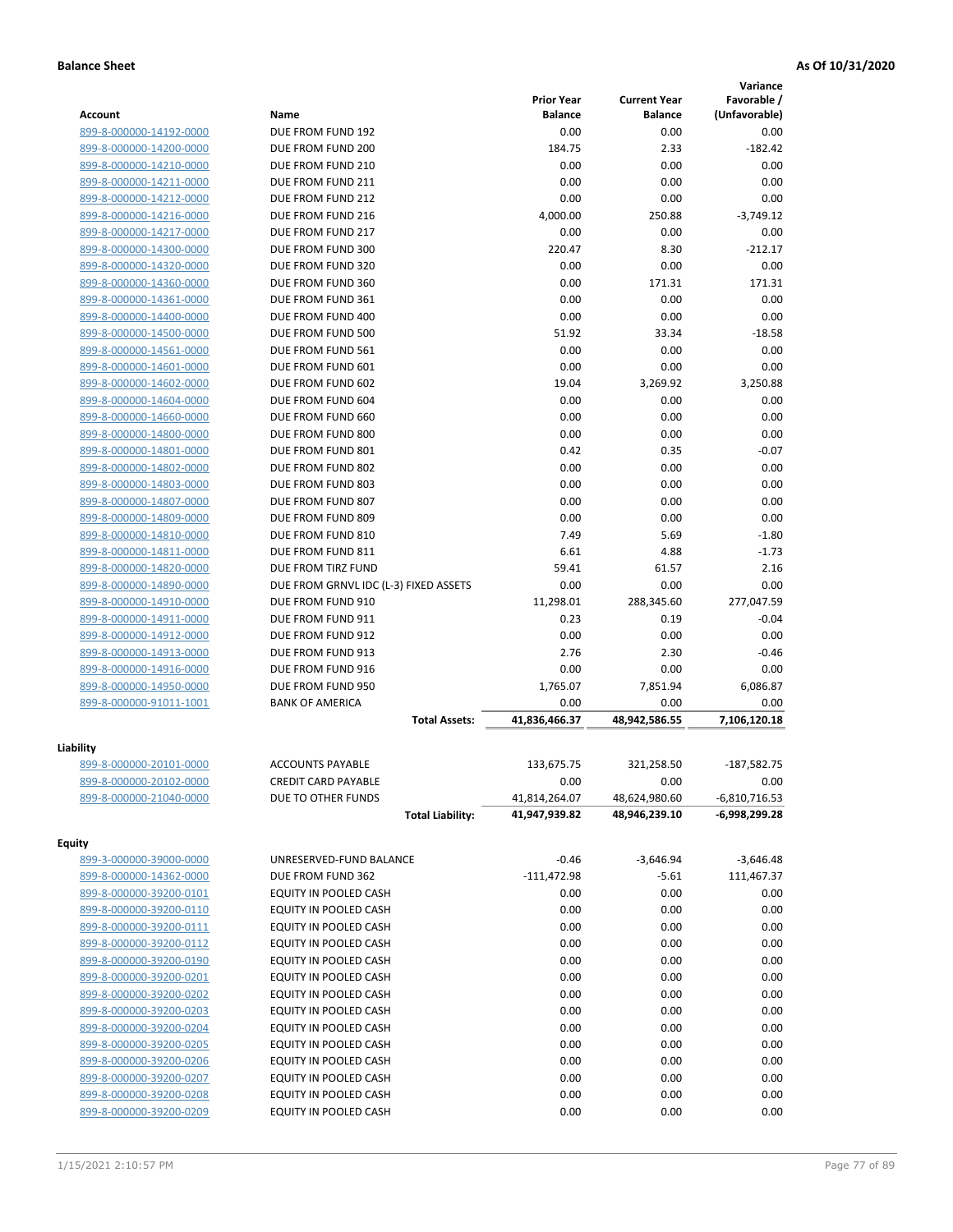**Variance**

|                         |                              | <b>Prior Year</b> | <b>Current Year</b> | Favorable /   |
|-------------------------|------------------------------|-------------------|---------------------|---------------|
| Account                 | Name                         | <b>Balance</b>    | <b>Balance</b>      | (Unfavorable) |
| 899-8-000000-39200-0210 | EQUITY IN POOLED CASH        | 0.00              | 0.00                | 0.00          |
| 899-8-000000-39200-0211 | EQUITY IN POOLED CASH        | 0.00              | 0.00                | 0.00          |
| 899-8-000000-39200-0212 | EQUITY IN POOLED CASH        | 0.00              | 0.00                | 0.00          |
| 899-8-000000-39200-0213 | EQUITY IN POOLED CASH        | 0.00              | 0.00                | 0.00          |
| 899-8-000000-39200-0214 | <b>EQUITY IN POOLED CASH</b> | 0.00              | 0.00                | 0.00          |
| 899-8-000000-39200-0215 | EQUITY IN POOLED CASH        | 0.00              | 0.00                | 0.00          |
| 899-8-000000-39200-0216 | EQUITY IN POOLED CASH        | 0.00              | 0.00                | 0.00          |
| 899-8-000000-39200-0217 | EQUITY IN POOLED CASH        | 0.00              | 0.00                | 0.00          |
| 899-8-000000-39200-0218 | EQUITY IN POOLED CASH        | 0.00              | 0.00                | 0.00          |
| 899-8-000000-39200-0219 | EQUITY IN POOLED CASH        | 0.00              | 0.00                | 0.00          |
| 899-8-000000-39200-0220 | EQUITY IN POOLED CASH        | 0.00              | 0.00                | 0.00          |
| 899-8-000000-39200-0221 | EQUITY IN POOLED CASH        | 0.00              | 0.00                | 0.00          |
| 899-8-000000-39200-0222 | EQUITY IN POOLED CASH        | 0.00              | 0.00                | 0.00          |
| 899-8-000000-39200-0223 | EQUITY IN POOLED CASH        | 0.00              | 0.00                | 0.00          |
| 899-8-000000-39200-0224 | EQUITY IN POOLED CASH        | 0.00              | 0.00                | 0.00          |
| 899-8-000000-39200-0225 | EQUITY IN POOLED CASH        | 0.00              | 0.00                | 0.00          |
| 899-8-000000-39200-0226 | EQUITY IN POOLED CASH        | 0.00              | 0.00                | 0.00          |
| 899-8-000000-39200-0227 | EQUITY IN POOLED CASH        | 0.00              | 0.00                | 0.00          |
| 899-8-000000-39200-0228 | EQUITY IN POOLED CASH        | 0.00              | 0.00                | 0.00          |
| 899-8-000000-39200-0229 | EQUITY IN POOLED CASH        | 0.00              | 0.00                | 0.00          |
| 899-8-000000-39200-0231 | EQUITY IN POOLED CASH        | 0.00              | 0.00                | 0.00          |
| 899-8-000000-39200-0232 | EQUITY IN POOLED CASH        | 0.00              | 0.00                | 0.00          |
| 899-8-000000-39200-0233 | EQUITY IN POOLED CASH        | 0.00              | 0.00                | 0.00          |
| 899-8-000000-39200-0234 | EQUITY IN POOLED CASH        | 0.00              | 0.00                | 0.00          |
| 899-8-000000-39200-0235 | EQUITY IN POOLED CASH        | 0.00              | 0.00                | 0.00          |
| 899-8-000000-39200-0236 | EQUITY IN POOLED CASH        | 0.00              | 0.00                | 0.00          |
| 899-8-000000-39200-0241 | EQUITY IN POOLED CASH        | 0.00              | 0.00                | 0.00          |
| 899-8-000000-39200-0247 | EQUITY IN POOLED CASH        | 0.00              | 0.00                | 0.00          |
| 899-8-000000-39200-0250 | EQUITY IN POOLED CASH        | 0.00              | 0.00                | 0.00          |
| 899-8-000000-39200-0251 | EQUITY IN POOLED CASH        | 0.00              | 0.00                | 0.00          |
| 899-8-000000-39200-0252 | EQUITY IN POOLED CASH        | 0.00              | 0.00                | 0.00          |
| 899-8-000000-39200-0253 | EQUITY IN POOLED CASH        | 0.00              | 0.00                | 0.00          |
| 899-8-000000-39200-0254 | EQUITY IN POOLED CASH        | 0.00              | 0.00                | 0.00          |
| 899-8-000000-39200-0301 | EQUITY IN POOLED CASH        | 0.00              | 0.00                | 0.00          |
| 899-8-000000-39200-0302 | EQUITY IN POOLED CASH        | 0.00              | 0.00                | 0.00          |
| 899-8-000000-39200-0401 | EQUITY IN POOLED CASH        | 0.00              | 0.00                | 0.00          |
| 899-8-000000-39200-0402 | EQUITY IN POOLED CASH        | 0.00              | 0.00                | 0.00          |
| 899-8-000000-39200-0403 | EQUITY IN POOLED CASH        | 0.00              | 0.00                | 0.00          |
| 899-8-000000-39200-0405 | EQUITY IN POOLED CASH        | 0.00              | 0.00                | 0.00          |
| 899-8-000000-39200-0406 | EQUITY IN POOLED CASH        | 0.00              | 0.00                | 0.00          |
| 899-8-000000-39200-0410 | EQUITY IN POOLED CASH        | 0.00              | 0.00                | 0.00          |
| 899-8-000000-39200-0411 | EQUITY IN POOLED CASH        | 0.00              | 0.00                | 0.00          |
| 899-8-000000-39200-0501 | EQUITY IN POOLED CASH        | 0.00              | 0.00                | 0.00          |
| 899-8-000000-39200-0502 | EQUITY IN POOLED CASH        | 0.00              | 0.00                | 0.00          |
| 899-8-000000-39200-0503 | EQUITY IN POOLED CASH        | 0.00              | 0.00                | 0.00          |
| 899-8-000000-39200-0504 | EQUITY IN POOLED CASH        | 0.00              | 0.00                | 0.00          |
| 899-8-000000-39200-0505 | EQUITY IN POOLED CASH        | 0.00              | 0.00                | 0.00          |
| 899-8-000000-39200-0506 | EQUITY IN POOLED CASH        | 0.00              | 0.00                | 0.00          |
| 899-8-000000-39200-0507 | EQUITY IN POOLED CASH        | 0.00              | 0.00                | 0.00          |
| 899-8-000000-39200-0511 | EQUITY IN POOLED CASH        | 0.00              | 0.00                | 0.00          |
| 899-8-000000-39200-0513 | EQUITY IN POOLED CASH        | 0.00              | 0.00                | 0.00          |
| 899-8-000000-39200-0521 | EQUITY IN POOLED CASH        | 0.00              | 0.00                | 0.00          |
| 899-8-000000-39200-0522 | EQUITY IN POOLED CASH        | 0.00              | 0.00                | 0.00          |
| 899-8-000000-39200-0523 | EQUITY IN POOLED CASH        | 0.00              | 0.00                | 0.00          |
| 899-8-000000-39200-0601 | EQUITY IN POOLED CASH        | 0.00              | 0.00                | 0.00          |
| 899-8-000000-39200-0602 | EQUITY IN POOLED CASH        | 0.00              | 0.00                | 0.00          |
| 899-8-000000-39200-0603 | EQUITY IN POOLED CASH        | 0.00              | 0.00                | 0.00          |
| 899-8-000000-39200-0604 | EQUITY IN POOLED CASH        | 0.00              | 0.00                | 0.00          |
| 899-8-000000-39200-0702 | EQUITY IN POOLED CASH        | 0.00              | 0.00                | 0.00          |
|                         |                              |                   |                     |               |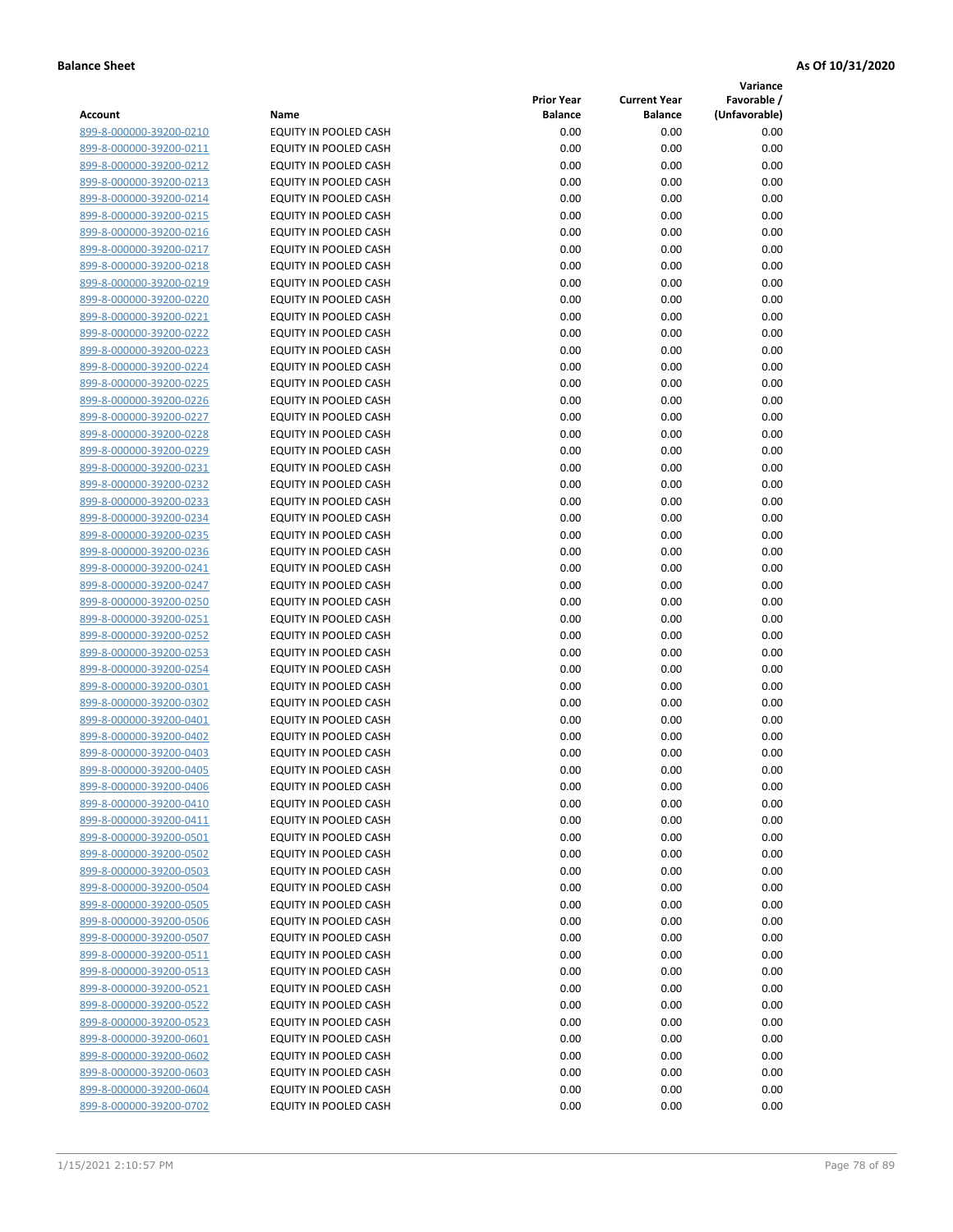|                                |                                                          |                   |                     | Variance      |
|--------------------------------|----------------------------------------------------------|-------------------|---------------------|---------------|
|                                |                                                          | <b>Prior Year</b> | <b>Current Year</b> | Favorable /   |
| <b>Account</b>                 | Name                                                     | <b>Balance</b>    | <b>Balance</b>      | (Unfavorable) |
| 899-8-000000-39200-0703        | EQUITY IN POOLED CASH                                    | 0.00              | 0.00                | 0.00          |
| 899-8-000000-39200-0704        | EQUITY IN POOLED CASH                                    | 0.00              | 0.00                | 0.00          |
| 899-8-000000-39200-0705        | EQUITY IN POOLED CASH                                    | 0.00              | 0.00                | 0.00          |
| 899-8-000000-39200-0706        | <b>EQUITY IN POOLED CASH</b>                             | 0.00              | 0.00                | 0.00          |
| 899-8-000000-39200-0707        | <b>EQUITY IN POOLED CASH</b>                             | 0.00              | 0.00                | 0.00          |
| 899-8-000000-39200-0708        | <b>EQUITY IN POOLED CASH</b>                             | 0.00              | 0.00                | 0.00          |
| 899-8-000000-39200-0710        | EQUITY IN POOLED CASH                                    | 0.00              | 0.00                | 0.00          |
| 899-8-000000-39200-0721        | <b>EQUITY IN POOLED CASH</b>                             | 0.00              | 0.00                | 0.00          |
| 899-8-000000-39200-0722        | EQUITY IN POOLED CASH                                    | 0.00              | 0.00                | 0.00          |
| 899-8-000000-39200-0723        | <b>EQUITY IN POOLED CASH</b>                             | 0.00              | 0.00                | 0.00          |
| 899-8-000000-39200-0731        | <b>EQUITY IN POOLED CASH</b>                             | 0.00              | 0.00                | 0.00          |
| 899-8-000000-39200-0825        | EQUITY IN POOLED CASH                                    | 0.00              | 0.00                | 0.00          |
| 899-8-000000-39200-0901        | <b>EQUITY IN POOLED CASH</b>                             | 0.00              | 0.00                | 0.00          |
| 899-8-000000-39200-0902        | <b>EQUITY IN POOLED CASH</b>                             | 0.00              | 0.00                | 0.00          |
| 899-8-000000-39200-0903        | <b>EQUITY IN POOLED CASH</b>                             | 0.00              | 0.00                | 0.00          |
| 899-8-000000-39200-0904        | <b>EQUITY IN POOLED CASH</b>                             | 0.00              | 0.00                | 0.00          |
| 899-8-000000-39200-0905        | EQUITY IN POOLED CASH                                    | 0.00              | 0.00                | 0.00          |
| 899-8-000000-39200-0909        | EQUITY IN POOLED CASH                                    | 0.00              | 0.00                | 0.00          |
| 899-8-000000-39200-0910        | <b>EQUITY IN POOLED CASH</b>                             | 0.00              | 0.00                | 0.00          |
| 899-8-000000-39200-0960        | <b>EQUITY IN POOLED CASH</b>                             | 0.00              | 0.00                | 0.00          |
| 899-8-000000-39200-9999        | EQUITY IN POOLED CASH                                    | 0.00              | 0.00                | 0.00          |
|                                | <b>Total Beginning Equity:</b>                           | $-111,473.44$     | $-3,652.55$         | 107,820.89    |
| <b>Total Revenue</b>           |                                                          | $-0.01$           | 0.00                | 0.01          |
| Revenues Over/(Under) Expenses |                                                          | $-0.01$           | 0.00                | 0.01          |
|                                | <b>Total Equity and Current Surplus (Deficit):</b>       | $-111,473.45$     | $-3,652.55$         | 107,820.90    |
|                                | Total Liabilities, Equity and Current Surplus (Deficit): | 41,836,466.37     | 48,942,586.55       | 7,106,120.18  |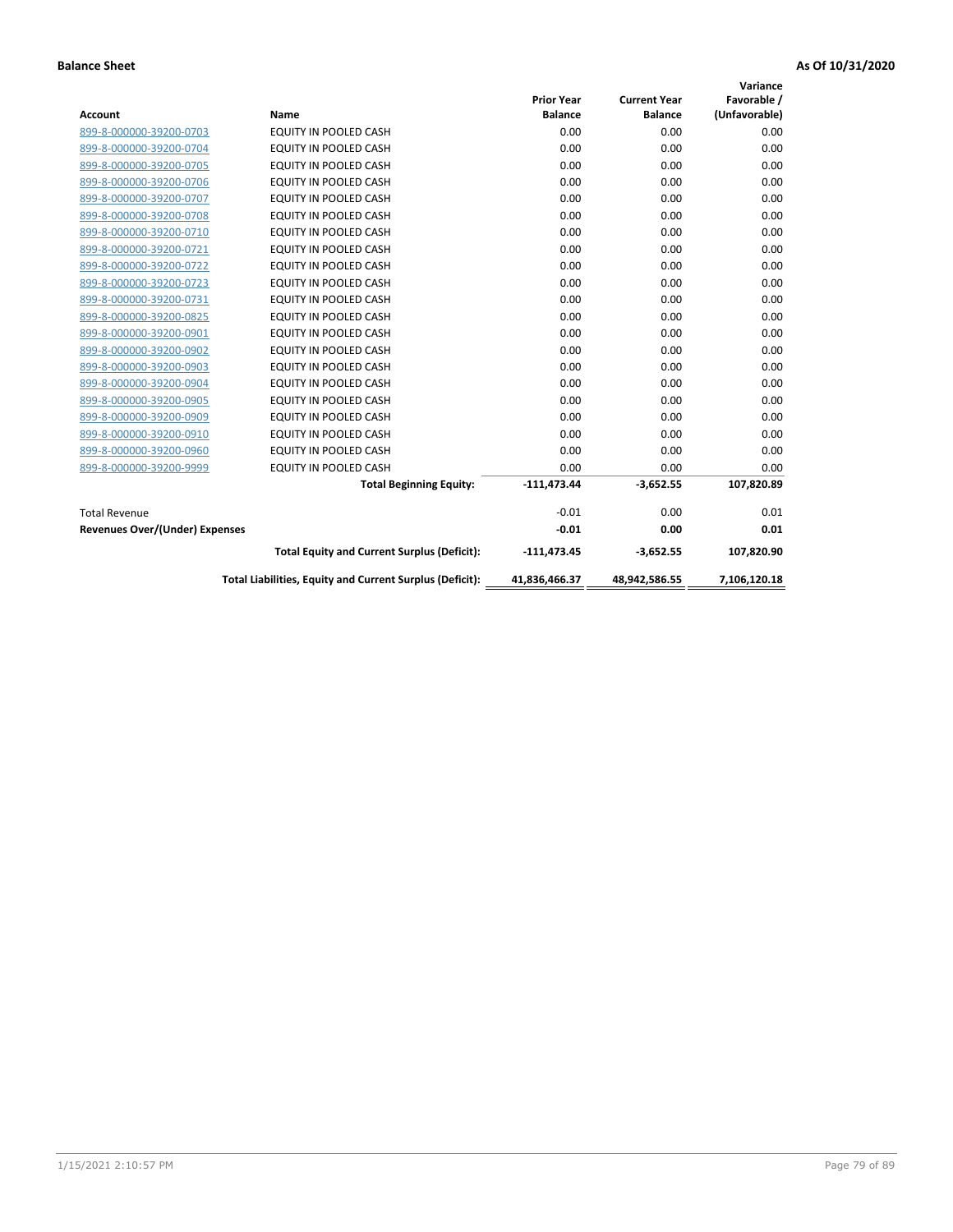|                                            |                                        |                                 |                     | Variance        |
|--------------------------------------------|----------------------------------------|---------------------------------|---------------------|-----------------|
|                                            |                                        | <b>Prior Year</b>               | <b>Current Year</b> | Favorable /     |
| Account                                    | Name                                   | <b>Balance</b>                  | <b>Balance</b>      | (Unfavorable)   |
| <b>Fund: 910 - ELECTRIC OPERATING FUND</b> |                                        |                                 |                     |                 |
| Assets                                     |                                        |                                 |                     |                 |
| 910-9-000000-10000-1300                    | <b>CASH</b>                            | 18,721,913.57                   | 23,715,780.10       | 4,993,866.53    |
| 910-9-000000-10209-1300                    | <b>ADMIN PETTY CASH</b>                | 200.00                          | 270.92              | 70.92           |
| 910-9-000000-10308-1300                    | <b>GEUS SERVICE CENTER CHANGE</b>      | 849.90                          | 849.90              | 0.00            |
| 910-9-000000-10309-1300                    | <b>GEUS DOWNTOWN CHANGE</b>            | 1,650.00                        | 1,650.00            | 0.00            |
| 910-9-000000-11540-1301                    | PTO LIABILITY FUNDING                  | 457,903.95                      | 461,679.16          | 3,775.21        |
| 910-9-000000-11541-1301                    | CASH INVESTED - TX TERM GENERAL        | 4,643,366.69                    | 4,757,759.21        | 114,392.52      |
| 910-9-000000-12190-1810                    | DEFERRED ISSUANCE COSTS 2001           | 0.00                            | 0.00                | 0.00            |
| 910-9-000000-12191-1810                    | DEFERRED ISSUANCE COST 2008 ENGINE PR  | 0.00                            | 0.00                | 0.00            |
| 910-9-000000-12192-1810                    | DEFERRED ISSUANCE COSTS 2010 BOA ENGI  | 0.00                            | 0.00                | 0.00            |
| 910-9-000000-12193-1810                    | DEFERRED ISSUANCE COSTS 2010 SCRUBBEI  | 0.00                            | 0.00                | 0.00            |
| 910-9-000000-12194-1810                    | DEFERRED ISSUANCE COSTS 2010 TMPA DEI  | 0.00                            | 0.00                | 0.00            |
| 910-9-000000-12201-1810                    | <b>BOND DISCOUNT</b>                   | 153,371.59                      | 95,916.37           | $-57,455.22$    |
| 910-9-000000-13000-1420                    | <b>CUSTOMER ACCOUNTS RECEIVABLE</b>    | 1,344,406.91                    | 1,617,958.63        | 273,551.72      |
| 910-9-000000-13001-1420                    | NON CURRENT CUSTOMER ACCTS RECEIVAE    | 607,363.61                      | 678,466.30          | 71,102.69       |
| 910-9-000000-13002-1440                    | ALLOWANCE FOR UNCOLLECTABLE            | $-513,614.39$                   | -740,080.36         | $-226,465.97$   |
| 910-9-000000-13003-1422                    | UNBILLED YEAR-END ACCRUAL              | 4,669,137.80                    | 4,669,137.80        | 0.00            |
|                                            | FUEL ADJUSTMENT - UNDER/OVER           |                                 |                     |                 |
| 910-9-000000-13009-1423                    | <b>AMP RECEIVABLE</b>                  | $-873,620.22$<br>$-141, 176.55$ | $-2,891,264.40$     | $-2,017,644.18$ |
| 910-9-000000-13011-1420                    |                                        |                                 | $-82,365.13$        | 58,811.42       |
| 910-9-000000-13012-1420                    | ROUNDUP ACCOUNTS RECEIVABLE            | 0.00                            | 2.84                | 2.84            |
| 910-9-000000-13066-1421                    | AMPY CUSTOMER ACCOUNTS RECEIVABLE      | 0.00                            | 0.00                | 0.00            |
| 910-9-000000-13067-1421                    | AMPY ARREARS ACCOUNTS RECEIVABLE       | $-4,991.12$                     | $-10,371.07$        | $-5,379.95$     |
| 910-9-000000-13068-1421                    | AMPY Customers Left With Balance A/R   | 60,944.43                       | 64,611.89           | 3,667.46        |
| 910-9-000000-13201-1430                    | MISCELLANEOUS ACCOUNTS RECEIVABLE      | 2,955,875.26                    | 2,714,093.57        | $-241,781.69$   |
| 910-9-000000-13205-1710                    | <b>INTEREST RECEIVABLE</b>             | 0.00                            | 0.00                | 0.00            |
| 910-9-000000-13290-1650                    | PREPAYMENTS                            | 0.00                            | 0.00                | 0.00            |
| 910-9-000000-13291-1651                    | TMPA SCRUBBER PREPAYMENT               | 0.00                            | 0.00                | 0.00            |
| 910-9-000000-13293-1653                    | TMPA FIXED COSTS PREPAYMENT            | 0.00                            | 0.00                | 0.00            |
| 910-9-000000-13294-1654                    | TMPA DEMAND COSTS ESCROW               | 0.00                            | 0.00                | 0.00            |
| 910-9-000000-13297-1657                    | <b>ERCOT CRR PREPAYMENTS</b>           | $-3,462.22$                     | $-36,874.90$        | $-33,412.68$    |
| 910-9-000000-13299-1655                    | <b>ERCOT COLLATERAL</b>                | 111,550.00                      | 111,550.00          | 0.00            |
| 910-9-000000-14001-1461                    | DUE FROM COG - GENERAL FUND            | 0.00                            | 0.00                | 0.00            |
| 910-9-000000-14402-1469                    | DUE FROM DEBT SERVICE FUND             | 0.00                            | 0.00                | 0.00            |
| 910-9-000000-14501-1467                    | DUE FROM GBOD                          | 0.00                            | 0.00                | 0.00            |
| 910-9-000000-14916-1469                    | DUE FROM FUND 916                      | 0.00                            | 0.00                | 0.00            |
| 910-9-000000-14999-1910                    | DUE FROM 906                           | 0.00                            | 0.00                | 0.00            |
| 910-9-000000-15900-1540                    | <b>INVENTORY</b>                       | 2,380,784.27                    | 2,582,135.22        | 201,350.95      |
| 910-9-000000-15901-1541                    | <b>GEUS UNLEADED GASOLINE</b>          | 1,286.39                        | 721.75              | $-564.64$       |
| 910-9-000000-15902-1542                    | <b>GEUS DIESEL GASOLINE</b>            | 1,373.87                        | 613.63              | $-760.24$       |
| 910-9-000000-15903-1543                    | INVENTORY - SUBSTATION                 | 7,771.80                        | 7,771.80            | 0.00            |
| 910-9-000000-15909-1510                    | STEAM PLANT FUEL OIL INVENTORY         | 575,892.14                      | 571,018.86          | $-4,873.28$     |
| 910-9-000000-16301-1070                    | <b>CWIP</b>                            | 1,997,331.75                    | 1,358,711.70        | $-638,620.05$   |
| 910-9-000000-16400-1180                    | GASB 62 ASSET                          | 12,657,036.00                   | 12,657,036.00       | 0.00            |
| 910-9-000000-17501-1860                    | <b>EMPLOYEE CONTRIBUTIONS</b>          | 641,414.00                      | 641,414.00          | 0.00            |
| 910-9-000000-17504-1860                    | <b>INVESTMENT RETURN</b>               | 2,067,546.00                    | 2,067,546.00        | 0.00            |
| 910-9-000000-17508-1860                    | <b>EXPERIENCE DIFFERENCE- OUTFLOW</b>  | 104,019.00                      | 104,019.00          | 0.00            |
| 910-9-000000-17509-1860                    | <b>EXPERIENCE DIFFERENCE - INFLOW</b>  | $-123,185.00$                   | $-123,185.00$       | 0.00            |
| 910-9-000000-17520-1860                    | <b>ASSUMPTION CHANGES</b>              | 0.00                            | 0.00                | 0.00            |
| 910-9-000000-17608-1860                    | OPEB DEFERRED OUTFLOW                  | 69,667.00                       | 69,667.00           | 0.00            |
| 910-9-000000-17609-1860                    | OPEB DEFERRED INFLOW                   | $-25,652.00$                    | $-25,652.00$        | 0.00            |
| 910-9-000000-19000-3100                    | STEAM - LAND                           | 117,340.90                      | 117,340.90          | 0.00            |
|                                            |                                        |                                 |                     |                 |
| 910-9-000000-19001-3110                    | STEAM PLANT - STRUCTURES               | 1,082,096.04                    | 1,082,096.04        | 0.00            |
| 910-9-000000-19002-3120                    | STEAM PLANT - BOILER PLANT EQUIPMENT   | 6,707,486.99                    | 8,036,336.05        | 1,328,849.06    |
| 910-9-000000-19003-3130                    | STEAM PLANT - ENGINES                  | 0.00                            | 0.00                | 0.00            |
| 910-9-000000-19004-3140                    | STEAM PLANT - GENERATORS               | 9,067,106.70                    | 9,067,106.70        | 0.00            |
| 910-9-000000-19005-3150                    | STEAM PLANT - ACCESSORY ELECTRIC EQUIF | 950,135.42                      | 950,135.42          | 0.00            |
| 910-9-000000-19006-3160                    | STEAM PLANT - MISC POWER PLANT EQUIPI  | 12,912.88                       | 12,912.88           | 0.00            |
| 910-9-000000-19100-3400                    | <b>ENGINE PLANT - LAND</b>             | 43,850.00                       | 43,850.00           | 0.00            |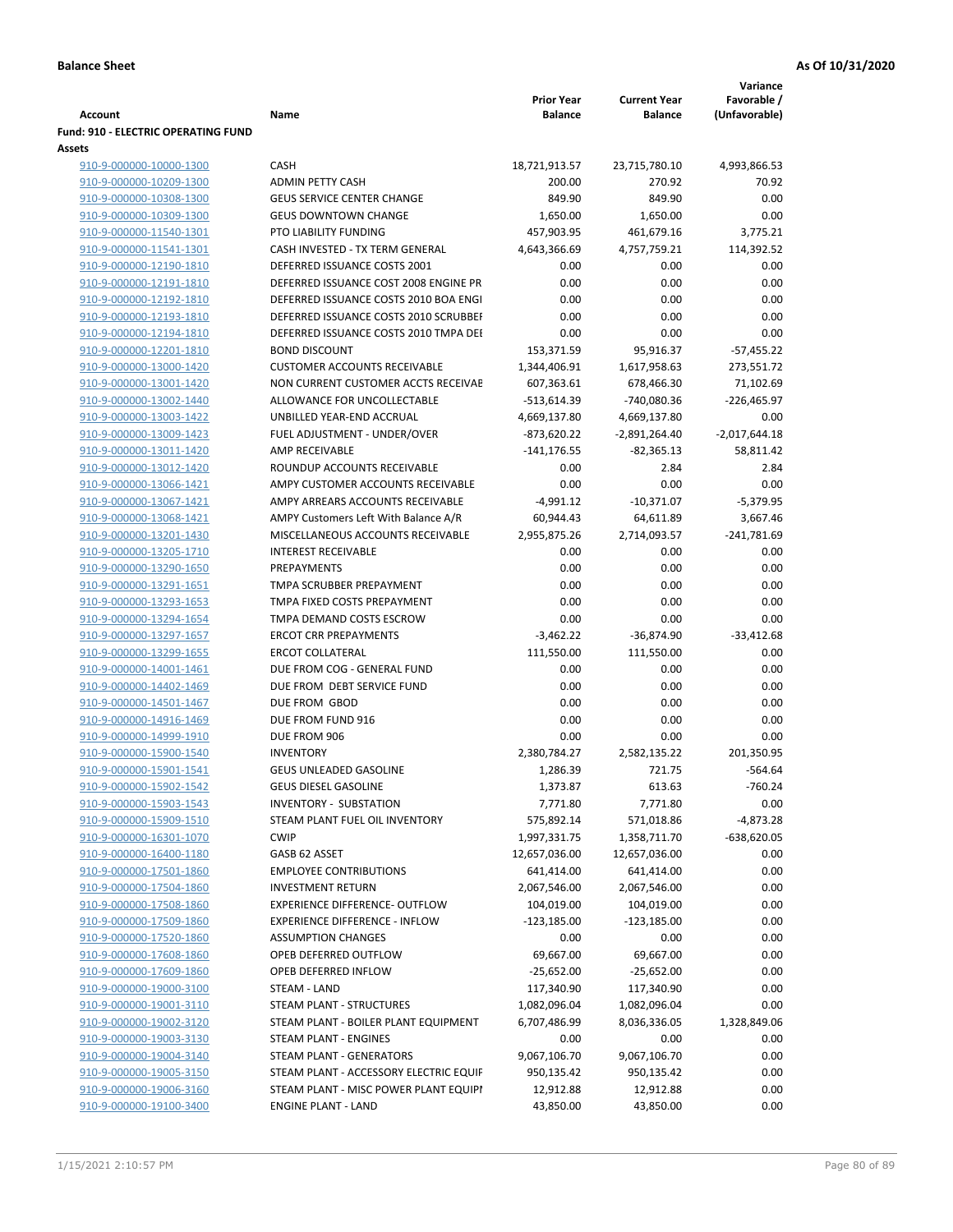**Variance**

| <b>Account</b>                                     | Name                                             | <b>Prior Year</b><br><b>Balance</b> | <b>Current Year</b><br><b>Balance</b> | Favorable /<br>(Unfavorable) |
|----------------------------------------------------|--------------------------------------------------|-------------------------------------|---------------------------------------|------------------------------|
| 910-9-000000-19101-3410                            | <b>ENGINE PLANT - STRUCTURES</b>                 | 4,655,874.20                        | 4,655,874.20                          | 0.00                         |
| 910-9-000000-19101-3411                            | <b>ENGINE PLANT - STRUCTURES</b>                 | 0.00                                | 0.00                                  | 0.00                         |
| 910-9-000000-19104-3440                            | <b>ENGINE PLANT - ENGINE PLANT GENERATOF</b>     | 28,633,940.73                       | 28,633,940.73                         | 0.00                         |
| 910-9-000000-19105-3450                            | ENGINE PLANT - ACCESSORY ELECTRIC EQUI           | 343,229.78                          | 597,137.98                            | 253,908.20                   |
| 910-9-000000-19106-3460                            | ENGINE PLANT - MISCELLANEOUS POWER P             | 61,047.10                           | 61,047.10                             | 0.00                         |
| 910-9-000000-19204-3442                            | <b>ENGINE PLANT - RENEWABLE GENERATORS</b>       | 245,000.01                          |                                       | 7,690.00                     |
| 910-9-000000-19301-3500                            | TRANSMISSION - LAND                              | 53,501.21                           | 252,690.01<br>53,501.21               | 0.00                         |
|                                                    | TRANSMISSION - SUBSTATIONS                       |                                     |                                       | 928,366.87                   |
| 910-9-000000-19302-3530<br>910-9-000000-19303-3572 |                                                  | 5,704,403.83                        | 6,632,770.70                          |                              |
|                                                    | TRANSMISSION - TMPA LINES                        | 1,156,631.80                        | 1,156,631.80                          | 0.00                         |
| 910-9-000000-19304-3571                            | TRANSMISSION - GEUS LINES                        | 4,519,703.80                        | 4,661,846.16                          | 142,142.36                   |
| 910-9-000000-19401-3600                            | <b>DISTRIBUTION - LAND</b>                       | 218,418.15                          | 218,418.15                            | 0.00                         |
| 910-9-000000-19402-3620                            | DISTRIBUTION - SUBSTATIONS                       | 6,239,507.24                        | 9,140,808.48                          | 2,901,301.24                 |
| 910-9-000000-19403-3640                            | <b>DISTRIBUTION - POLES</b>                      | 4,617,178.70                        | 4,842,269.04                          | 225,090.34                   |
| 910-9-000000-19404-3650                            | DISTRIBUTION - OH CONDUCTOR & DEVICES            | 4,235,843.24                        | 4,503,915.28                          | 268,072.04                   |
| 910-9-000000-19405-3660                            | DISTRIBUTION - UNDERGROUND CONDUIT               | 1,865,938.63                        | 2,126,212.46                          | 260,273.83                   |
| 910-9-000000-19406-3670                            | DISTRIBUTION - UG CONDUCTOR & DEVICES            | 3,078,562.87                        | 3,302,839.90                          | 224,277.03                   |
| 910-9-000000-19407-3680                            | <b>DISTRIBUTION - TRANSFORMERS</b>               | 4,357,638.27                        | 4,605,110.82                          | 247,472.55                   |
| 910-9-000000-19408-3690                            | <b>DISTRIBUTION - SERVICE CONNECTIONS</b>        | 546,593.47                          | 571,079.86                            | 24,486.39                    |
| 910-9-000000-19409-3700                            | <b>DISTRIBUTION - METERS</b>                     | 1,886,778.22                        | 1,930,654.77                          | 43,876.55                    |
| 910-9-000000-19410-3710                            | <b>DISTRIBUTION - VAPOR LIGHTS</b>               | 94,495.71                           | 97,351.81                             | 2,856.10                     |
| 910-9-000000-19411-3750                            | DISTRIBUTION - STREET LIGHTS & SIGNALS           | 100,747.96                          | 110,613.49                            | 9,865.53                     |
| 910-9-000000-19501-3890                            | <b>GENERAL - LAND</b>                            | 110,503.10                          | 110,503.10                            | 0.00                         |
| 910-9-000000-19502-3900                            | <b>GENERAL - STRUCTURES</b>                      | 5,973,904.74                        | 6,017,004.74                          | 43,100.00                    |
| 910-9-000000-19503-3910                            | <b>GENERAL - FURNITURE &amp; OFFICE EQUIPMEN</b> | 598,740.18                          | 712,621.41                            | 113,881.23                   |
| 910-9-000000-19504-3941                            | <b>GENERAL - METER READING ASSETS</b>            | 34,126.00                           | 34,126.00                             | 0.00                         |
| 910-9-000000-19505-3911                            | GENERAL - CUSTOMER SERVICE EQUIPMENT             | 0.00                                | 6,125.00                              | 6,125.00                     |
| 910-9-000000-19506-3914                            | <b>GENERAL - BILLING EQUIPMENT</b>               | 0.00                                | 0.00                                  | 0.00                         |
| 910-9-000000-19507-3915                            | GENERAL - CASHIERING EQUIPMENT                   | 7,033.54                            | 7,033.54                              | 0.00                         |
| 910-9-000000-19508-3920                            | <b>GENERAL - TRANSPORTATION EQUIPMENT</b>        | 2,910,836.95                        | 3,135,264.17                          | 224,427.22                   |
| 910-9-000000-19509-3930                            | GENERAL - WAREHOUSE EQUIPMENT                    | 84,284.02                           | 84,284.02                             | 0.00                         |
| 910-9-000000-19510-3940                            | <b>GENERAL - TOOLS</b>                           | 13,918.37                           | 13,918.37                             | 0.00                         |
| 910-9-000000-19511-3950                            | <b>GENERAL - LABORATORY EQUIPMENT</b>            | 333,791.99                          | 333,791.99                            | 0.00                         |
| 910-9-000000-19512-3960                            | <b>GENERAL - POWER OPERATED EQUIPMENT</b>        | 398,548.30                          | 398,548.30                            | 0.00                         |
| 910-9-000000-19513-3970                            | GENERAL - COMMUNICATIONS EQUIPMENT               | 47,808.65                           | 47,808.65                             | 0.00                         |
| 910-9-000000-19514-3980                            | GENERAL - MISCELLANEOUS EQUIPMENT                | 372,382.32                          | 372,382.32                            | 0.00                         |
| 910-9-000000-19515-3000                            | GENERAL-MISC INTANGIBLE                          | 0.00                                | 0.00                                  | 0.00                         |
| 910-9-000000-19999-1080                            | ACCUMULATED DEPRECIATION                         | -46,507,904.25                      | -46,507,904.25                        | 0.00                         |
|                                                    | <b>Total Assets:</b>                             | 107,520,892.19                      | 117,270,588.09                        | 9.749.695.90                 |
|                                                    |                                                  |                                     |                                       |                              |
| Liability                                          |                                                  |                                     |                                       |                              |
| 910-9-000000-20101-2320                            | <b>ACCOUNTS PAYABLE</b>                          | 11,298.01                           | 288,345.60                            | $-277,047.59$                |
| 910-9-000000-20102-2321                            | <b>CREDIT CARD PAYABLE</b>                       | 0.00                                | 0.00                                  | 0.00                         |
| 910-9-000000-20103-2322                            | ACCRUED ACCOUNTS PAYABLE                         | 1,315,892.81                        | 1,669,749.06                          | $-353,856.25$                |
| 910-9-000000-20139-2323                            | <b>RETAINAGES PAYABLE</b>                        | 0.00                                | 16,227.00                             | $-16,227.00$                 |
| 910-9-000000-20141-0000                            | <b>TELEPHONE CLEARING</b>                        | 0.00                                | 0.00                                  | 0.00                         |
| 910-9-000000-20142-0000                            | <b>ESCROW</b>                                    | 0.00                                | 0.00                                  | 0.00                         |
| 910-9-000000-20161-2324                            | GASB 62 SHORT-TERM                               | 878,706.00                          | 878,706.00                            | 0.00                         |
| 910-9-000000-20201-2530                            | <b>DEFERRED REVENUE</b>                          | $-873,620.22$                       | $-2,891,264.40$                       | 2,017,644.18                 |
| 910-9-000000-20815-2410                            | SALES TAX PAYABLE - IN THE CITY                  | 85,347.06                           | 59,247.38                             | 26,099.68                    |
| 910-9-000000-20816-2411                            | SALES TAX PAYABLE - OUT OF CITY                  | 4,098.96                            | 7,682.68                              | $-3,583.72$                  |
| 910-9-000000-21001-2341                            | DUE TO COG - GEN FUND                            | 0.00                                | 0.00                                  | 0.00                         |
| 910-9-000000-21406-2329                            | DUE TO DEBT TO SERVICE FUND                      | 4,115.11                            | 4,115.11                              | 0.00                         |
| 910-9-000000-21507-2347                            | DUE TO GBOD                                      | 75,974.75                           | 77,966.09                             | $-1,991.34$                  |
| 910-9-000000-22001-2327                            | SALARIES PAYABLE                                 | 306,647.46                          | 306,647.46                            | 0.00                         |
| 910-9-000000-22002-2328                            | PTO PAYABLE                                      | 690,328.69                          | 415,117.53                            | 275,211.16                   |
| 910-9-000000-23011-2211                            | <b>REVENUE BONDS</b>                             | 1,935,000.00                        | $-2,045,000.00$                       | 3,980,000.00                 |
| 910-9-000000-24000-2350                            | <b>CUSTOMER DEPOSITS</b>                         | 2,258,864.59                        | 2,243,299.00                          | 15,565.59                    |
| 910-9-000000-24014-2359                            | <b>CUSTOMER DEPOSITS / AMPY EQUIPMENT</b>        | 89,193.22                           | 75,939.85                             | 13,253.37                    |
| 910-9-000000-24015-2350                            | <b>AMP RESERVE</b>                               | $-141, 176.55$                      | $-82,365.13$                          | $-58,811.42$                 |
|                                                    |                                                  |                                     |                                       |                              |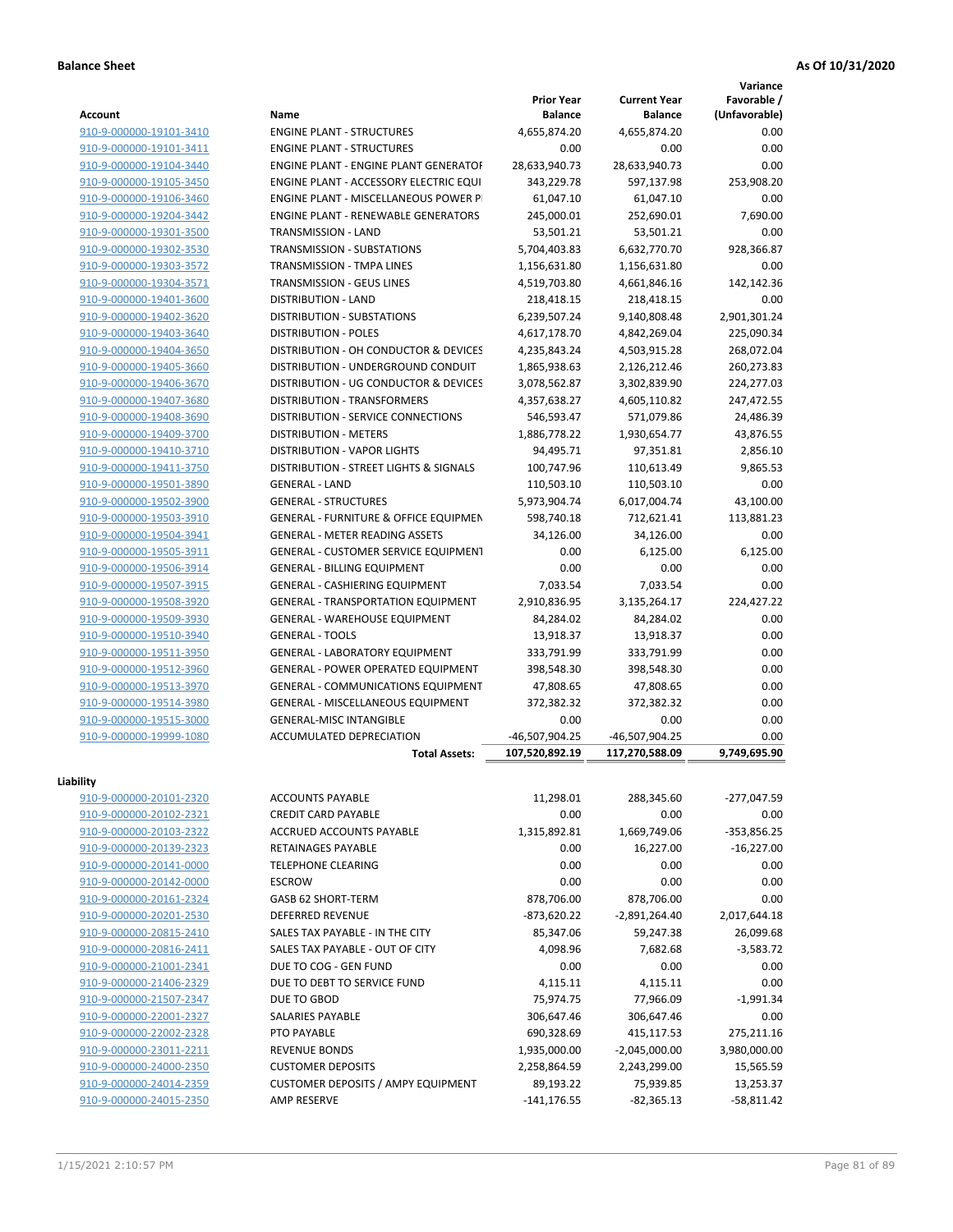| <b>Account</b>                        | Name                                                     | <b>Prior Year</b><br><b>Balance</b> | <b>Current Year</b><br><b>Balance</b> | Variance<br>Favorable /<br>(Unfavorable) |
|---------------------------------------|----------------------------------------------------------|-------------------------------------|---------------------------------------|------------------------------------------|
| 910-9-000000-25069-2530               | PREPAID ELECTRICITY - AMPY                               | $-61,251.18$                        | $-105,854.17$                         | 44,602.99                                |
| 910-9-000000-26001-2283               | <b>OBLIGATION FOR COMPENSATED ABSENCES</b>               | 259,384.88                          | 626,740.39                            | $-367,355.51$                            |
| 910-9-000000-26004-2284               | GASB 62 LONG-TERM                                        | 11,778,330.00                       | 11,778,330.00                         | 0.00                                     |
| 910-9-000000-26102-2210               | <b>REVENUE BONDS PAYABLE</b>                             | 48,975,000.00                       | 47,520,000.00                         | 1,455,000.00                             |
| 910-9-000000-26107-2250               | <b>BOND PREMIUM</b>                                      | 4,968,172.70                        | 4,387,403.42                          | 580,769.28                               |
| 910-9-000000-26108-2250               | <b>SCRUBBER DEBT - 2010</b>                              | 0.00                                | 0.00                                  | 0.00                                     |
| 910-9-000000-26109-2250               | PREMIUM ON SCRUBBER                                      | 0.00                                | 0.00                                  | 0.00                                     |
| 910-9-000000-26110-2250               | <b>TMPA DEBT - 2010</b>                                  | 0.00                                | 0.00                                  | 0.00                                     |
| 910-9-000000-26111-2250               | PREMIUM ON TMPA DEBT                                     | 0.00                                | 0.00                                  | 0.00                                     |
| 910-9-000000-26112-2250               | DEFERRED BOND REFUNDING                                  | 415,094.91                          | 358,540.55                            | 56,554.36                                |
| 910-9-000000-29300-0000               | <b>ENCUMBRANCE SUMMARY</b>                               | 0.00                                | 0.00                                  | 0.00                                     |
| 910-9-000000-29400-0100               | RESERVED ACCOUNT / ENCUMBRANCES                          | 0.00                                | 0.00                                  | 0.00                                     |
| 910-9-000000-29999-2280               | <b>TOTAL OPEB LIABILITY</b>                              | 810,632.00                          | 810,632.00                            | 0.00                                     |
| 910-9-000000-29999-2283               | <b>NET PENSION LIABILITY</b>                             | 4,632,098.00                        | 4,632,098.00                          | 0.00                                     |
|                                       | <b>Total Liability:</b>                                  | 78,418,131.20                       | 71,032,303.42                         | 7,385,827.78                             |
| <b>Equity</b>                         |                                                          |                                     |                                       |                                          |
| 910-9-000000-39100-2160               | UNRESERVED RETAINED EARNINGS                             | 28,028,914.62                       | 46,467,025.96                         | 18,438,111.34                            |
| 910-9-000000-39500-4210               | <b>NET POSITION - PENSION</b>                            | $-3,070.00$                         | $-3,070.00$                           | 0.00                                     |
| 910-9-000000-39500-9260               | <b>NET POSITION - PENSION</b>                            | $-737,478.00$                       | $-737,478.00$                         | 0.00                                     |
|                                       | <b>Total Beginning Equity:</b>                           | 27,288,366.62                       | 45,726,477.96                         | 18,438,111.34                            |
| <b>Total Revenue</b>                  |                                                          | 5,890,743.62                        | 5,079,068.19                          | $-811,675.43$                            |
| <b>Total Expense</b>                  |                                                          | 4,076,349.25                        | 4,567,261.48                          | $-490,912.23$                            |
| <b>Revenues Over/(Under) Expenses</b> |                                                          | 1,814,394.37                        | 511,806.71                            | $-1,302,587.66$                          |
|                                       | <b>Total Equity and Current Surplus (Deficit):</b>       | 29,102,760.99                       | 46,238,284.67                         | 17,135,523.68                            |
|                                       | Total Liabilities, Equity and Current Surplus (Deficit): | 107,520,892.19                      | 117,270,588.09                        | 9.749.695.90                             |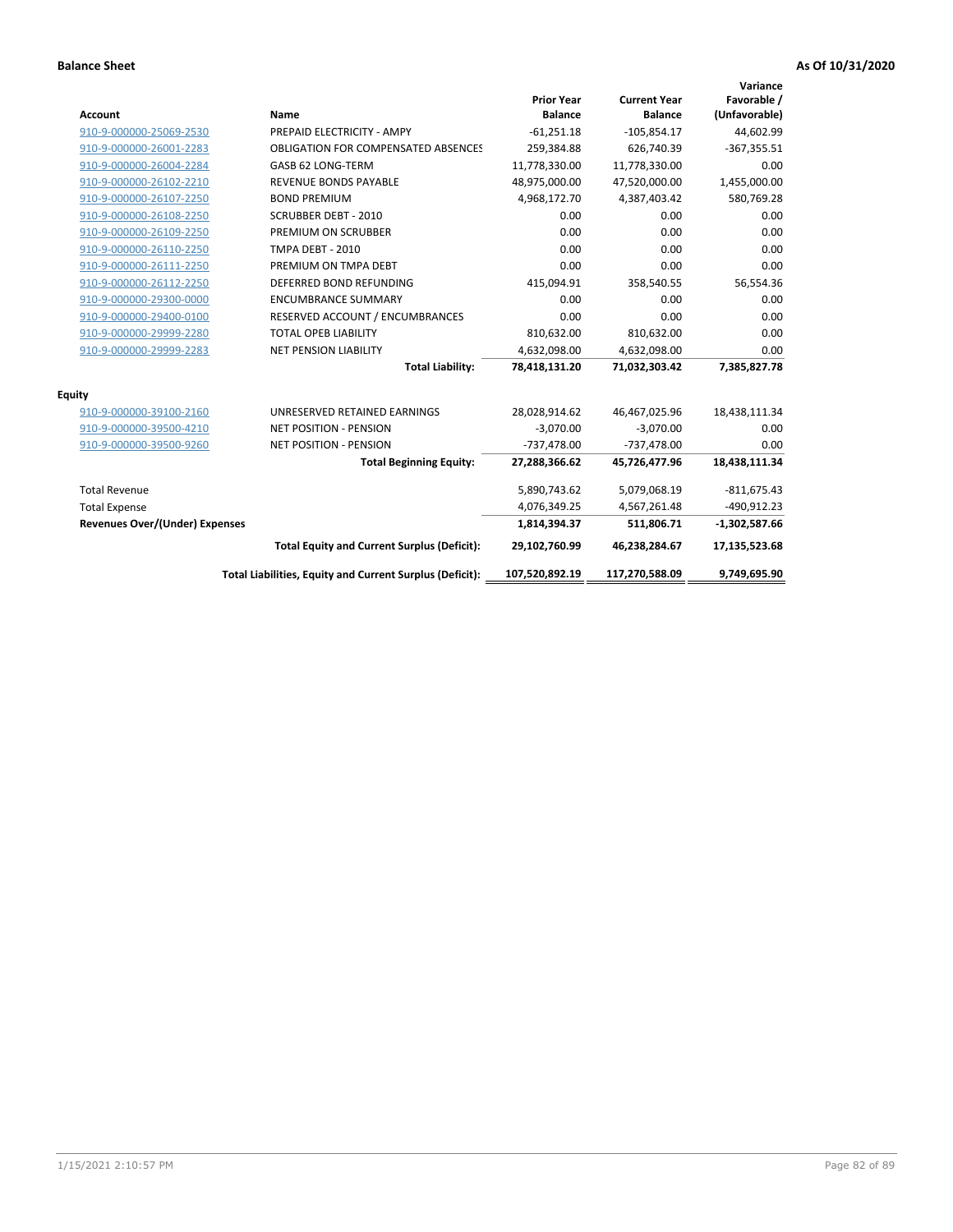| <b>Account</b>                             | Name                                                     | <b>Prior Year</b><br><b>Balance</b> | <b>Current Year</b><br><b>Balance</b> | Variance<br>Favorable /<br>(Unfavorable) |
|--------------------------------------------|----------------------------------------------------------|-------------------------------------|---------------------------------------|------------------------------------------|
| <b>Fund: 911 - ELECTRIC DEBT REDUCTION</b> |                                                          |                                     |                                       |                                          |
| Assets                                     |                                                          |                                     |                                       |                                          |
| 911-9-000000-10000-1300                    | CASH                                                     | 8,676.77                            | 8,761.05                              | 84.28                                    |
| 911-9-000000-12002-0000                    | <b>GOVERNMENT OBLIGATIONS / AGENCIES</b>                 | 0.00                                | 0.00                                  | 0.00                                     |
| 911-9-000000-13201-1430                    | MISCELLANEOUS ACCOUNTS RECEIVABLE                        | 0.00                                | 0.00                                  | 0.00                                     |
| 911-9-000000-13205-1710                    | <b>INTEREST RECEIVABLE</b>                               | 0.00                                | 0.00                                  | 0.00                                     |
|                                            | <b>Total Assets:</b>                                     | 8,676.77                            | 8,761.05                              | 84.28                                    |
| Liability                                  |                                                          |                                     |                                       |                                          |
| 911-9-000000-20101-0000                    | <b>ACCOUNTS PAYABLE</b>                                  | 0.23                                | 0.19                                  | 0.04                                     |
| 911-9-000000-20103-0100                    | <b>ACCRUED ACCOUNTS PAYABLE</b>                          | 0.00                                | 0.00                                  | 0.00                                     |
| 911-9-000000-Z2430-0000                    | RESERVED ACCOUNT / ENCUMBRANCE SUM                       | 0.00                                | 0.00                                  | 0.00                                     |
| 911-9-000000-Z2520-0100                    | RESERVED ACCOUNT / ENCUMBRANCES                          | 0.00                                | 0.00                                  | 0.00                                     |
|                                            | <b>Total Liability:</b>                                  | 0.23                                | 0.19                                  | 0.04                                     |
| <b>Equity</b>                              |                                                          |                                     |                                       |                                          |
| 911-9-000000-39100-2160                    | UNRESERVED RETAINED EARNINGS                             | 8,668.88                            | 8,763.36                              | 94.48                                    |
|                                            | <b>Total Beginning Equity:</b>                           | 8,668.88                            | 8.763.36                              | 94.48                                    |
| <b>Total Revenue</b>                       |                                                          | 7.66                                | $-2.50$                               | $-10.16$                                 |
| <b>Total Expense</b>                       |                                                          | 0.00                                | 0.00                                  | 0.00                                     |
| <b>Revenues Over/(Under) Expenses</b>      |                                                          | 7.66                                | $-2.50$                               | $-10.16$                                 |
|                                            | <b>Total Equity and Current Surplus (Deficit):</b>       | 8,676.54                            | 8.760.86                              | 84.32                                    |
|                                            | Total Liabilities, Equity and Current Surplus (Deficit): | 8,676.77                            | 8,761.05                              | 84.28                                    |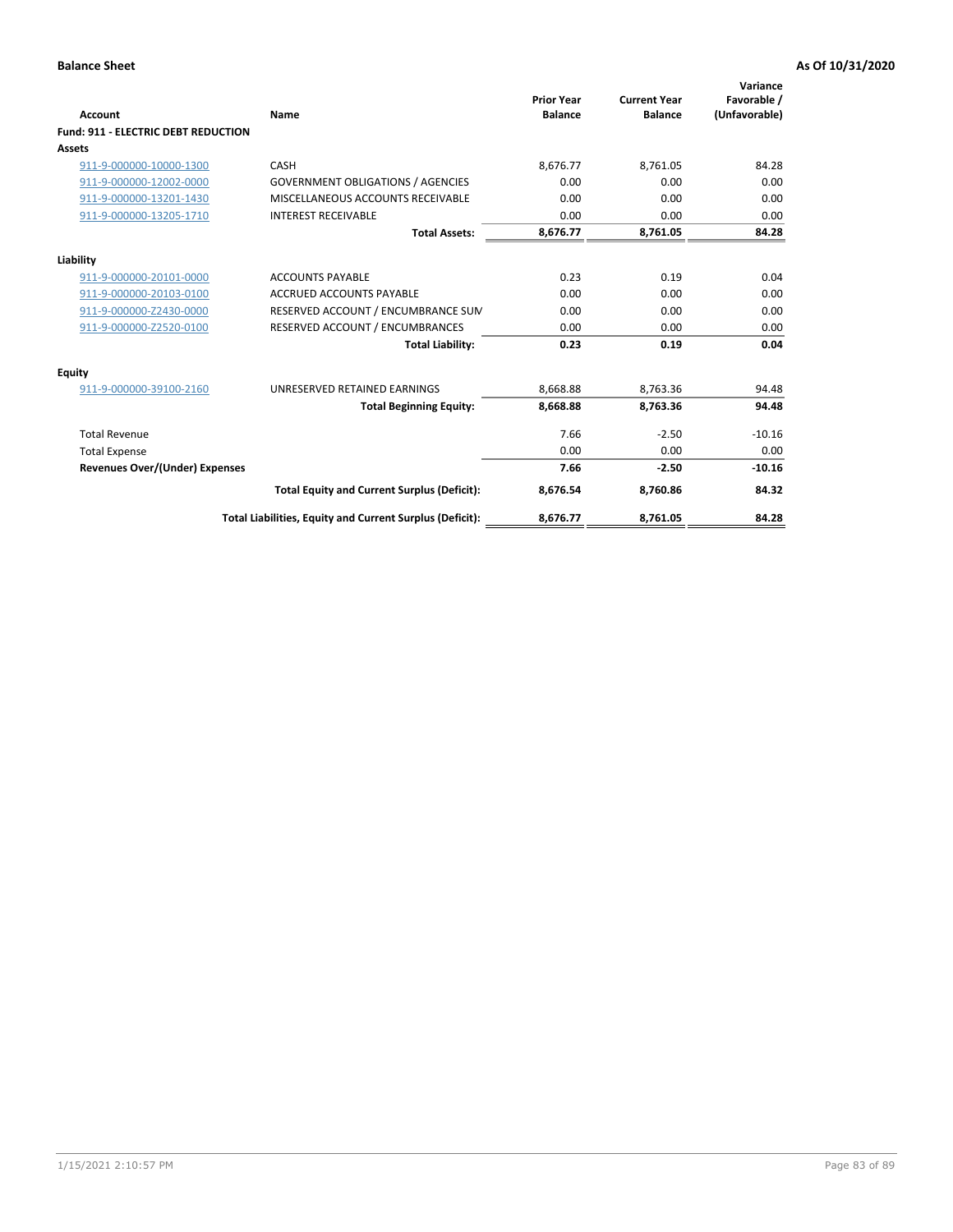| <b>Account</b>                           | Name                                                       | <b>Prior Year</b><br><b>Balance</b> | <b>Current Year</b><br><b>Balance</b> | Variance<br>Favorable /<br>(Unfavorable) |
|------------------------------------------|------------------------------------------------------------|-------------------------------------|---------------------------------------|------------------------------------------|
| <b>Fund: 912 - ELECTRIC DEBT SERVICE</b> |                                                            |                                     |                                       |                                          |
| <b>Assets</b>                            |                                                            |                                     |                                       |                                          |
| 912-9-000000-10000-1300                  | CASH                                                       | 2,951,931.63                        | 3,063,738.69                          | 111,807.06                               |
| 912-9-000000-11504-1301                  | RESERVE FUND - 2008 BOND ISSUE                             | 0.00                                | 0.00                                  | 0.00                                     |
| 912-9-000000-11506-1301                  | RESERVE FUND - 2010 BOND ISSUE                             | 0.00                                | 0.00                                  | 0.00                                     |
| 912-9-000000-11515-1301                  | RESERVE FUND - 2015 BOND ISSUE                             | 0.00                                | 0.00                                  | 0.00                                     |
| 912-9-000000-11516-1301                  | RESERVE FUND - 2015 TAXABLE BONDS                          | 0.00                                | 0.00                                  | 0.00                                     |
| 912-9-000000-13205-1710                  | <b>INTEREST RECEIVABLE</b>                                 | 0.00                                | 0.00                                  | 0.00                                     |
|                                          | <b>Total Assets:</b>                                       | 2,951,931.63                        | 3,063,738.69                          | 111,807.06                               |
|                                          |                                                            |                                     |                                       |                                          |
| Liability                                |                                                            |                                     |                                       |                                          |
| 912-9-000000-14403-1469                  | DUE FROM ELECTRIC FUND                                     | $-4,115.11$                         | $-4,115.11$                           | 0.00                                     |
| 912-9-000000-20101-2320                  | <b>ACCOUNTS PAYABLE</b><br><b>ACCRUED INTEREST PAYABLE</b> | 0.00                                | 0.00                                  | 0.00                                     |
| 912-9-000000-20107-2370                  |                                                            | 298,063.52                          | 263,514.35                            | 34,549.17                                |
| 912-9-000000-21400-2999                  | DUE TO GEUS 910 - ELECTRIC OPERATING                       | 0.00                                | 0.00                                  | 0.00                                     |
| 912-9-000000-Z2430-0000                  | <b>ENCUMBRANCE SUMMARY</b>                                 | 0.00                                | 0.00                                  | 0.00                                     |
| 912-9-000000-Z2520-0100                  | RESERVED ACCOUNT / ENCUMBRANCES                            | 0.00                                | 0.00                                  | 0.00                                     |
|                                          | <b>Total Liability:</b>                                    | 293,948.41                          | 259,399.24                            | 34,549.17                                |
| Equity                                   |                                                            |                                     |                                       |                                          |
| 912-9-000000-39100-2150                  | SEMI RESERVED RETAINED EARNINGS                            | 2,006,420.30                        | 2,150,474.87                          | 144,054.57                               |
|                                          | <b>Total Beginning Equity:</b>                             | 2,006,420.30                        | 2,150,474.87                          | 144,054.57                               |
| <b>Total Revenue</b>                     |                                                            | 653,622.92                          | 653,864.58                            | 241.66                                   |
| <b>Total Expense</b>                     |                                                            | 2,060.00                            | 0.00                                  | 2,060.00                                 |
| <b>Revenues Over/(Under) Expenses</b>    |                                                            | 651,562.92                          | 653,864.58                            | 2,301.66                                 |
|                                          | <b>Total Equity and Current Surplus (Deficit):</b>         | 2,657,983.22                        | 2,804,339.45                          | 146,356.23                               |
|                                          | Total Liabilities, Equity and Current Surplus (Deficit):   | 2,951,931.63                        | 3,063,738.69                          | 111,807.06                               |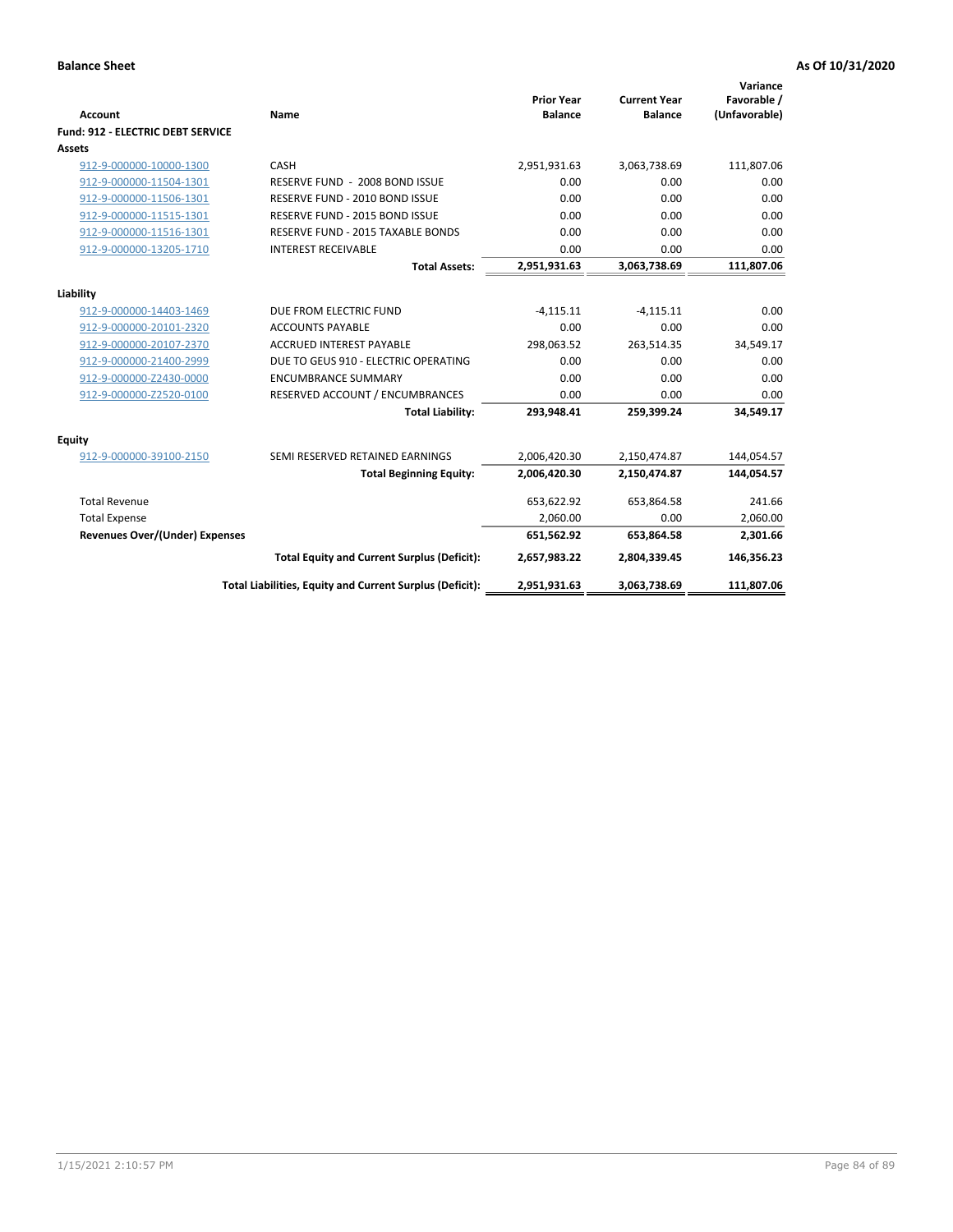| Account                                       | Name                                                     | <b>Prior Year</b><br><b>Balance</b> | <b>Current Year</b><br><b>Balance</b> | Variance<br>Favorable /<br>(Unfavorable) |
|-----------------------------------------------|----------------------------------------------------------|-------------------------------------|---------------------------------------|------------------------------------------|
| <b>Fund: 913 - ELECTRIC CONSTRUCTION FUND</b> |                                                          |                                     |                                       |                                          |
| <b>Assets</b>                                 |                                                          |                                     |                                       |                                          |
| 913-9-000000-10000-1300                       | CASH                                                     | 103,941.71                          | 104,952.50                            | 1,010.79                                 |
| 913-9-000000-13201-1430                       | MISCELLANEOUS ACCOUNTS RECEIVABLE                        | 0.00                                | 0.00                                  | 0.00                                     |
| 913-9-000000-13205-1710                       | <b>INTEREST RECEIVABLE</b>                               | 0.00                                | 0.00                                  | 0.00                                     |
|                                               | <b>Total Assets:</b>                                     | 103,941.71                          | 104,952.50                            | 1,010.79                                 |
| Liability                                     |                                                          |                                     |                                       |                                          |
| 913-9-000000-20101-2320                       | <b>ACCOUNTS PAYABLE</b>                                  | 2.76                                | 2.30                                  | 0.46                                     |
| 913-9-000000-20102-2321                       | <b>CREDIT CARD PAYABLE</b>                               | 0.00                                | 0.00                                  | 0.00                                     |
| 913-9-000000-20103-0000                       | <b>ACCRUED ACCOUNTS PAYABLE</b>                          | 0.00                                | 0.00                                  | 0.00                                     |
| 913-9-000000-29300-0000                       | <b>ENCUMBRANCE SUMMARY</b>                               | 0.00                                | 0.00                                  | 0.00                                     |
| 913-9-000000-29400-0100                       | RESERVED ACCOUNT / ENCUMBRANCES                          | 0.00                                | 0.00                                  | 0.00                                     |
|                                               | <b>Total Liability:</b>                                  | 2.76                                | 2.30                                  | 0.46                                     |
| <b>Equity</b>                                 |                                                          |                                     |                                       |                                          |
| 913-9-000000-39100-2160                       | SEMI RESERVED RETAINED EARNINGS                          | 103,847.07                          | 104,980.16                            | 1,133.09                                 |
|                                               | <b>Total Beginning Equity:</b>                           | 103,847.07                          | 104,980.16                            | 1,133.09                                 |
| <b>Total Revenue</b>                          |                                                          | 91.88                               | $-29.96$                              | $-121.84$                                |
| <b>Total Expense</b>                          |                                                          | 0.00                                | 0.00                                  | 0.00                                     |
| Revenues Over/(Under) Expenses                |                                                          | 91.88                               | $-29.96$                              | $-121.84$                                |
|                                               | <b>Total Equity and Current Surplus (Deficit):</b>       | 103,938.95                          | 104,950.20                            | 1,011.25                                 |
|                                               | Total Liabilities, Equity and Current Surplus (Deficit): | 103,941.71                          | 104,952.50                            | 1,010.79                                 |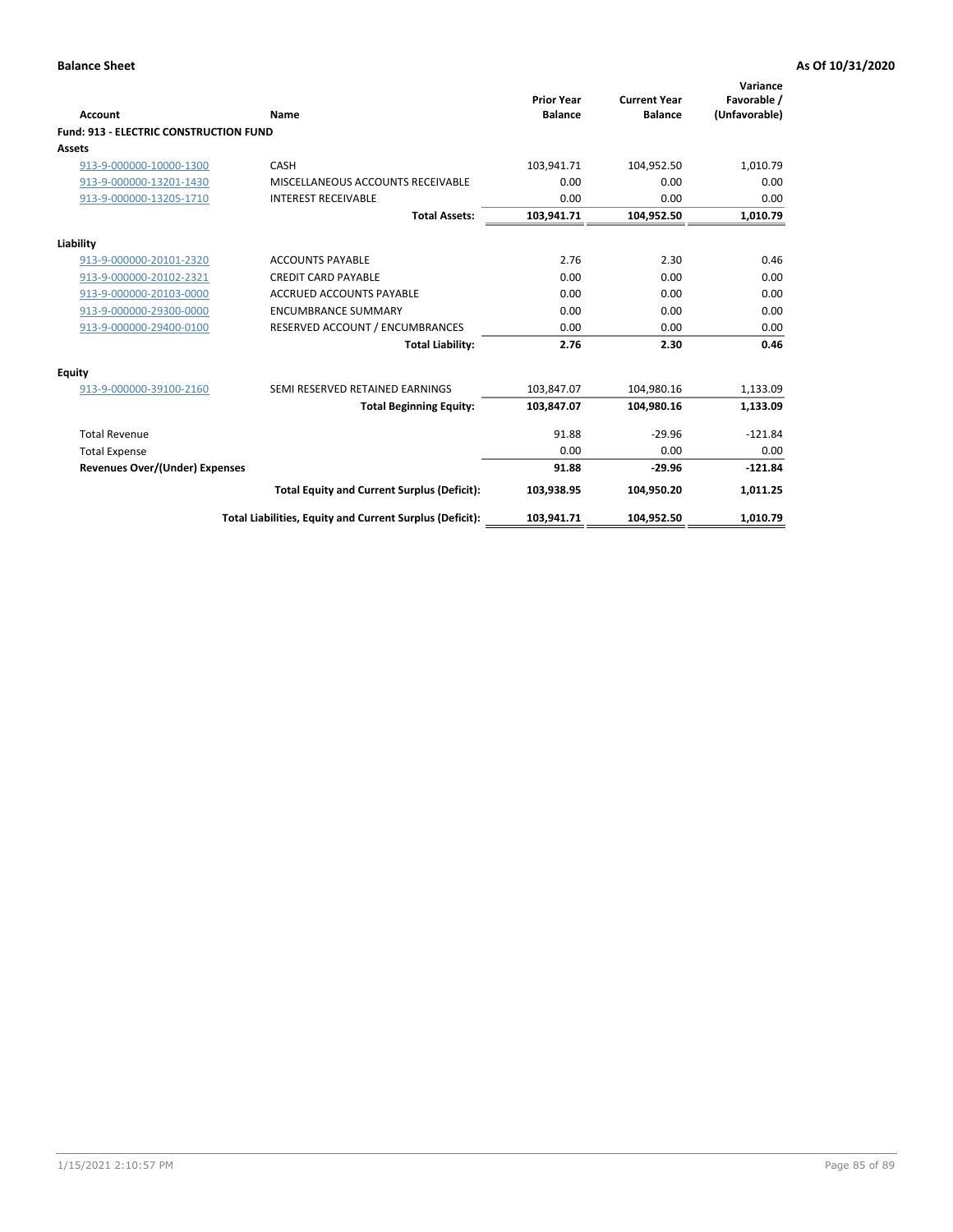| <b>Account</b>                        | Name                                                     | <b>Prior Year</b><br><b>Balance</b> | <b>Current Year</b><br><b>Balance</b> | Variance<br>Favorable /<br>(Unfavorable) |
|---------------------------------------|----------------------------------------------------------|-------------------------------------|---------------------------------------|------------------------------------------|
| Fund: 916 - 08 ENGINE BOND PROCEEDS   |                                                          |                                     |                                       |                                          |
| Assets                                |                                                          |                                     |                                       |                                          |
| 916-9-000000-10000-1300               | CASH                                                     | 0.00                                | 0.00                                  | 0.00                                     |
| 916-9-000000-12189-0000               | 08 ENGINE BOND PROCEEDS                                  | 0.00                                | 0.00                                  | 0.00                                     |
| 916-9-000000-13201-1430               | MISCELLANOEUS ACCOUNTS RECEIVABLE                        | 0.00                                | 0.00                                  | 0.00                                     |
| 916-9-000000-13205-1710               | <b>INTEREST RECEIVABLE</b>                               | 0.00                                | 0.00                                  | 0.00                                     |
| 916-9-000000-Z1030-1202               | 2008 GEUS REVENUE BOND - TEXAS TERM                      | 0.00                                | 0.00                                  | 0.00                                     |
| 916-9-000000-Z1030-1401               | 2008 GEUS REVENUE BOND - PFM                             | 0.00                                | 0.00                                  | 0.00                                     |
| 916-9-000000-Z1030-1402               | 2009 GEUS REVENUE BOND - PFM                             | 0.00                                | 0.00                                  | 0.00                                     |
| 916-9-000000-Z1030-3123               | 2009 GEUS REVENUE BOND - TEXAS TERM                      | 0.00                                | 0.00                                  | 0.00                                     |
|                                       | <b>Total Assets:</b>                                     | 0.00                                | 0.00                                  | 0.00                                     |
| Liability                             |                                                          |                                     |                                       |                                          |
| 916-9-000000-20101-2320               | <b>ACCOUNTS PAYABLE</b>                                  | 0.00                                | 0.00                                  | 0.00                                     |
| 916-9-000000-20139-2323               | <b>RETAINAGES PAYABLE</b>                                | 0.00                                | 0.00                                  | 0.00                                     |
| 916-9-000000-21401-2330               | DUE TO ELECTRIC OPERATING                                | 0.00                                | 0.00                                  | 0.00                                     |
| 916-9-000000-29300-0000               | <b>ENCUMBRANCE SUMMARY</b>                               | 0.00                                | 0.00                                  | 0.00                                     |
| 916-9-000000-29400-0100               | RESERVED ACCOUNT / ENCUMBRANCES                          | 0.00                                | 0.00                                  | 0.00                                     |
|                                       | <b>Total Liability:</b>                                  | 0.00                                | 0.00                                  | 0.00                                     |
|                                       |                                                          |                                     |                                       |                                          |
| Equity                                |                                                          |                                     |                                       |                                          |
| 916-9-000000-39100-2150               | <b>RESERVED RETAINED EARNINGS</b>                        | 0.00                                | 0.00                                  | 0.00                                     |
|                                       | <b>Total Beginning Equity:</b>                           | 0.00                                | 0.00                                  | 0.00                                     |
| <b>Total Revenue</b>                  |                                                          | 0.00                                | 0.00                                  | 0.00                                     |
| <b>Total Expense</b>                  |                                                          | 0.00                                | 0.00                                  | 0.00                                     |
| <b>Revenues Over/(Under) Expenses</b> |                                                          | 0.00                                | 0.00                                  | 0.00                                     |
|                                       | <b>Total Equity and Current Surplus (Deficit):</b>       | 0.00                                | 0.00                                  | 0.00                                     |
|                                       | Total Liabilities, Equity and Current Surplus (Deficit): | 0.00                                | 0.00                                  | 0.00                                     |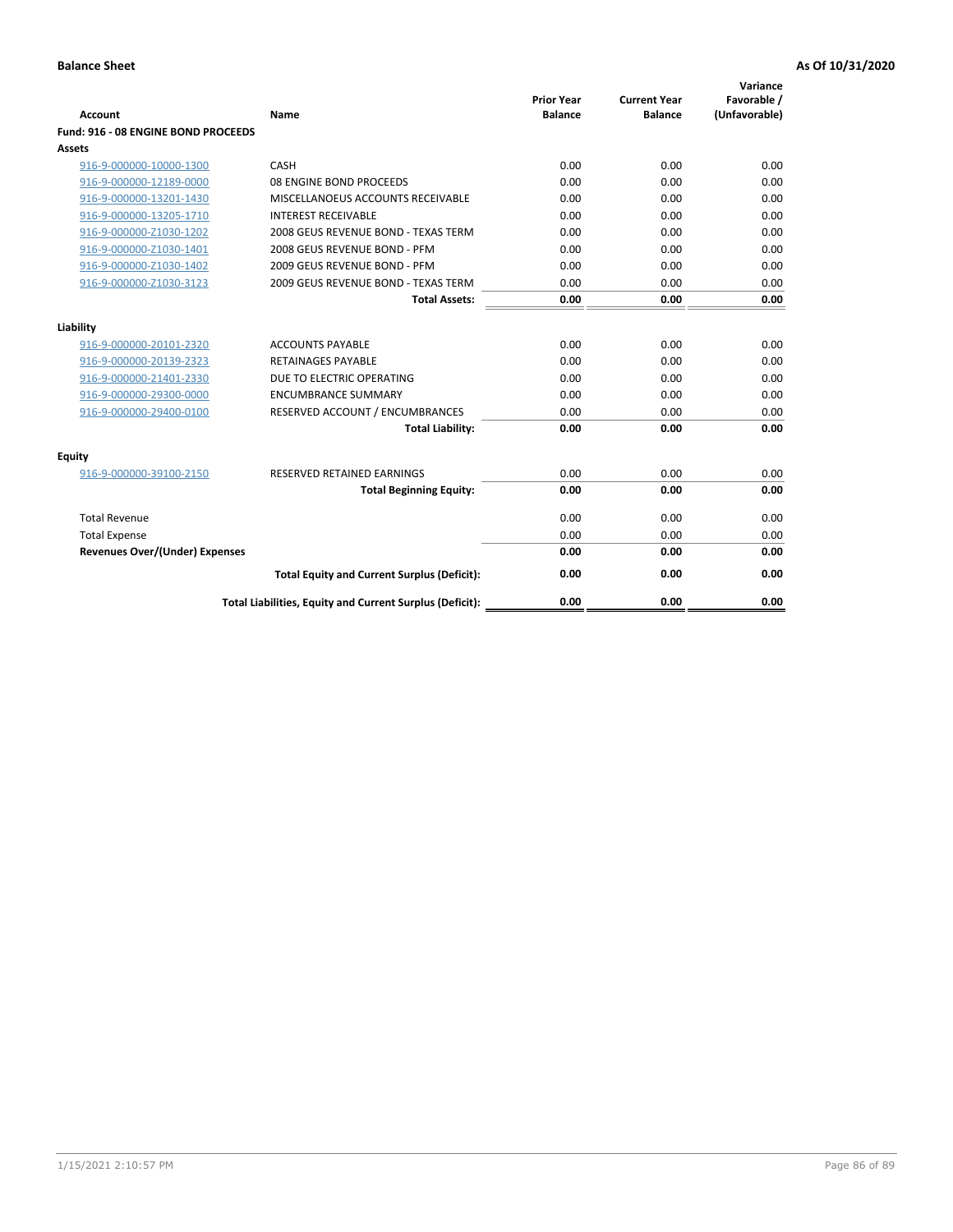|                                                    |                                                    | <b>Prior Year</b>        | <b>Current Year</b>      | Variance<br>Favorable / |
|----------------------------------------------------|----------------------------------------------------|--------------------------|--------------------------|-------------------------|
| <b>Account</b>                                     | Name                                               | <b>Balance</b>           | <b>Balance</b>           | (Unfavorable)           |
| Fund: 950 - CABLE / INTERNET                       |                                                    |                          |                          |                         |
| Assets                                             |                                                    |                          |                          |                         |
| 950-9-000000-10000-1300                            | CASH                                               | 928,372.37               | 1,141,226.85             | 212,854.48              |
| 950-9-000000-11550-1301                            | PTO LIABILITY FUNDING                              | 41,598.74                | 41,941.70                | 342.96                  |
| 950-9-000000-13000-1420                            | <b>CUSTOMER ACCOUNTS RECEIVABLE</b>                | 237,261.51               | 408,069.45               | 170,807.94              |
| 950-9-000000-13001-1420                            | NON CURRENT CUSTOMER ACCTS RECEIVAE                | 314,348.91               | 336,091.07               | 21,742.16               |
| 950-9-000000-13002-1440                            | ALLOWANCE FOR UNCOLLECTABLE                        | $-246,591.41$            | $-283,834.71$            | $-37,243.30$            |
| 950-9-000000-13003-1421                            | UNBILLED YEAR-END ACCRUAL                          | 348,951.39               | 348,951.39               | 0.00                    |
| 950-9-000000-13201-1430                            | MISCELLANEOUS ACCOUNTS RECEIVABLE                  | $-452.32$                | $-452.32$                | 0.00                    |
| 950-9-000000-13205-1710                            | <b>INTEREST RECEIVABLE</b>                         | 0.00                     | 0.00                     | 0.00                    |
| 950-9-000000-15801-1540                            | <b>INVENTORY</b>                                   | 171,539.61               | 243,894.60               | 72,354.99               |
| 950-9-000000-16301-1070                            | <b>CWIP</b>                                        | 0.00                     | 0.00                     | 0.00                    |
| 950-9-000000-17501-1860                            | <b>EMPLOYEE CONTRIBUTIONS</b>                      | 89,085.00                | 89,085.00                | 0.00                    |
| 950-9-000000-17504-1860                            | <b>INVESTMENT RETURN</b>                           | 287,159.00               | 287,159.00               | 0.00                    |
| 950-9-000000-17508-1860                            | <b>EXPERIENCE DIFFERENCE- OUTFLOW</b>              | 14,447.00                | 14,447.00                | 0.00                    |
| 950-9-000000-17509-1860                            | <b>EXPERIENCE DIFFERENCE - INFLOW</b>              | $-17,109.00$             | $-17,109.00$             | 0.00                    |
| 950-9-000000-17520-1860                            | <b>ASSUMPTION CHANGES</b><br>OPEB DEFERRED OUTFLOW | 0.00                     | 0.00                     | 0.00<br>0.00            |
| 950-9-000000-17608-1860                            | <b>OPEB DEFERRED INFLOW</b>                        | 10,569.00<br>$-3,672.00$ | 10,569.00<br>$-3,672.00$ | 0.00                    |
| 950-9-000000-17609-1860<br>950-9-000000-18001-5110 | HEADEND, TRUNK & DISTRIBUTION SYSTEM               | 9,959,456.87             | 9,984,577.54             | 25,120.67               |
| 950-9-000000-18002-5111                            | <b>HEADEND EQUIPMENT</b>                           | 1,408,419.02             | 1,446,772.67             | 38,353.65               |
| 950-9-000000-18003-5120                            | <b>DROPS</b>                                       | 2,219,597.23             | 2,414,807.74             | 195,210.51              |
| 950-9-000000-18101-5130                            | <b>CUSTOMER PREMISES EQUIPMENT</b>                 | 1,267,770.00             | 1,267,770.00             | 0.00                    |
| 950-9-000000-18102-5140                            | PRODUCTION EQUIPMENT                               | 50,880.47                | 50,880.47                | 0.00                    |
| 950-9-000000-18201-5210                            | CENTRAL INTERNET EQUIPMENT                         | 355,090.87               | 355,090.87               | 0.00                    |
| 950-9-000000-18202-5220                            | <b>CUSTOMER INTERFACE EQUIPMENT</b>                | 280,820.68               | 280,820.68               | 0.00                    |
| 950-9-000000-18301-5000                            | <b>FIBER OPTICS</b>                                | 890,477.49               | 890,477.49               | 0.00                    |
| 950-9-000000-18501-5901                            | <b>STRUCTURES &amp; IMPROVEMENTS</b>               | 685,973.69               | 685,973.69               | 0.00                    |
| 950-9-000000-18502-5910                            | <b>FURNITURE &amp; OFFICE EQUIPMENT</b>            | 37,805.10                | 44,556.21                | 6,751.11                |
| 950-9-000000-18503-5920                            | <b>TRANSPORTATION EQUIPMENT</b>                    | 338,295.50               | 338,295.50               | 0.00                    |
| 950-9-000000-18504-5950                            | LABORATORY EQUIPMENT                               | 172,694.63               | 172,694.63               | 0.00                    |
| 950-9-000000-18505-5960                            | POWER OPERATED EQUIPMENT                           | 0.00                     | 0.00                     | 0.00                    |
| 950-9-000000-18506-5980                            | MISCELLANEOUS EQUIPMENT                            | 0.00                     | 0.00                     | 0.00                    |
| 950-9-000000-18999-1080                            | <b>ACCUMULATED DEPRECIATION</b>                    | -11,077,247.57           | $-11,076,160.47$         | 1,087.10                |
|                                                    | <b>Total Assets:</b>                               | 8,765,541.78             | 9,472,924.05             | 707,382.27              |
|                                                    |                                                    |                          |                          |                         |
| Liability                                          |                                                    |                          |                          |                         |
| 950-9-000000-20101-2320                            | <b>ACCOUNTS PAYABLE</b>                            | 1.765.07                 | 7,851.94                 | $-6,086.87$             |
| 950-9-000000-20102-2321                            | <b>CREDIT CARD PAYABLE</b>                         | 0.00                     | 0.00                     | 0.00                    |
| 950-9-000000-20103-2322                            | ACCRUED ACCOUNTS PAYABLE                           | 0.00                     | 0.00                     | 0.00                    |
| 950-9-000000-20815-2410                            | SALES TAX PAYABLE - IN THE CITY                    | 28,405.51                | 27,693.31                | 712.20                  |
| 950-9-000000-20816-2411<br>950-9-000000-21001-1101 | SALES TAX PAYABLE - OUT OF CITY                    | 0.00                     | 0.00                     | 0.00<br>0.00            |
| 950-9-000000-21507-2347                            | DUE TO COG - GEN FUND<br>DUE TO GBOD               | 0.00<br>0.00             | 0.00<br>0.00             | 0.00                    |
| 950-9-000000-22001-2327                            | SALARIES PAYABLE                                   | 44,560.62                | 44,560.62                | 0.00                    |
| 950-9-000000-22002-2328                            | PTO PAYABLE                                        | 69,186.51                | 66,283.80                | 2,902.71                |
| 950-9-000000-24000-2350                            | <b>CUSTOMER DEPOSITS</b>                           | 10,924.01                | 11,069.19                | $-145.18$               |
| 950-9-000000-26001-2283                            | <b>OBLIGATION FOR COMPENSATED ABSENCES</b>         | 0.00                     | 12,958.69                | $-12,958.69$            |
| 950-9-000000-29300-0000                            | <b>ENCUMBRANCE SUMMARY</b>                         | 0.00                     | 0.00                     | 0.00                    |
| 950-9-000000-29400-0100                            | RESERVED ACCOUNT / ENCUMBRANCES                    | 0.00                     | 0.00                     | 0.00                    |
| 950-9-000000-29999-2280                            | TOTAL OPEB LIABILITY                               | 125,636.00               | 125,636.00               | 0.00                    |
| 950-9-000000-29999-2283                            | <b>NET PENSION LIABILITY</b>                       | 643,346.00               | 643,346.00               | 0.00                    |
|                                                    | <b>Total Liability:</b>                            | 923,823.72               | 939,399.55               | $-15,575.83$            |
|                                                    |                                                    |                          |                          |                         |
| <b>Equity</b>                                      |                                                    |                          |                          |                         |
| 950-9-000000-39100-2160                            | UNRESERVED RETAINED EARNINGS                       | 7,794,170.53             | 8,417,691.36             | 623,520.83              |
| 950-9-000000-39500-4210                            | <b>NET POSITION - PENSION</b>                      | $-438.00$                | $-438.00$                | 0.00                    |
| 950-9-000000-39500-9261                            | <b>NET POSITION - PENSION</b>                      | $-116, 174.00$           | $-116, 174.00$           | 0.00                    |
|                                                    | <b>Total Beginning Equity:</b>                     | 7,677,558.53             | 8,301,079.36             | 623,520.83              |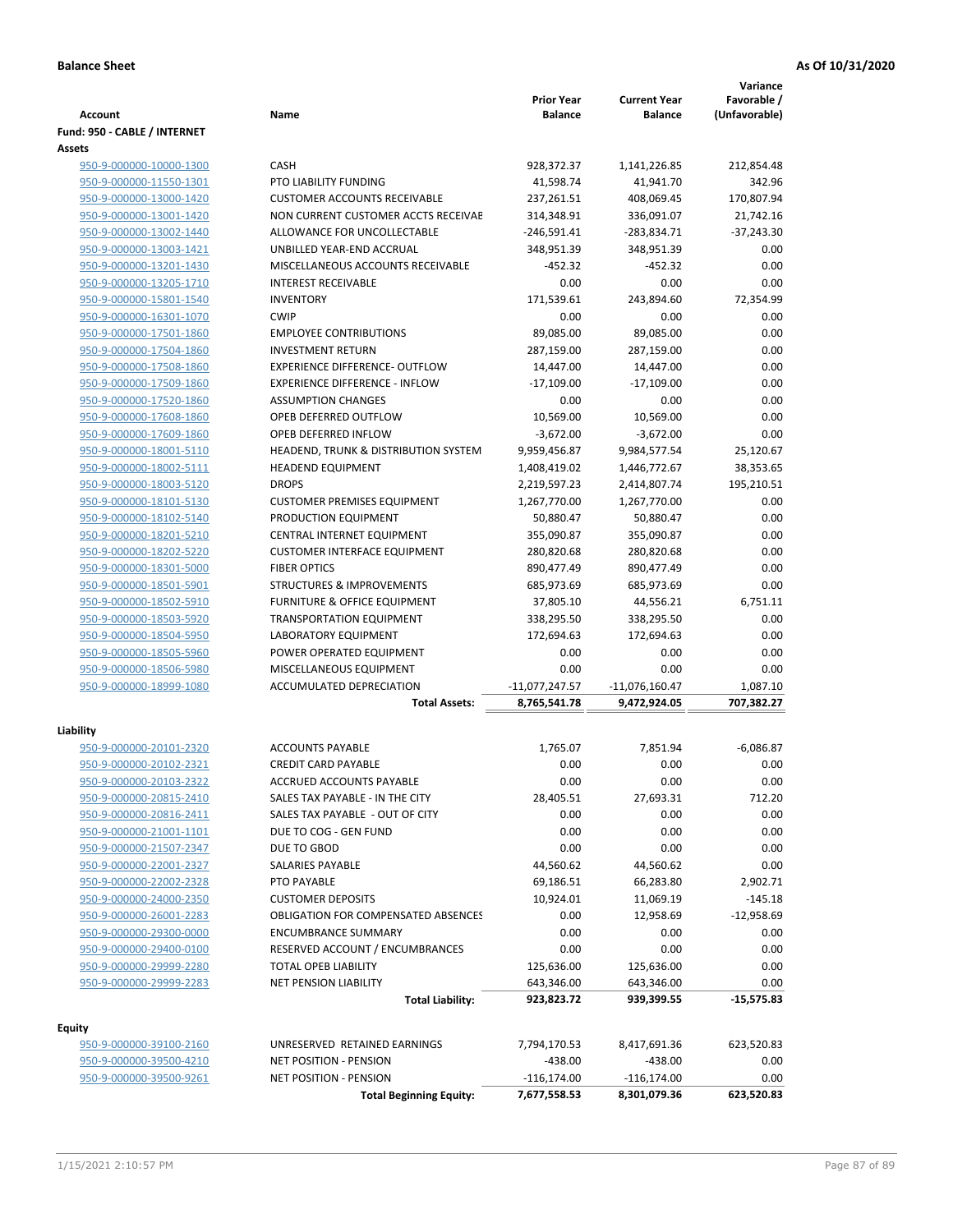| <b>Account</b>                 | Name                                                     | <b>Prior Year</b><br><b>Balance</b> | <b>Current Year</b><br><b>Balance</b> | Variance<br>Favorable /<br>(Unfavorable) |
|--------------------------------|----------------------------------------------------------|-------------------------------------|---------------------------------------|------------------------------------------|
| <b>Total Revenue</b>           |                                                          | 402,873.70                          | 494.225.46                            | 91,351.76                                |
| <b>Total Expense</b>           |                                                          | 238.714.17                          | 261,780.32                            | $-23,066.15$                             |
| Revenues Over/(Under) Expenses |                                                          | 164.159.53                          | 232.445.14                            | 68,285.61                                |
|                                | <b>Total Equity and Current Surplus (Deficit):</b>       | 7.841.718.06                        | 8,533,524.50                          | 691.806.44                               |
|                                | Total Liabilities, Equity and Current Surplus (Deficit): | 8,765,541.78                        | 9,472,924.05                          | 707,382.27                               |